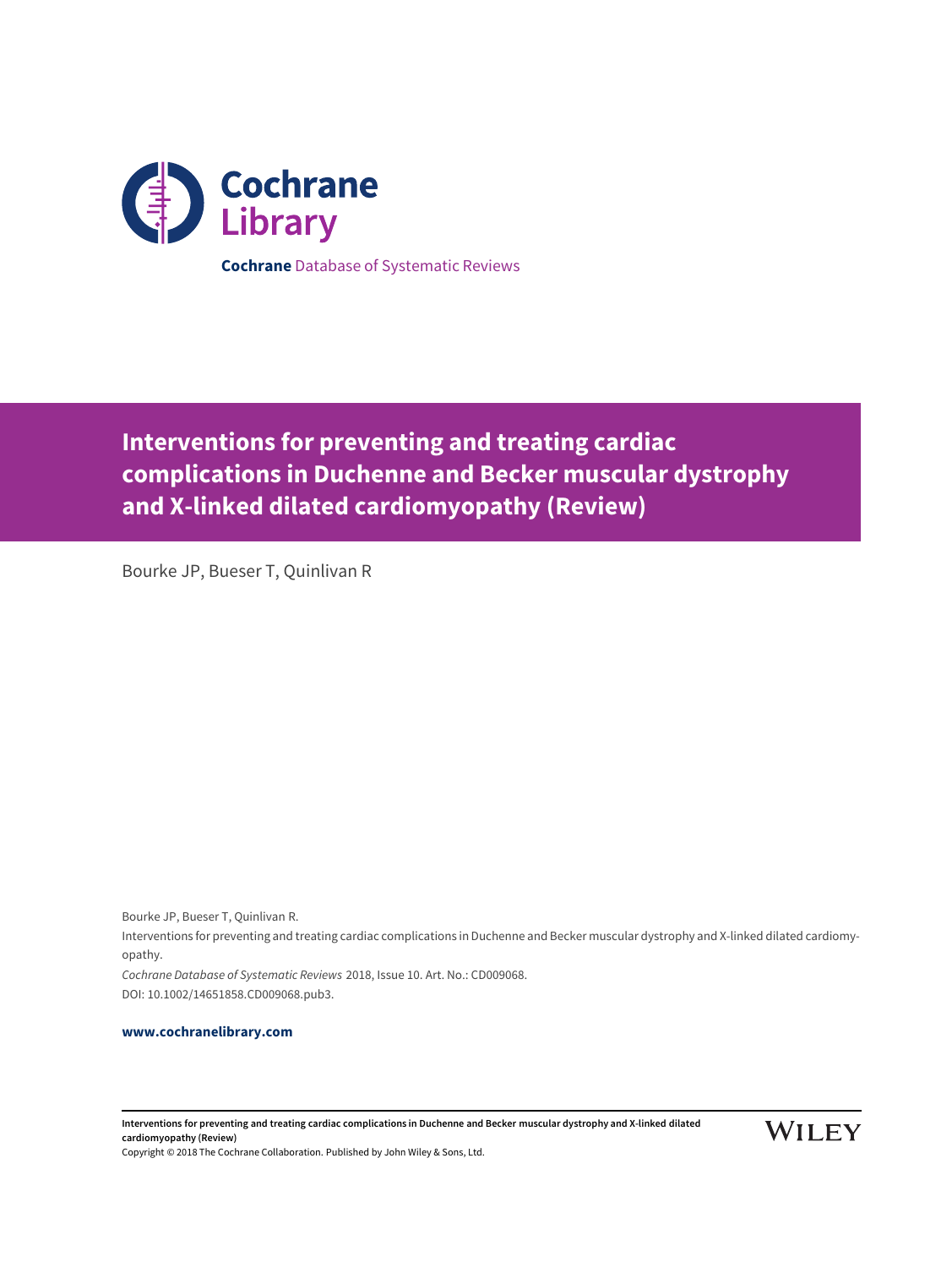# **TABLE OF CONTENTS**

| 1                                                                                                                                                                                                                                    |
|--------------------------------------------------------------------------------------------------------------------------------------------------------------------------------------------------------------------------------------|
| 1                                                                                                                                                                                                                                    |
| $\overline{c}$                                                                                                                                                                                                                       |
| 4                                                                                                                                                                                                                                    |
| 6                                                                                                                                                                                                                                    |
| 9                                                                                                                                                                                                                                    |
| 9                                                                                                                                                                                                                                    |
| 12                                                                                                                                                                                                                                   |
| 13                                                                                                                                                                                                                                   |
| 16<br>Figure 2.                                                                                                                                                                                                                      |
| 21                                                                                                                                                                                                                                   |
| 30                                                                                                                                                                                                                                   |
| AUTHORS' CONCLUSIONS (experimental contract of the contract of the contract of the contract of the contract of the contract of the contract of the contract of the contract of the contract of the contract of the contract of<br>32 |
| 32                                                                                                                                                                                                                                   |
| 33                                                                                                                                                                                                                                   |
| 40                                                                                                                                                                                                                                   |
| 58                                                                                                                                                                                                                                   |
| Analysis 1.1. Comparison 1 Prophylactic perindopril versus placebo, Outcome 1 Cardiac function (number of participants                                                                                                               |
| 60                                                                                                                                                                                                                                   |
| Analysis 2.1. Comparison 2 Lisinopril versus losartan, Outcome 1 Cardiac function (ejection fraction) (1 year).<br>60                                                                                                                |
| Analysis 2.2. Comparison 2 Lisinopril versus losartan, Outcome 2 Adverse events.<br>61                                                                                                                                               |
| Analysis 3.1. Comparison 3 Idebenone versus placebo, Outcome 1 Cardiac function (change in fractional shortening) (1                                                                                                                 |
| 61                                                                                                                                                                                                                                   |
| Analysis 3.2. Comparison 3 Idebenone versus placebo, Outcome 2 Cardiac function (change in LVEF).<br>62                                                                                                                              |
| Analysis 3.3. Comparison 3 Idebenone versus placebo, Outcome 3 Cardiac function (change in peak systolic radial strain                                                                                                               |
| 62                                                                                                                                                                                                                                   |
| Analysis 3.4. Comparison 3 Idebenone versus placebo, Outcome 4 Cardiac function (change in systolic radial strain rate                                                                                                               |
| 63                                                                                                                                                                                                                                   |
| Analysis 3.5. Comparison 3 Idebenone versus placebo, Outcome 5 Peak systolic longitudinal strain.<br>64                                                                                                                              |
| Analysis 3.6. Comparison 3 Idebenone versus placebo, Outcome 6 Peak systolic longitudinal strain.<br>65                                                                                                                              |
| Analysis 3.7. Comparison 3 Idebenone versus placebo, Outcome 7 Peak systolic longitudinal strain.<br>66                                                                                                                              |
| Analysis 3.8. Comparison 3 Idebenone versus placebo, Outcome 8 Global left ventricular functioning.<br>67                                                                                                                            |
| Analysis 4.7. Comparison 4 Eplerenone versus placebo, Outcome 7 Adverse events.<br>69                                                                                                                                                |
| 69                                                                                                                                                                                                                                   |
| 73                                                                                                                                                                                                                                   |
| 73                                                                                                                                                                                                                                   |
| 73                                                                                                                                                                                                                                   |
| 73                                                                                                                                                                                                                                   |
| 74                                                                                                                                                                                                                                   |

**Interventions for preventing and treating cardiac complications in Duchenne and Becker muscular dystrophy and X-linked dilated i cardiomyopathy (Review)**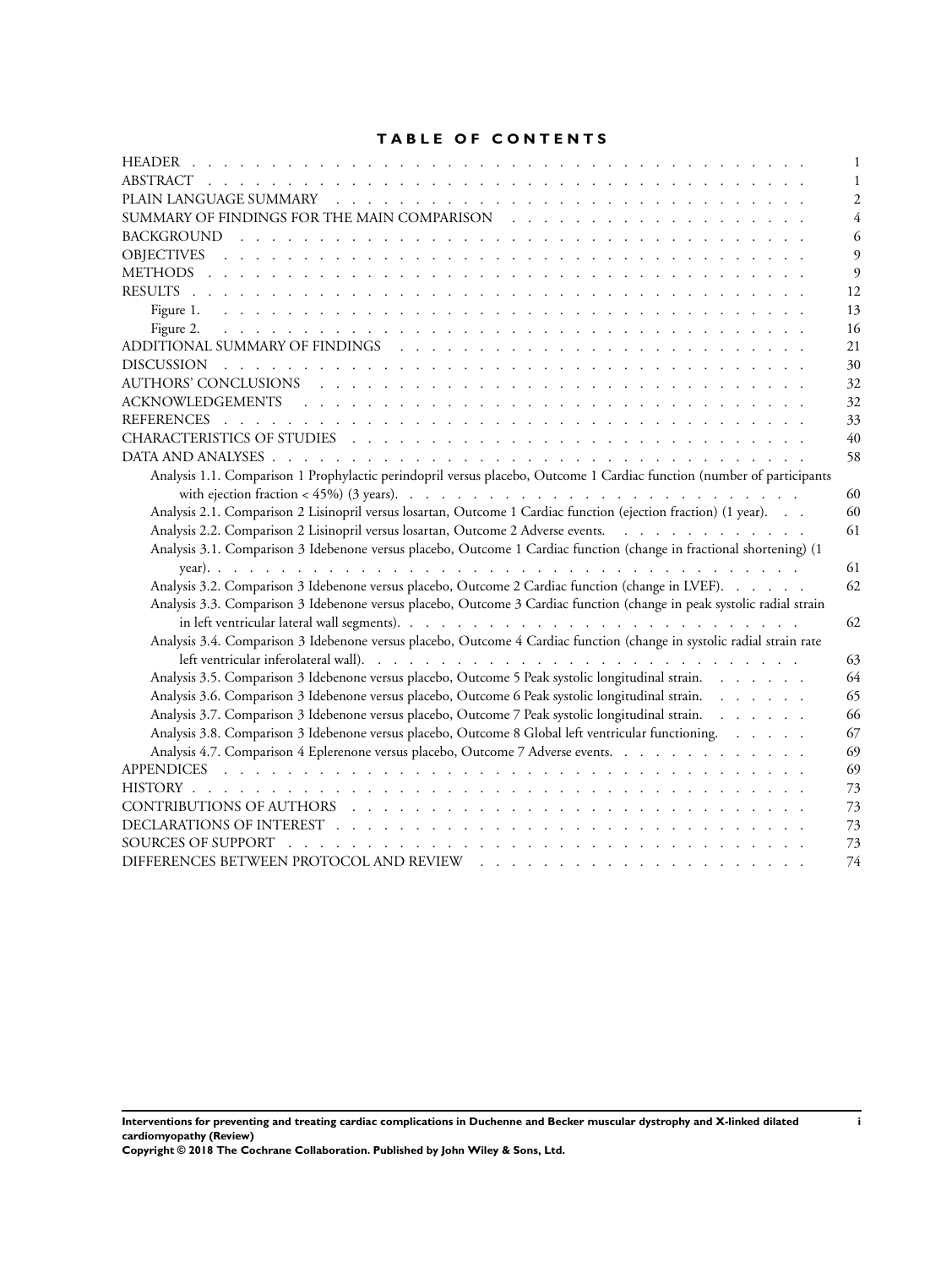**[Intervention Review]**

# **Interventions for preventing and treating cardiac complications in Duchenne and Becker muscular dystrophy and X-linked dilated cardiomyopathy**

John P Bourke<sup>1</sup>, Teofila Bueser<sup>2</sup>, Rosaline Quinlivan<sup>3</sup>

<sup>1</sup>Department of Cardiology, Freeman Hospital, Newcastle Upon Tyne, UK. <sup>2</sup>Florence Nightingale Faculty of Nursing & Midwifery, King's College London, London, UK.<sup>3</sup> MRC Centre for Neuromuscular Diseases and Dubowitz Neuromuscular Centre, UCL Institute of Neurology and National Hospital for Neurology and Neurosurgery and Great Ormond Street, London, UK

Contact address: Rosaline Quinlivan, MRC Centre for Neuromuscular Diseases and Dubowitz Neuromuscular Centre, UCL Institute of Neurology and National Hospital for Neurology and Neurosurgery and Great Ormond Street, PO Box 114, London, WC1B 3BN, UK. [r.quinlivan@ucl.ac.uk](mailto:r.quinlivan@ucl.ac.uk).

**Editorial group:** Cochrane Neuromuscular Group. **Publication status and date:** New, published in Issue 10, 2018.

**Citation:** Bourke JP, Bueser T, Quinlivan R. Interventions for preventing and treating cardiac complications in Duchenne and Becker muscular dystrophy and X-linked dilated cardiomyopathy. *Cochrane Database of Systematic Reviews* 2018, Issue 10. Art. No.: CD009068. DOI: 10.1002/14651858.CD009068.pub3.

Copyright © 2018 The Cochrane Collaboration. Published by John Wiley & Sons, Ltd.

# **A B S T R A C T**

# **Background**

The dystrophinopathies include Duchenne muscular dystrophy (DMD), Becker muscular dystrophy (BMD), and X-linked dilated cardiomyopathy (XLDCM). In recent years, co-ordinated multidisciplinary management for these diseases has improved the quality of care, with early corticosteroid use prolonging independent ambulation, and the routine use of non-invasive ventilation signficantly increasing survival. The next target to improve outcomes is optimising treatments to delay the onset or slow the progression of cardiac involvement and so prolong survival further.

#### **Objectives**

To assess the effects of interventions for preventing or treating cardiac involvement in DMD, BMD, and XLDCM, using measures of change in cardiac function over six months.

# **Search methods**

On 16 October 2017 we searched the Cochrane Neuromuscular Specialised Register, CENTRAL, MEDLINE and Embase, and on 12 December 2017, we searched two clinical trials registries. We also searched conference proceedings and bibliographies.

# **Selection criteria**

We considered only randomised controlled trials (RCTs), quasi-RCTs and randomised cross-over trials for inclusion. In the Discussion, we reviewed open studies, longitudinal observational studies and individual case reports but only discussed studies that adequately described the diagnosis, intervention, pretreatment, and post-treatment states and in which follow-up lasted for at least six months.

#### **Data collection and analysis**

Two authors independently reviewed the titles and abstracts identified from the search and performed data extraction. All three authors assessed risk of bias independently, compared results, and decided which trials met the inclusion criteria. They assessed the certainty of evidence using GRADE criteria.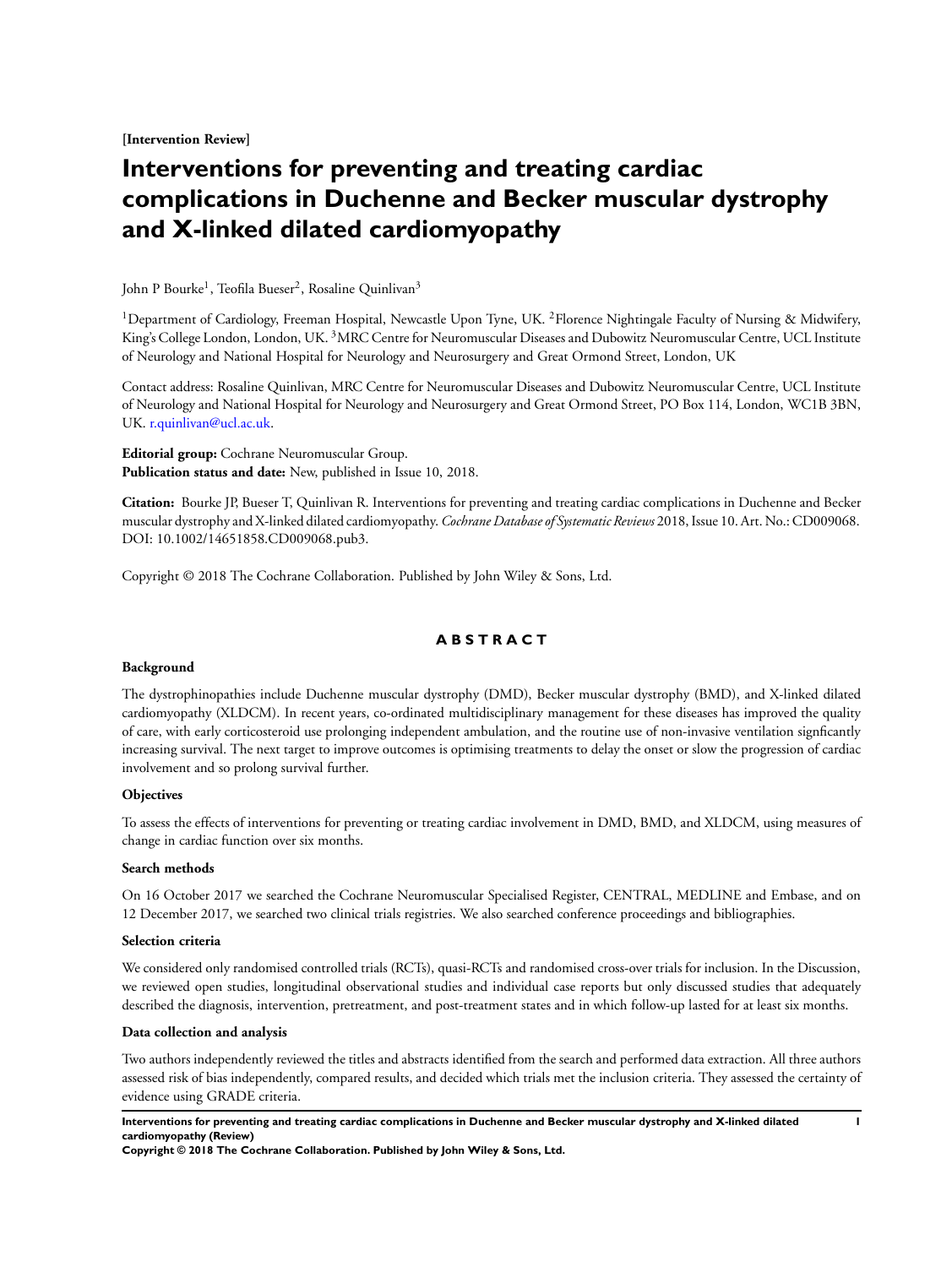# **Main results**

We included five studies (N = 205) in the review; four studies included participants with DMD only, and one study included participants with DMD or BMD. All studied different interventions, and meta-analysis was not possible. We found no studies for XLDCM. None of the trials reported cardiac function as improved or stable cardiac versus deteriorated.

The randomised first part of a two-part study of perindopril (N = 28) versus placebo (N = 27) in boys with DMD with normal heart function at baseline showed no difference in the number of participants with a left ventricular ejection fraction (LVEF%) of less than 45% after three years of therapy (n = 1 in each group; risk ratio (RR) 1.04, 95% confidence interval (CI) 0.07 to 15.77). This result is uncertain because of study limitations, indirectness and imprecision. In a non-randomised follow-up study, after 10 years, more participants who had received placebo from the beginning had reduced LVEF% (less than 45%). Adverse event rates were similar between the placebo and treatment groups (low-certainty evidence).

A study comparing treatment with lisinopril versus losartan in 23 boys newly diagnosed with Duchenne cardiomyopathy showed that after 12 months, both were equally effective in preserving or improving LVEF% (lisinopril 54.6% (standard deviation (SD) 5.19), losartan 55.2% (SD 7.19); mean difference (MD) −0.60% CI −6.67 to 5.47: N = 16). The certainty of evidence was very low because of very serious imprecision and study limitations (risk of bias). Two participants in the losartan group were withdrawn due to adverse events: one participant developed an allergic reaction, and a second exceeded the safety standard with a fall in ejection fraction greater than 10%. Authors reported no other adverse events related to the medication  $(N = 22)$ ; very low-certainty evidence).

A study comparing idebenone versus placebo in 21 boys with DMD showed little or no difference in mean change in cardiac function between the two groups from baseline to 12 months; for fractional shortening the mean change was 1.4% (SD 4.1) in the idebenone group and 1.6% (SD 2.6) in the placebo group (MD  $-0.20\%$ , 95% CI  $-3.07$  to 2.67, N = 21), and for ejection fraction the mean change was −1.9% (SD 9.8) in the idebenone group and 0.4% (SD 5.5) in the placebo group (MD −2.30%, 95% CI −9.18 to 4.58, N = 21). The certainty of evidence was very low because of study limitations and very serious imprecision. Reported adverse events were similar between the treatment and placebo groups (low-certainty evidence).

A multicentre controlled study added eplerenone or placebo to 42 patients with DMD with early cardiomyopathy but preserved left ventricular function already established on ACEI or ARB therapy. Results showed that eplerenone slowed the rate of decline of magnetic resonance (MR)-assessed left ventricular circumferential strain at 12 months (eplerenone group median 1.0%, interquartile range (IQR) 0.3 to −2.2; placebo group median 2.2%, IQR 1.3 to −3.1%; P = 0.020). The median decline in LVEF over the same period was also less in the eplerenone group (−1.8%, IQR −2.9 to 6.0) than in the placebo group (−3.7%, IQR −10.8 to 1.0; P = 0.032). We downgraded the certainty of evidence to very low for study limitations and serious imprecision. Serious adverse events were reported in two patients given placebo but none in the treatment group (very low-certainty evidence).

A randomised placebo-controlled study of subcutaneous growth hormone in 16 participants with DMD or BMD showed an increase in left ventricular mass after three months' treatment but no significant improvement in cardiac function. The evidence was of very low certainty due to imprecision, indirectness, and study limitations. There were no clinically significant adverse events (very low-certainty evidence).

Some studies were at risk of bias, and all were small. Therefore, although there is some evidence from non-randomised data to support the prophylactic use of perindopril for cardioprotection ahead of detectable cardiomyopathy, and for lisinopril or losartan plus eplerenone once cardiomyopathy is detectable, this must be considered of very low certainty. Findings from non-randomised studies, some of which have been long term, have led to the use of these drugs in daily clinical practice.

### **Authors' conclusions**

Based on the available evidence from RCTs, early treatment with ACE inhibitors or ARBs may be comparably beneficial for people with a dystrophinopathy; however, the certainty of evidence is very low. Very low-certainty evidence indicates that adding eplerenone might give additional benefit when early cardiomyopathy is detected. No clinically meaningful effect was seen for growth hormone or idebenone, although the certainty of the evidence is also very low.

# **P L A I N L A N G U A G E S U M M A R Y**

**Preventing and treating heart complications in Duchenne and Becker muscular dystrophy and X-linked dilated cardiomyopathy**

#### **Review question**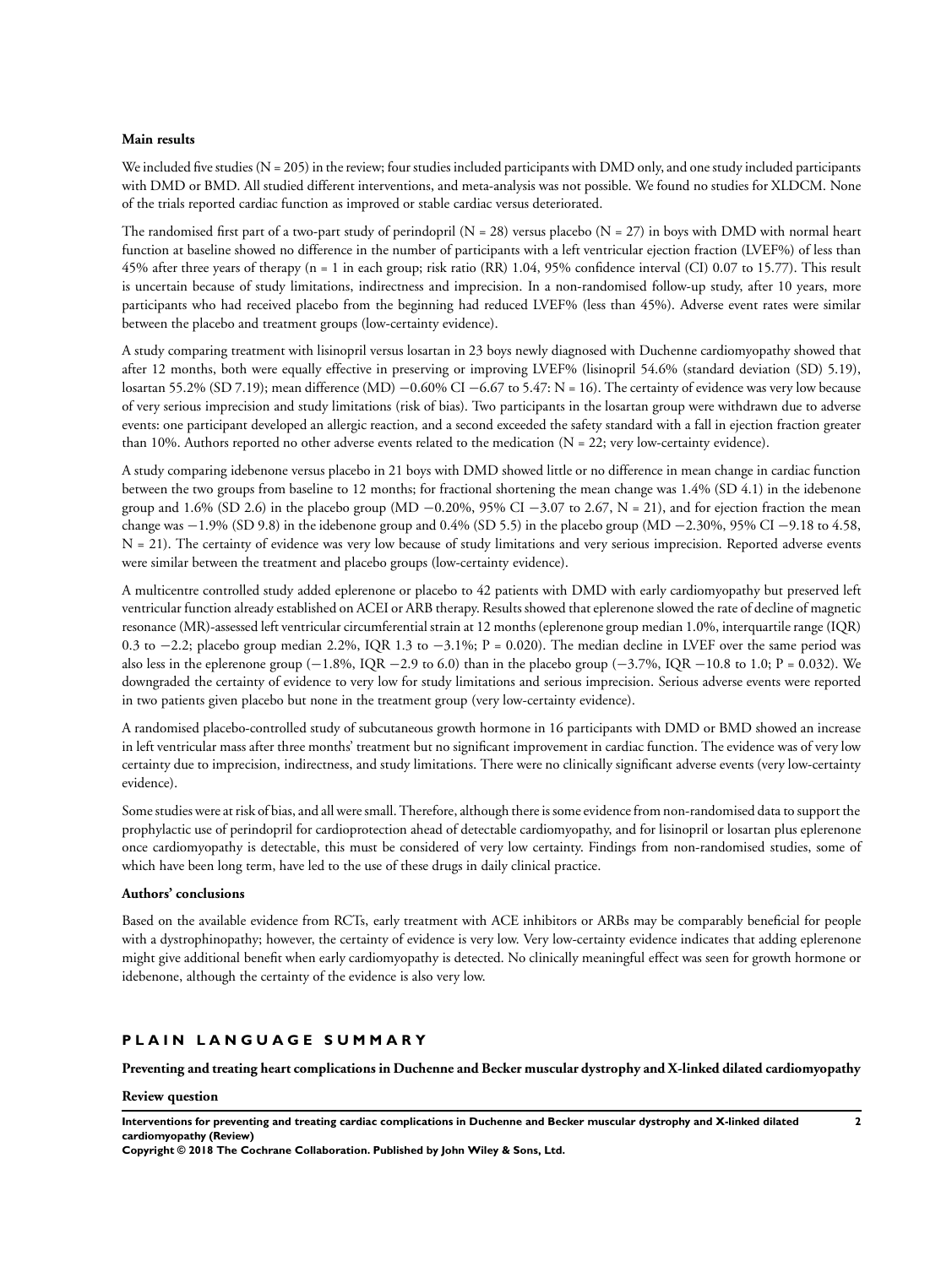What are the effects of treatments used to prevent or treat heart complications in Duchenne muscular dystrophy (DMD), Becker muscular dystrophy (BMD), and X-linked dilated cardiomyopathy (XLDCM)?

# **Background**

The protein dystrophin is essential for muscles to work normally. DMD, BMD and XLDCM are inherited muscle diseases caused by changes in the gene that controls production of dystrophin. People with these conditions develop muscle wasting and weakness. In the heart, a lack of dystrophin causes muscle damage and scarring, which over time causes the heart to fail. Eventually the heart chambers enlarge, which is known as dilated cardiomyopathy. This serious complication can be a cause of death. There are a number of possible treatments for heart problems in these muscle conditions. One option is to reduce the workload of the heart with drugs that lower blood pressure (angiotensin-converting-enzyme inhibitors, ACE inhibitors) or slow the heart rate (beta blockers or ivabradine). Another approach is to reduce muscle damage with antioxidants (e.g. idebenone) or medicines that target inflammation (e.g. corticosteroids). Recently, drugs that increase dystrophin have been developed, including ataluren and eteplirsen.

#### **Study characteristics**

Cochrane Review authors collected all relevant studies to answer their review question. They searched for trials looking to prevent or treat heart complications in people with DMD, BMD or XLDCM. They limited the review to trials that randomly assign participants to one treatment or another, which usually provide the best evidence. They identified five small trials, with a total of 205 participants.

- A three-year study of perindopril versus placebo (an inactive pill) to prevent heart complications in 57 boys with DMD. The randomised trial was followed by two years of open treatment, then a follow-up study of 10 years when all children received perindopril.

- A one-year study of lisinopril versus losartan in 23 patients with DMD and newly diagnosed heart complications.

- A one-year study of idebenone versus placebo in 21 boys with DMD, which the manufacturer funded.

- A one-year study of eplerenone versus placebo in 42 patients with DMD who already had heart complications, which the manufacturer partly funded.

- A three-month study of growth hormone versus placebo in 10 patients with DMD or BMD.

# **Key results and certainty of the evidence**

Based on the available evidence from RCTs, early treatment with ACE inhibitors or angiotensin receptor blockers (ARBs) may help people with DMD. In boys with early heart involvement, the effect of ACE inhibitor and ARB may be equivalent; however, the evidence is very uncertain. Findings from non-randomised studies, some of which have been long term, have led to the use of these drugs in daily clinical practice. Very low-certainty evidence indicates that adding eplerenone might give additional benefit in DMD when early cardiomyopathy is detected. We did not see a clinically meaningful effect for growth hormone or idebenone in the studies examined, although the certainty of the evidence was also very low. The trials provided only low or very low-certainty evidence on side effects.

Overall, the numbers of patients in each of these studies was small, and some studies had limitations that might have affected the results, so we are very uncertain about the results.

The evidence is current to October 2017.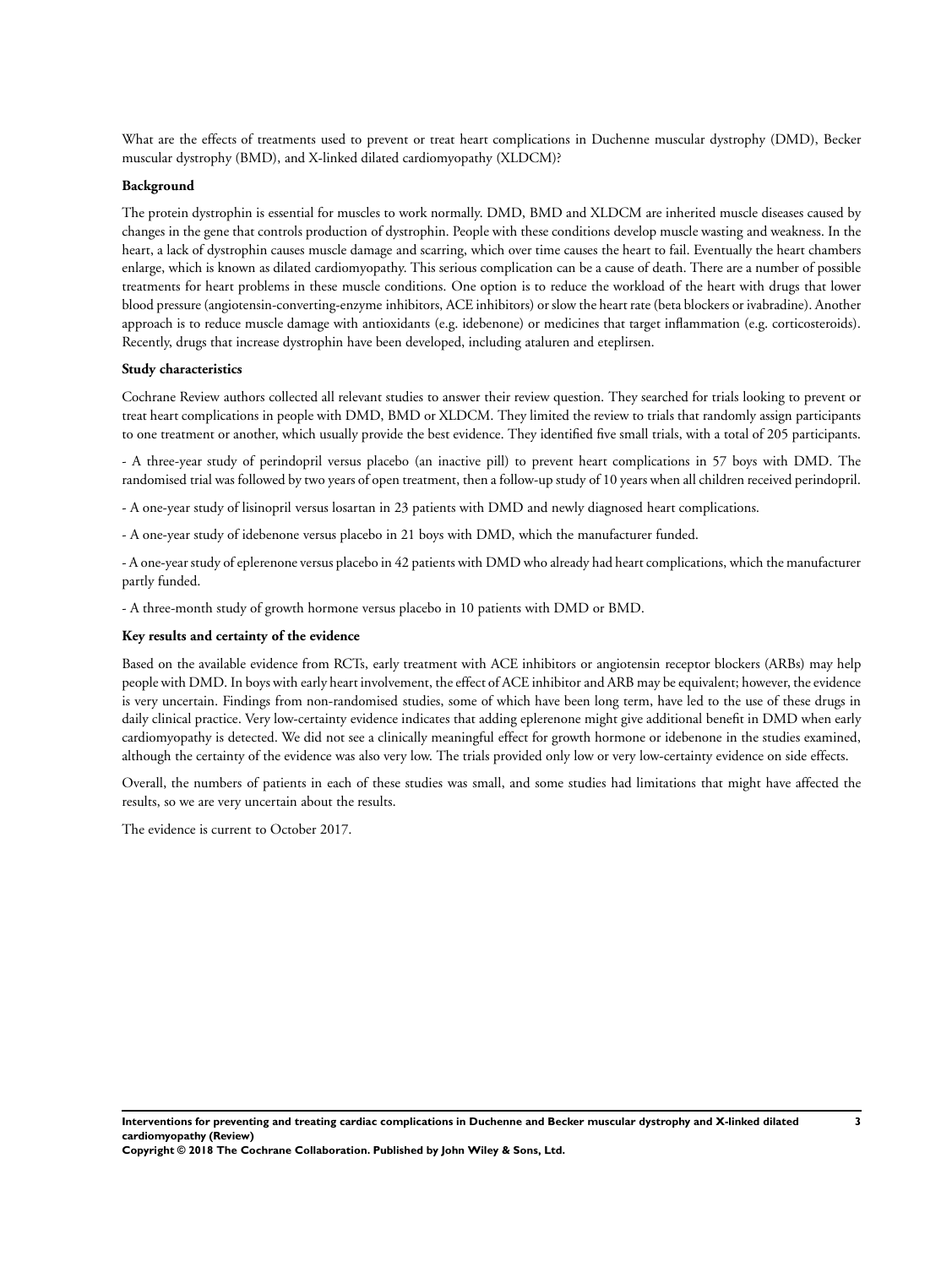# SUMMARY OF FINDINGS FOR THE MAIN COMPARISON *[\[Explanation\]](http://www.thecochranelibrary.com/view/0/SummaryFindings.html)*

# **Prophylactic perindopril (2 mg to <sup>4</sup> mg daily) versus placebo in DMD**

**Patient or population**: boys with DMD, normal cardiac exam ination and LVEF <sup>&</sup>gt; 55% at baseline

**Setting**: <sup>10</sup> clinics in France

**Intervention**: prophylactic perindopril (2 mg to <sup>4</sup> mg daily)

**Comparison**: placebo

| <b>Outcomes</b>                                                                                                                                                            | Anticipated absolute effects* (95% CI) |                                                               | <b>Relative effect</b><br>(95% CI)    | (studies)       | Number of participants Certainty of the evi- Comments<br>dence |                                                                                  |
|----------------------------------------------------------------------------------------------------------------------------------------------------------------------------|----------------------------------------|---------------------------------------------------------------|---------------------------------------|-----------------|----------------------------------------------------------------|----------------------------------------------------------------------------------|
|                                                                                                                                                                            | Risk with placebo                      | Risk with prophylactic<br>perindopril (2 mg to 4<br>mg daily) |                                       |                 | (GRADE)                                                        |                                                                                  |
| Change in cardiac func- Study population<br>tion: number of patients<br>with $EF < 45\%$<br>Assessed with: ra-<br>dionuclide ventriculog-<br>raphy<br>Follow-up: 36 months |                                        |                                                               | RR 1.04<br>$(0.07 \text{ to } 15.77)$ | 57<br>$(1$ RCT) | $\bigoplus$<br>Very low <sup>a</sup>                           | Results of an open-la-<br>bel extension study are<br>not shown here. See<br>text |
|                                                                                                                                                                            | 34 per 1000                            | 36 per 1000<br>(2 to 544)                                     |                                       |                 |                                                                |                                                                                  |
| Size of metabolically Not reported<br>abnormal areas of my-<br>ocardium                                                                                                    |                                        |                                                               |                                       |                 |                                                                |                                                                                  |
| Improvements in qual- Not reported<br>ity of life measures                                                                                                                 |                                        |                                                               |                                       |                 |                                                                |                                                                                  |
| Adverse events                                                                                                                                                             | Study population                       |                                                               | RR 1.16                               | 57              | $\oplus \oplus \bigcirc \bigcirc$                              |                                                                                  |
| Follow-up: 36 months                                                                                                                                                       | 586 per 1000                           | 680 per 1000<br>(457 to 1000)                                 | $(0.78 \text{ to } 1.72)$             | $(1$ RCT)       | Low <sup>b</sup>                                               |                                                                                  |

<span id="page-5-0"></span>Interventions for preventing and treating cardiac complications in Duchenne and Bee<br>cardiomyopathy (Review)<br>Copyright © 2018 The Cochrane Collaboration. Published by John Wiley & Sons, Ltd. **Copyright © 2018 The Cochrane Collaboration. Published by J cardiomyopathy (Review)** treating cardiac complications in Duchenne and Becker muscular dystrophy and X-linked dilated **ohn Wiley & Sons, Ltd.**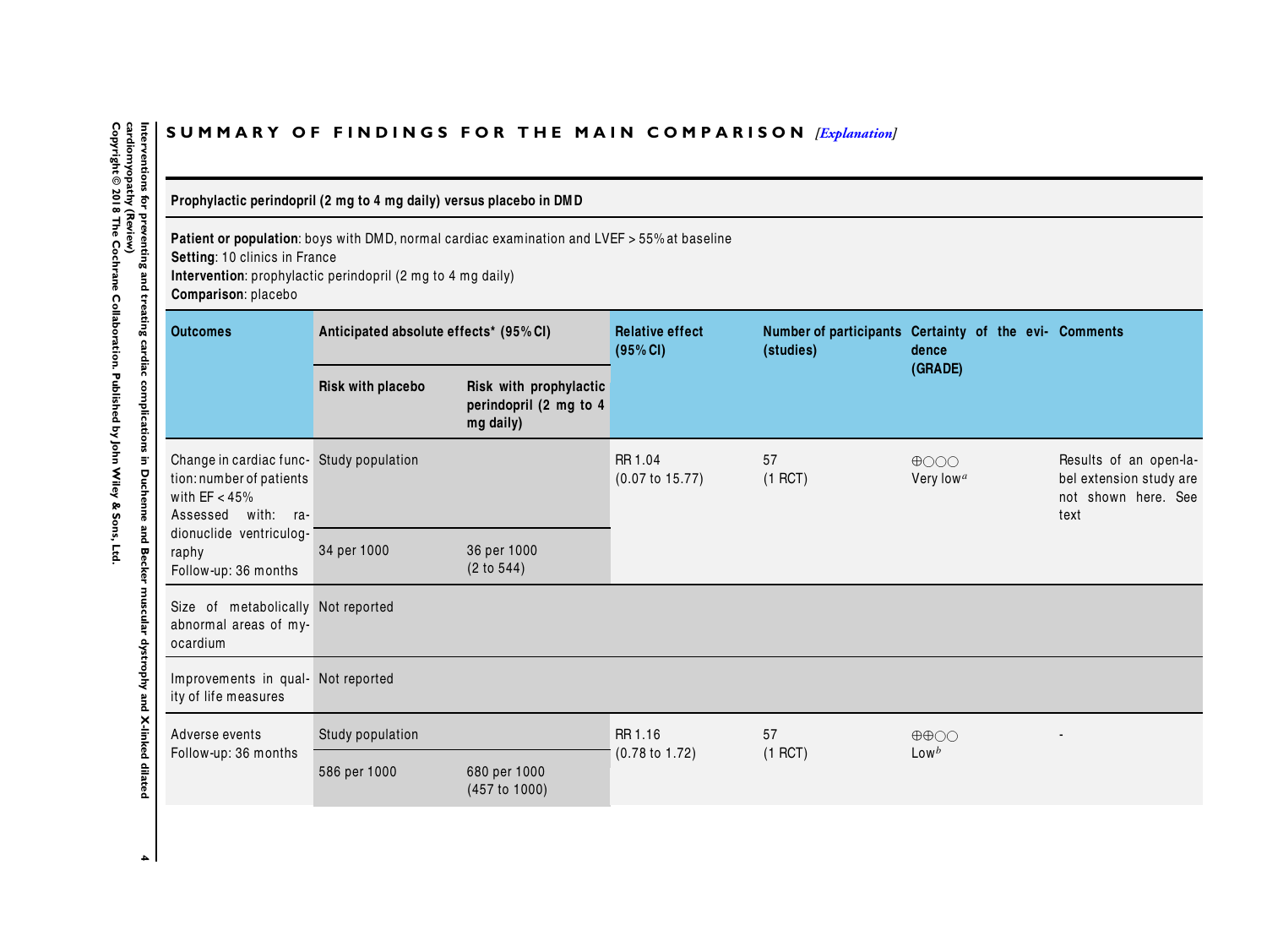\***The risk in the intervention group** (and its 95%Cl) is based on the assumed risk in the comparison group and the **relative effect** of the intervention (and its 95%Cl).<br>Cl: confidence interval: DMD: Duchenne muscular dyst **CI**: conf idence interval; **DMD**: Duchenne muscular dystrophy; **LVEF**: left ventricular ejection fraction; **RCT**: random ised controlled trial; **RR**: risk ratio.

# **GRADE Working Group grades of evidence**

**High certainty:** we are very confident that the true effect lies close to that of the estimate of the effect.

Moderate certainty: we are moderately confident in the effect estimate: the true effect is likely to be close to the estimate of the effect, but there is a possibility that it is substantially different.

Low certainty: our confidence in the effect estimate is limited: the true effect may be substantially different from the estimate of the effect.

**Very low certainty**: we have very little confidence in the effect estimate: the true effect is likely to be substantially different from the estimate of effect

aWe downgraded the certainty of the evidence three times as the method of randomisation was not clear (study limitations),

the study was small (imprecision), and the boys in this trial started phase <sup>1</sup> of the trial when their cardiac function was

normal (indirectness). The random ised phase of the study lasted three years, not long enough in this phase of the disease for data to determ ine the effect on decline in cardiac function.

 $^b$ We downgraded the certainty of the evidence twice as the method of randomisation was not clear (study limitations) and the study was small (imprecision).

complications in Duchenne and Becker muscular dystrophy and X-linked dilated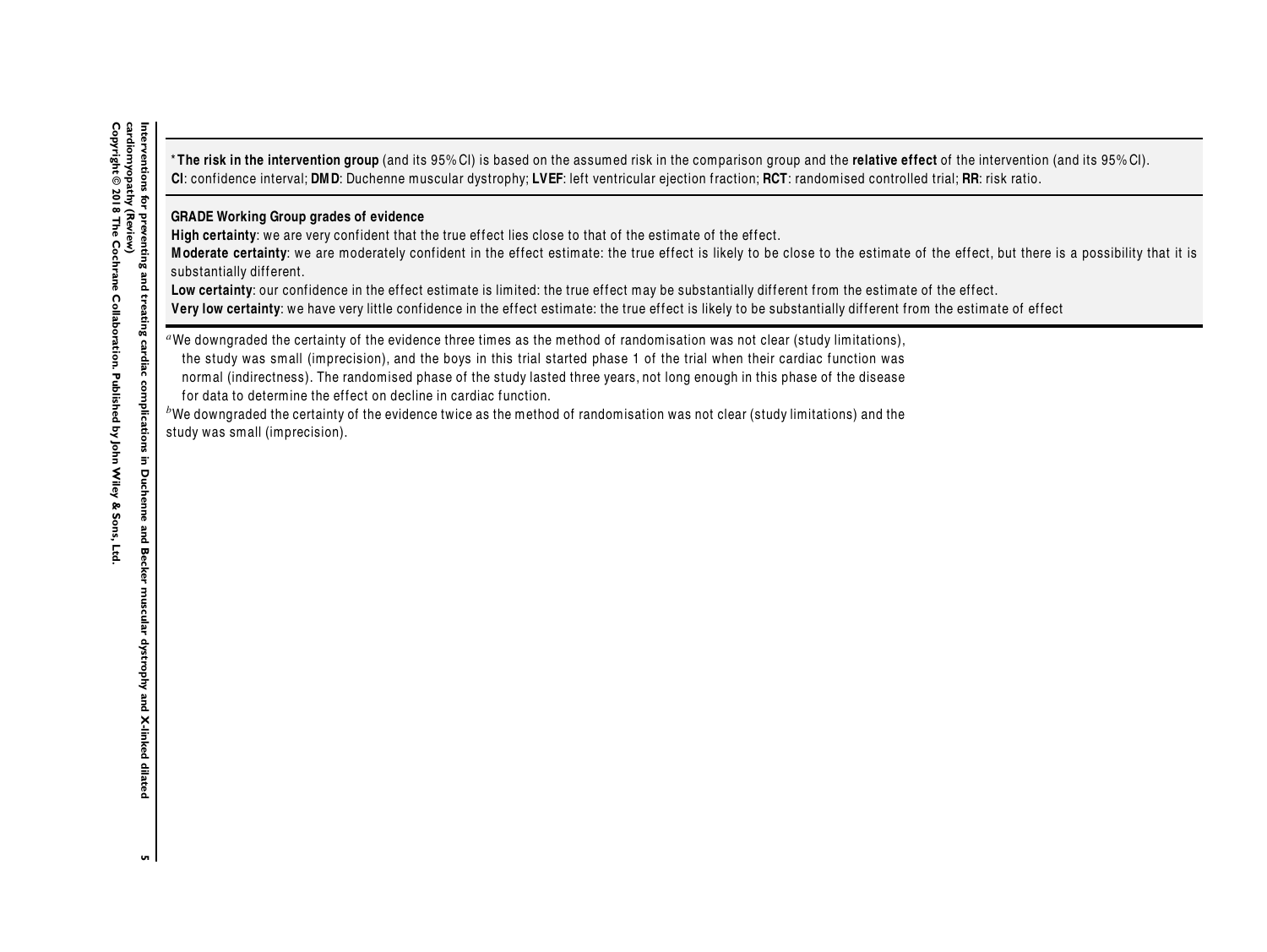# **B A C K G R O U N D**

Dystrophinopathies are a group of X-linked inherited degenerative muscle disorders, including Duchenne muscular dystrophy (DMD), Becker muscular dystrophy (BMD) and X-linked dilated cardiomyopathy (XLDCM). These three allelic conditions are caused by deletions, duplications or missense mutations in the dystrophin gene at Xp21.2 [\(Gardner 1995; Koenig 1989;](#page-34-0) [Malhotra 1988;](#page-34-0) [Muntoni 1997](#page-34-0)). The typical cardiac abnormality found in all dystrophinopathy patients is dilated cardiomyopathy.

DMD is the most severe of these disorders and has an incidence of 1:3500 to 1:6000 live male births ([Mendell 2012](#page-34-0)); muscle biopsy shows dystrophic changes and complete or almost complete absence of the sarcolemmal protein dystrophin. The condition usually presents with muscle weakness by 5 years of age. Without treatment, all affected children lose the ability to walk by their 13th birthday. Once the child is wheelchair dependent, contractures and scoliosis traditionally develop rapidly - often requiring surgery. Premature death from untreated respiratory or cardiac failure occurs on average at 18.5 years [\(Emery 2003](#page-34-0)). In recent years, the natural history of the condition has been improved by greater integration of care through multidisciplinary teams. Two developments in particular have led to incremental improvements in survival: routine use of glucocorticoid steroids to improve muscle strength and prolong independent ambulation ([Matthews 2016](#page-34-0)), and routine deployment of non-invasive nocturnal ventilation using mask bilevel positive airway pressure ventilation (BIPAP) to improve symptoms and delay death from respiratory failure to a mean of 25 years [\(Eagle 2002](#page-34-0)). Cardiac involvement culminating in dilated cardiomyopathy with congestive cardiac failure or ventricular arrhythmias remains a key contributor to premature death in DMD. In the absence of cardioactive therapies, the natural history of cardiac involvement has not changed despite the other significant improvements in physical and respiratory management and has become a more common cause of death with 40% to 50% of DMD patients dying as a direct consequence of cardiac involvement ([Eagle 2002;](#page-34-0) [Muntoni 2003\)](#page-34-0).

BMD was first described in 1955 ([Becker 1955](#page-34-0)). The condition is less common than DMD, with a reported incidence of between 1:14,000 and 1:18,000 males [\(Bushby 1991](#page-34-0)). BMD resembles DMD, but it is milder with a slower progression of muscle weakness because the reading frame of the gene is preserved. This results in the production of a dystrophin molecule which has a lower molecular weight and which is less abundant than normal. There is a broad spectrum of clinical severity in BMD, with onset of symptoms occurring from early childhood to as late as the sixth decade [\(Emery 1976](#page-34-0); [Quinlivan 1995](#page-34-0)). Only 10% of Becker's original series of patients, for example, lost independent ambulation before the age of 40 years, and none lost ambulation before the age of 16 years (Becker 1955). As with DMD, life expectancy can be reduced by respiratory insufficiency and disproportionately by cardiomyopathy.

XLDCM is a rapidly-progressive cardiomyopathy occurring in teenage boys caused by a deletion in exon 1 of the dystrophin gene. Skeletal muscles are not usually involved ([Towbin 1993](#page-34-0)). Without cardiac transplantation, death occurs within one to two years of the onset of symptoms. In some cases the distinction between XLDCM and a mild variant of BMD can be difficult.

Female carriers of DMD and BMD have been shown to be at increased risk of developing dilated cardiomyopathy [\(Bushby 1993;](#page-34-0) [Hoogerwaard 1999;](#page-34-0) [Kamamura 1990](#page-34-0); [Lane 1980](#page-34-0); [Nolan 2003](#page-34-0)), although the impact on survival is uncertain [\(Holloway 2008](#page-34-0)).

# **Description of the condition**

Dystrophin plays a crucial role in force transduction between cell membranes and the intracellular contractile elements of skeletal and cardiac muscle. When absent or deficient, cell membranes become highly vulnerable to damage, swamping natural repair mechanisms, leading to cell death and tissue fibrosis ([Danialou 2001;](#page-34-0) [Menke 1991\)](#page-34-0). Typically the first detectable sign of this process in the heart is found on the electrocardiogram (ECG) with the development of Q waves in the lateral (I and AVL) or inferolateral and apical (II, III, aVF, V5-V6) leads ([Hoogerwaard 1997](#page-34-0); [Nigro](#page-34-0) [1990](#page-34-0); [Nigro 1995](#page-34-0)), increased voltages in the right precordial leads (V1-3) ([Nikolic 1998](#page-34-0)), abnormalities in repolarisation (inverted or dysmorphic T waves), and increase in the so-called 'cardiomyopathic index' (the ratio of QT-interval (ms)/end-of-P wave to QRS onset (ms) ([Nigro 1995](#page-34-0)). These changes can be seen from the age of 6 years in DMD and are almost universal by 12 years [\(Bies](#page-34-0) [1992](#page-34-0)). Although defining the end of dysmorphic T waves may be difficult, some have correlated QT-prolongation on the surface ECG with increased incidence of sudden death [\(Nigro 2002](#page-34-0)). The time-course and extent of ECG abnormalities are more variable in BMD. In both DMD and BMD, fully evolved ECG changes precede the development of echocardiographically detectable left ventricular dysfunction by many years and thus have no clinical correlation with the degree of cardiomyopathy ([Heymsfield 1978](#page-34-0)) Although limited in sensitivity and operator dependent, echocardiography is the preferred initial screening method for detecting cardiac involvement in the dystrophinopathies ([Nigro 1990\)](#page-34-0). This is because it is readily available, easily repeatable and inexpensive. The first sign of ventricular systolic dysfunction is segmental left ventricular systolic dysfunction, typically found in the postero-basal segments ([Miyoshi 1991;](#page-34-0) [Nigro 1983](#page-34-0); [Tanaka 1979](#page-34-0)). Without treatment the extent of abnormality spreads to affect the whole ventricle over time, culminating in chamber dilatation and global systolic dysfunction ([Backman 1992;](#page-34-0) [Corrado 2002;](#page-34-0) [De Kermadec 1994;](#page-34-0) [Ferlini 1999](#page-34-0); [Finsterer 2003;](#page-34-0) [Olfors 1994;](#page-34-0) [Perloff 1984](#page-34-0); [Takenaka 1993](#page-34-0)). About 90% of male patients with DMD develop a severe progressive form of cardiac involvement [\(Heymsfield 1978](#page-34-0); [Mukoyama 1987](#page-34-0)), with 20% to 30% having evidence of left ventricular impairment by 10 years of age

**Interventions for preventing and treating cardiac complications in Duchenne and Becker muscular dystrophy and X-linked dilated 6 cardiomyopathy (Review)**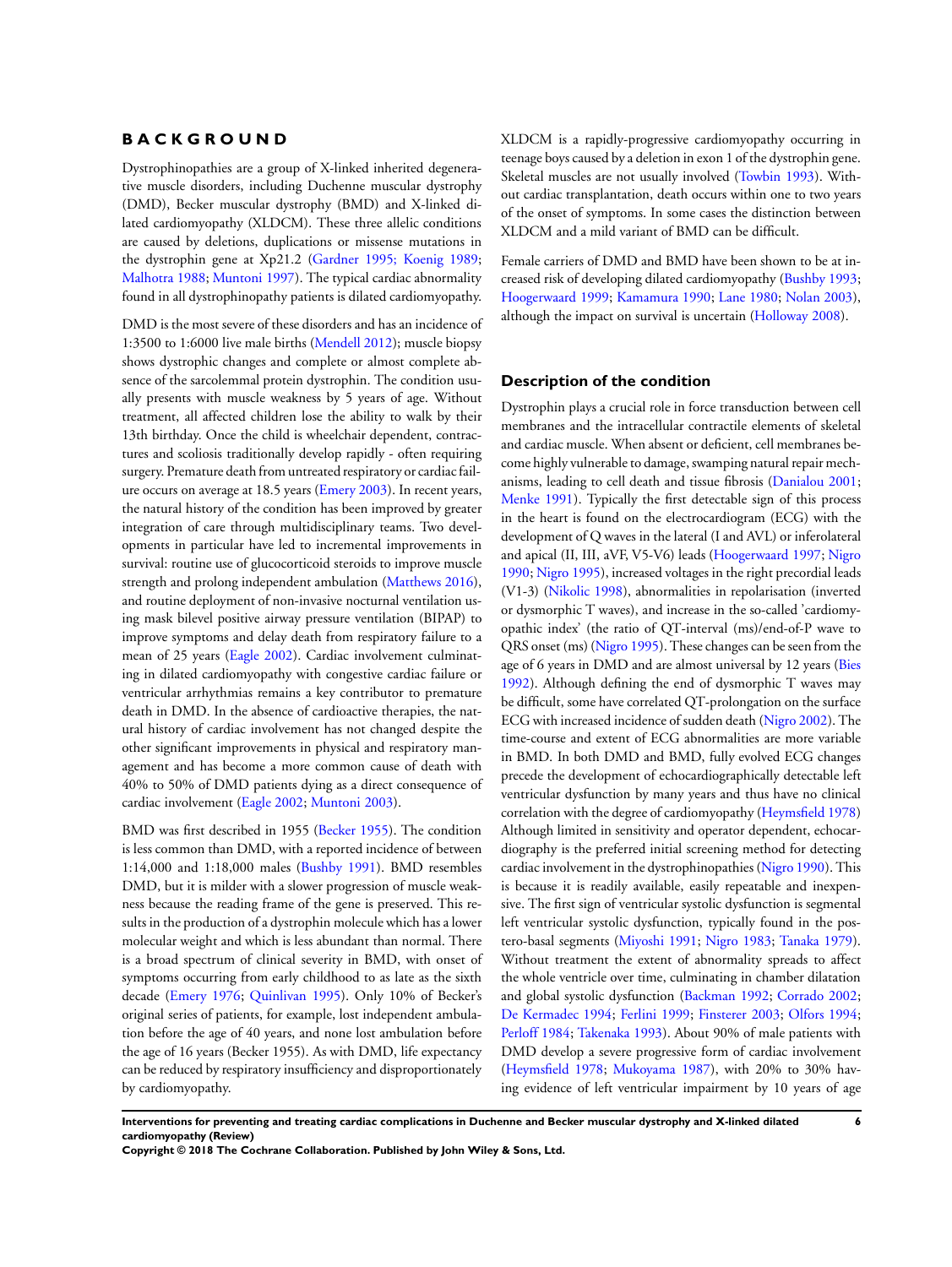[\(Backman 1992;](#page-34-0) [Finsterer 2003\)](#page-34-0). When deploying more sensitive imaging techniques, such as tissue-Doppler echocardiography [\(Meune 2004;](#page-34-0) [Mori 2007](#page-34-0)), 2D-strain deformation imaging, cardiac magnetic resonance imaging (CMRI), single photon emission tomography (SPECT), positron emission tomography (PET) or 31phosphorous magnetic resonance spectroscopy  $(^{31}PMRS)$ , abnormalities in left ventricular function are evident in an even larger proportion of patients in their teens [\(Griffin 2001;](#page-34-0) [Perloff](#page-34-0) [1984](#page-34-0); [Quinlivan 1996](#page-34-0); [Silva 2007](#page-34-0); [Yamamoto 1988\)](#page-34-0).

In BMD the incidence of cardiac involvement, its age of onset and implications for prognosis are more variable ([Angelini 1996;](#page-34-0) [De](#page-34-0) [Visser 1992;](#page-34-0) [Melacini 1996;](#page-34-0) [Steare 1992\)](#page-34-0). Although some 90% of patients with BMD show ECG abnormalities similar to those seen in DMD, only 65% develop left ventricular systolic dysfunction when assessed by echocardiography. However, in some the severity of cardiac involvement may be disproportionate to skeletal muscle weakness and may even be the presenting feature of the condition [\(Sakata 1990](#page-34-0); [Steare 1992](#page-34-0)). In such cases cardiac involvement becomes the determinant of long-term prognosis ([Ishigaki 1997](#page-34-0)). Best estimates from longitudinal series suggest that cardiac involvement contributes directly to death in up to 50% of male patients with BMD compared with 20% of DMD patients [\(Angelini 1996;](#page-34-0) [Hoogerwaard 1997](#page-34-0); [Melacini 1996;](#page-34-0) [Muntoni 2003;](#page-34-0) [Olfors 1994;](#page-34-0) [Steare 1992](#page-34-0)). However, in recent years with improved care, particularly the use of domiciliary ventilatory support, unpublished estimates of end-stage dilated cardiomyopathy as a cause of death in DMD are between 40% to 50%.

Some DMD and BMD patients develop a sinus tachycardia unrelated to respiratory failure or other cardiac abnormalities, which is usually attributed to sympathovagal imbalance in cardiac autonomic function ([Lanza 2001](#page-34-0)). Persistent, inappropriate sinus tachycardia may accelerate the development of cardiomyopathy or simply be a sign of subclinical cardiac involvement [\(Kwon 2012](#page-34-0)). CMRI can find evidence of left ventricular non-compaction in a high proportion of DMD patients before any reduction in left ventricular function is identified ([Stabile 2013](#page-34-0)). Atrial natriuretic peptide (ANP) and brain natriouretic peptide (BNP), biomarkers for cardiac impairment, are not sensitive markers for early systolic impairment in DMD; however, once the fractional shortening (FS) is less than 15%, these biomarkers increase and are associated with poor prognosis ([Mori 2002\)](#page-34-0).

Complete atrioventricular (AV) block is thought to be uncommon in the dystrophinopathies, but there have been a number of case reports of patients with DMD requiring permanent pacing [\(Andrikopoulos 2013](#page-34-0); [Fayssoil 2008](#page-34-0); [Kono 2015](#page-34-0); [Kuru 2012](#page-34-0)). Focal areas of fibrosis in the conducting system have been described in BMD postmortem studies ([Donofrio 1989\)](#page-34-0). Abrupt onset of complete heart block without an escape rhythm could account for a proportion of sudden cardiac deaths at more advanced stages of DMD. Prolongation of the QT interval has been noted in a proportion of DMD ECGs and could increase risk of cardiac tachyarrhythmias and sudden death [\(Nigro 1983](#page-34-0)). In one BMD

patient, complete AV block was reported as the presenting feature, with muscle weakness only developing some years later ([Quinlivan](#page-34-0) [1995](#page-34-0)). Ventricular tachycardia and fibrillation have been reported in DMD and BMD patients with established cardiomyopathy. However, the extent to which prophylactic use of implantable defibrillators would prolong survival in DMD is unknown.

Histological examination of endocardial biopsies from patients with all types of dystrophinopathy are similar. Typical findings are of hypertrophic cardiomyocytes with increased internal nuclei, endocardial and interstitial fibrosis associated with cytoplasmic lipofuscinosis and focal lymphocytic infiltration, large pleomorphic bizarre nuclei, vacuoles and focal necrosis ([Casazza 1988](#page-34-0)). At postmortem, the pathological features of heart involvement in either DMD or BMD are replacement of cardiac fibres with connective tissue and extensive myocardial fibrosis ([Globus 1923;](#page-34-0) [Heymsfield](#page-34-0) [1978](#page-34-0); [Olfors 1994](#page-34-0)).

# **Description of the intervention**

There are a wide range of pharmacological and non-pharmacological interventions that could potentially preserve or improve cardiac function, alone or in combination, including:

• angiotensin converting enzyme (ACE) inhibitors, e.g. ramipril, perindopril, captopril, lisinopril and enalapril;

• angiotensin II type I receptor  $(ATI<sub>1</sub>)$  inhibitors (angiotensin receptor blocking agents (ARB)), e.g. losartan,

irbesartan, candesartan, and valsartan;

• beta-blockers, e.g. bisoprolol, metoprolol and carvedilol;

and sinus node slowing agents, e.g. ivabradine to slow heart rate • diuretics, e.g. aldosterone antagonists such as

spironolactone and eplerenone; bendrofluazide; and loop diuretics such as bumetanide and furosemide;

• calcium channel blockers, e.g. verapamil, amlodipine, and diltiazem;

• magnesium;

• phosphodiesterase type 3 (milrinone) and type 5 inhibitors (sildenafil and tadalafil);

• positive inotropic agents, e.g. digoxin, bypiridine

inhibitors, calcium, catecholamine agonists, and milrinone;

• drugs to treat cardiac arrhythmias, e.g. amiodarone, sotalol, and flecainide;

• drugs which affect the vascular response to nitric oxide, e.g. sildenafil;

• anti-coagulants e.g. warfarin, coumadin, dabigatran, apixaban, and rivaroxaban

• drugs that alter the natural history of the disease (i.e. improve skeletal muscle function or increase dystrophin expression), e.g. glucocorticosteroids, idebenone, coenzyme Q10, ataluren (PTC124), and antisense oligonucleotides for DMD; and

• non-pharmacological interventions, such as single and dual chamber pacemakers, cardiac resynchronisation therapy (CRT)

**Interventions for preventing and treating cardiac complications in Duchenne and Becker muscular dystrophy and X-linked dilated 7 cardiomyopathy (Review)**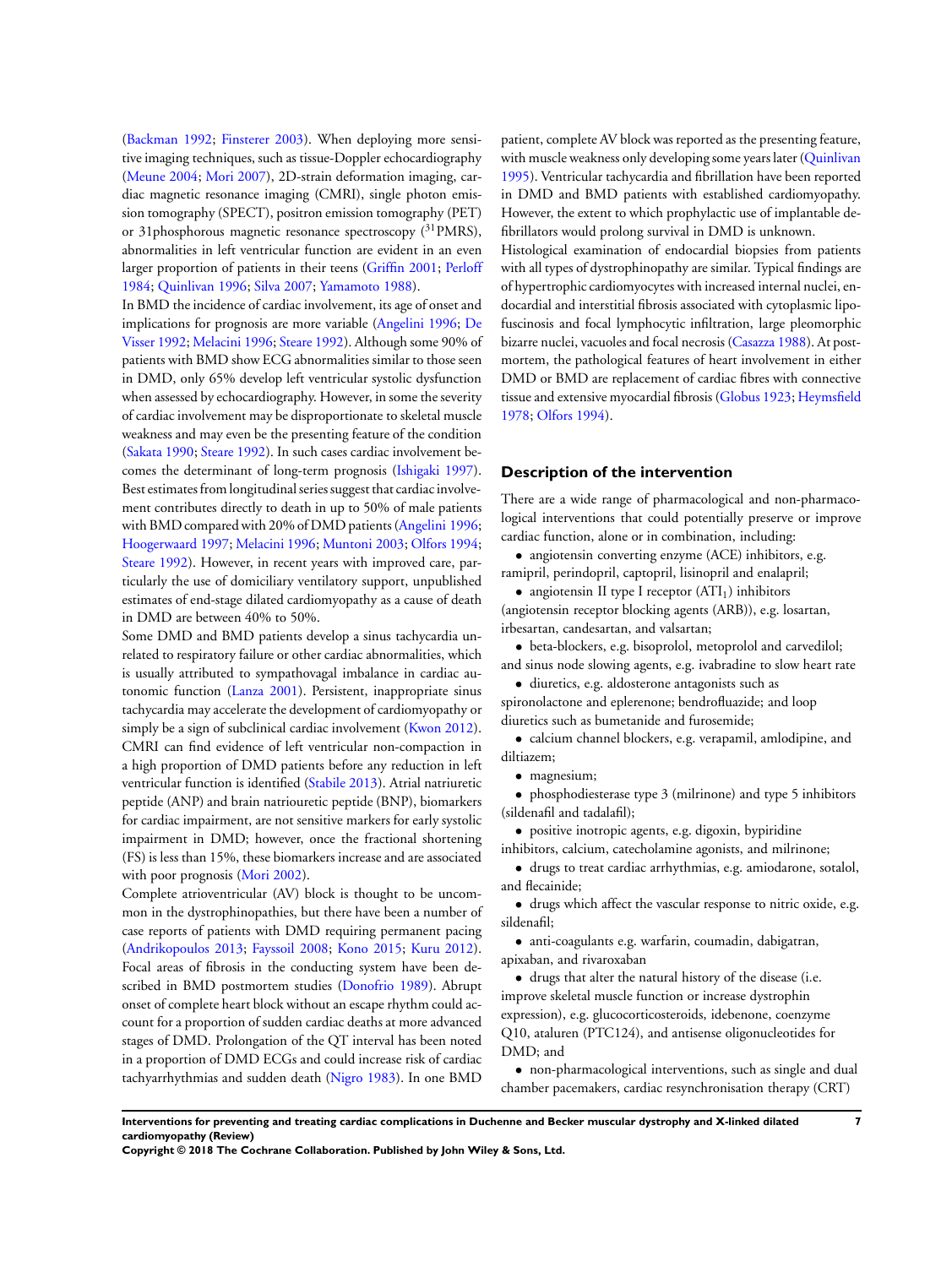pacemakers, implantable cardioverter defibrillator (ICD or CRT-D), left ventricular assist devices (LVAD; extravascular counterpulsation devices), and cardiac transplantation.

# **How the intervention might work**

We divide interventions into three subsets.

# **Drugs acting on the cardiovascular system**

In the face of damage to the left ventricle, a variety of primitive reflexes activate, and the heart and circulation undergo a process of remodelling, which initially preserves cardiac output and perfusion to vital organs but ultimately causes the heart to progressively decompensate. Several categories of drugs are used routinely in contexts other than DMD/BMD to block these adverse adaptations, thus preventing this downward spiral of ventricular dysfunction.

Blocking the renin-angiotensin system by ACE inhibitors, ARBs or renin antagonists prevents inappropriate salt and water accumulation by the kidney and the directly toxic effects of excessive angiotensin II, which include vasoconstriction, apoptosis and promotion of cardiac fibrosis ([Burnett 2017;](#page-34-0) [Cicoira 2002;](#page-34-0) [Heran](#page-34-0) [2012](#page-34-0); [Ponikowski 2016;](#page-34-0) [Zannad 2000\)](#page-34-0).

Blocking the effects of increased circulating endogenous catecholamines and direct neural stimulation by beta-adrenergic blockers slows the heart rate, reducing myocardial oxygen consumption and peripheral vasoconstriction. These agents also prevent the unhelpful down-regulation of beta adrenoreceptors in the heart. When doses of beta-blocking drugs cannot be up-titrated adequately, the selective sinus node slowing agent ivabradine can be added to improve heart failure by slowing the heart rate further [\(Abdel-Salam 2014](#page-34-0); [Ponikowski 2016](#page-34-0); [Swedberg 2010](#page-34-0)).

When there is evidence of fluid retention with overt cardiac failure, loop diuretics promote loss of salt and water by the kidney and so relieve symptoms of congestion and fluid overload. Loop diuretics (e.g. furosemide and bumetanide) are used with ACE inhibitors in this context. Spironolactone and eplerenone are weaker diuretics, which importantly conserve potassium and also have an antifibrotic effect on cardiac muscle ([Cicoira 2002](#page-34-0); [Zannad 2000](#page-34-0)). Positive inotropic drugs increase myocardial contractility and can be used to support severely depressed cardiac function. However, their symptomatic benefit is often short-lived. Type 3 phosphodiesterase inhibitors such as milrinone increase cardiac output at the cost of increased myocardial work, myocardial oxygen consumption and heart rate. Unless used in the context of some reversible cause of cardiac deterioration, positive inotropic agents eventually exacerbate cardiac dysfunction and accelerate its progressive decompensation. However, in end-stage cardiac failure in DMD/ BMD, the prognosis is so poor that these agents may offer shortterm, symptomatic palliative benefits.

Cardiac arrhythmias, such as atrial fibrillation, result in an acute loss of atrial transport to ventricular filling and a sudden increase in ventricular rate. This can precipitate cardiac decompensation acutely with development of heart failure symptoms in patients with reduced left ventricular reserve. Ventricular tachyarrhythmias typically present more dramatically with unheralded acute collapse or virtually instantaneous death in the context of asymptomatic but advanced cardiomyopathy. Anti-arrhythmic drug therapies other than beta-blockers have little impact on the occurrence or severity of ventricular tachycardia or ventricular fibrillation in cardiomyopathy of other aetiologies. In other contexts, cardioverterdefibrillator therapy is the standard recommendation in patients with severe left ventricular dysfunction, but not in those with New York Heart Association (NYHA) functional class IV symptoms, for the primary prevention of sudden cardiac death due to ventricular tachyarrhythmias. An important consideration, given the resting tachycardia in DMD, is that slowing the heart rate in patients with with dilated cardiomyopathy could potentially improve heart function.

Patients with DMD/BMD have dramatically reduced mobility and so are theoretically at risk of developing peripheral venous thrombosis and pulmonary emboli (although there is a surprising dearth of published literature regarding this complication). If small, these can occur silently, but when large they can cause catastrophic haemodynamic collapse and sudden death - indistinguishable clinically from a tachy- or bradyarrhythmia. In patients with advanced left ventricular dysfunction, blood clots can form in either the left atrium or left ventricle and result in systemic emboli, most frequently causing stroke. Prophylactic low-dose or full anticoagulation can prevent venous and arterial thromboembolism, respectively.

Because there is a published review of the effect of calcium antagonists used in DMD to improve skeletal rather than cardiac muscle function, we will not discuss these agents further in this review [\(Phillips 2008](#page-34-0)).

# **Non-pharmacological treatments for advanced cardiac failure and arrhythmias**

Standard dual chamber pacing is indicated in the small subgroup of DMD/BMD patients who develop bradycardia due to sinus or AV-nodal conduction problems. A more recent pacing indication comes from the realisation that, in hearts with already impaired left ventricular systolic function, the development of left bundle branch block or a non-specifically widened QRS, causes dyssynchrony of contraction and so a further reduction in left ventricular function. Pacing from two sites on opposite walls of the left ventricle narrows the abnormally widened QRS complex by facilitating faster and more synchronous left ventricular contraction, optimising contraction for the same stage of cardiomyopathy. Recent studies in patients with idiopathic cardiomyopathy show that in appropriately selected patients, CRT significantly improves cardiac function and heart failure symptoms and prolongs life. It also

**Interventions for preventing and treating cardiac complications in Duchenne and Becker muscular dystrophy and X-linked dilated 8 cardiomyopathy (Review)**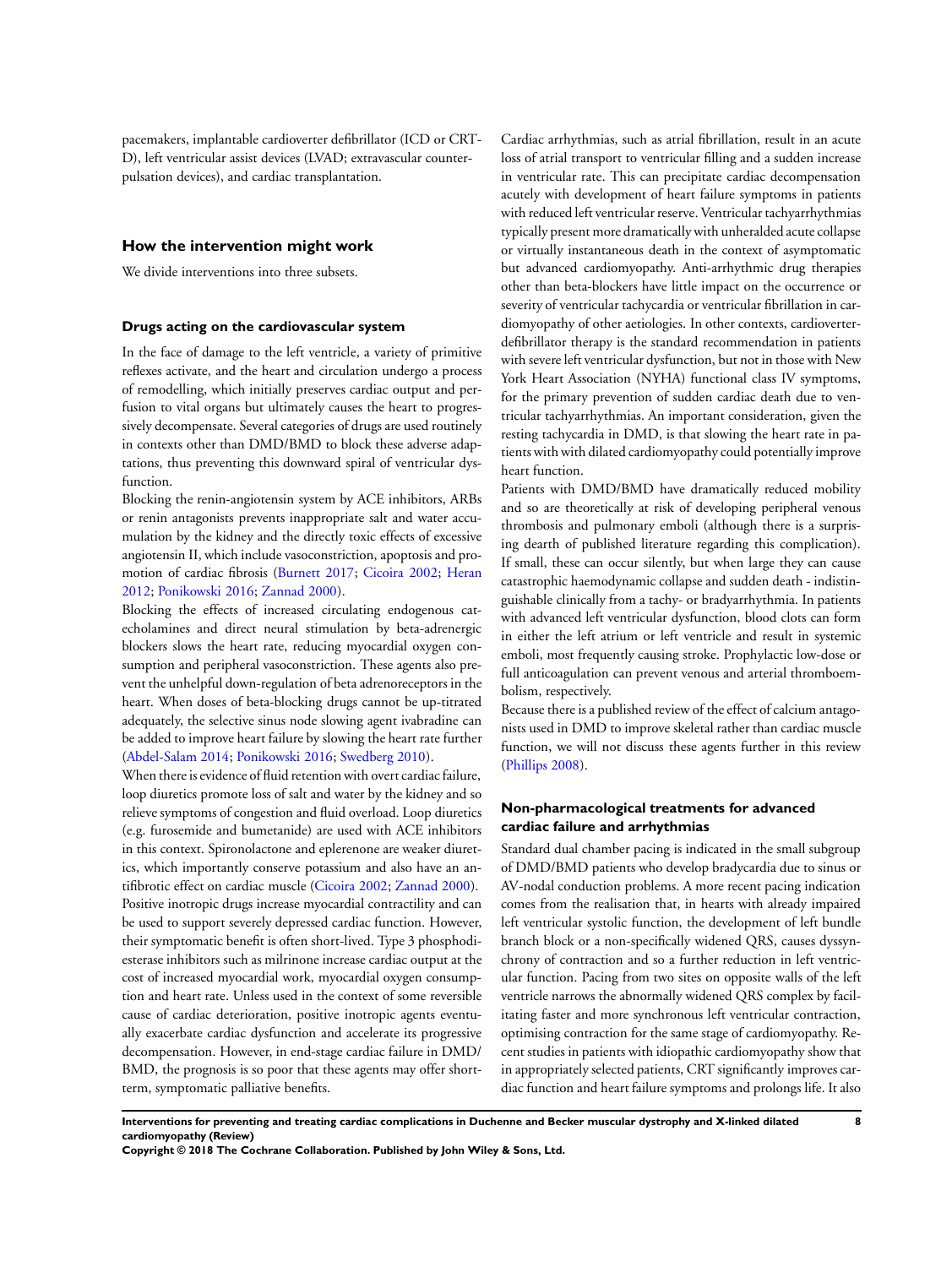reduces hospitalisations for heart failure ([Turley 2008\)](#page-34-0). The role of CRT in DMD/BMD seems limited, however, since most people - even with advanced cardiomyopathy - do not develop QRScomplex widening. Even in those who do, it remains speculative whether they would respond to CRT. This is because the earliest and most extensively scarred segment of the left ventricle in patients with DMD/BMD is typically epicardial in the posterolateral or postero-basal segments, and the lateral wall is usually the preferred site for left ventricular lead placement to restore synchrony [\(Bleeker 2006](#page-34-0); [Hor 2011\)](#page-34-0).

Patients with established cardiomyopathy are at particular risk of developing haemodynamically compromising ventricular tachycardia or ventricular fibrillation, manifesting as sudden cardiac death. By restoring normal rhythm from such unpredictable events, implantable cardioverter-defibrillators have been shown to significantly reduce the incidence of sudden cardiac death in various subsets of patients with cardiomyopathy ([Cevik 2010\)](#page-34-0). All implanted cardioverter-defibrillators, except those without leads in the heart (i.e. subcutaneous implantable cardioverter-defibrillators), also contain bradycardia pacing capabilities. The impact of defibrillator therapy on quality of life and overall effect on survival in DMD in particular has yet to be established [\(Wagner 2007](#page-34-0)).

When available, cardiac transplantation is an effective treatment for patients with end-stage cardiomyopathy and short predicted survival, and it could be an option for patients with BMD and XLDCM ([Wu 2010\)](#page-34-0). Almost 80% of heart transplant recipients survive for at least one year, and up to 74% survive for five years [\(Fararolo 2010](#page-34-0)). However, because of the multisystem nature of DMD and the shortage of suitable donors for all categories of patients who might benefit, cardiac transplantation is rarely considered appropriate in DMD [\(Papa 2017](#page-34-0)). The more recent development and increasing availability of a range of battery-powered, left ventricular mechanical pump support devices (e.g. left ventricular assist device (LVAD), counter-pulsation devices) offer an alternative which may be more relevant and more widely applicable to DMD patients with heart failure ([Abraham 2014](#page-34-0); [Black 2016;](#page-34-0) [Iodice 2015;](#page-34-0) [Ryan 2014](#page-34-0)).

# **Drugs that improve the natural history of the condition**

Corticosteroids are known to increase muscle strength in DMD and can prolong ambulation ([Matthews 2016](#page-34-0)), so they have now become part of routine care for DMD. Their precise mechanism of action is not known. It seems likely from non-randomised retrospective cohort data that corticosteroids also modify the natural history of cardiac involvement in DMD [\(Barber 2013;](#page-34-0) [Schram](#page-34-0) [2013](#page-34-0); [Silversides 2003\)](#page-34-0). One long-term follow-up study compared the clinical course of deflazacort-treated DMD patients with historical untreated DMD patients and demonstrated improved respiratory parameters and echocardiographic measures of left ventricular function in the deflazacort-treated group ([Biggar 2006](#page-34-0)).

Drugs to reduce oxidative stress (e.g. idebenone and coenzyme Q10) could potentially slow the dystrophic process and have a protective effect.

A range of drugs (e.g. ataluren (Translarna; previously known as PTC 124); antisense oligonucleotides) and cell therapies (stem cells and myoblast transfer and gene therapy) designed to increase dystrophin levels or upregulate utrophin are currently under evaluation. If shown to be clinically effective in improving skeletal muscle function, research would need to independently establish the effect of these potential therapies on the heart. It is already clear, however, that some therapies shown to be of benefit to skeletal muscle in animal models of DMD do not penetrate the heart [\(Aartsma-Rus 2013;](#page-34-0) [Wasala 2013](#page-34-0)). This raises the possibility that some disease modifying approaches to treatment of DMD might even increase the severity of cardiac dystrophinopathy - emphasising the need to include measurement of cardiac function in the overall evaluation of patients.

# **Why it is important to do this review**

Cardiomyopathy is now the most important limiting factor for long-term survival in BMD and DMD patients. Furthermore, improved management leading to a delay in loss of ambulation could potentially stress an already vulnerable myocardium and thus increase the risk of symptomatic cardiac involvement for this group of patients in the future. The purpose of this review is to systematically review the evidence for early intervention as a means of preventing symptomatic cardiomyopathy, and the best currently available treatments for established cardiac involvement in the dystrophinopathies.

# **O B J E C T I V E S**

To assess the effects of interventions for preventing or treating cardiac involvement in DMD, BMD, and XLDCM, using measures of change in cardiac function over six months.

# **M E T H O D S**

# **Criteria for considering studies for this review**

# **Types of studies**

We included double- and single-blind randomised or quasi-randomised trials and the first arm of cross-over controlled trials that

**Interventions for preventing and treating cardiac complications in Duchenne and Becker muscular dystrophy and X-linked dilated 9 cardiomyopathy (Review)**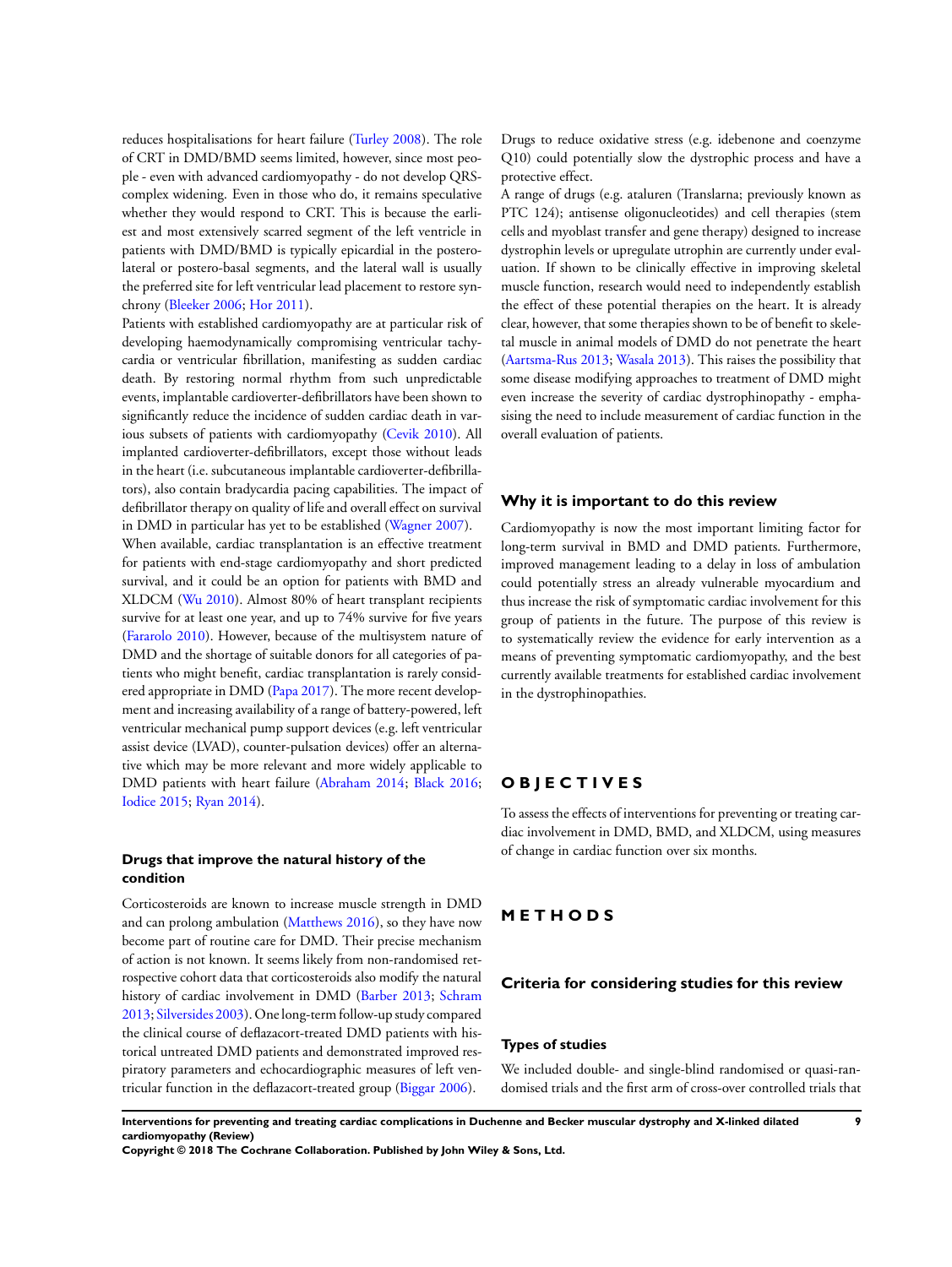compared the effects of an intervention versus another intervention, placebo or standard treatment. We did not include longitudinal, observational or open non-randomised studies in the Results section, but we considered them in the Discussion. (Quasirandomised trials use methods of allocation that are not truly random, such as alternation, and allocation by date of birth or case record number.)

# **Types of participants**

All patients, including children and adults of all ages, confirmed to have a dystrophinopathy (DMD, BMD or XLDCM). Diagnosis confirmed by muscle biopsy showing reduced or absent dystrophin staining and/or DNA studies showing a deletion, duplication, nonsense or missense mutation in the dystrophin gene.

#### **Types of interventions**

Pharmacological and non-pharmacological treatments known to have an effect on improving or reversing the physiological effects of dilated cardiomyopathy and pharmacological agents and cell therapies that have an effect on skeletal muscle function (i.e. the natural history of the disease). We planned to analyse data for each type of intervention separately.

#### **Types of outcome measures**

#### **Primary outcomes**

Dystrophinopathies typically cause profound and progressive physical disability, so even in the context of severe dilated cardiomyopathy, patients usually experience few if any cardiac symptoms. Therefore it is rarely possible to differentiate death in the context of a chest infection with associated respiratory failure from death of primary cardiac aetiology. Indeed it is likely that the occurrence of a lower respiratory infection in a patient with advanced cardiomyopathy can precipitate cardiorespiratory deaths. For this reason we have chosen surrogate measures of cardiac function rather than morbidity and mortality as our primary outcome measure.

We assessed changes in cardiac function following a six-month period of intervention using 'equivalent techniques' such as echocardiography (ejection fraction (EF), fractional shortening (FS), ventricular dimensions: left ventricular systolic diameter (LVsd), left ventricular diastolic diameter (LVdd), wall motion), tissue Doppler echocardiography, cardiac magnetic resonance imaging (CMRI), and gated radionuclide imaging (ejection fraction). For each, we divided reported outcomes into those measuring benefit (i.e. stable or improved) and those measuring deterioration. In children, in whom echocardiography is usually the preferred intervention, measuring FS and EF have been shown to correlate well with other modalities such as CMRI ([Soslow 2016](#page-34-0); [Spurney](#page-34-0) [2015](#page-34-0)).

#### **Secondary outcomes**

We planned to assess all secondary outcome measures as either unchanged/improved or worse after a six-month intervention period.

1. The size of metabolically abnormal areas of myocardium identified with other forms of cardiac imaging: PET, SPECT and <sup>31</sup>PMRS.

2. Improvements in quality of life measures, such as the Paediatric Quality of Life Inventory (PedsQL) for children [\(Varni 1999](#page-34-0)) and, for adults over 16 years of age, the Individualized Neuromuscular Quality of Life Questionnaire (INQol) or Short-Form 36-item Health Survey (SF-36) [\(Vincent](#page-34-0) [2007](#page-34-0); [Ware 2007\)](#page-34-0).

3. The occurrence of one or more adverse events reported by study investigators.

# **Search methods for identification of studies**

#### **Electronic searches**

We searched the following databases on 16 October 2017.

- Cochrane Neuromuscular Specialised Register ([Appendix](#page-70-0) [1\)](#page-70-0).
	- Cochrane Central Register of Controlled Trials
- (CENTRAL, in the Cochrane Register of Studies; [Appendix 2](#page-71-0)).
	- MEDLINE (1996 to 16 October 2016; [Appendix 3](#page-71-0)).
	- Embase (1980 16 October 2016; [Appendix 4\)](#page-72-0).

We searched the following trials registries:

• US National Institutes of Health Ongoing Trials Register [ClinicalTrials.gov](http://www.clinicaltrials.gov) (30 August 2018; [Appendix 5\)](#page-73-0)

• World Health Organization International Clinical Trials Registry Platform (ICTRP; [www.who.int/ictrp/en/](http://www.who.int/ictrp/en/)) (31 July 2018; [Appendix 6\)](#page-74-0).

## **Searching other resources**

We reviewed conference proceedings for non-published studies identified as published abstracts in our literature search and screened bibliographies of identified manuscripts for studies not identified by the search. We did not perform a separate search for non-randomised studies but will refer in the Discussion to those non-randomised studies identified during the search for RCTs.

# **Data collection and analysis**

#### **Selection of studies**

All three review authors (RQ, JB, and TB) independently reviewed the titles and abstracts identified from the searches. The authors

**Interventions for preventing and treating cardiac complications in Duchenne and Becker muscular dystrophy and X-linked dilated 10 cardiomyopathy (Review)**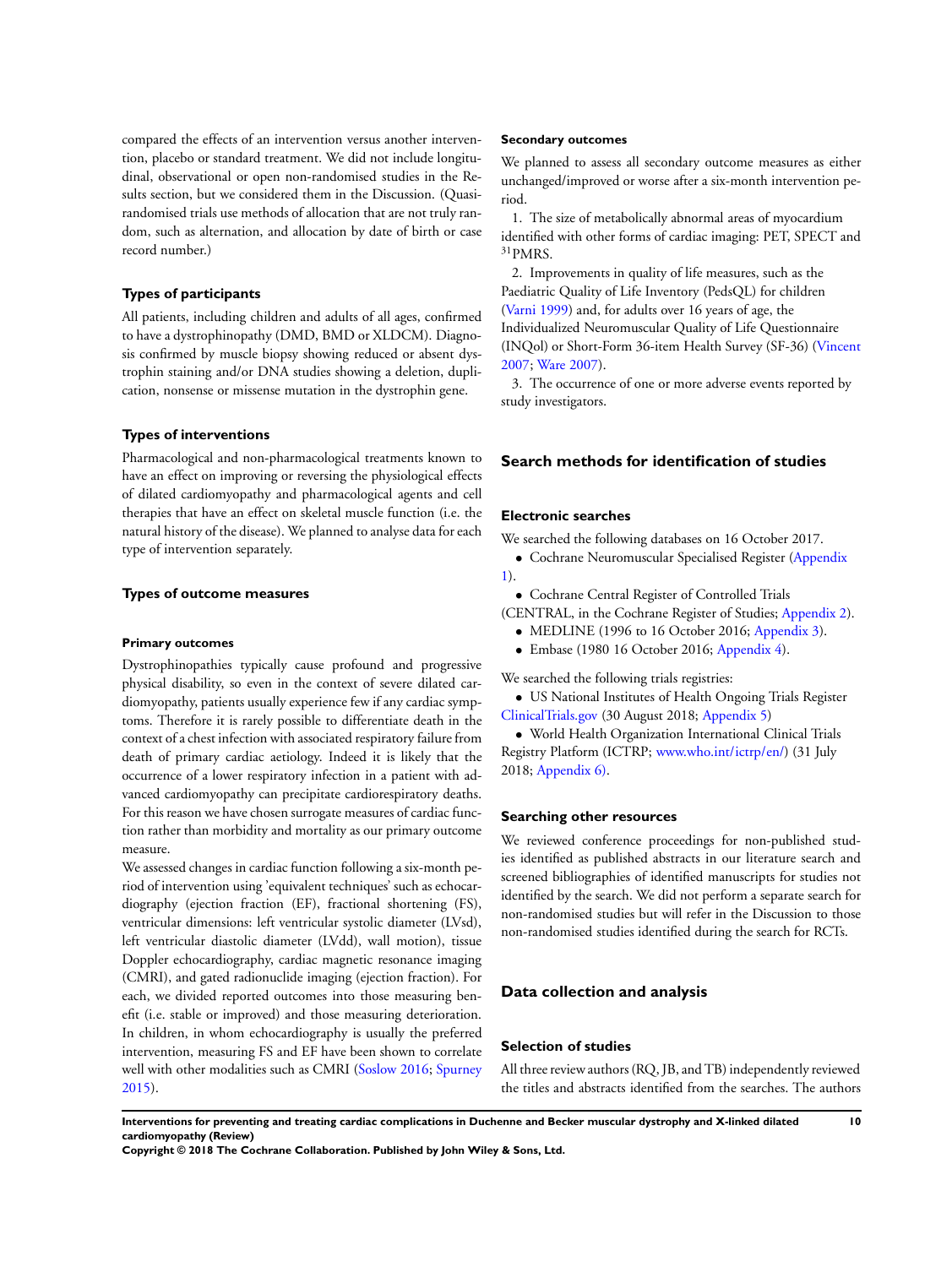obtained the full text of all potentially relevant studies for independent assessment. All three authors independently decided which trials met the inclusion criteria. There were no disagreements.

We selected only randomised and quasi-randomised controlled trials, as well as cross-over trials, for inclusion. In the [Discussion,](#page-31-0) we reviewed open studies, longitudinal observational studies and individual case reports but only discussed studies in which the diagnosis, intervention, pre-treatment and post-treatment states were adequately described and in whom follow-up for at least six months was available.

The Cochrane Neuromuscular Managing Editor checked results from clinical trials registry searches.

# **Data extraction and management**

Two review authors (TB and RQ) independently extracted data onto pre-agreed data extraction forms which the third author (JB) then reviewed and approved. There were no disagreements. One author (TB) entered data into the Cochrane statistical software, Review Manager 5 (RevMan 5), and a second author (JB) or a member of the Cochrane Neuromuscular Editorial team (RB) checked data entry [\(RevMan 2014](#page-34-0)). We planned to contact trial authors directly in case of any missing data. The Managing Editor entered data into [Characteristics of studies awaiting classification](#page-49-0) and [Characteristics of ongoing studies](#page-51-0) tables.

# **Assessment of risk of bias in included studies**

All three review authors independently assessed studies for risk of bias using pre-agreed criteria, described in the *Cochrane Handbook for Systematic Reviews of Interventions* [\(Higgins 2011](#page-34-0)), and we graded each trial as being at high, low or unclear risk of bias for the following domains: sequence generation; allocation concealment; blinding of participants and personnel; blinding of outcome assessors; incomplete outcome data; selective outcome reporting; and other sources of bias.

#### **Measures of treatment effect**

Had there been sufficient data, we would have calculated the weighted treatment effect of identified trials using [RevMan 2014](#page-34-0) to combine risk ratios (RR) with 95% confidence intervals (CIs) and risk differences (RDs) with 95% CIs for dichotomous outcomes, and mean differences (MDs) and 95% CIs for continuous outcomes.

#### **Unit of analysis issues**

Because of the progressive nature of dystrophinopathies, a potential source of bias might have occurred if the treatment arm preceded placebo in studies with cross-over designs. For this reason, we planned to only analyse the first arm of any cross-over study.

# **Dealing with missing data**

If necessary, we planned to attempt to contact trial authors for missing data, including numbers of dropouts and deaths and whether or not they performed an intention-to-treat analysis.

# **Assessment of heterogeneity**

We planned to carefully evaluate all possible causes of heterogeneity and, where appropriate, to report the Chi² and I² statistics. We would have considered Chi<sup>2</sup> values of  $P = 0.1$  or less to indicate significant heterogeneity.

# **Assessment of reporting biases**

We planned to assess the potential effect of outcome reporting bias by inspecting forest plots and preparing forest plots, if there were sufficient RCTs.

# **Data synthesis**

If we identified two or more studies comparing the same treatments, we planned to use RevMan to pool their results, employing methods appropriate to the type of outcome measures reported. Dichotomous outcomes give proportions for each treatment group and the treatments are usually compared using the ratio of the proportions known as the risk ratio (RR). We planned to combine studies to give an overall RR using fixed-effect analysis unless there was significant evidence of heterogeneity between studies, in which case a random-effects analysis would be more appropriate. Counted episodes may be expressed as differences in rates/ unit time at risk with standard errors. In that event the simplest analysis would have been to use the generalised inverse variance (GIV) facility in RevMan to obtain and test the pooled difference between treatment effects.

#### **'Summary of findings' tables**

We created 'Summary of findings' tables using GRADEpro software [\(GRADEpro GDT 2015](#page-34-0)), and presented the following outcomes:

- Change in cardiac function after six months;
- Size of metabolically abnormal areas of myocardium;
- Improvements in quality of life measures; and
- Adverse events.

We used the five GRADE considerations (study limitations, consistency of effect, imprecision, indirectness and publication bias) to assess the certainty of a body of evidence (studies that contributed data for the prespecified outcomes). We followed methods and recommendations described in Chapters 11 and 12 of the *Cochrane Handbook for Systematic Reviews of Interventions* [\(Higgins 2011](#page-34-0)). RQ and JB assessed the certainty of evidence. They downgraded the randomised controlled trial evidence from high to moderate, low or very low certainty depending on the presence of the five

**Interventions for preventing and treating cardiac complications in Duchenne and Becker muscular dystrophy and X-linked dilated 11 cardiomyopathy (Review)**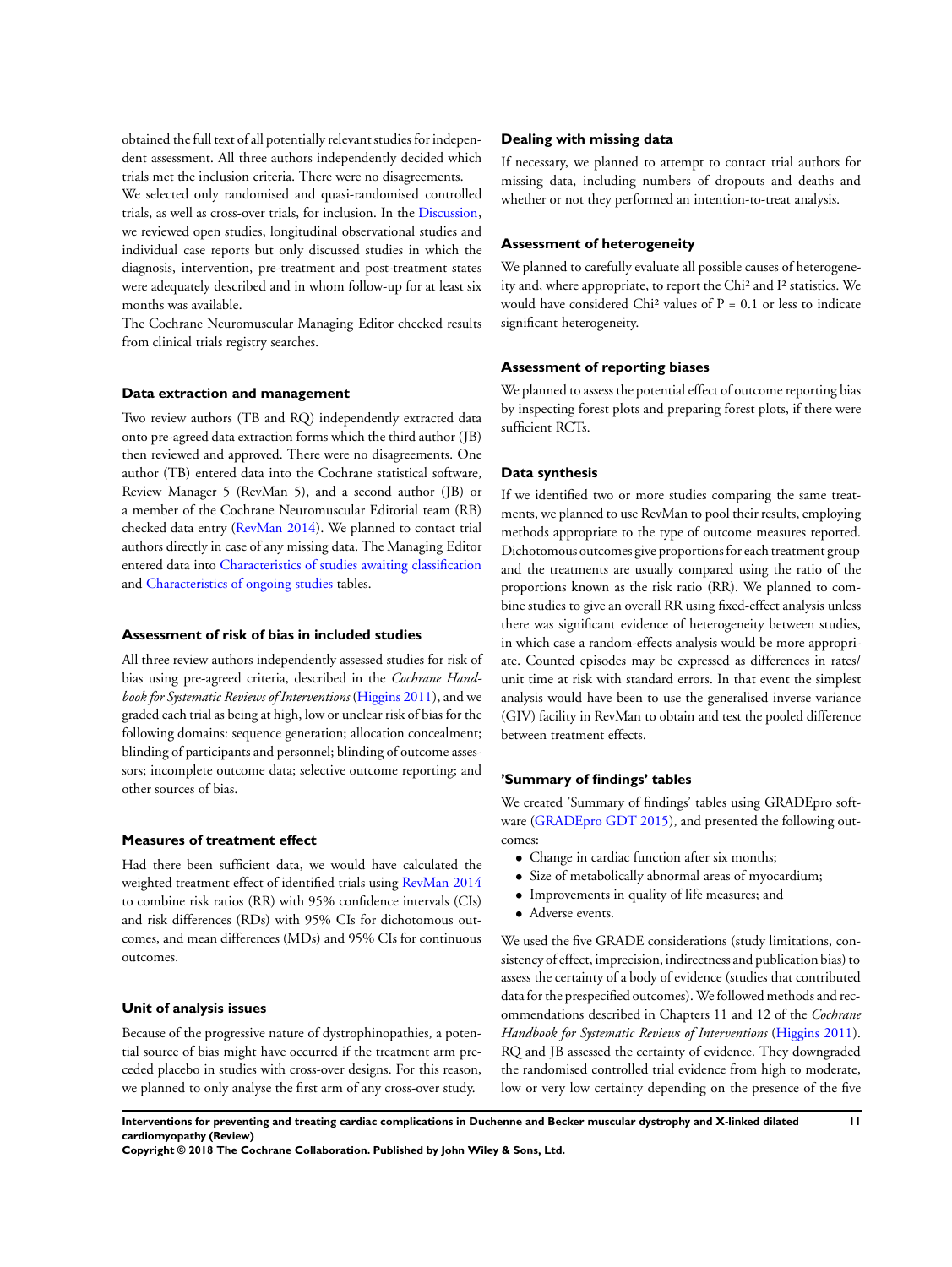GRADE factors. We downgraded once if any single consideration was serious and twice if very serious. We documented decisions to downgrade or upgrade the certainty of evidence using footnotes.

# **Subgroup analysis and investigation of heterogeneity**

We planned to undertake subgroup analysis based on:

- 1. diagnosis (DMD, BMD and XLDCM); and
- 2. age (adult versus child less than 16 years of age).

Within each group we planned to use the I<sup>2</sup> statistic for heterogeneity and if its value had been greater than 50% we would have scrutinised the trials and forest plots for differences to explain the heterogeneity. If we found no explanation, we would have repeated the analysis using a random-effects model.

commercially-led trials, and those lacking allocation concealment or blinding.

# **R E S U L T S**

# **Description of studies**

#### **Results of the search**

We identified a total of 635 references from searches of the Cochrane Neuromuscular Specialised Register, MEDLINE, Embase, and CENTRAL. After removing duplicate records, we were left with 472 unique records. Following a review of the abstracts, we obtained the full texts of 14 studies, of which only 5 were ultimately suitable for inclusion (see [Figure 1](#page-14-0) for a flow chart illustrating the study selection process). We described reasons for excluding studies in the [Characteristics of excluded studies](#page-48-0) tables.

# **Sensitivity analysis**

We planned to perform a sensitivity analysis to ensure robustness of findings. This could include repeating the analysis but omitting results from studies with cross-over design, smaller trials, or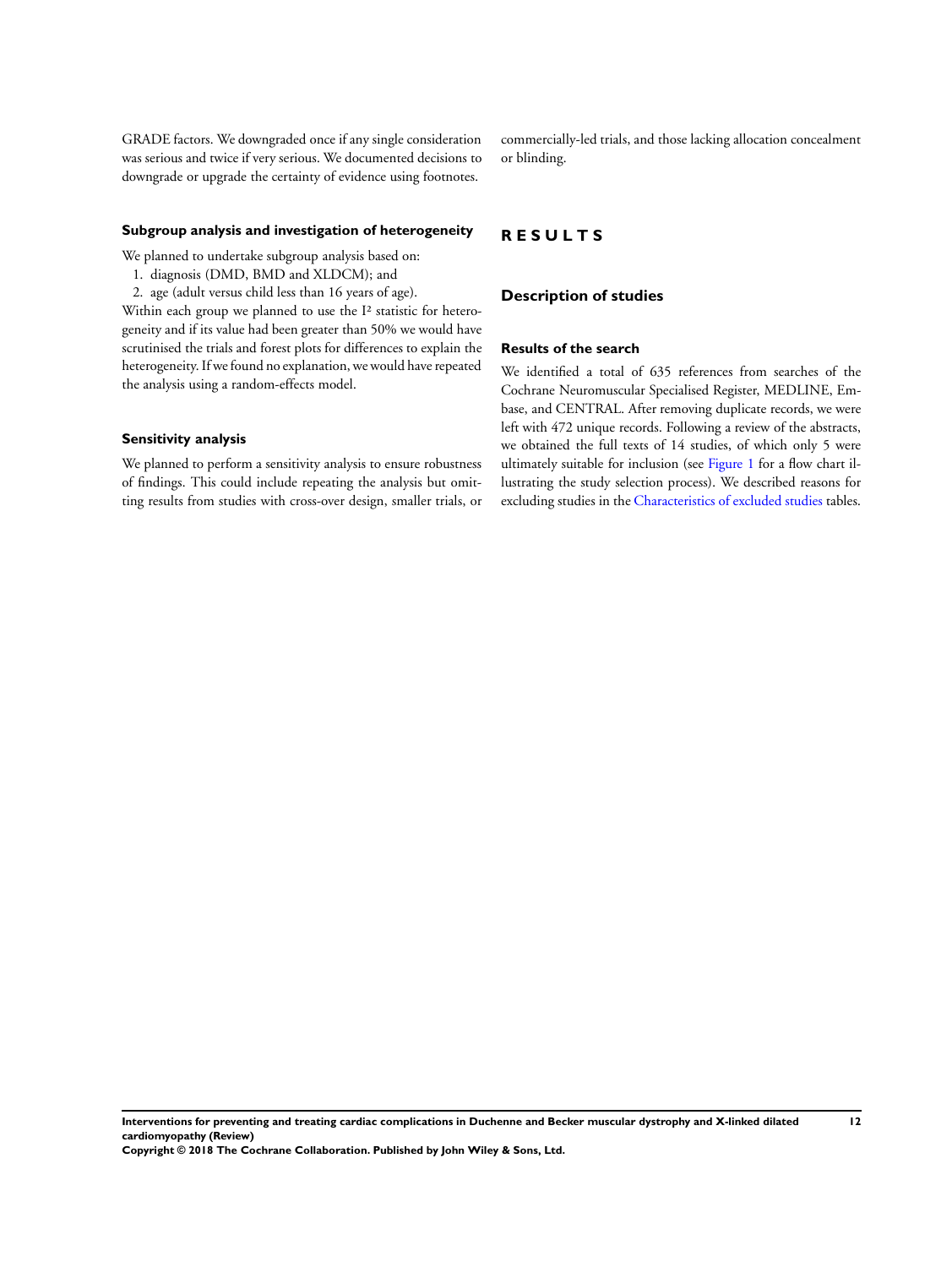<span id="page-14-0"></span>

**Figure 1. Study flow diagram illustrating the study selection process.**

We reviewed and excluded nine other studies of pharmacological agents for cardiomyopathy. Six did not have a randomised controlled design (one was a follow-up study to one of the RCTs, [Duboc 2007,](#page-34-0) which provided additional outcome information for the original study ([Duboc 2005\)](#page-34-0)). We reviewed reports of three RCTs of novel disease-modifying agents, which included cardiac evaluations as safety assessments. However, ultimately weexcluded them because of insufficient information on cardiac status before and after the intervention.

Searches of ICTRP and ClinicalTrials.gov produced 43 and 69 records, respectively, of which we included 13 as [Ongoing studies.](#page-34-0) Three further registrations had published data and we added them to [Studies awaiting classification](#page-34-0).

# **Included studies**

See [Characteristics of included studies](#page-41-0).

# **Prophylactic use of perindopril versus placebo in DMD**

[Duboc 2005](#page-34-0) reported a two-phase study conducted over five years, comprising an initial 36-month RCT phase (phase 1) and an open-

**Interventions for preventing and treating cardiac complications in Duchenne and Becker muscular dystrophy and X-linked dilated 13 cardiomyopathy (Review)**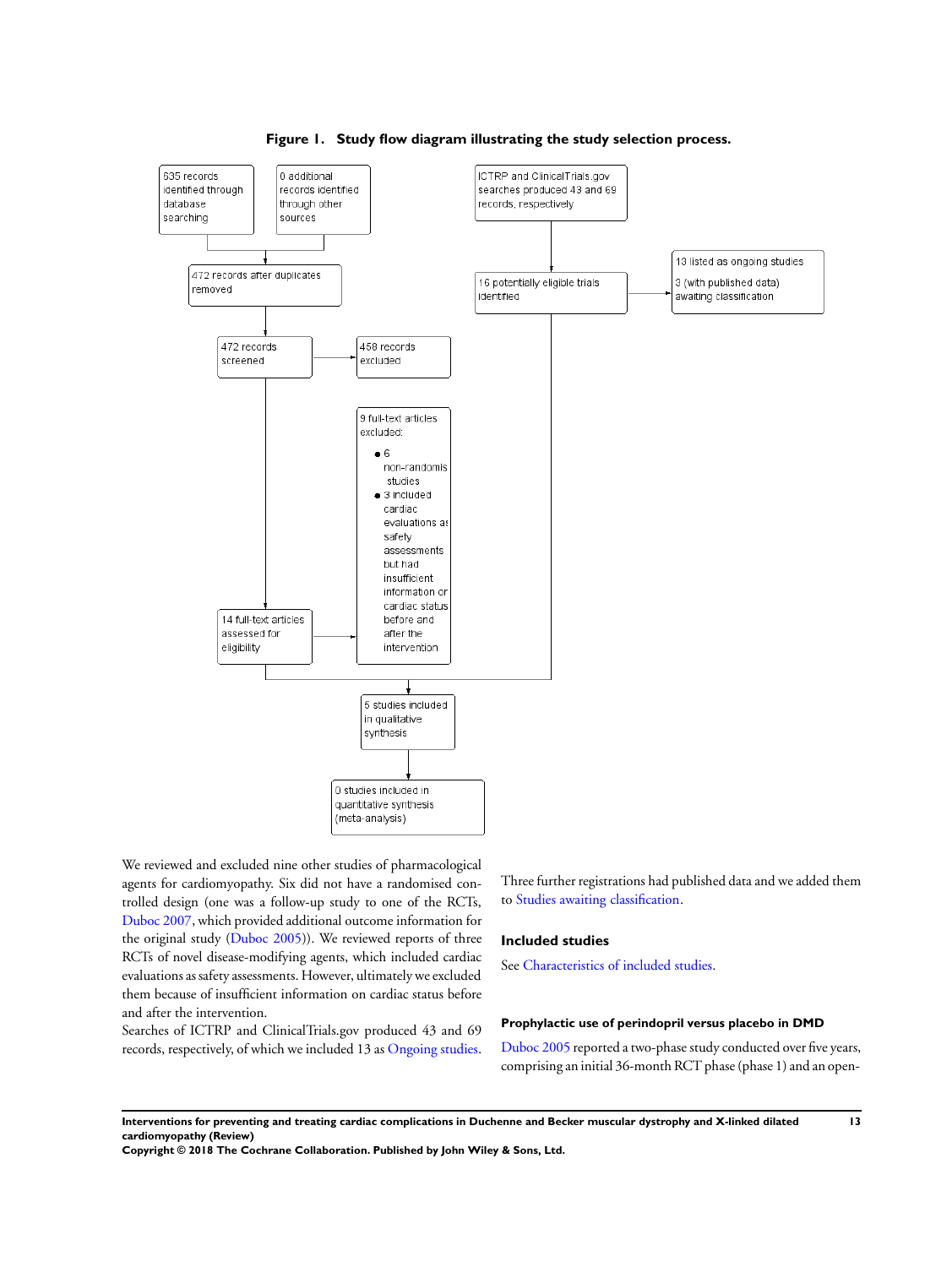label 24-month continuation phase (phase 2), to assess the effect of prophylactic use of perindopril on the development and progression of left ventricular dysfunction in children with DMD. Participants were recruited from 10 centres in France and had genetically proven DMD, normal cardiac examination and LVEF of more than 55% at baseline as measured by radionuclide ventriculography. Entry criteria required participants to tolerate a 1 mg test dose of perindopril, to have systolic blood pressure of at least 80 mmHg supine or more than 70 mmHg sitting, to be on no other cardioactive drugs, with blood urea nitrogen of more than 7 mmol/L and no contraindications to ACE inhibitor therapy. It was unclear from the initial publication whether participants were taking steroid therapy concurrently or had cardiac devices implanted ([Duboc 2005\)](#page-34-0). However, in their subsequent paper reporting long-term (10-year) follow-up [\(Duboc 2007](#page-34-0)), the trial authors stated that no other pharmaceutical agent was being administered during the initial randomised phase of the study.

A total of 57 patients aged 9.5 to 13 years were recruited and studied in phase 1 and randomly allocated to receive 2 mg to 4 mg perindopril once a day (active treatment:  $N = 28$ ; mean age 10.7 years (standard deviation (SD) 1.2); placebo group: N = 29; mean age 10.6 years (SD 1.2)). Baseline characteristics of both groups were similar. Outcome measures included detailed serial clinical and drug tolerance evaluations and routine laboratory blood testing. Resting radionuclide ventriculography was performed at baseline, at 36 months planned study end (phase 1), and at 60 months (phases 1 and 2). Differences between treatment and placebo groups were assessed using Chi<sup>2</sup> analysis ( $P < 0.05$  for significance). One participant did not complete phase I for reasons unstated. However, as even this patient had LVEF% measured at 36 months, follow-up in phase I was complete. Mean LVEF at the start of phase I was 65.0% (SD 5.4) in the 57 participants.

During phase 2, the open-label extension ([Duboc 2005](#page-34-0)), three additional patients withdrew from the study (initial active therapy, n  $= 1$ ) initial placebo therapy  $n = 2$ ) for personal reasons, and none had experienced adverse events during phase 1. Furthermore, betablocking drugs were co-prescribed for supraventricular arrhythmias in nine patients during phase 2 (initial active therapy,  $n = 4$ ; initial placebo therapy,  $n = 5$ ). The trial authors do not address the possible confounding effects of these cardioactive drugs but state that none of those on beta-blockers had LVEF of less than 45% at 60 months.

#### **Lisinopril versus losartan in established cardiomyopathy**

[Allen 2013](#page-34-0) compared the benefits of lisinopril (an ACE inhibitor) 0.07 mg/kg (5 mg/day) with losartan (an ARB) 0.7 mg/kg (25 mg/ day) in a randomised, double-blind, controlled trial of 23 enrolled (22 randomised) DMD patients, newly diagnosed with cardiac dystrophinopathy. After one withdrawal, 12 participants were randomised to lisinopril (median age 12.5 years, range 10 to 21) and 10 to losartan (median age 15.5 years, range 7 to 27 years). Cardiomyopathy was defined on echocardiography by a fall in LVEF of 10% from baseline and subsequently reassessed four-monthly over 12 months. Median age in the lisinopril group was 12.5 years (range 10 to 21 years) compared to 15.5 years (range 7 to 27 years) in the losartan group. Siblings were randomised to the same treatment arm. Initial doses were doubled if the LVEF decreased by 5% to 10% and participants were withdrawn from further study if the LVEF fell further by more than 10%. Concomitant therapy with corticosteroids, beta-blockers or both were allowed. Although not stated, the trial authors imply that participants were already taking steroid therapy, but it is unclear whether beta-blockers could be initiated during the study. Too few participants in the study were taking beta-blockers ( $n = 0$  in lisinopril group;  $n = 2$  in the losartan group) to allow separate analysis of the effects. Mean ejection fractions were similar at baseline (LVEF lisinopril 47.5% versus losartan 48.4%).

#### **Idebenone versus placebo in subclinical cardiomyopathy**

[Buyse 2011](#page-34-0) conducted a small (N = 21) randomised, double-blind, placebo-controlled study of idebenone, an antioxidant, in boys aged 8 to 16 years old with DMD who had subclinical cardiomyopathy, defined by the presence of reduced radial strain measurements in the postero-lateral segments of the left ventricular wall on echocardiography. Thirteen boys received idebenone 150 mg, and 8 received placebo. The mean age in the idebenone group was 10.8 years (SD 1.9) and in the placebo group 13.4 years (SD 2.1). Exclusion criteria included concomitant use of ACE-inhibitors or other antioxidants or the presence of an already established cardiomyopathy (fractional shortening of less than 20% or LVEF of less than 40%). The study was partly funded by Santhera Pharmaceuticals, manufacturer of idebenone, and randomisation was 2:1 for idebenone taken three times per day or placebo. The primary outcome was change in measures of peak left ventricular postero-lateral radial strain between active and placebo treated groups and change within each group from baseline over 12 months. A range of other parameters were also measured, including cardiac biomarkers (troponin-1 and pro-BNP) and respiratory and skeletal muscle strength.

# **Eplerenone versus placebo**

In a multicentre, randomised, placebo-controlled trial, [Raman](#page-34-0) [2014](#page-34-0) compared the cardioprotective effect of adding eplerenone (25 mg orally) or placebo to established treatment with an ACE inhibitor or ARB for 12 months in 42 males with DMD. Twenty participants were treated with eplerenone and 22 with placebo, and most participants were already receiving ACE inhibitors (18 in the active eplerenone treatment group; 20 in the placebo group). The median age in years (IQR) in the eplerenone group was 14.5 (12.0 to 18.5) and in the placebo group 15.0 (11.0 to 19.0). Eight participants in the eplerenone group and nine in the placebo group were

**Interventions for preventing and treating cardiac complications in Duchenne and Becker muscular dystrophy and X-linked dilated 14 cardiomyopathy (Review)**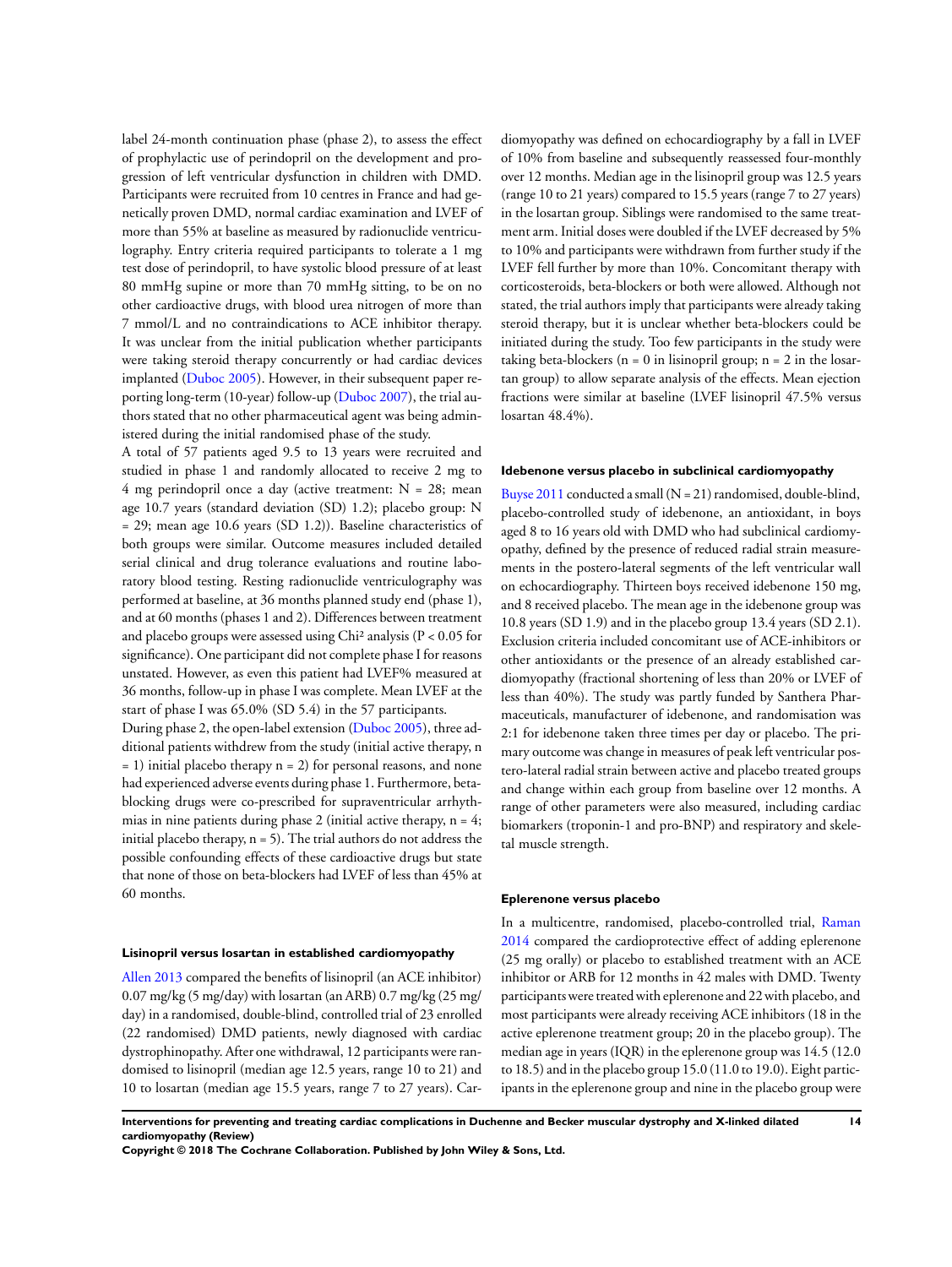also taking beta-blockers, and two were taking regular furosemide. Other concomitant non-cardiac medications included multivitamins, coenzyme Q10, vitamin D, calcium supplements, proton pump inhibitors, and corticosteroids. Cardiomyopathy was assessed using cardiac magnetic resonance imaging (MRI), which included gadolinium-based contrast injection. Participants had to have genetically proven DMD or a classical phenotype and be older than 7 years. MRI had to show all of the following features at study entry: myocardial systolic dysfunction, with one or more left ventricular segments showing late gadolinium enhancement but with left ventricular ejection fraction of at least 45%. Exclusion criteria were the presence of an MRI-incompatible implant, severe claustrophobia, allergy to gadolinium contrast, previous treatment with eplerenone or spironolactone, use of a potassium-sparing diuretic or other interventional agent within four weeks of the study or five half-lives of the drug. Eplerenone was administered in a dose of 25 mg on alternate days for the first month then daily if the serum potassium  $(K^+)$  concentration remained 5.5 mmol/ L or below. The primary outcome was change in left ventricular circumferential strain from baseline to 12 months. Secondary outcomes were change in left ventricular circumferential strain from baseline to 6 months and changes in LVEF% and extent of late gadolinium enhancement at 6 and 12 months. Investigators also measured biomarkers: serum creatine kinase-MB (CK-MB), troponin-1 and osteopontin, and adverse events, including admission to hospital for heart failure, cardiac arrhythmia, death and serum K <sup>+</sup> of more than 5.5 mmol/L.

#### **Growth hormone versus placebo**

One study assessed the effects of growth hormone (GH) therapy on cardiac structure and function in patients with DMD and BMD. Ten consecutive patients with BMD and six with DMD were randomised to receive either recombinant GH (DMD: 0.23 mg/ kg/week; BMD: 0.07 mg/kg/week) or placebo for three months [\(Cittadini 2003](#page-34-0)). The mean age of the participants was 13 years (SD 2) in those with DMD, and 39 years (SD 3) in those with BMD. The diagnosis was confirmed in all by dystrophin staining of skeletal muscle biopsies. The BMD participants were receiving background therapy including fosinopril 20 mg/day to 30 mg/day (ACE inhibitor), warfarin, magnesium supplements, pidolatum, antioxidants (vitamins E, C, glutathione, ubiquinone), furosemide and deflazacort. One participant in each group was also receiving digoxin and amiodarone. All DMD participants were receiving deflazacort, fosinopril and antioxidants (vitamin E, glutathione and ubiquinone). Cardiac evaluation comprised ECG cardiomyopathic index (QT-PQ ratio, normal values being 2.2 to 4.6 s), and 24-hour ECG monitoring and echocardiography (M-mode,

2D and echo-Doppler), measures of left ventricular size and function by a sonographer blinded to treatment allocations. Measures of skeletal muscle function included timed function tests (timed Gowers' manoeuvre, time to climb four standard stairs, timed 10 metre walk, and 'dynamic index'). Pulmonary function measures comprised forced vital capacity (FVC), maximal voluntary ventilation, and maximal expiratory pressure.

# **Excluded studies**

See [Characteristics of excluded studies](#page-48-0)

We excluded five studies that did not have a randomised controlled design ([Folkers 1985](#page-34-0); Ishikawa 1995; Kajimoto 2006; [Matsumura](#page-34-0) [2010](#page-34-0);[Rhodes 2008\)](#page-34-0), three safety studies without cardiac outcomes [\(Mendell 2013](#page-34-0); [Voit 2014](#page-34-0)), and one long-term non-randomised phase of an included study ([Duboc 2007](#page-34-0)).

#### **Studies awaiting classification**

We listed three studies in the [Studies awaiting classification](#page-34-0) section. A trial of oral carvedilol versus ramipril stopped early; the ICTRP record states that no results are available, but this requires confirmation ([EUCTR2008-007236-18-IT](#page-34-0)). We matched two ClinicalTrials.gov records to trial reports [\(Leung 2014;](#page-34-0) [Salehi 2017](#page-34-0)). [Salehi 2017](#page-34-0) studied the effects of coenzyme Q10 in 25 randomised participants, who were said to have genetically confirmed DMD, but as the trial has female participants, we plan to contract the trial authors to confirm eligibility. [Leung 2014](#page-34-0) was a randomised, placebo-controlled trial of sildenafil in DMD, which was stopped early for harm (worsening left ventricular end systolic volume on cardiac MRI). We did not initially consider it for inclusion, but as data are available from an interim analysis on 15 participants who completed the six-month trial, we will re-assess its eligibility when we update the review.

# **Ongoing studies**

We added 13 trials from searches of clinicaltrials.gov or IC-TRP to [Characteristics of ongoing studies](#page-51-0) tables [\(FOR-DMD](#page-34-0) [2012](#page-34-0); [ISRCTN50395346](#page-34-0); [NCT00606775;](#page-34-0) [NCT00819845](#page-34-0); [NCT01126697](#page-34-0); [NCT01350154](#page-34-0); [NCT01648634;](#page-34-0) [NCT02354352](#page-34-0); [NCT02432885](#page-34-0); [NCT02485938;](#page-34-0) [NCT03340675](#page-34-0); [NCT03406780](#page-34-0); [NCT03439670\)](#page-34-0).

# **Risk of bias in included studies**

See [Figure 2](#page-17-0) for an illustration of the review authors' 'Risk of bias' assessments for all included studies across all domains.

**Interventions for preventing and treating cardiac complications in Duchenne and Becker muscular dystrophy and X-linked dilated 15 cardiomyopathy (Review)**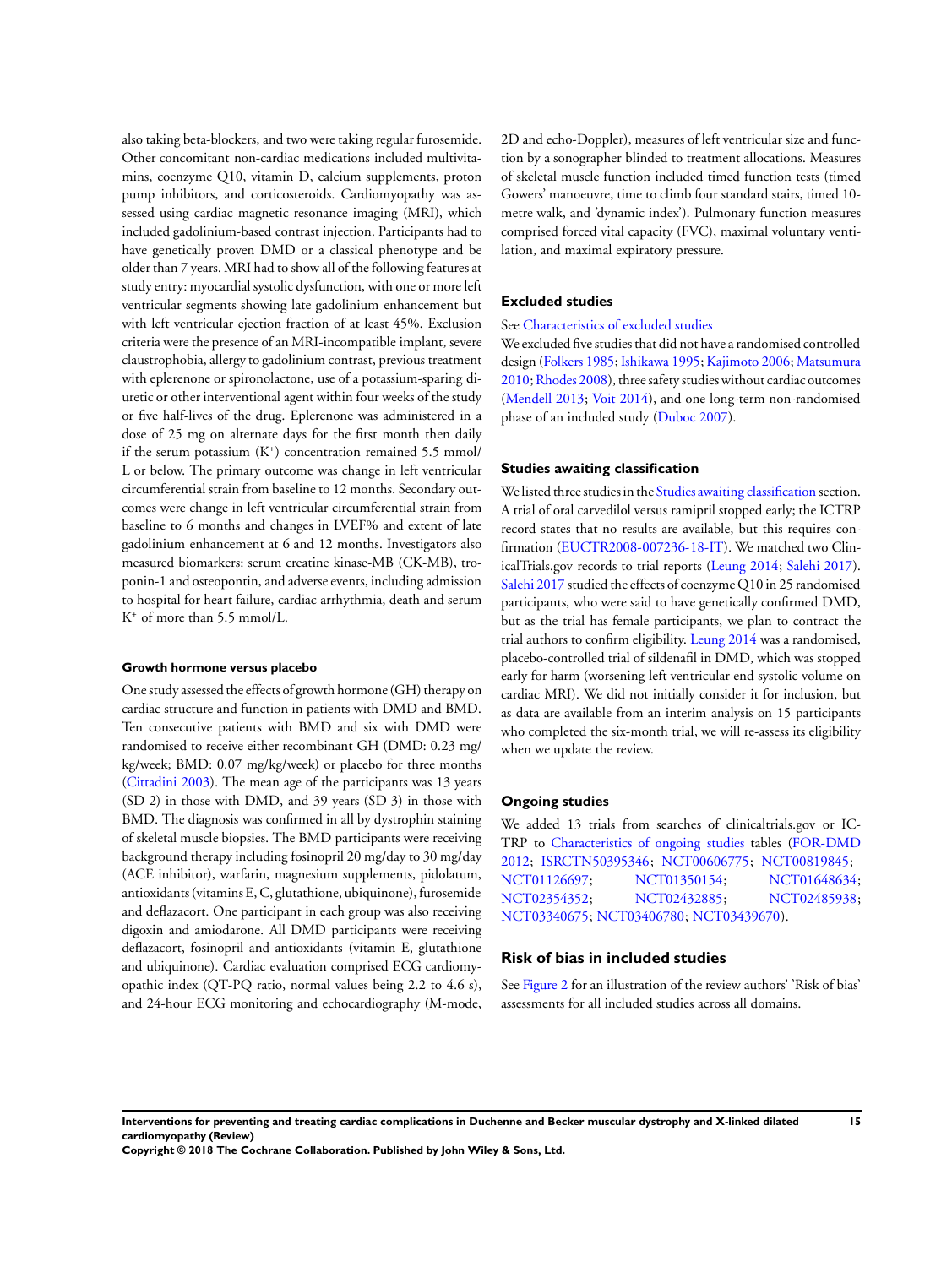

<span id="page-17-0"></span>**Figure 2. Risk of bias summary: review authors' judgements about each risk of bias item for each included study.**

**Interventions for preventing and treating cardiac complications in Duchenne and Becker muscular dystrophy and X-linked dilated 16 cardiomyopathy (Review)**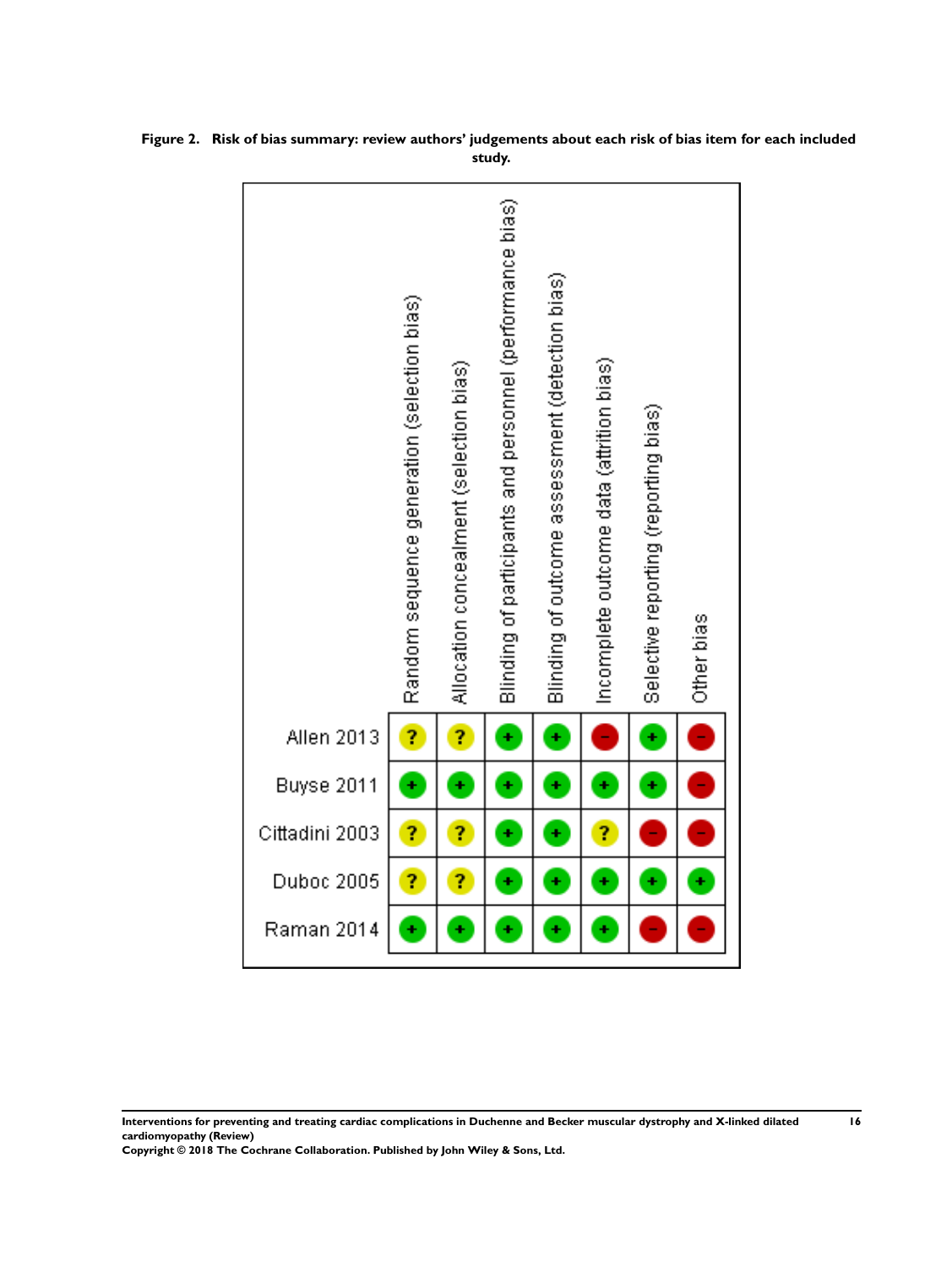# **Allocation**

The perindopril study did not provide sufficient details on how participants were randomised [\(Duboc 2005\)](#page-34-0). In [Allen 2013](#page-34-0), the Nationwide Children's Hospital investigational pharmacy performed the randomisation. Siblings were randomised to the same treatment arm, and we assessed the risk of bias from random sequence generation as unclear. For the idebenone trial [\(Buyse 2011\)](#page-34-0), randomisation was computer generated by a third party, Averion International, Switzerland. In the eplerenone study [\(Raman 2014](#page-34-0)), study participants were randomised using computer-generated blocks centrally, with only the study statistician and investigational pharmacy aware of the randomisation assignments. No details were provided as to how randomisation was performed in the growth hormone study ([Cittadini 2003\)](#page-34-0).

Allocation concealment for Duboc 2005, Allen 2013 and [Cittadini](#page-34-0) [2003](#page-34-0) was unclear. A third party (Averion, Switzerland) performed allocation concealment in the idebenone study ([Buyse 2011\)](#page-34-0). In [Raman 2014](#page-34-0) there was good allocation concealment with only the study statistician and institutional pharmacy knowing the randomisation assignments.

#### **Blinding**

All five included studies were performed in a double-blind fashion.

#### **Incomplete outcome data**

We considered the following studies as being at low risk of bias for incomplete outcome reporting: [Duboc 2005,](#page-34-0) [Buyse 2011](#page-34-0) and [Raman 2014](#page-34-0). [Cittadini 2003](#page-34-0) did not provide information about compliance or report whether or not there were any dropouts. Six of the 23 participants in [Allen 2013](#page-34-0) dropped out and we judged the study at high risk of attrition bias.

# **Selective reporting**

[Raman 2014](#page-34-0) did not provide data to substantiate findings, and [Cittadini 2003](#page-34-0) presented left ventricular mass index, end-systolic stress and ejection fraction results graphically. We did not identify any other selective reporting.

#### **Other potential sources of bias**

The idebenone trial by [Buyse 2011](#page-34-0) was in part industry funded, and we assessed the risk of other bias as high. In [Cittadini 2003,](#page-34-0) participants were taking other medications for cardiomyopathy; we considered this to confer a high risk of bias. In [Allen 2013](#page-34-0) the number of participants receiving corticosteroids was greater in the lisinopril group, and in [Raman 2014](#page-34-0), although it is not possible to determine whether concomitant therapy confounded the results, we consider the risk high.

# **Effects of interventions**

See: **[Summary of findings for the main comparison](#page-5-0)** [Prophylactic](#page-5-0) [perindopril \(2 mg to 4 mg daily\) versus placebo in DMD;](#page-5-0) **[Summary of findings 2](#page-23-0)** [Lisinopril \(0.7 mg/kg daily\) versus](#page-23-0) [losartan \(0.7 mg/kg daily\) for established cardiomyopathy in](#page-23-0) [DMD](#page-23-0); **[Summary of findings 3](#page-25-0)** [Idebenone \(3 daily tablets of](#page-25-0) [150 mg\) versus placebo for subclinical cardiomyopathy in DMD;](#page-25-0) **[Summary of findings 4](#page-27-0)** [Eplerenone \(25 mg daily\) compared to](#page-27-0) [placebo for DMD;](#page-27-0) **[Summary of findings 5](#page-29-0)** [Growth hormone](#page-29-0) [\(0.23 mg/kg/week for DMD and 0.07 mg/kg/week in BMD SC](#page-29-0) [injection\) versus placebo for DMD and BMD](#page-29-0)

# **Prophylactic perindopril versus placebo in DMD**

One study compared prophylactic perindopril versus placebo in DMD ([Duboc 2005\)](#page-34-0).

# **Primary outcome: change in cardiac function after six months**

[Duboc 2005](#page-34-0) did not provide data on numbers of participants whose cardiac function improved or remained stable versus deteriorated, nor did authors report outcomes for the six-month time period. The trial authors did report a dichotomous cardiac function outcome: the number of participants with an LVEF of less than 45% at the end of each study phase (36 months and 60 months).

At the end of phase 1 (the randomised phase), LVEF remained normal in most participants, and there was no significant difference in mean LVEF of either group (exact P value not given). Baseline LVEF was  $(5.0\%$  (SD 5.5) in the treated group (N = 28) and  $65.5\%$  (SD 5.5) in the placebo group (N = 29). At the end of 36 months, mean LVEF was 60.7% (SD 7.6) in the treated group versus 64.4% (SD 9.8) in group 2. The difference between groups was not statistically significant (exact P value not given). However, one participant in each group had an LVEF of less than 45% (i.e. established cardiomyopathy) at 36 months (RR 1.04, 95% CI 0.07 to 15.77; very low-certainty evidence;  $N = 57$ ; [Analysis](#page-61-0) [1.1](#page-61-0)).

We downgraded the certainty of evidence three times, from high to very low, because of serious imprecision (small study size and low event rate), study limitations, and indirectness (a three-year followup is too short at this stage of DMD to detect effects on cardiac function). See the [Discussion](#page-31-0) for data from the non-randomised phase 2 of the study and long-term follow-up ([Duboc 2005](#page-34-0); [Duboc 2007](#page-34-0)).

**Interventions for preventing and treating cardiac complications in Duchenne and Becker muscular dystrophy and X-linked dilated 17 cardiomyopathy (Review)**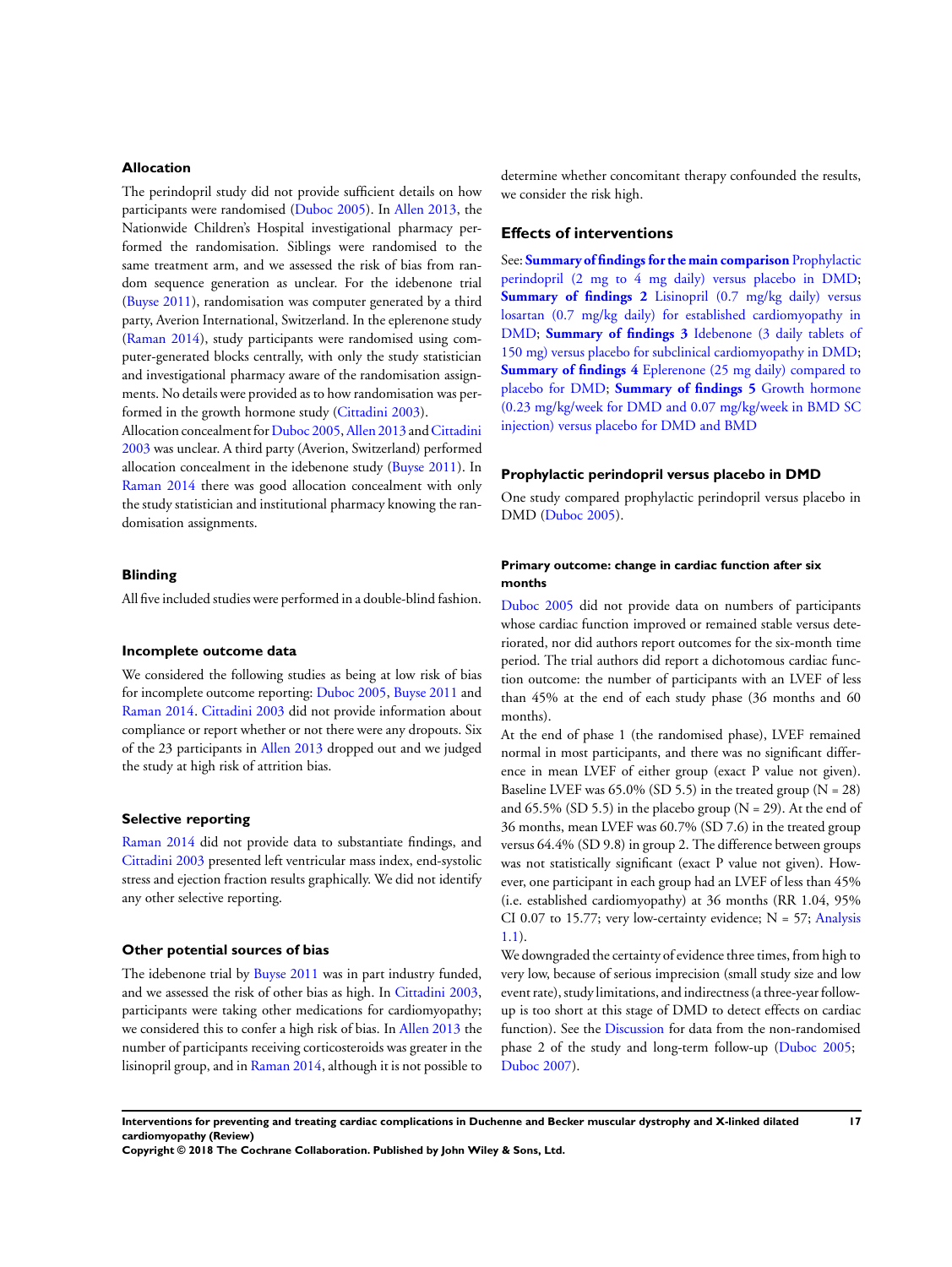# **Secondary outcomes**

# **Size of metabolically abnormal areas of myocardium**

Not reported.

#### **Improvements in quality of life measures**

Not reported.

#### **Adverse events**

After 36 months, 19/28 participants in the treatment group had reported at least one adverse event, compared to 17/29 patients in the placebo group (RR 1.16, 95% CI 0.78 to 1.72; N = 57; low-certainty evidence). The events were similar in nature in each group.

We downgraded the certainty of evidence from high to low because of serious imprecision (small study size) and study limitations.

# **Lisinopril versus losartan for established cardiomyopathy in DMD**

One trial compared lisinopril versus losartan for established cardiomyopathy in DMD [\(Allen 2013\)](#page-34-0).

# **Primary outcome: change in cardiac function after six months**

In [Allen 2013,](#page-34-0) the authors do not quote the numbers whose LVEF% improved or stabilised versus those in whom it deteriorated, which we specified as our primary outcome; however, the trialists reported the number whose LVEF fell below 45%. The other primary trial outcome was reduction in mean LVEF, which trialists reported after four months, eight months, and one year of therapy.

Mean LVEFs were similar at baseline: 47.5% in the lisinopril group (N = 12) and 48.3% in the losartan group (N = 10) (P = 0.93). At eight months, mean LVEF% was similar in the two groups: 52.9% in the lisinopril group ( $N = 10$ ) and 53.7% in the losartan group  $(N = 9)$ . Trialists did not report SDs.

LVEF improved in each group from baseline to 12 months (lisinopril group,  $P = 0.02$  and losartan group,  $P = 0.03$ ), but there was no important difference in LVEF between the two groups among participants who provided data at 12 months (lisinopril 54.6% (SD 5.19) versus losartan 55.2% (SD 7.19); MD −0.60%, 95% CI −6.67 to 5.47; 16 participants; very low-certainty evidence). The study was curtailed early because of funding shortfalls, but the trial authors showed clearly where data were missing.

We downgraded the certainty of evidence three times, from high to very low, because of serious imprecision (small study size and CI that included clinically important effects in either direction) and study limitations (multiple but not controlled concomitant medications, and a large number of dropouts in the lisinopril group (due to cessation of funding  $(n = 5)$ , allergic reaction  $(n = 1)$  and poor LVEF at the start of the study or during the study  $(n = 3)$ ).

#### **Secondary outcomes**

**Size of metabolically abnormal areas of myocardium** Not reported.

**Improvements in quality of life measures**

Not reported.

#### **Adverse events**

The paper did not report findings from the standardised questionnaire used to collect adverse events. Two participants randomised to the losartan group were removed from the study; one due to an allergic reaction and another who exceeded the safety standard of a greater than 10% decrease in ejection fraction.

We downgraded the certainty of evidence from high to very low because of serious imprecision (small study size) and serious study limitations (selective reporting).

# **Idebenone versus placebo for subclinical cardiomyopathy in DMD**

One trial compared idebenone versus placebo for subclinical cardiomyopathy in DMD [\(Buyse 2011\)](#page-34-0).

# **Primary outcome: change in cardiac function after six months**

[Buyse 2011](#page-34-0) reported outcomes at one year but not at six months. The trial authors did not provide data for our primary outcome (number of participants in whom left ventricular function improved or stabilised versus deteriorated). They reported continuous cardiac function outcomes comparing the difference between idebenone treatment and placebo for global ventricular function and left ventricular peak strain measures.

In terms of measures of global ventricular function, the mean change in fractional shortening from baseline to 12 months was 1.4 (SD 4.1) in the idebenone group and 1.6% (SD 2.6) in the placebo group (MD −0.20%, 95% CI −3.07 to 2.67; N = 21). Corresponding changes in ejection fraction were −1.9% (SD 9.8) in the idebenone group and 0.4% (SD 5.5) in the placebo group  $(MD - 2.30\%, 95\% \text{ CI} - 9.18 \text{ to } 4.58; \text{ N} = 19).$ 

We downgraded the certainty of evidence three times for these measures from high to very low because of very serious imprecision (downgraded twice for imprecision because the trial was small

**Interventions for preventing and treating cardiac complications in Duchenne and Becker muscular dystrophy and X-linked dilated 18 cardiomyopathy (Review)**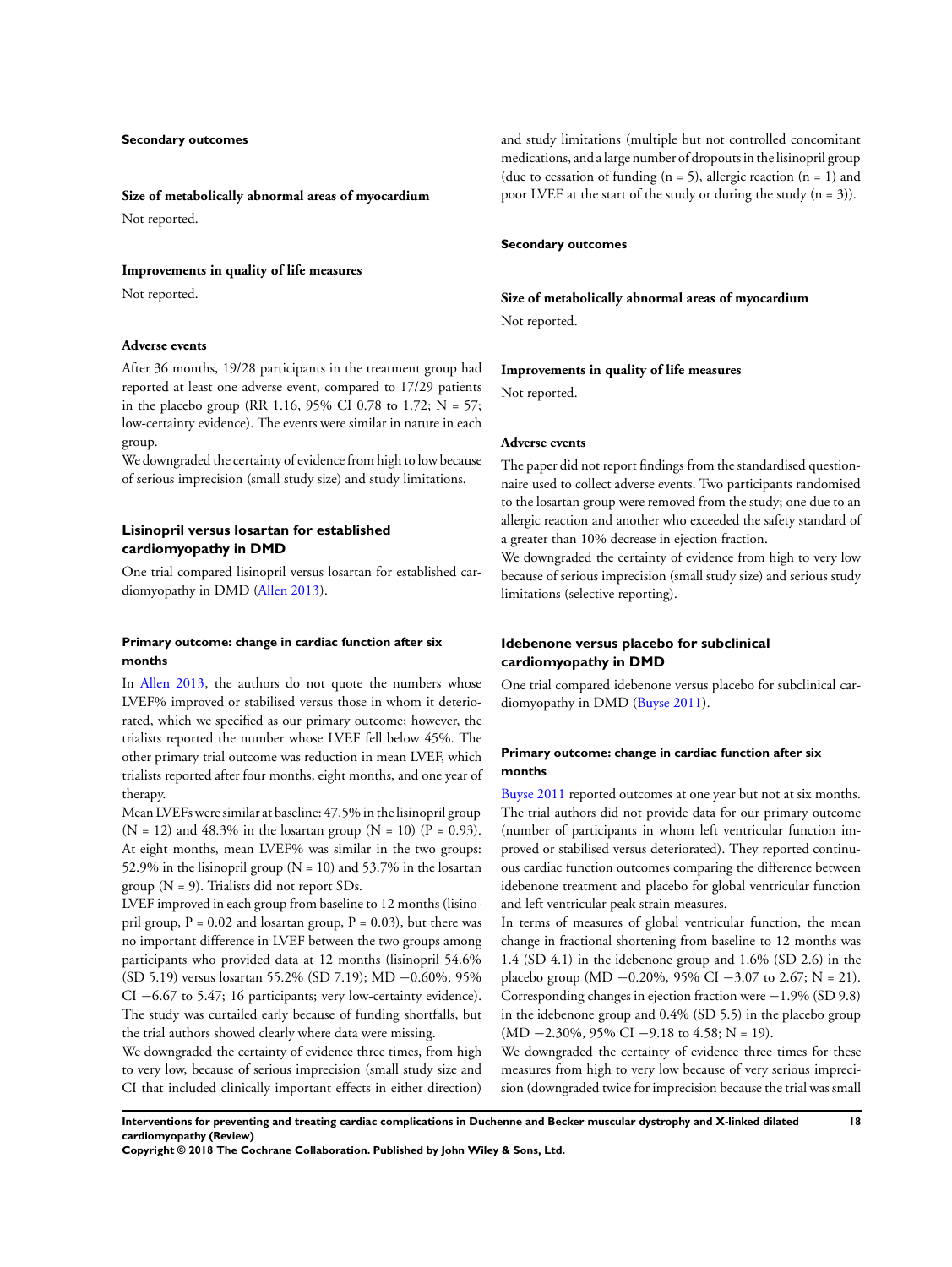and CI included clinically relevant effects in either direction), and once for study limitations (baseline imbalance), and some indirectness (participants appeared to be at a more advanced stage of cardiomyopathy than 'pre-clinical' but were not receiving ACE inhibitors).

Posterolateral left ventricular peak strain measures were lower at baseline in those randomised to idebenone. This was because those randomised to idebenone  $(N = 13)$  were significantly older than those randomised to placebo  $(N = 8)$ . Idebenone showed an improvement in left ventricular peak systolic radial strain measures from baseline compared to placebo. The mean increase was 17.3%  $(SD 13.1)$  in the idebenone group versus 7.5%  $(SD 12)$  P = 0.067) in the placebo group (MD 9.80%, 95% CI −1.99 to 21.59; [Analysis 3.3](#page-63-0); low-certainty evidence). The change in systolic radial strain rate left ventricular inferolateral wall in the idebenone group was 0.5 s<sup>-1</sup> (SD 0.6; N = 10) and in the placebo group 0.0 s<sup>-1</sup>  $(SD 0.9; N = 7) (MD 0.50 s<sup>-1</sup>, 95% CI -0.26 to 1.26; Analysis)$  $(SD 0.9; N = 7) (MD 0.50 s<sup>-1</sup>, 95% CI -0.26 to 1.26; Analysis)$  $(SD 0.9; N = 7) (MD 0.50 s<sup>-1</sup>, 95% CI -0.26 to 1.26; Analysis)$ [3.4](#page-64-0); very low-certainty evidence).

We downgraded the certainty of evidence from high to very low because of serious imprecision (the trial was small and CI included clinically relevant effects in either direction), study limitations (baseline imbalance) and indirectness.

Due to the significant age-related baseline difference between the groups, the authors performed a prespecified secondary analysis to determine percentage change from baseline. This showed a 104.4% change from baseline for idebenone compared to 28.9% for placebo (P = 0.030; SD for changes not given).

See [Analysis 3.5](#page-65-0); [Analysis 3.6](#page-66-0); [Analysis 3.7;](#page-67-0) [Analysis 3.8](#page-68-0) for other cardiac measures from this study.

#### **Secondary outcomes**

# **Size of metabolically abnormal areas of myocardium**

Not assessed.

#### **Improvements in quality of life measures**

Not assessed.

## **Adverse events**

Trialists noted 92 adverse events, all rated as mild or moderate, which were equally distributed between the groups. None of these resulted in drug discontinuations or dropouts from the trial. The most frequently reported adverse events were gastrointestinal, infections and headache. Two moderately serious adverse events (both traumatic fractures) occurred, one in each group.

We downgraded the certainty of evidence to moderate because of serious imprecision (small study size).

#### **Other outcomes reported in the trial**

The study also measured the effect on cardiac biomarkers. Pro-BNP levels were higher at baseline for those taking idebenone, and there was a non-significant decrease during treatment. Pro-BNP levels rose from baseline in the placebo group during the study; however, this was not statistically significant. Cardiac troponin I remained within normal parameters in both groups.

Early respiratory involvement was assessed by measuring peak expiratory flow and static mouth pressures; and restrictive pulmonary changes were measured by spirometry. There was a significant difference in the improvement of peak expiratory flow (PEF) and PEF% predicted ( $P = 0.039$  and  $P = 0.042$ , respectively) for idebenone compared to placebo, which tended to have a downward trend. This was despite the older age of the idebenone group. There were also no significant between-group differences in upper limb strength.

However, the study is innovative in using highly sensitive measures of early segmental cardiomyopathy as its primary outcome. The study had a number of limitations - older participant age in the idebenone cohort, small sample size, lack of correction in analysis for repeat measures, and use of an idebenone dose not corrected for body mass index. Furthermore, although authors described those recruited as having only preclinical cardiomyopathy, some seemed to be at a more advanced stage on the basis of a reduced ejection fraction (LVEF less than 55%) and/or fractional shortening (FS less than 25%). Such patients would normally be prescribed ACE inhibitor therapy, but this was an exclusion criterion of the study. Overall this was primarily a drug tolerability study, and further therapeutic studies are warranted.

#### **Eplerenone versus placebo for DMD**

One trial compared eplerenone versus placebo for DMD [\(Raman](#page-34-0) [2014](#page-34-0)).

# **Primary outcome: change in cardiac function after six months**

[Raman 2014](#page-34-0) does not state the number of participants whose left ventricular function improved or stabilised versus the number who deteriorated. The study reported results as the difference in changes in LVEF% and circumferential strain between patients receiving eplerenone or placebo from baseline to 6 months, 6 to 12 months, and baseline to 12 months. The study randomised 42 participants and gave the total number of participants completing baseline, 6-month and 12-month visits, together with total numbers of analysable examinations, but the number of participants providing data for the outcomes at each time point is not clear. There was no significant difference in the median decline of LVEF

from baseline to six months between the eplerenone group (0%, IQR  $-3.8$  to 4.0) and the placebo group (1.0%, IQR  $-5.0$  to 2.1) ( $P = 0.474$ ). From 6 months to 12 months, the decline in

**Interventions for preventing and treating cardiac complications in Duchenne and Becker muscular dystrophy and X-linked dilated 19 cardiomyopathy (Review)**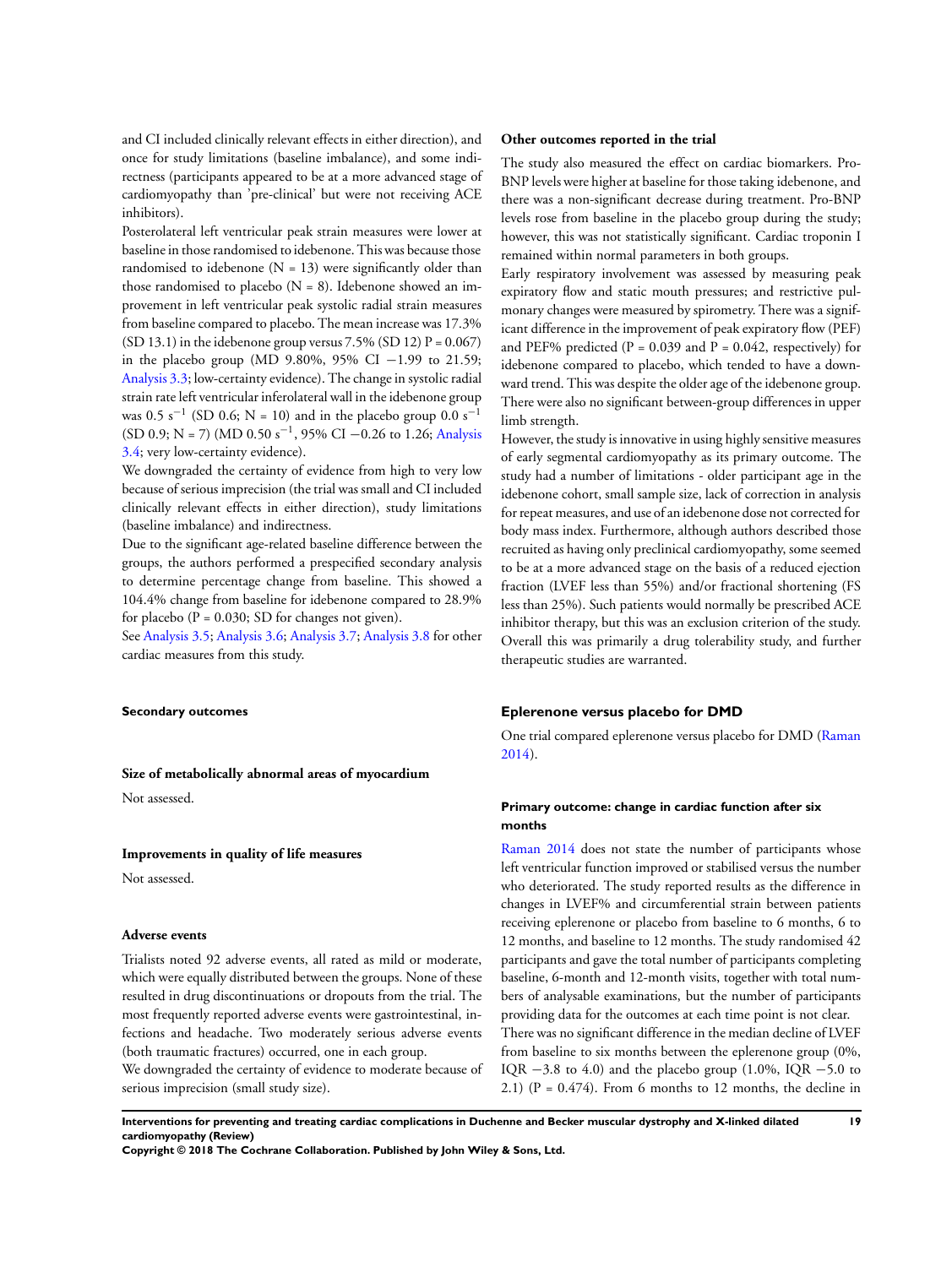LVEF was smaller in the eplerenone group (1.6, IQR −0.8 to 2.9) than in the placebo group ( $-2.8$ , IQR  $-5.7$  to  $-1.8$ ) (P = 0.036). This difference was also present in the change from baseline to 12 months, when the median decline of LVEF in the eplerenone group was  $-1.8\%$  (IQR  $-2.9$  to 6.0) versus  $-3.7\%$  (IQR  $-10.8$ to 1.0) in the placebo group  $(P = 0.032)$ .

There were no significant differences in mean decline in left ventricular systolic circumferential strain magnitude between the eplerenone group (0.84% (SD 2.68)) and the placebo group  $(0.38\%$  (SD 2.56)) from baseline to six months (P = 0.602 or from 6 months to 12 months ( $P = 0.379$ ). At 12 months, the median decline in left ventricular systolic circumferential strain was less in the eplerenone-treated group (1.0%, IQR 0.3 to −2.2) than in the placebo group (2.2%, IQR 1.3 to  $-3.1$ ) (P = 0.020).

The trial authors considered an absolute difference of 1% in strain units at 12 months as clinically significant.

We downgraded the evidence to very low certainty for study limitations (the study did not control for concomitant medications, which were numerous) and twice for imprecision; as the study was small  $(N = 42$  randomised), and measures of variance allow for the possibility of a clinically important difference in either direction. There was also some indirectness. LVEF% in some participants would constitute 'definite cardiomyopathy'.

## **Secondary outcomes**

#### **Size of metabolically abnormal areas of myocardium**

The extent of abnormal myocardium, as assessed by extent of late gadolinium enhancement, was reduced over the first six months of the trial by eplerenone therapy (mean change −2% (SD 6) compared to placebo (mean change 4% (SD 6) (MD −6.00%, 95% CI −9.77 to −2.23; low-certainty evidence)) but not from 6 to 12 months (MD 4.00%, 95% CI 0.23 to 7.77) or from baseline to 12 months (median change in the eplerenone-treated group −1% (IQR −6 to 3 and in the placebo group −3% (IQR −5 to 4);  $P > 0.999$ ; low-certainty evidence).

We downgraded the certainty of evidence twice, from high to low: once for study limitations and once for indirectness. LVEF% in some participants would constitute 'definite cardiomyopathy'; the criteria for starting ACE inhibitor and beta-blocking therapy in any of the participants was not stated (yet eplerenone was added to this combination).

# **Improvements in quality of life measures**

Not assessed.

**Adverse events**

In the placebo group, one participant withdrew at three months due to digestive issues and a month after enrolment, one participant died following a fat embolus. Authors did not report any other significant adverse events. Trial authors describe other adverse events as mild. In the placebo group, one participant reported facial flushing after the first two doses and another experienced a panic attack upon commencing the active treatment. We calculated the RR for serious adverse events as RR 0.37, 95% CI 0.02 to 8.48 (very low-certainty evidence).

We downgraded the certainty of evidence three times, to very low: once for imprecision, as the trial was small  $(N = 39)$ , once for study limitations, and once for indirectness as the criteria for starting ACE inhibitor and beta-blocking therapy in any of the participants was not stated (yet eplerenone was added to this combination).

#### **Other outcomes reported in the trial**

There were no significant changes in the cardiac biomarkers troponin I, total creatine kinase and creatine kinase MB fraction during the study period.

We have contacted the authors for missing data and are waiting for a response.

#### **Growth hormone versus placebo for DMD and BMD**

One trial compared growth hormone (GH) versus placebo for DMD and BMD ([Cittadini 2003\)](#page-34-0).

# **Primary outcome: change in cardiac function after six months**

[Cittadini 2003](#page-34-0) did not provide data on the numbers of participants whose heart function improved or stabilised versus deteriorated, and authors reported outcomes only at three - not at six months. The study authors reported continuous cardiac function outcomes comparing LVEF and left ventricular mass index in participants receiving GH or placebo for a three-month time period. There were no between-group comparisons of echocardiographic indices for the DMD group  $(N = 6)$  due to the small sample size; left ventricular mass index, end-systolic stress and ejection fraction results were presented graphically. Authors reported results in BMD and DMD participants for active versus placebo therapy separately.

We considered the certainty of evidence very low because of study limitations, imprecision  $(N = 16)$ , and indirectness (three-month study duration rather than our specified six months).

In participants with BMD ( $N = 10$ ), left ventricular volumes were larger and LVEF lower compared with DMD participants. In the GH-treated BMD participants, left ventricular mass increased by approximately 42 g (trend towards increased left ventricular posterior and anterior wall thickness) compared with a slight decrease in these measurements in the placebo group. The authors reported

**Interventions for preventing and treating cardiac complications in Duchenne and Becker muscular dystrophy and X-linked dilated 20 cardiomyopathy (Review)**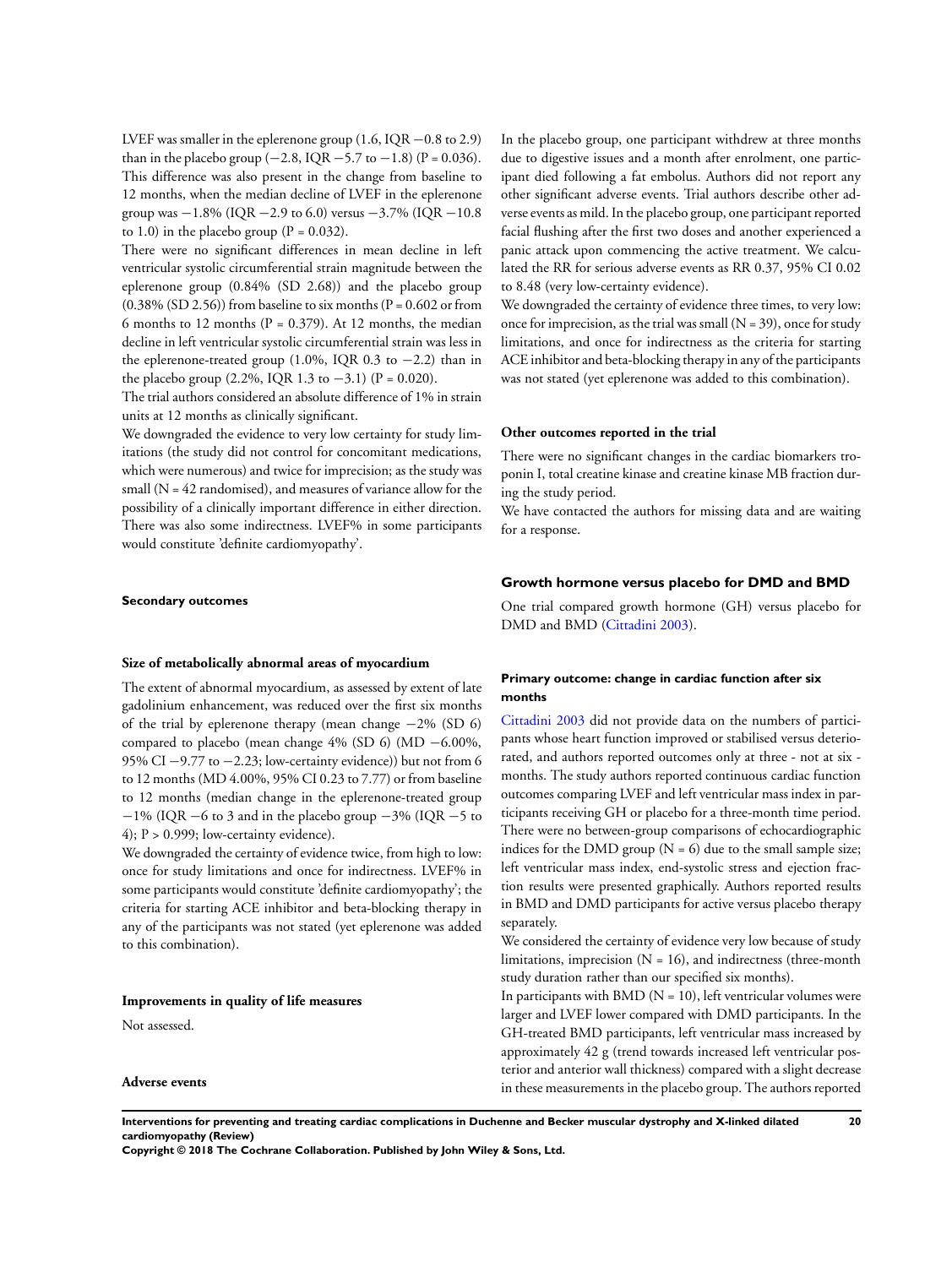a "concentric remodelling of the left ventricular cavity with a significant increase of the relative wall thickness of 12%" in the GHtreated BMD group, compared to no change in the placebo-treated group (no measures of variance reported). End diastolic volumes did not change significantly over time.

In GH-treated DMD participants, the study authors report a 29% increase in left ventricular mass compared to the placebo-treated group. The study authors also report a non-significant trend for increase in left ventricular fractional shortening (LVFS) in GHtreated DMD participants.

## **Secondary outcomes**

**Size of metabolically abnormal areas of myocardium**

Not assessed.

**Improvements in quality of life measures**

Not assessed.

#### **Adverse events**

Trial authors reported "no clinical relevant side effect". There were no observed cardiac arrhythmias or haematological adverse effects. The certainty of this evidence was very low. We downgraded the certainty of evidence three times: twice for study limitations and once for imprecision. Additionally, the trial duration was only three months.

#### **Other outcomes reported in the trial**

Authors observed no significant variations in the cardiomyopathic index (which was abnormal at baseline in five BMD and three DMD participants) during the study period.

Treatment and control groups were similar for blood biomarkers at baseline. Seven of the 16 participants showed impairment of GH/IGF1 axis and low circulating IGF1 levels. Plasma IGF-1 increased by 82% in participants treated with GH but decreased by 9% in those receiving placebo. Thyroid function did not change in either group. Plasma levels of BNP were elevated in all participants compared to controls but decreased by 40% in the treatment group. There were no significant differences in timed function tests or FVC.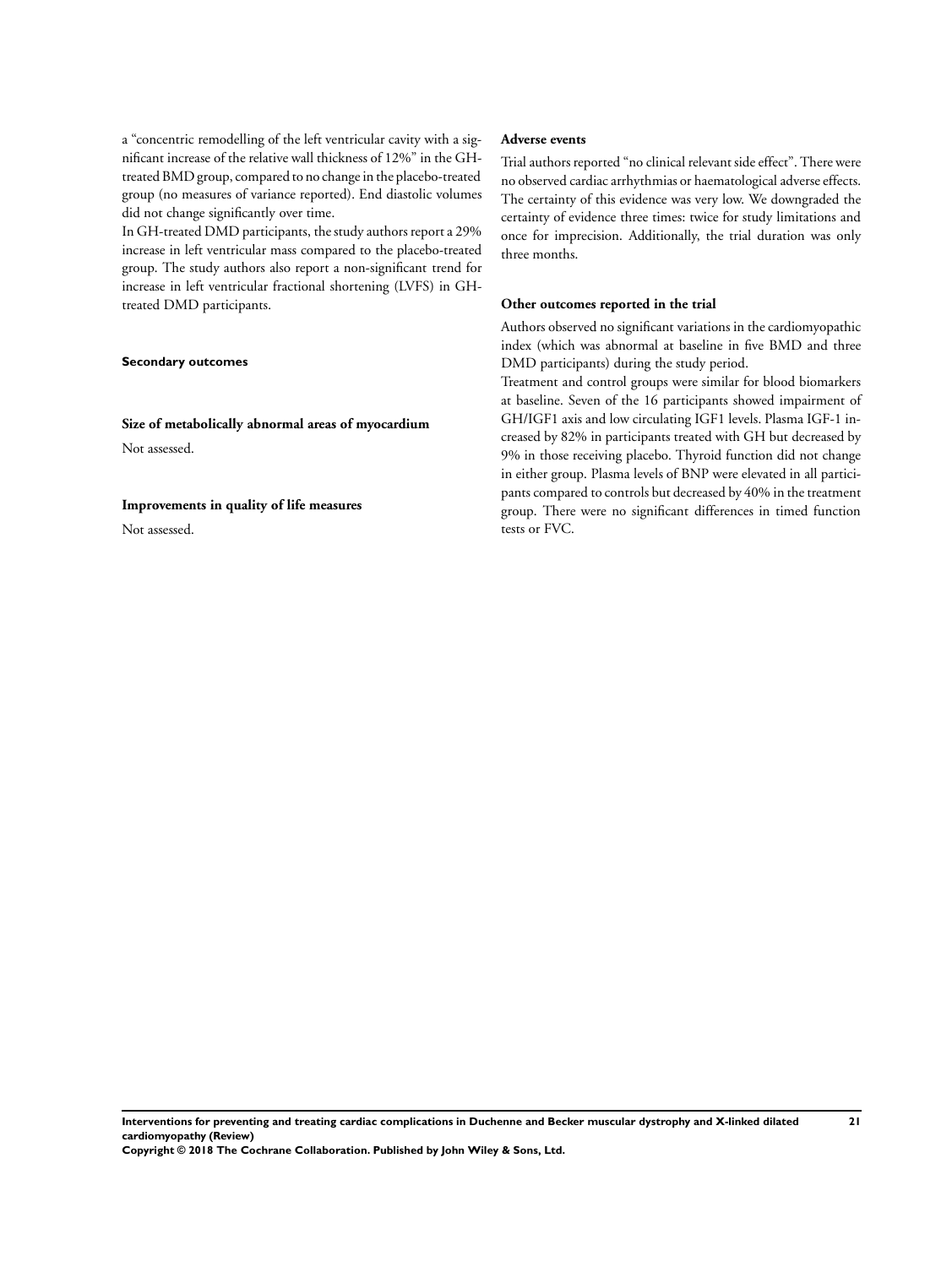# ADDITIONAL SUMMARY OF FINDINGS *[\[Explanation\]](http://www.thecochranelibrary.com/view/0/SummaryFindings.html)*

|                                                                                                                                                                                                   | Patient or population: patients with established cardiomyopathy in DMD | Lisinopril (0.7 mg/kg daily) versus losartan (0.7 mg/kg daily) for established cardiomyopathy in DMD                                                                                                                                                                                                         |                               |                                                            |  |
|---------------------------------------------------------------------------------------------------------------------------------------------------------------------------------------------------|------------------------------------------------------------------------|--------------------------------------------------------------------------------------------------------------------------------------------------------------------------------------------------------------------------------------------------------------------------------------------------------------|-------------------------------|------------------------------------------------------------|--|
| Setting: 5 participating centres<br>Intervention: lisinopril (0.7 mg/kg daily)<br>Comparison: losartan (0.7 mg/kg daily)                                                                          |                                                                        |                                                                                                                                                                                                                                                                                                              |                               |                                                            |  |
| <b>Outcomes</b>                                                                                                                                                                                   | Anticipated absolute effects* (95% CI)                                 |                                                                                                                                                                                                                                                                                                              | <b>Number of participants</b> | <b>Certainty of the evidence</b>                           |  |
|                                                                                                                                                                                                   | daily)                                                                 | Risk with losartan (0.7 mg/kg Risk with lisinopril (0.7 mg/kg<br>daily)                                                                                                                                                                                                                                      | (studies)                     | (GRADE)                                                    |  |
| Cardiac function: assessed with The mean EF was 55.2%<br>echocardiography; EF measured<br>by biplane Simpson's rule from<br>the apical 4 chamber view<br>Follow-up: 12 months (final val-<br>ues) |                                                                        | MD 0.60% lower<br>(6.67 lower to 5.47 higher)                                                                                                                                                                                                                                                                | 16<br>$(1$ RCT)               | $\bigoplus$<br>Very low <sup>a</sup>                       |  |
| Size of metabolically abnormal ar- Not reported<br>eas of myocardium                                                                                                                              |                                                                        |                                                                                                                                                                                                                                                                                                              |                               |                                                            |  |
| Improvements in quality of life Not reported<br>measures                                                                                                                                          |                                                                        |                                                                                                                                                                                                                                                                                                              |                               |                                                            |  |
| Adverse events<br>Follow-up: 12 months                                                                                                                                                            | greater than 10% decline in ejection fraction)                         | Adverse events are not fully described. There were 2 withdrawals 22<br>because of adverse events, both in the losartan group (hives and (1 RCT)                                                                                                                                                              |                               | $\oplus \oplus \bigcirc \bigcirc$<br>Very low <sup>b</sup> |  |
|                                                                                                                                                                                                   |                                                                        | *The risk in the intervention group (and its 95%CI) is based on the assumed risk in the comparison group and the relative effect of the intervention (and its 95%CI).<br>CI: confidence interval; DMD: Duchenne muscular dystrophy; EF: ejection fraction; RCT: randomised controlled trial; RR: risk ratio. |                               |                                                            |  |

<span id="page-23-0"></span>Interventions for preventing and treating cardiac complications in Duchenne and Be<br>cardiomyopathy (Review)<br>Copyright © 2018 The Cochrane Collaboration. Published by John Wiley & Sons, Ltd. **Copyright © 2018 The Cochrane Collaboration. Published by J cardiomyopathy (Review) ohn Wiley & Sons, Ltd.**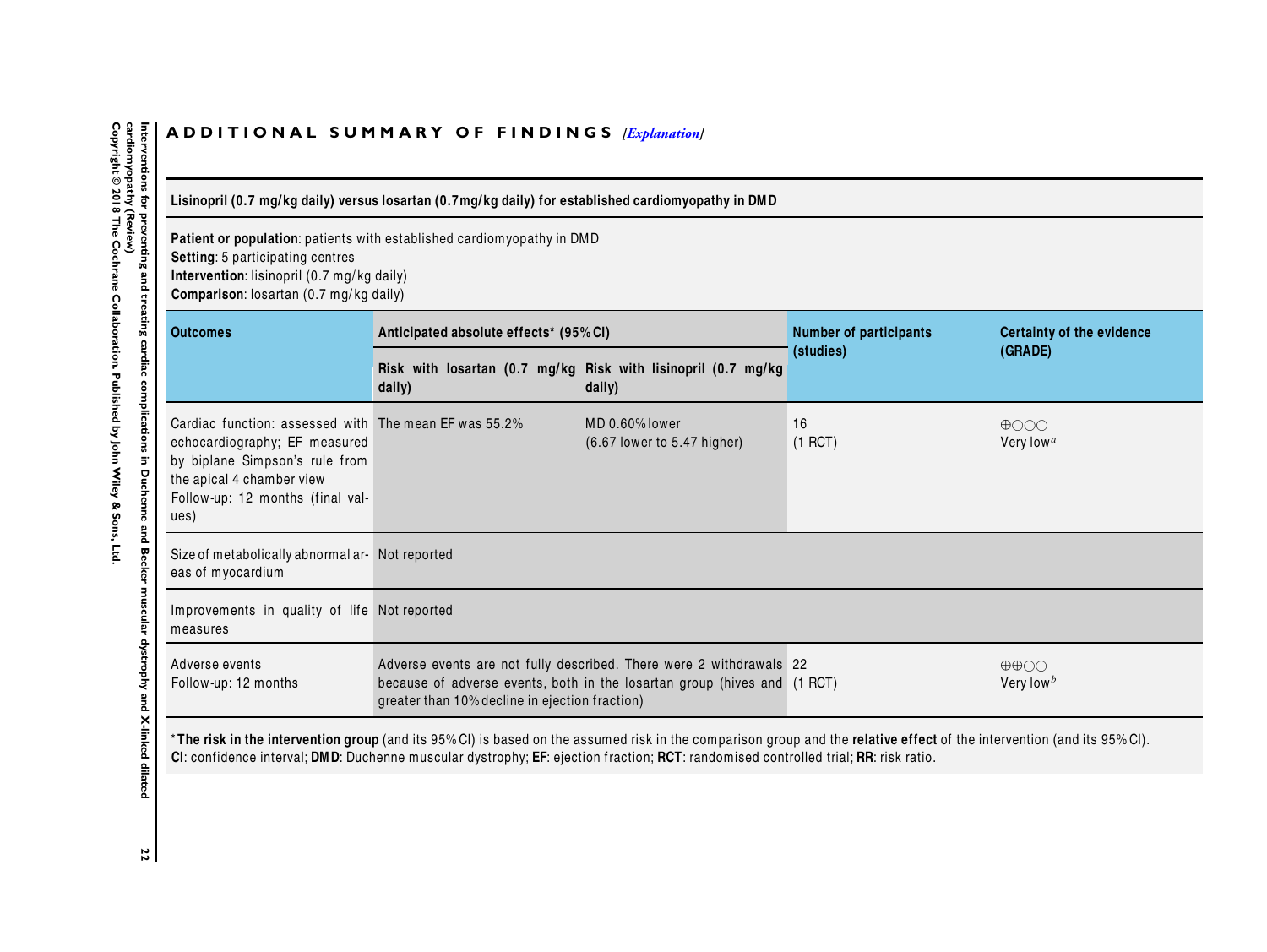# **GRADE Working Group grades of evidence**

High certainty: we are very confident that the true effect lies close to that of the estimate of the effect.

Moderate certainty: we are moderately confident in the effect estimate: the true effect is likely to be close to the estimate of the effect, but there is a possibility that it is substantially different.

Low certainty: our confidence in the effect estimate is limited: the true effect may be substantially different from the estimate of the effect.

**Very low certainty:** we have very little confidence in the effect estimate: the true effect is likely to be substantially different from the estimate of effect

<sup>a</sup>We downgraded the quality of evidence three times: twice for serious imprecision (small study size and CI that included the possibility of clinically important effects in either direction) and once for study lim itations (multiple but not controlled concom itant medications, and <sup>a</sup> large number of dropouts in the lisinopril group).

 $b$ We downgraded the quality of evidence three times: once for imprecision (small study size) and twice for study limitations (the report does not provide results from the adverse event questionnaire described in the protocol and methods; and because participants received multiple concomitant medications).

complications in Duchenne and Becker muscular dystrophy and X-linked dilated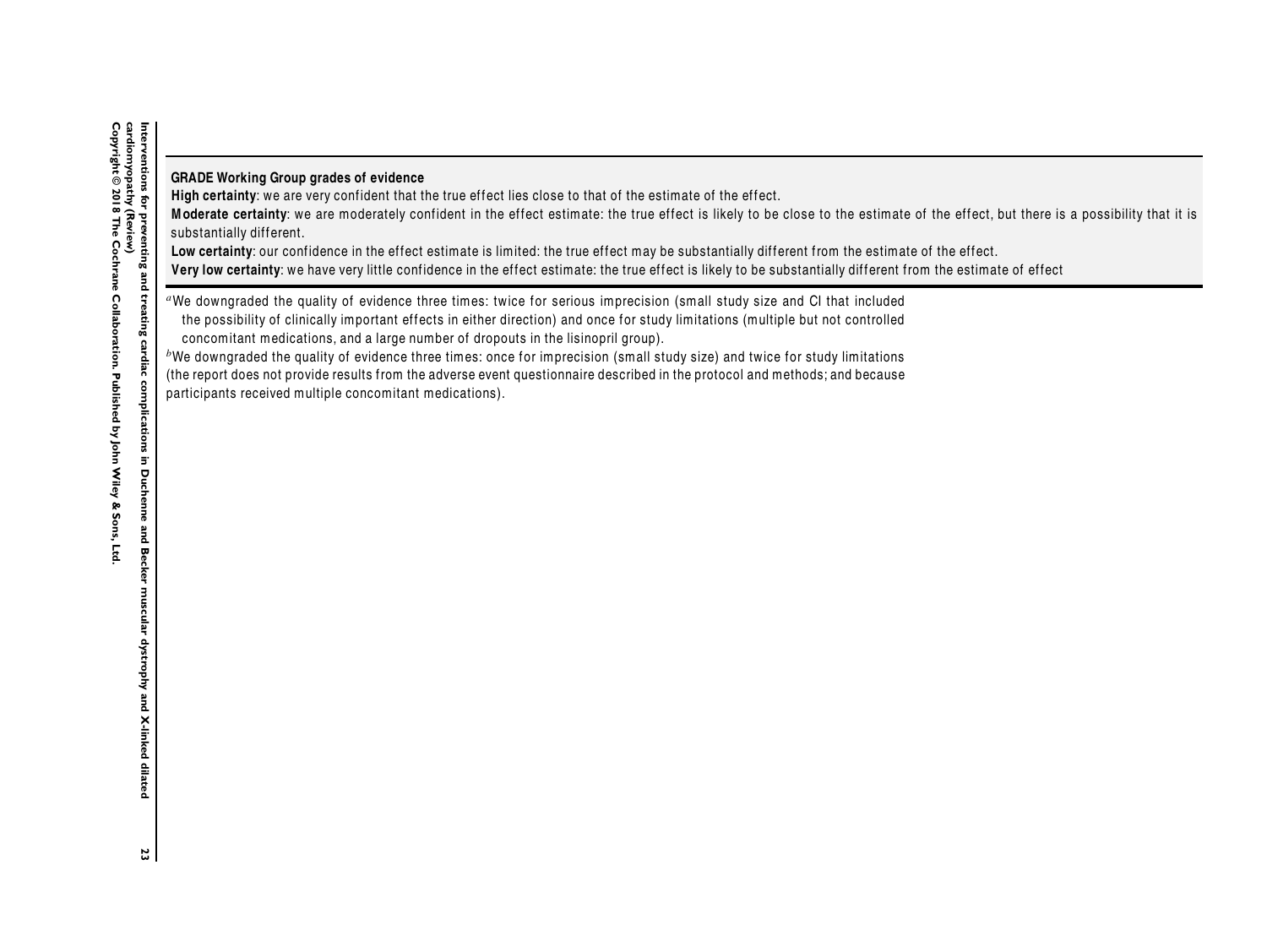| Idebenone (3 daily tablets of 150 mg) versus placebo for subclinical cardiomyopathy in DMD<br>Patient or population: boys (aged 8 to 16 years old) with subclinical cardiomyopathy in DMD<br>Setting: Leuven, Belgium<br>Intervention: idebenone (3 daily tablets of 150 mg) |                                                                                                                                                                                              |                                                    |                               |                                                              |                 |  |  |
|------------------------------------------------------------------------------------------------------------------------------------------------------------------------------------------------------------------------------------------------------------------------------|----------------------------------------------------------------------------------------------------------------------------------------------------------------------------------------------|----------------------------------------------------|-------------------------------|--------------------------------------------------------------|-----------------|--|--|
| Comparison: placebo<br><b>Outcomes</b>                                                                                                                                                                                                                                       | Anticipated absolute effects* (95% CI)                                                                                                                                                       |                                                    | <b>Number of participants</b> | Certainty of the evidence                                    | <b>Comments</b> |  |  |
|                                                                                                                                                                                                                                                                              | <b>Risk with placebo</b>                                                                                                                                                                     | Risk with idebenone (3<br>daily tablets of 150 mg) | (studies)                     | (GRADE)                                                      |                 |  |  |
| (change in fractional short-<br>ening)<br>assessed with: echocardio-<br>graphy<br>Follow-up: 12 months                                                                                                                                                                       | Change in cardiac function The mean cardiac function MD 0.20% lower<br>(change in fractional short- (3.07 lower to 2.67 higher)<br>ening) was $1.6%$                                         |                                                    | 21<br>$(1$ RCT)               | ⊕⊕⊜⊖<br>Very low <sup>a,b</sup>                              | Non-significant |  |  |
| assessed with: echocardio- was 0.4%<br>graphy<br>Follow-up: 12 months                                                                                                                                                                                                        | Change in cardiac function The mean cardiac function MD 2.3% lower<br>(change in ejection fraction) (change in ejection fraction) (9.18 lower to 4.58 higher)                                |                                                    | 21<br>$(1$ RCT)               | ⊕⊕⊜⊖<br>Very low <sup>a,b</sup>                              | Non-significant |  |  |
| (change in peak systolic ra-<br>dial strain in LV lateral wall dial strain in LV lateral wall<br>segments)                                                                                                                                                                   | Change in cardiac function The mean cardiac function MD 9.8% higher<br>(change in peak systolic ra- (1.99 lower to 21.59 higher) (1 RCT)<br>segments) was 7.5%                               |                                                    | 18                            | $\oplus \oplus \bigcirc \bigcirc$<br>Very low $^{a,b}$       | Non-significant |  |  |
| strain rate LV inferolateral strain rate LV inferolateral<br>wall)<br>assessed with: per second                                                                                                                                                                              | Change in cardiac function The mean cardiac function MD 0.5 per second higher<br>(change in systolic radial (change in systolic radial (0.26 lower to 1.26 higher)<br>wall) was 0 per second |                                                    | 18<br>$(1$ RCT)               | $\oplus \oplus \bigcirc \bigcirc$<br>Very low <sup>a,b</sup> | Non-significant |  |  |

# <span id="page-25-0"></span>Interventions for preventing and treating cardiac complications in Duchenne and Becker muscular dystrophy and X-linked dilated<br>cardiomyopathy (Review)<br>Copyright © 2018 The Cochrane Collaboration. Published by John Wiley & **Copyright © 2018 The Cochrane Collaboration. Published by J cardiomyopathy (Review)**

 $\frac{2}{3}$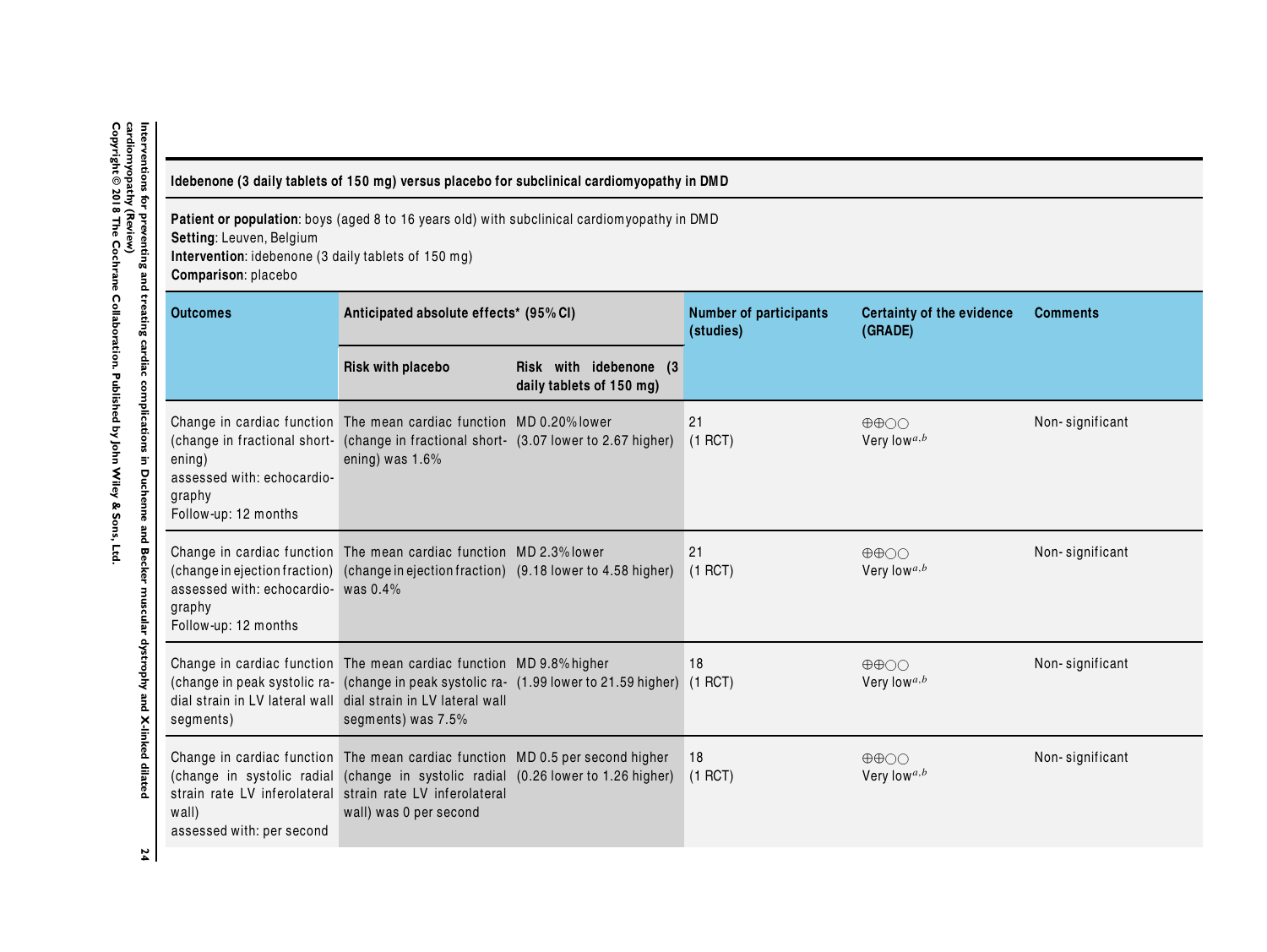| <b>ntions</b>                  | Size of metabolically abnor- Not reported<br>mal areas of myocardium                                                                                                                                                                                                                                                                                                                                                                                                                                                                                                                                                                                 |                                                                                                                                                                                                                                                                                                                                                                                                                                                                                                                                |  |                                                       |  |  |  |  |  |
|--------------------------------|------------------------------------------------------------------------------------------------------------------------------------------------------------------------------------------------------------------------------------------------------------------------------------------------------------------------------------------------------------------------------------------------------------------------------------------------------------------------------------------------------------------------------------------------------------------------------------------------------------------------------------------------------|--------------------------------------------------------------------------------------------------------------------------------------------------------------------------------------------------------------------------------------------------------------------------------------------------------------------------------------------------------------------------------------------------------------------------------------------------------------------------------------------------------------------------------|--|-------------------------------------------------------|--|--|--|--|--|
| for preventing                 | Improvements in quality of Not reported<br>life measures                                                                                                                                                                                                                                                                                                                                                                                                                                                                                                                                                                                             |                                                                                                                                                                                                                                                                                                                                                                                                                                                                                                                                |  |                                                       |  |  |  |  |  |
| and treating<br>cardiac        | Adverse events<br>Follow-up: 12 months                                                                                                                                                                                                                                                                                                                                                                                                                                                                                                                                                                                                               | 92 adverse events were reported, all rated as mild or 21<br>moderate, which were equally distributed between the (1 RCT)<br>groups. None of these required drug discontinuations or<br>caused participants to drop out from the trial                                                                                                                                                                                                                                                                                          |  | $\oplus \oplus \bigcirc \bigcirc$<br>Low <sup>a</sup> |  |  |  |  |  |
| complications in               |                                                                                                                                                                                                                                                                                                                                                                                                                                                                                                                                                                                                                                                      | *The risk in the intervention group (and its 95%CI) is based on the assumed risk in the comparison group and the relative effect of the intervention (and its 95%CI).<br>CI: confidence interval; DMD: Duchenne muscular dystrophy; LV: left ventricular; MD: mean difference; RCT: randomised controlled trial; RR: risk ratio.                                                                                                                                                                                               |  |                                                       |  |  |  |  |  |
| Duchenne                       | High certainty: we are very confident that the true effect lies close to that of the estimate of the effect.<br>Moderate certainty: we are moderately confident in the effect estimate: the true effect is likely to be close to the estimate of the effect, but there is a possibility that it is<br>substantially different.<br>Low certainty: our confidence in the effect estimate is limited: the true effect may be substantially different from the estimate of the effect.<br>Very low certainty: we have very little confidence in the effect estimate: the true effect is likely to be substantially different from the estimate of effect |                                                                                                                                                                                                                                                                                                                                                                                                                                                                                                                                |  |                                                       |  |  |  |  |  |
| dystrophy and X-linked dilated |                                                                                                                                                                                                                                                                                                                                                                                                                                                                                                                                                                                                                                                      | aDowngraded for very serious imprecision (small study size and CI include clinically relevant effects in either direction) and<br>for baseline imbalance (older age in the idebenone group).<br>$b$ There was also some indirectness as some participants appears to be at a more advanced stage of cardiomyopathy than<br>'pre-clinical', with a reduced ejection fraction or fractional shortening, or both. Normally such patients would receive ACE<br>inhibitor therapy but this was an exclusion criterion in the trial. |  |                                                       |  |  |  |  |  |
| 25                             |                                                                                                                                                                                                                                                                                                                                                                                                                                                                                                                                                                                                                                                      |                                                                                                                                                                                                                                                                                                                                                                                                                                                                                                                                |  |                                                       |  |  |  |  |  |

# **GRADE Working Group grades of evidence**

 $25$ 

dystrophy and X-linked dilated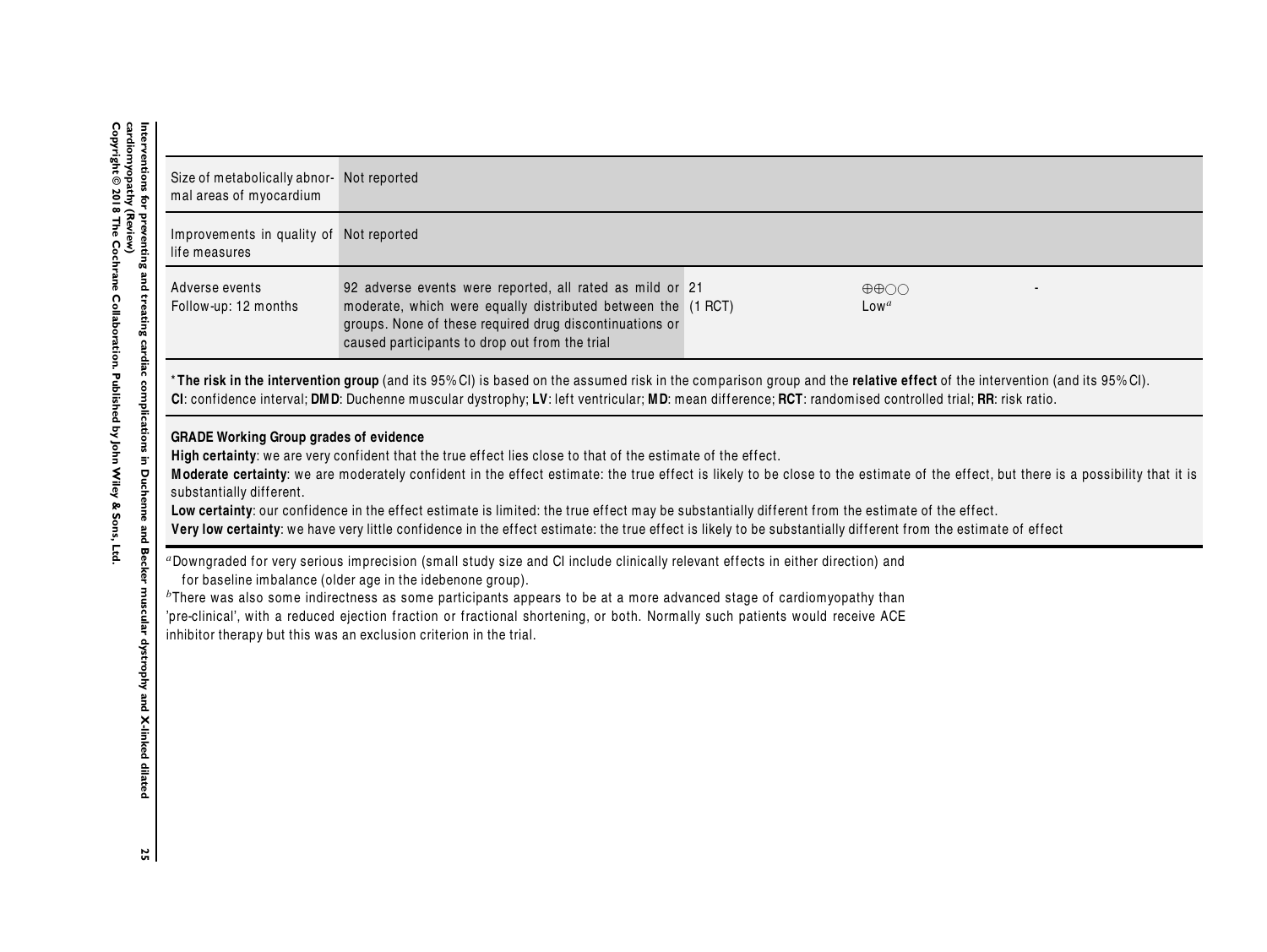<span id="page-27-0"></span>

| Setting: 3 centres in the USA<br>Intervention: eplerenone (25 mg daily)<br>Comparison: placebo | Patient or population: boys with DMD and left ventricular ejection fraction 45% or more                                                                                                                                                                                                                                                           |                                      |                                            |                                                       |
|------------------------------------------------------------------------------------------------|---------------------------------------------------------------------------------------------------------------------------------------------------------------------------------------------------------------------------------------------------------------------------------------------------------------------------------------------------|--------------------------------------|--------------------------------------------|-------------------------------------------------------|
| <b>Outcomes</b>                                                                                | Anticipated absolute effects* (95% CI)                                                                                                                                                                                                                                                                                                            | <b>Relative effect</b><br>(95% CI)   | <b>Number of participants</b><br>(studies) | <b>Certainty of the evidence</b><br>(GRADE)           |
|                                                                                                | <b>Risk with placebo</b><br>Risk with eplerenone (25<br>mg daily)                                                                                                                                                                                                                                                                                 |                                      |                                            |                                                       |
| diac magnetic resonance<br>imaging<br>Follow-up: 12 months                                     | Change in cardiac func- At 12 months, the median decline in left ventricular -<br>tion: change (decline) from systolic circumferential strain was less in the eplerenone-<br>baseline in left ventricular treated group (1.0%, IQR 0.3 to $-2.2$ ) than in the placebo<br>strain assessed with: car- group (2.2%, IQR 1.3 to $-3.1$ ) (P = 0.020) |                                      | 42 randomised<br>$(1$ RCT)                 | $\bigoplus$<br>Very low <sup>a</sup>                  |
| with: cardiac magnetic res-<br>onance imaging<br>Follow-up: 12 months                          | Change in cardiac func- The median decline of LVEF in the eplerenone group was -<br>tion: change in LVEF (base- $-1.8\%$ (IQR $-2.9$ to 6.0) versus $-3.7\%$ (IQR $-10.8$ to 1.<br>line to 6 months) assessed 0) in the placebo group ( $P = 0.032$ )                                                                                             |                                      | 42 randomised<br>$(1$ RCT)                 | $\bigoplus$<br>Very low <sup>a</sup>                  |
| (baseline to 12 months)                                                                        | Size of metabolically abnor- The median change in the eplerenone-treated group was -<br>mal areas of myocardium $-1\%$ (IQR -6 to 3) and in the placebo group $-3\%$ (IQR<br>$-5$ to 4), P $> 0.999$                                                                                                                                              |                                      | 42 randomised<br>$(1$ RCT)                 | $\oplus \oplus \bigcirc \bigcirc$<br>Low <sup>b</sup> |
| Improvements in quality of Not reported<br>life measures                                       |                                                                                                                                                                                                                                                                                                                                                   |                                      |                                            |                                                       |
| Adverse events<br>Follow-up: 12 months                                                         | Study population                                                                                                                                                                                                                                                                                                                                  | RR 0.37<br>$(0.02 \text{ to } 8.48)$ | 42<br>$(1$ RCT)                            | $\bigoplus$<br>Very low <sup>a</sup>                  |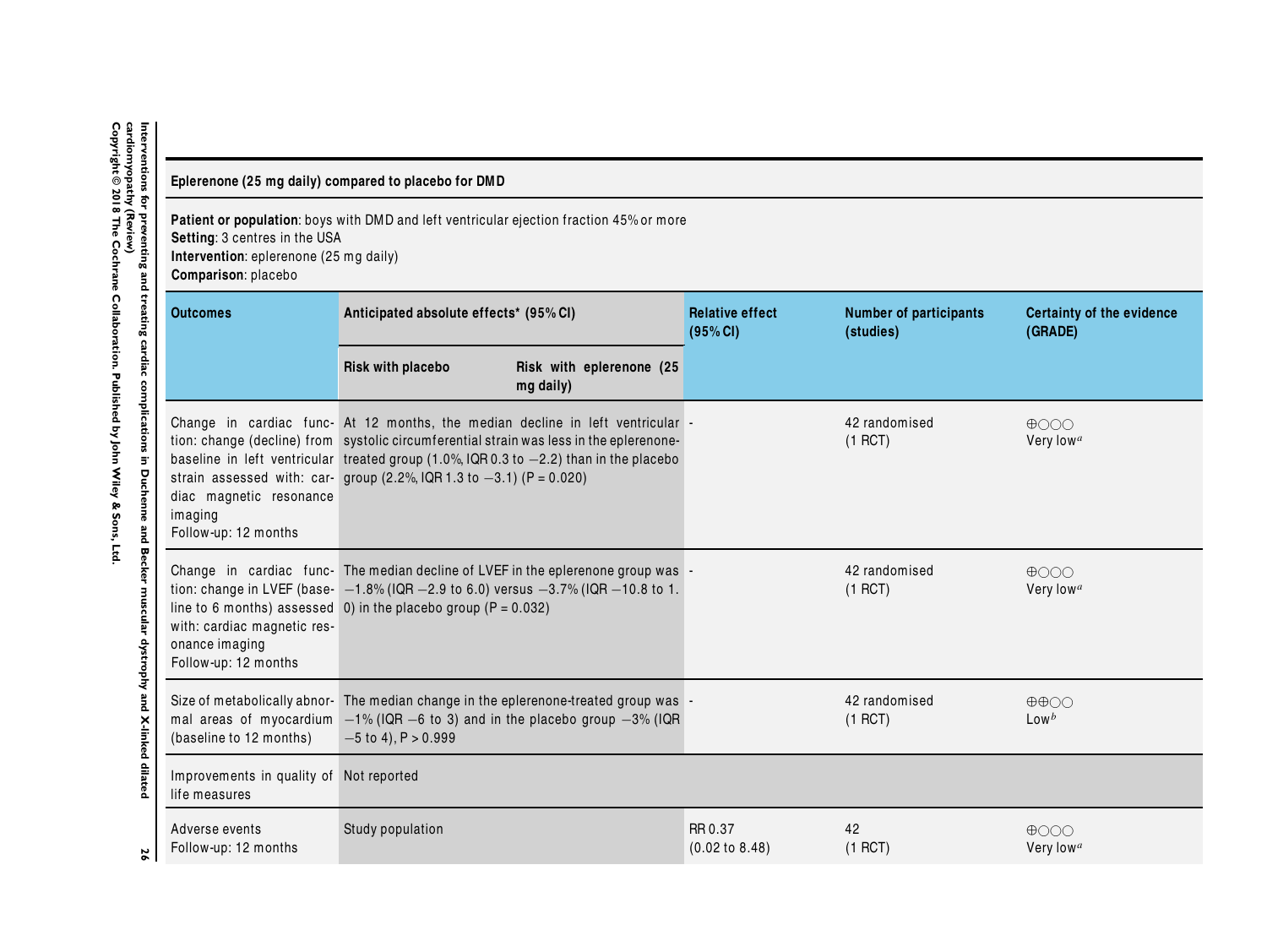|                                                                           | 45 per 1000 | 17 per 1000<br>(1 to 385)                                                                                    |                                                                                                                                                                                                                                                                                                                                                                                                                                                                                                                                                                                                                                                                                                                                                                          |
|---------------------------------------------------------------------------|-------------|--------------------------------------------------------------------------------------------------------------|--------------------------------------------------------------------------------------------------------------------------------------------------------------------------------------------------------------------------------------------------------------------------------------------------------------------------------------------------------------------------------------------------------------------------------------------------------------------------------------------------------------------------------------------------------------------------------------------------------------------------------------------------------------------------------------------------------------------------------------------------------------------------|
|                                                                           |             |                                                                                                              | *The risk in the intervention group (and its 95%CI) is based on the assumed risk in the comparison group and the relative effect of the intervention (and its 95%CI).<br>CI: confidence interval; DMD: Duchenne muscular dystrophy; IQR: interquartile range; RCT: randomised controlled trial; RR: risk ratio.                                                                                                                                                                                                                                                                                                                                                                                                                                                          |
| <b>GRADE Working Group grades of evidence</b><br>substantially different. |             | High certainty: we are very confident that the true effect lies close to that of the estimate of the effect. | Moderate certainty: we are moderately confident in the effect estimate: the true effect is likely to be close to the estimate of the effect, but there is a possibility that it is<br>Low certainty: our confidence in the effect estimate is limited: the true effect may be substantially different from the estimate of the effect.<br>Very low certainty: we have very little confidence in the effect estimate: the true effect is likely to be substantially different from the estimate of effect                                                                                                                                                                                                                                                                 |
| this combination).                                                        |             | blocking therapy in any of the patients is not stated (yet eplerenone was added to this combination).        | aDowngraded three times: once for study limitations (study did not control for concomitant medications, which were<br>numerous) and twice for imprecision; the CI allows for the possibility of a difference in either direction. Additionally LVEF%<br>in some participants would constitute 'definite cardiomyopathy'; however, the criteria for starting ACE inhibitor and beta-<br>bDowngraded once for study limitations (study did not control for concomitant medications, which were numerous) and<br>imprecision (N = 39). Additionally, LVEF% in some participants would constitute 'definite cardiomyopathy'; however, the<br>criteria for starting ACE inhibitor and beta-blocking therapy in any of the patients is not stated (yet eplerenone was added to |

**27 Interventions for preventing and treating cardiac complications in Duchenne and Becker muscular dystrophy and X-linked dilated**  $\mathbf{z}$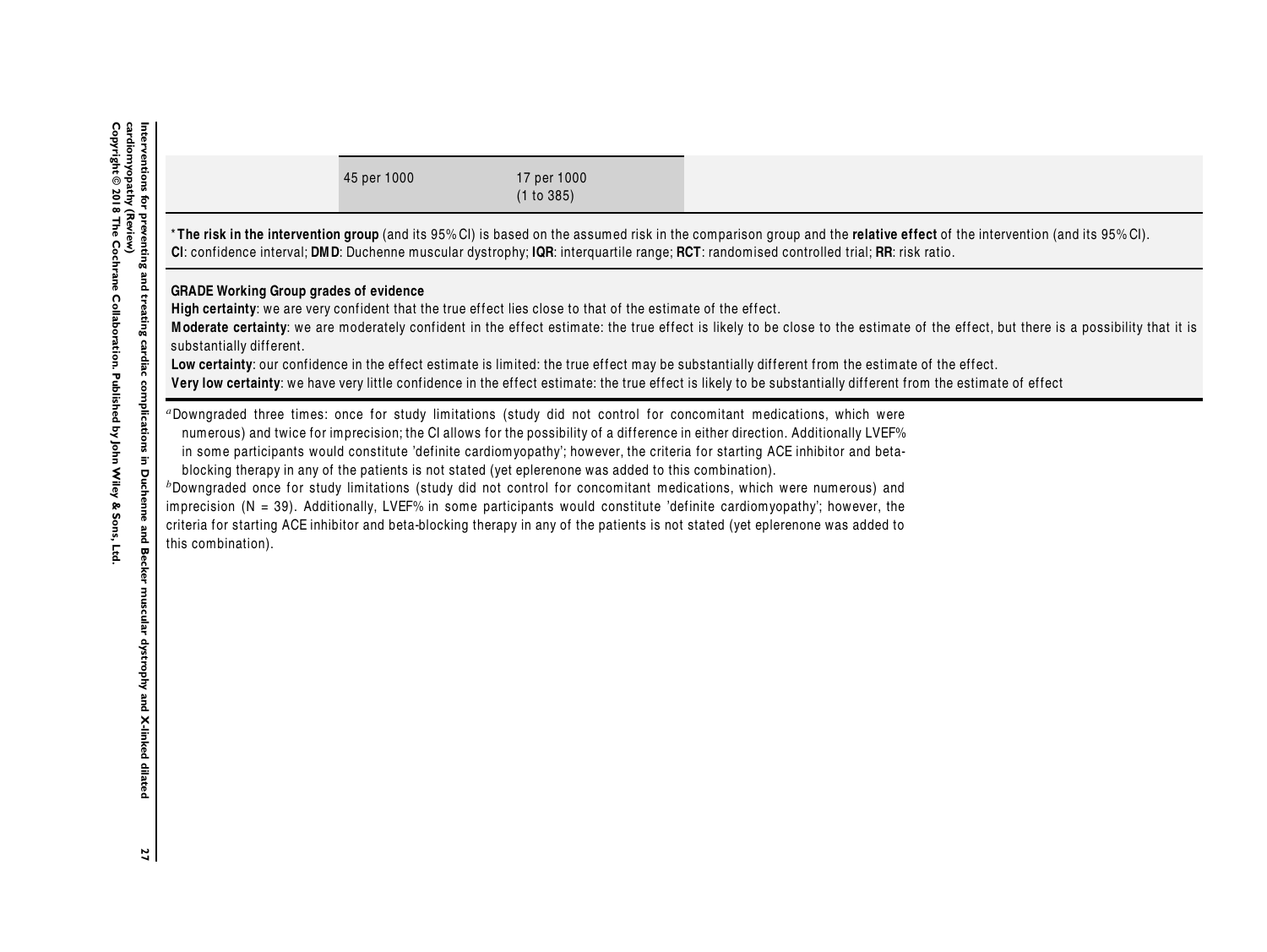# Growth hormone (0.23 mg/kg/week for DMD and 0.07/kg/week in BMD SC injection) versus placebo for DMD and BMD

**Patient or population**: people with DMD or BMD (ages not stated)

**Setting: Cardiomyology and Myology Centre of Naples Second University** 

**Intervention**: growth hormone (0.23 mg/ kg/ week for DMD and 0.07 mg/ kg/ week in BMD subcutaneous injection)

**Comparison**: placebo

| <b>Outcomes</b>                      | Anticipated absolute effects* (95% CI) |                                                                                                 |                                                                                                                                                                                                                                                                                                                           | Certainty of the evidence                                                                                                                                                                                                        |  |
|--------------------------------------|----------------------------------------|-------------------------------------------------------------------------------------------------|---------------------------------------------------------------------------------------------------------------------------------------------------------------------------------------------------------------------------------------------------------------------------------------------------------------------------|----------------------------------------------------------------------------------------------------------------------------------------------------------------------------------------------------------------------------------|--|
|                                      | Risk with placebo                      |                                                                                                 |                                                                                                                                                                                                                                                                                                                           | (GRADE)                                                                                                                                                                                                                          |  |
| tion fraction<br>Follow-up: 3 months | presented graphically<br>participants  |                                                                                                 |                                                                                                                                                                                                                                                                                                                           | $\bigoplus$ $\bigodot$ $\bigodot$<br>Very low <sup>a,b,c</sup>                                                                                                                                                                   |  |
| eas of myocardium                    |                                        |                                                                                                 |                                                                                                                                                                                                                                                                                                                           |                                                                                                                                                                                                                                  |  |
| measures                             |                                        |                                                                                                 |                                                                                                                                                                                                                                                                                                                           |                                                                                                                                                                                                                                  |  |
| Adverse events                       | None reported                          |                                                                                                 |                                                                                                                                                                                                                                                                                                                           | $\bigoplus$<br>Very low $a,b,c$                                                                                                                                                                                                  |  |
|                                      |                                        | Size of metabolically abnormal ar- Not reported<br>Improvements in quality of life Not reported | Risk with growth hormone<br>assessed with: echocardiography $(N = 6)$ were performed due to the small sample size; LV mass<br>index, end-systolic stress and ejection fraction results were<br>The study authors report a non-significant trend for increase<br>in LV fractional shortening in growth-hormone-treated DMD | <b>Number of participants</b><br>(studies)<br>Change in cardiac function: ejec- Outcomes were reported at 3 months. No between-group 16<br>comparisons of echocardiographic indices for the DMD group (1 RCT)<br>16<br>$(1$ RCT) |  |

\***The risk in the intervention group** (and its 95%Cl) is based on the assumed risk in the comparison group and the **relative effect** of the intervention (and its 95%Cl).<br>BMD: Becker muscular dystrophy: Cl: confidence inter **BMD**: Becker muscular dystrophy; **CI**: confidence interval; **DMD**: Duchenne muscular dystrophy; LV: left ventricular; RCT: randomised controlled trial; RR: risk ratio.

# **GRADE Working Group grades of evidence**

High certainty: we are very confident that the true effect lies close to that of the estimate of the effect.

Moderate certainty: we are moderately confident in the effect estimate: the true effect is likely to be close to the estimate of the effect, but there is a possibility that it is substantially different.

**28 Interventions for preventing and treating cardiac complications in Duchenne and Becker muscular dystrophy and X-linked dilated** Low certainty: our confidence in the effect estimate is limited: the true effect may be substantially different from the estimate of the effect. 28

<span id="page-29-0"></span>Interventions for preventing and treating cardiac complications in Duchenne and Be<br>cardiomyopathy (Review)<br>Copyright © 2018 The Cochrane Collaboration. Published by John Wiley & Sons, Ltd **Copyright © 2018 The Cochrane Collaboration. Published by J cardiomyopathy (Review) ohn Wiley & Sons, Ltd.**

and X-linked dilated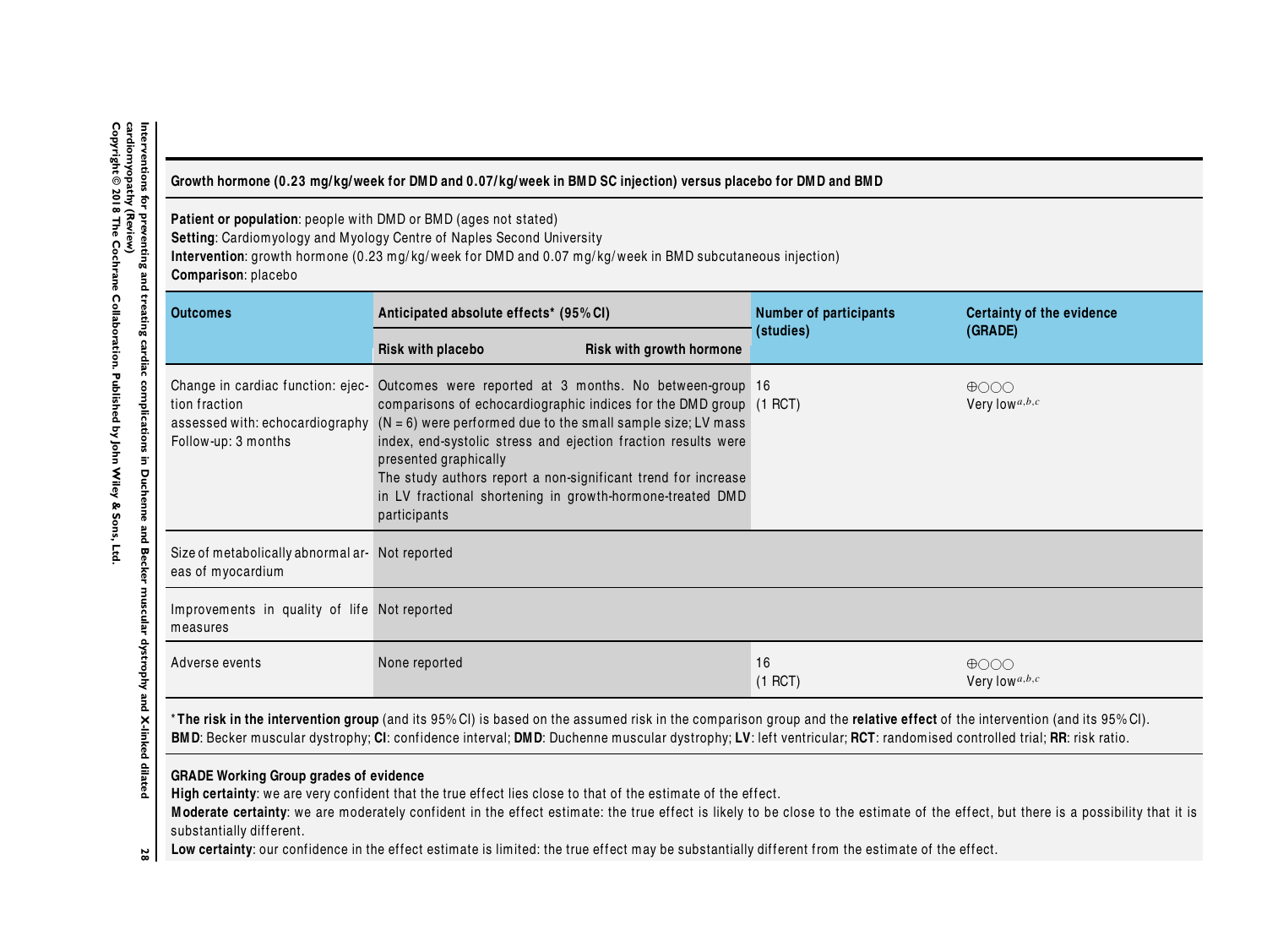Very low certainty: we have very little confidence in the effect estimate: the true effect is likely to be substantially different from the estimate of effect

<sup>a</sup>Downgraded twice for study lim itations: inadequate randomisation, confounding from concom itant medications, and

selective reporting (numerical results not provided).

 $<sup>b</sup>$ Downgraded for imprecision (N = 16).</sup>

 $^c$ Downgraded once for indirectness: trial duration 3 months rather than the 6 months specified for this review.

**29 Interventions for preventing and treating cardiac complications in Duchenne and Becker muscular dystrophy and X-linked dilated**  $59$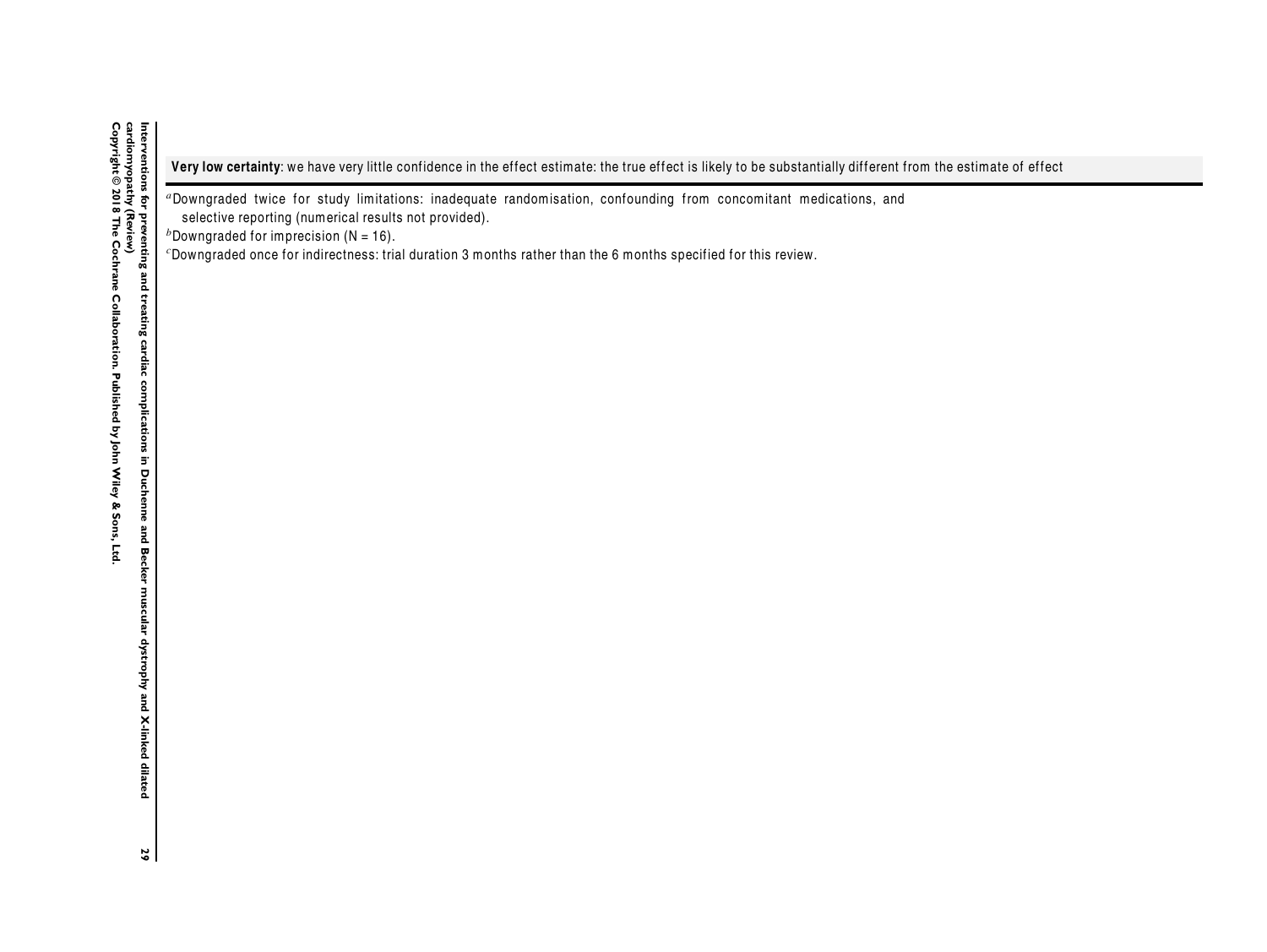# <span id="page-31-0"></span>**D I S C U S S I O N**

# **Summary of main results**

This systematic review identified five double-blind RCTs meeting Cochrane criteria for inclusion [\(Allen 2013](#page-34-0); Buyse 2011; Cittadini [2003](#page-34-0); [Duboc 2005;](#page-34-0) [Raman 2014\)](#page-34-0). The trials involved a total of 205 participants, and each trial assessed a different intervention. No meta-analysis was possible because none of the interventions were sufficiently similar for data to be combined.

Two studies, one of GH and one of idebenone, showed no meaningful change in left ventricular function.

A study comparing idebenone with placebo in 21 boys with DMD showed no difference in cardiac function between the two groups after 12 months' treatment. Reported adverse events were similar between the treatment and placebo groups. We rated the certainty of evidence from this study as very low.

The study comparing lisinopril with losartan, which was a short duration study in a small patient cohort, suggested that ACE inhibitors and ARB drugs were equally beneficial in treating the early stages of cardiac dystrophinopathy.

Long-term follow-up of perindopril treatment in boys with BMD/ DMD found only small changes in cardiac function over long periods of time in most boys, and there were few events, suggesting a need for long-term studies with more participants.

In boys with DMD and early cardiac involvement who have already been established on ACE inhibitors or ARB drugs, treatment with eplerenone reduced the decline both in measures of left ventricular strain and LVEF% compared with placebo over 12 months.

The results of these studies provide low- or very low-certainty evidence that it may be possible to modify the course of cardiomyopathy in patients with DMD and BMD with early use of ACE inhibitors [\(Allen 2013;](#page-34-0) [Duboc 2007](#page-34-0)), ARBs [\(Allen 2013\)](#page-34-0), and eplerenone [\(Raman 2014](#page-34-0)).

Data from open-label extension studies in a large cohort of DMD patients suggest that corticosteroid treatment - used primarily for muscle strengthening - delays the onset of and slows the course of cardiomyopathy in DMD [\(Barber 2013](#page-34-0); [Schram 2013;](#page-34-0) [Silversides](#page-34-0) [2003](#page-34-0)). Ongoing trials of newer disease-modifying agents need to include heart assessments as a key outcome measures.

#### **Evidence from non-randomised studies**

[Duboc 2005](#page-34-0) reported a two-phase double-blind, randomised first phase comparing perindopril 2 mg to 4 mg daily (group 1) and placebo (group 2), lasting three years, followed by a two-year openlabel second phase at the same dose of perindopril. [Duboc 2007](#page-34-0) was a follow-up report after 10 years of treatment.

At the conclusion of phase 2 of this study at 60 months, both groups showed significant decrease in LVEF: from 65.0% (SD 5.5) to 58.6% (SD 8.1) ( $P = 0.001$ ) in those randomised to active treatment in phase 1; and from 65.4% (SD 5.5) to 56.0% (SD 15.5)  $(P = 0.006)$  in those initially randomised to placebo therapy in phase 1. However, the authors stated that there was no statistically significant difference in mean LVEF between the groups (58.6% (SD 8.1) versus 56.0% (SD 15.5)) at 60 months.

Furthermore, only one participant treated with perindopril in phase 1, compared to eight participants treated with placebo in phase 1, had an LVEF of less than  $45\%$  (Chi<sup>2</sup> 5.699, P = 0.02). The mean age of patients with or without depressed LVEF at 60 months was similar, and the benefits of 2 mg versus 4 mg of perindopril were similar. The trialists go on to highlight that three of eight participants from the initial placebo group with LVEF of less than 45% died of congestive heart failure in the year after phase 2 completion, while the one participant from the group initially allocated to perindopril with LVEF of less than 45% remained alive.

The study showed little or no difference between perindopril and placebo groups after three years and, even after 5 years (phases 1 and 2), the mean differences in measures of cardiac function between the groups were not clinically significant. However, more participants from the placebo arm of the RCT had LVEF of less than 45% than in the treatment arm at the end of the open label study, suggesting that a longer time interval may be required to detect changes at follow-up.

A later publication, reporting 10-year follow-up from the original study reported improved survival in the participants in the initial perindopril-treated arm compared to the initial placebo-treated arm (26/28 versus 19/29 alive at 10 years; Kaplan-Meier cumulative survival  $P = 0.125$  and log-rank Fisher exact test  $P = 0.02$ ) [\(Duboc 2007](#page-34-0)). However, authors did not state the precise mechanism of death, and some participants had also been treated with beta-blockers (four perindopril-treated participants; five placebotreated participants in phase 1). The study has a number of other weaknesses in that, although it showed that death occurred more often in participants with reduced heart function, it was not powered to assess mortality and, although both active and placebo groups were similar in age, the groups were not standardised by disease severity.

One non-randomised study compared ACE inhibitors versus ACE inhibitors plus beta-blockers in patients with DMD-related cardiomyopathy. Participants were monitored with echo-measures of LVEF% every 3 to 4 months over 12 months. Prior to ACE inhibitor treatment, 22 participants showed declining LVEF% over time. ACE inhibitor therapy was started and doses modified if further falls in LVEF% were observed. Beta-blockers were added (N = 24) if resting heart rate on 24-hour ECG exceeded 100 beats per minute. LVEF% improved compared to baseline in both groups (ACE inhibitors and ACE inhibitors plus beta-blockers) (P < 0.001). However, the difference between groups was not significant ([Viollet 2012](#page-34-0)). More recently a number of novel diseasemodifying pharmaceutical agents (ataluren, eteplirsen, and dris-

**Interventions for preventing and treating cardiac complications in Duchenne and Becker muscular dystrophy and X-linked dilated 30 cardiomyopathy (Review)**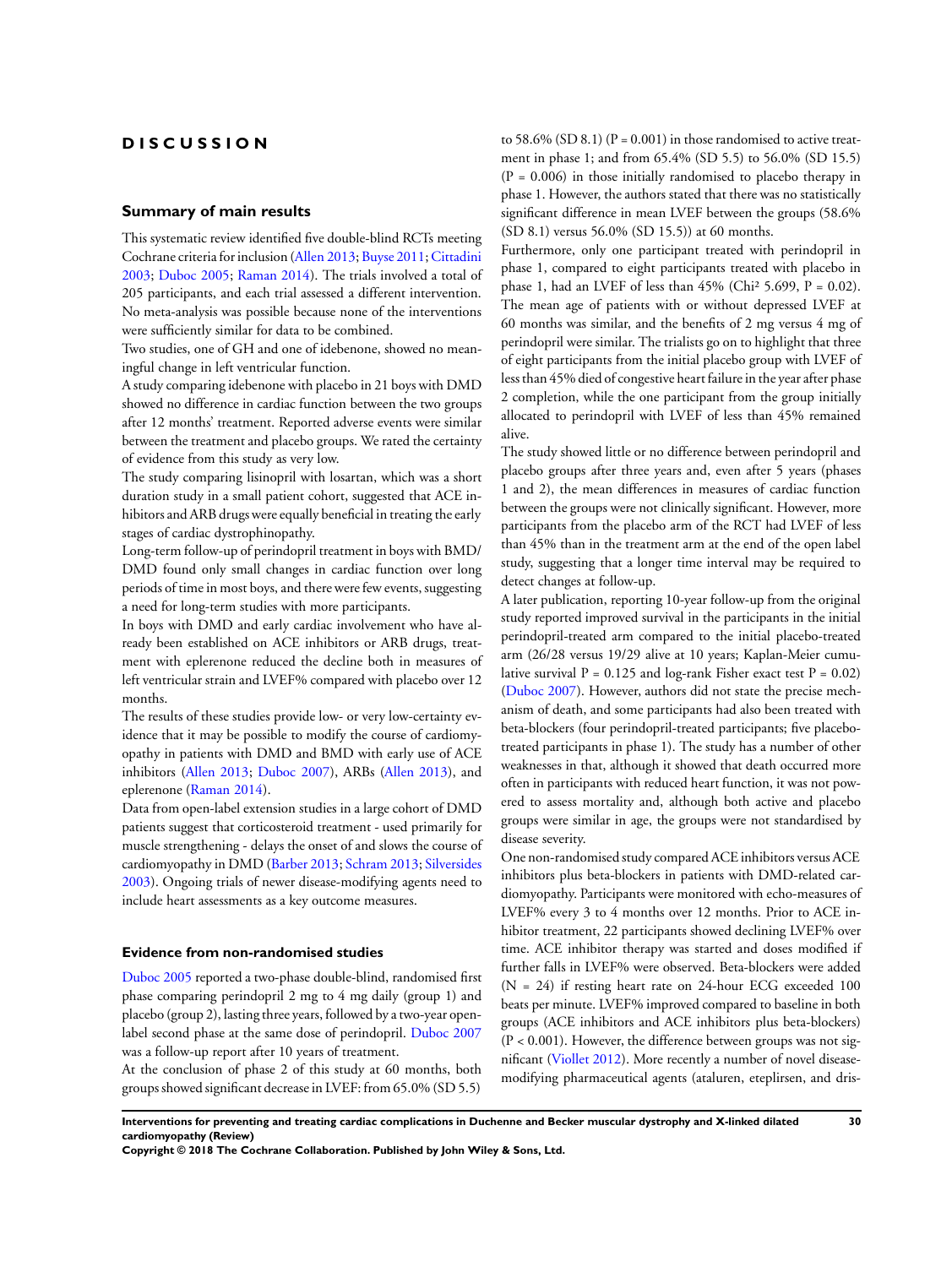apersen) have been tested with regard to their effects on skeletal muscle in phase II clinical trials. However, their effects on cardiac function have yet to be reported [\(Bushby 2014;](#page-34-0) [Mendell 2013,](#page-34-0) [Voit 2014](#page-34-0)). A meta-analysis of corticosteroids as a disease-modifying treatment for DMD showed benefit over six months based upon functional scores, but these trials did not include cardiac outcome measures [\(Matthews 2016\)](#page-34-0). However, data from long-term prospective extension studies suggest that corticosteroids do provide some measure of cardiac protection ([Burnett 2017](#page-34-0); [Schram](#page-34-0) [2013](#page-34-0); [Silversides 2003\)](#page-34-0). Unfortunately, because corticosteroids are now considered the 'gold standard of care' for patients with DMD, it would no longer be ethical to conduct RCTs to further examine their effects specifically on cardiac function in DMD. One small prospective study assessed cardiac function at baseline and after three months of corticosteroid therapy (prednisolone 5 mg/ kg/day on two consecutive days each week) in 25 patients with either BMD, DMD or who were manifesting carriers of DMD [\(Hussain 2014](#page-34-0)). LVFS was assessed by echocardiography at baseline and after three months of treatment. LVFS% improved (P = 0.009) and left ventricular mass increased ( $P = 0.012$ ) in those on prednisolone treatment. Another large, prospective follow-up study assessed cardiac function by echocardiography in 462 of 797 DMD patients from multiple centres in the USA (MD STARnet), 291 of whom had received corticosteroids and 171 who had never received corticosteroid treatment [\(Barber 2013](#page-34-0)). Cardiomyopathy was defined as a fractional shortening of less than 28% or, if fractional shortening measurement was not available, an ejection fraction of less than 55%. Among those who had received corticosteroids, the mean treatment starting age was 7.4 years and the mean treatment duration was 4.1 years. Cardiomyopathy developed in 202 of the 291 corticosteroid-treated boys, at a mean age of 15.2 (SD 3.4) years, compared to all 171 of those who were untreated, at a mean age of 13.1 (SD 4.8) years. A Kaplan-Meier curve showed that corticosteroid therapy significantly delayed the cardiomyopathy ( $P = 0.02$ , Chi<sup>2</sup> = 5.27). Furthermore, regression analysis suggested that for every year of corticosteroid treatment, cardiomyopathy was delayed by 4%. Survival was greatest in the group who received carvedilol.

In a non-randomised study of carvedilol [\(Matsumara 2010](#page-34-0)), 41 DMD patients received carvedilol, and 13 did not. All participants were treated with an ACE inhibitor if the ejection fraction was below 50% and were followed up every six months for five years. Symptomatic heart failure occurred in more patients who had not received carvedilol, and more participants in this group died compared with those treated with carvedilol.

A retrospective review of ivabradine treatment in 13 DMD patients with dilated cardiomyopathy (defined as ejection fraction less than 45%) compared with seven untreated patients demonstrated improvement in left ventricular function in the ivabradinetreated patients ([Adorisio 2017](#page-34-0)).

There have been no RCTs of cardiac transplantation in patients with inherited forms of muscle disease. However, in a retrospective review of 29 transplant centres in the USA covering the period 1990 to 2005 ([Wu 2010\)](#page-34-0), outcomes after transplantation were compared between 29 patients with muscular dystrophy (52% had BMD) and 275 age- and sex- matched 'controls' who underwent transplantation for non-ischaemic cardiomyopathy without muscle conditions. One-year survival was 89% and 91% in the muscular dystrophy and the non-muscle-affected group, respectively  $(P > 0.5)$  and five-year survival was 83% and 78%  $(P = 0.5)$  for muscular dystrophy and non-muscle-affected groups. This suggests that a diagnosis of muscular dystrophy should not exclude selected patients from being considered for cardiac transplantation.

At the time of writing this systematic review, several trials are ongoing (see [Characteristics of ongoing studies](#page-51-0)). These include a trial of coenzyme Q10 and lisinopril [\(NCT01126697\)](#page-34-0), and a randomised, placebo-controlled trial of ACE inhibitors plus betablockers to prevent the onset or change the course of cardiomyopathy in DMD ([ISRCTN50395346](#page-34-0)). Another ongoing trial is comparing daily corticosteroids (prednisolone or deflazacort) with in-termittent prednisolone (10 days on and 10 days off) ([FOR-DMD](#page-34-0) [2012](#page-34-0)). The results of these studies are expected, and we plan to include them in the next update of this review.

# **Overall completeness and applicability of evidence**

Currently data are limited to only small studies of a limited range of interventions, but results from larger, ongoing trials are likely to report and add to these data over the next few years. In future updates we will consider including serum biomarkers as a secondary outcome and longer-term outcome measures. We found no studies for XLDCM.

# **Quality of the evidence**

The certainty provided by the evidence to date is low or very low due to the paucity of trials and the small numbers of participants studied. Interventions were heterogeneous - none of the interventions were investigated in more than one trial. In addition, data were missing for the eplerenone study, which made further analysis of the results impossible. Most studies had some risk of bias that lowers confidence in our estimates of effect, in some cases substantially. Reporting was not always complete. Several trials did not stratify for age or concomitant medications.

# **Potential biases in the review process**

Studies of disease-modifying drugs such as eteplirsen [\(Mendell](#page-34-0) [2013](#page-34-0)), which have used cardiac function as a safety measure but have not reported results, could be a potential source of bias for this review as there may be meaningful data not available to the

**Interventions for preventing and treating cardiac complications in Duchenne and Becker muscular dystrophy and X-linked dilated 31 cardiomyopathy (Review)**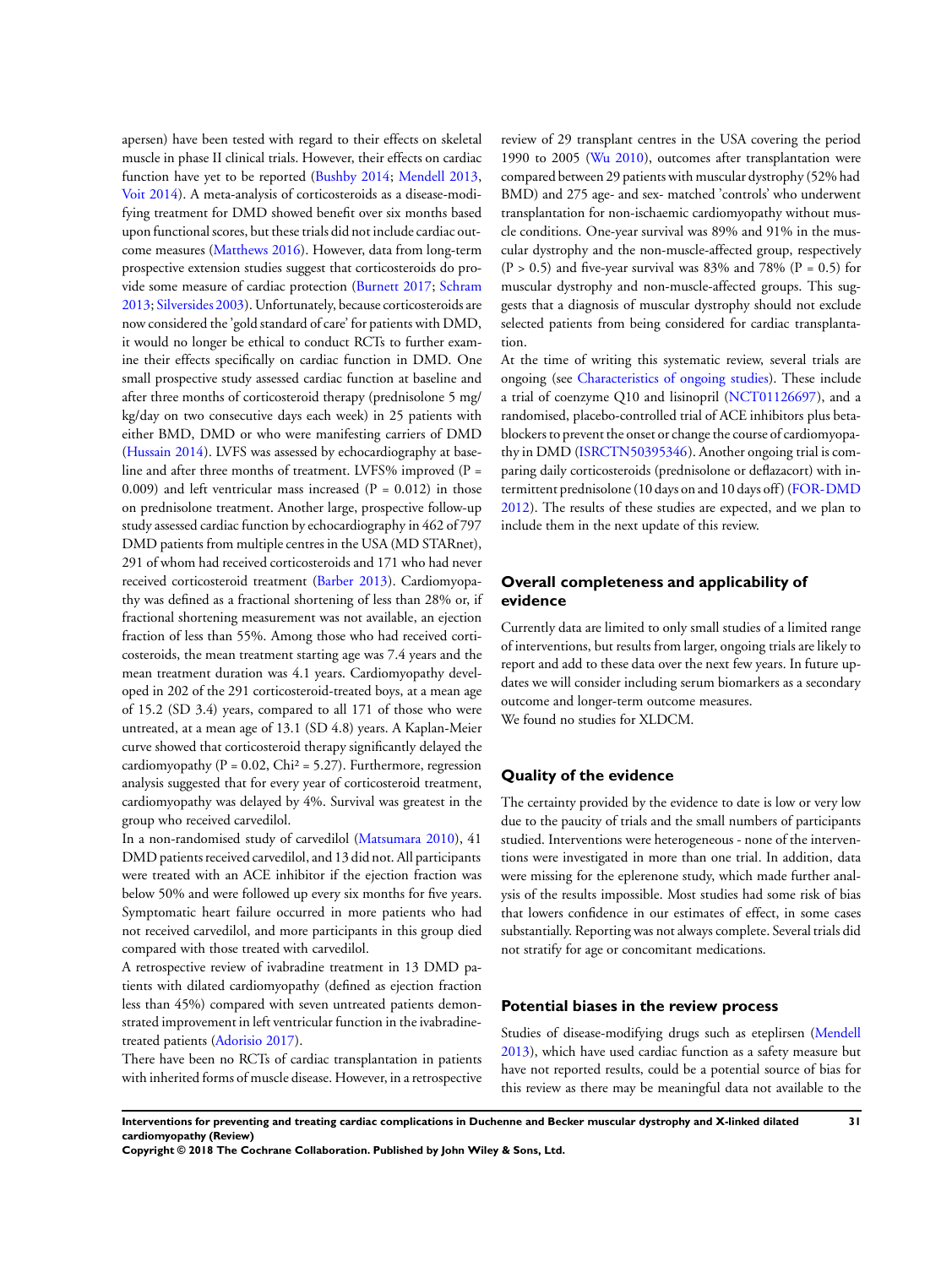review authors. It is also possible that selective reporting in the literature of only trials with positive results could have potentially biased our review results. Furthermore, the studies that we have reported were of short duration; longer duration non-randomised studies might potentially show different results.

# **Agreements and disagreements with other studies or reviews**

We did not find data from other studies to support or refute the data presented in this review.

# **A U T H O R S ' C O N C L U S I O N S**

# **Implications for practice**

Based on the available evidence from RCTs, early treatment with ACE inhibitors or ARBs may be comparably beneficial for people with a dystrophinopathy; however, the certainty of evidence is very low. Findings from non-randomised studies, some of which have been long term, have led to the use of these drugs in daily clinical practice. Very low-certainty evidence indicates that adding eplerenone might give additional benefit when early cardiomyopathy is detected. No clinically meaningful effect for growth hormone or idebenone was seen, although the certainty of the evidence was also very low.

#### **Implications for research**

Opportunities to assess the effects of corticosteroids on cardiac involvement in Duchenne muscular dystrophy (DMD) were missed in early randomised controlled trials (RCTs). The opportunity to perform further RCTs to examine the cardiac effects of corticosteroid therapy further has now been lost, as it would be unethical. It is also increasingly difficult to justify placebo-controlled trials of prophylactic use of ACE inhibitors or ARB therapy in DMD, so we hope that the ongoing study will provide the definitive evidence to guide cardiac management when it reports in 2018. Phase II and phase III trials of novel, disease-modifying pharmaceutical agents are ongoing. Assessing the effects of these agents on cardiac function from the outset might reduce the need for additional studies specifically to assess cardiac effects later. Future studies could focus on anti-arrhythmic and heart rate slowing therapies as a potential strategy for preventing further decline in heart function; for example, studies could compare the effect of these agents with betablockers.

A number of pharmacological agents appear to be cardioprotective in DMD and BMD, although the data from RCTs is limited to results from studies of small participant numbers.The plethora of potentially beneficial disease-modifying therapies and other medications becoming available in the same timeframe on the basis of 'proof of concept' results will make it challenging to recruit sufficient participants from a relatively small pool of eligible patients. Furthermore, even when an individual therapy or medication is shown to be beneficial, there will still be a need to understand how best to combine treatments to optimise patient outcomes without adverse effects or increasing the overall burden of therapy for patients.

We graded the evidence reported as low or very low certainty based upon the studies' short duration, small numbers of participants and missing data. DMD is a rare disorder, and finding sufficient numbers of patients to power a study is not possible without multicentre, multinational collaboration; thus adequately powered RCTs in patients in this population are very expensive, and the costs rise steeply with study duration. In an effort to contain cost and secure funding, therefore, study designs have had to become shorter and use more sensitive surrogate outcomes as exemplified well by the design and conduct of the eplerenone study [\(Raman 2014](#page-34-0)). However, shorter study designs in fewer participants may be insufficient to provide robust clinical evidence to study cardiac involvement in DMD - with its wide inter-patient variability in which the success of various interventions are probably time dependent. It seems unlikely, however, that the RCTs ideally needed to arrive at the optimum cardiac management in DMD are all affordable. To derive the most from what limited number of studies can be funded, therefore, it is crucial that each addresses an important clinical uncertainty and that the results build on and not duplicate what is already accepted. It is only in this way that cardiac management of patients with DMD can move from theory to evidence-based care.

# **A C K N O W L E D G E M E N T S**

This project was supported by the National Institute for Health Research via Cochrane Infrastructure funding to Cochrane Neuromuscular. The views and opinions expressed therein are those of the authors and do not necessarily reflect those of the Systematic Reviews Programme, NIHR, NHS or the Department of Health. Cochrane Neuromuscular is also supported by the MRC Centre for Neuromuscular Disease.

We would like to thank Ruth Brassington, of the Cochrane Neuromuscular disease team, for her help and support in developing this review.

**Interventions for preventing and treating cardiac complications in Duchenne and Becker muscular dystrophy and X-linked dilated 32 cardiomyopathy (Review)**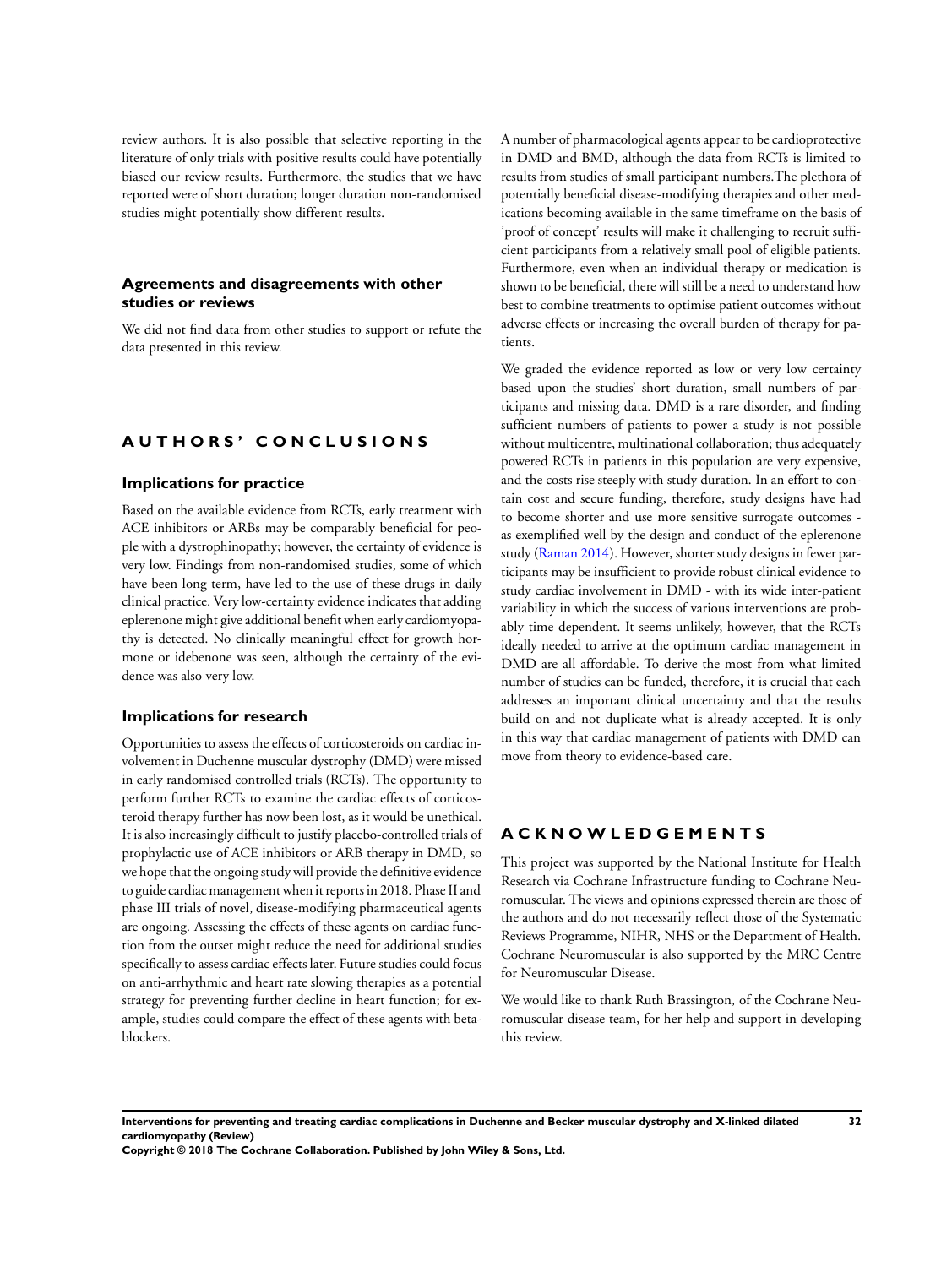# **R E F E R E N C E S**

# <span id="page-34-0"></span>**References to studies included in this review**

#### **Allen 2013** *{published data only}*

<sup>∗</sup> Allen HD, Flanigan KM, Thrush PT, Viollet-Callendret L, Dvorchik I, Yin H, et al. A randomized, doubleblind trial of lisinopril and losartan for the treatment of cardiomyopathy in Duchenne muscular dystrophy. *PLOS Currents Muscular Dystrophy* 2013;**5**:1–13. PMCID: PMC3871420; PUBMED: 24459612] NCT01982695. Cardiomyopathy in DMD: lisinopril vs. losartan [Compare efficacy of the angiotensin converting enzyme inhibitor (ACEI) lisinopril with angiotensin II receptor antagonist losartan (ARB) for the cardiomyopathy

of Duchenne muscular dystrophy]. clinicaltrials.gov/ct2/ show/study/NCT01982695 First received: 29 October 2013; results first received 14 August 2015.

# **Buyse 2011** *{published data only}*

Buyse GM, Goemans N, van den Hauwe M, Thijs D, de Groot IJM, Schara U, et al. Idebenone as a novel, therapeutic approach for Duchenne muscular dystrophy: results from a randomized placebo-controlled trial. *Neuromuscular Disorders* 2011;**21**:396–405. PUBMED: 21435876]

#### **Cittadini 2003** *{published data only}*

Cittadini A, Ines Comi L, Longobardi S, Rocco Petretta V, Casaburi C, Passamano L, et al. A preliminary randomized study of growth hormone administration in Becker and Duchenne muscular dystrophies. *European Heart Journal* 2003;**24**(7):664–72. PUBMED: 12657225]

#### **Duboc 2005** *{published data only}*

Duboc D, Meune C, Lerebours G, Devaux J-Y, Vaksmann G, Bécane H-M. Effect of perindopril on the onset and progression of left ventricular dysfunction in Duchenne muscular dystrophy. *Journal of the American College of Cardiology* 2005;**45**(6):855–7. PUBMED: 15766818]

#### **Raman 2014** *{published data only}*

Raman S, Hor K, Mazur W, Halnon N, Kissel J, He X, et al. Eplerenone for early cardiomyopathy in Duchenne muscular dystrophy: a randomised, double-blind, placebocontrolled trial. *Lancet Neurology* 2015;**14**(2):153–61. PUBMED: 25554404]

# **References to studies excluded from this review**

# **Bushby 2014** *{published data only}*

Bushby K, Finkel R, Wong B, Barohn R, Campbell C, Comi GP, et al. PTC124-GD-007-DMD STUDY GROUP. Ataluren treatment of patients with nonsense mutation dystrophinopathy. *Muscle & Nerve* 2014;**50**(4):477–87.

#### **Duboc 2007** *{published data only}*

Duboc D, Meune C, Pierre B, Wahbi K, Eymard B, Toutain T, et al. Perindopril preventive treatment on mortality in Duchenne muscular dystrophy: 10 years follow-up. *American Heart Journal* 2007;**154**(3):596–602. PUBMED: 17719312]

#### **Folkers 1985** *{published data only}*

Folkers K, Wolaniuk J, Simonsen R, Morishita M, Vadhanavikit S. Biochemical rationale and the cardiac response of patients with muscle disease to therapy with coenzyme Q10. *Proceedings of the National Academy of Sciences of the United States of America* 1985;**82**(13): 4513–16.

# **Ishikawa 1995** *{published data only}*

Ishikawa Y, Back J, Ishikawa Y, Minami R. A management trial for Duchenne cardiomyopathy. *American Journal of Physical Medicine & Rehabilitation* 1995;**74**:345–50.

# **Kajimoto 2006** *{published data only}*

Kajimoto H, Ishigaki K, Okumura K, Tomimatsu H, Nakazawa M, Saito K, et al. Beta-blocker therapy for cardiac dysfunction in patients with muscular dystrophy. *Circulation Journal* 2006;**70**(8):991–4.

# **Matsumura 2010** *{published data only}*

Matsumura T, Tamura T, Kuru S, Kikuchi Y, Mitsuru K. Carvedilol can prevent cardiac events in Duchenne muscular dystrophy. *Internal Medicine* 2010;**49**(14):1357–63.

# **Mendell 2013** *{published data only}*

Mendell J, Rodino-Klapac L, Sahenk Z, Roush K, Bird L, Lowes LP, et al. Eteplirsen Study Group. Eteplirsen for the treatment of DMD. *Annals of Neurology* 2013;**74**(5): 637–47.

# **Rhodes 2008** *{published data only}*

Rhodes J, Margossian R, Darras BT, Colan SD, Jenkins KJ, Geva T, Powell AJ. Safety and efficacy of carvedilol therapy for patients with dilated cardiomyopathy secondary to muscular dystrophy. *Pediatric Cardiology* 2008;**29**(2): 343–51.

#### **Voit 2014** *{published data only}*

Voit T, Topaloglu H, Straub V, Muntoni F, Deconinck N, Campion G, et al. Safety and efficacy of Drisapersen for the treatment of Duchenne muscular dystrophy (DEMAND II): an exploratory, randomised placebo controlled phase II study. *Lancet Neurology* 2014;**13**(10):987–96.

# **References to studies awaiting assessment**

# **EUCTR2008-007236-18-IT** *{published data only}*

EUCTR2008-007236-18-IT. Effects of cardioprotective therapy, carvedilol vs ramipril, in patients affected by Duchenne and Becker muscular dystrophy. Clinical significance and prognostic value of cardiac magnetic resonance study. clinicaltrialsregister.eu/ctr-search/search? query=eudract number:2008-007236-18 (first received 11 December 2008).

## **Leung 2014** *{published data only}*

<sup>∗</sup> Leung DG, Herzka DA, Thompson WR, He B, Bibat G, Tennekoon G, et al. Sildenafil does not improve cardiomyopathy in Duchenne/Becker muscular dystrophy. *Annals of Neurology* 2014;**76**(4):541–9. NCT01168908. Revatio for heart disease in Duchenne muscular dystrophy and Becker muscular

**Interventions for preventing and treating cardiac complications in Duchenne and Becker muscular dystrophy and X-linked dilated 33 cardiomyopathy (Review)**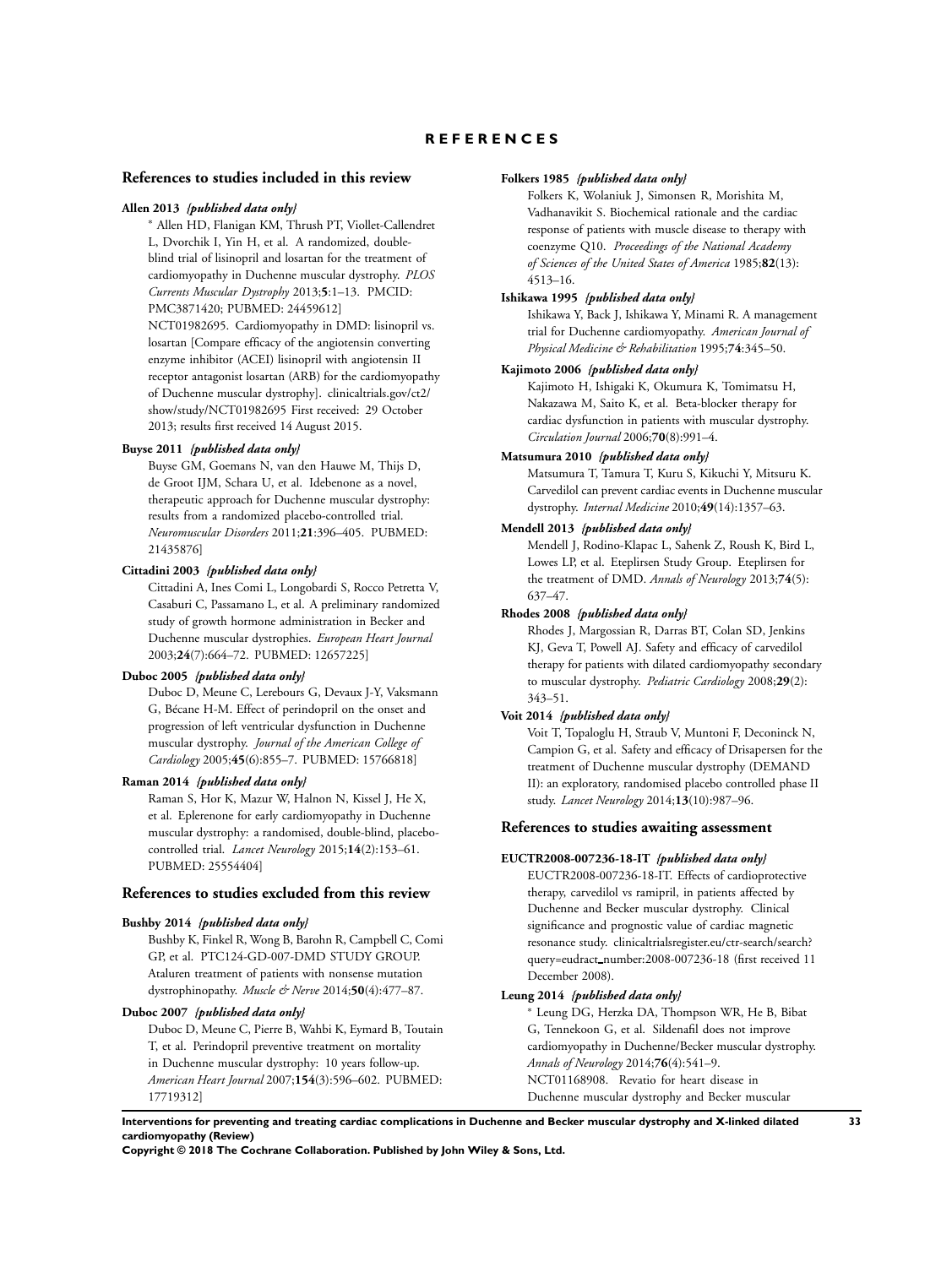dystrophy (REVERSE-DBMD). clinicaltrials.gov/show/ NCT01168908 (first received 23 July 2010).

# **Salehi 2017** *{published data only}*

IRCT2015070223018N1. Effect of Q10 coenzyme in improving cardiac function [A study on the effect of Q10 coenzyme via tissue doppler method in improving cardiac function in patients with early Duchenne cardiomyopathy aged 6–10 years]. en.irct.ir/trial/19746 (first received 11 August 2015).

Salehi F, Zeinaloo A, Riasi HR, Shamloo AS. Effectiveness of Coenzyme Q10 on echocardiographic parameters of patients with Duchenne muscular dystrophy. *Electronic Physician* 2017;**9**(3):3896–3904.

# **References to ongoing studies**

#### **FOR-DMD 2012** *{published data only}*

NCT01603407. Finding the optimum regimen for Duchenne muscular dystrophy (FOR-DMD) [Duchenne muscular dystrophy: double–blind randomized trial to find optimum steroid regimen]. https://clinicaltrials.gov/ct2/ show/NCT01603407 (first received 23 May 2012).

#### **ISRCTN50395346** *{published data only}*

ISRCTN50395346. A double-blind randomised multicentre, placebo-controlled trial of combined angiotensin converting enzyme-inhibitor and beta-blocker therapy in preventing the development of cardiomyopathy in genetically characterised males with Duchenne muscular dystrophy without echo-detectable left ventricular dysfunction. isrctn.com/ISRCTN50395346 (first received 13 August 2007).

# **NCT00606775** *{published data only}*

NCT00606775. The preventive efficacy of carvedilol on cardiac dysfunction in Duchenne muscular dystrophy [Carvedilol for the prevention of minor cardiac damage and cardiac function in Duchenne muscular dystrophy]. clinicaltrials.gov/show/NCT00606775 (first received 5 February 2008).

## **NCT00819845** *{published data only}*

NCT00819845. Ramipril versus carvedilol in Duchenne and Becker patients [Effects of cardioprotective therapy, carvedilol vs ramipril, in patients affected by Duchenne and Becker muscular dystrophy. Clinical significance and prognostic value of cardiac magnetic resonance study]. clinicaltrials.gov/show/NCT00819845 (first received 9 January 2009).

# **NCT01126697** *{published data only}*

NCT01126697. Clinical trial of coenzyme Q10 and lisinopril in muscular dystrophies [PITT0908:clinical trial of coenzyme Q10 and lisinopril in muscular dystrophies]. clinicaltrials.gov/show/NCT01126697 (first received 20 May 2010).

#### **NCT01350154** *{published data only}*

NCT01350154. Effect of modulating the nNOS system on cardiac, muscular and cognitive function in Becker muscular dystrophy patients [Does modulation of the nNOS system

in patients with muscular dystrophy and defect nNOS signalling affect cardiac, muscular or cognitive function?]. clinicaltrials.gov/show/NCT01350154 (first received 9 May 2011).

#### **NCT01648634** *{published data only}*

NCT01648634. Nebivolol for the prevention of left ventricular systolic dysfunction in patients with Duchenne muscular dystrophy (NEBIDYS) [A randomized, double–blind, placebo–controlled, multi–center study to examine the effect of nebivolol, a beta–blockade drug, for the prevention of ventricular systolic dysfunction in patients with Duchenne muscular dystrophy]. clinicaltrials.gov/ show/NCT01648634 (first received 24 July 2012).

# **NCT02354352** *{published data only}*

NCT02354352. Therapeutic potential for aldosterone inhibition in Duchenne muscular dystrophy. https:// clinicaltrials.gov/ct2/show/NCT02354352 (first received 21 August 2018).

# **NCT02432885** *{published data only}*

NCT02432885. Myocardial fibrosis progression in Duchenne and Becker muscular dystrophy - ACE inhibitor therapy trial [Myocardial fibrosis progression in Duchenne and Becker muscular dystrophy – angiotensin–converting– enzyme (ACE) inhibitor therapy]. clinicaltrials.gov/show/ NCT02432885 (first received 4 May 2015).

# **NCT02485938** *{published data only}*

NCT02485938. HOPE-Duchenne (Halt cardiomyOPathy progrEssion in Duchenne) (HOPE) [A randomized, open–label study of the safety and efficacy of multi–vessel intracoronary delivery of allogeneic cardiosphere–derived cells in patients with cardiomyopathy secondary to Duchenne muscular dystrophy]. clinicaltrials.gov/show/ NCT02485938 (first received 30 June 2015).

# **NCT03340675** *{published data only}*

NCT03340675. Oral ifetroban in subjects with Duchenne muscular dystrophy (DMD) [A randomized, double–blind, placebo–controlled, multiple dose study to determine the safety, pharmacokinetics and efficacy of oral ifetroban in subjects with Duchenne muscular dystrophy (DMD)]. clinicaltrials.gov/show/NCT03340675 (first received 13 November 2017).

# **NCT03406780** *{published data only}*

NCT03406780. A study of CAP-1002 in ambulatory and non-ambulatory patients with Duchenne muscular dystrophy (HOPE-2) [A phase 2, randomized, double–blind, placebo–controlled trial evaluating the safety and efficacy of intravenous delivery of allogeneic cardiosphere–derived cells in subjects with Duchenne muscular dystrophy]. https://clinicaltrials.gov/ct2/show/ NCT03406780 (first received 23 January 2018).

# **NCT03439670** *{published data only}*

NCT03439670. A study to assess the efficacy and safety of vamorolone in boys with Duchenne muscular dystrophy (DMD) [A phase IIb randomized, double–blind, parallel group, placebo– and active–controlled study with double–blind extension to assess the efficacy and safety of

**Interventions for preventing and treating cardiac complications in Duchenne and Becker muscular dystrophy and X-linked dilated 34 cardiomyopathy (Review)**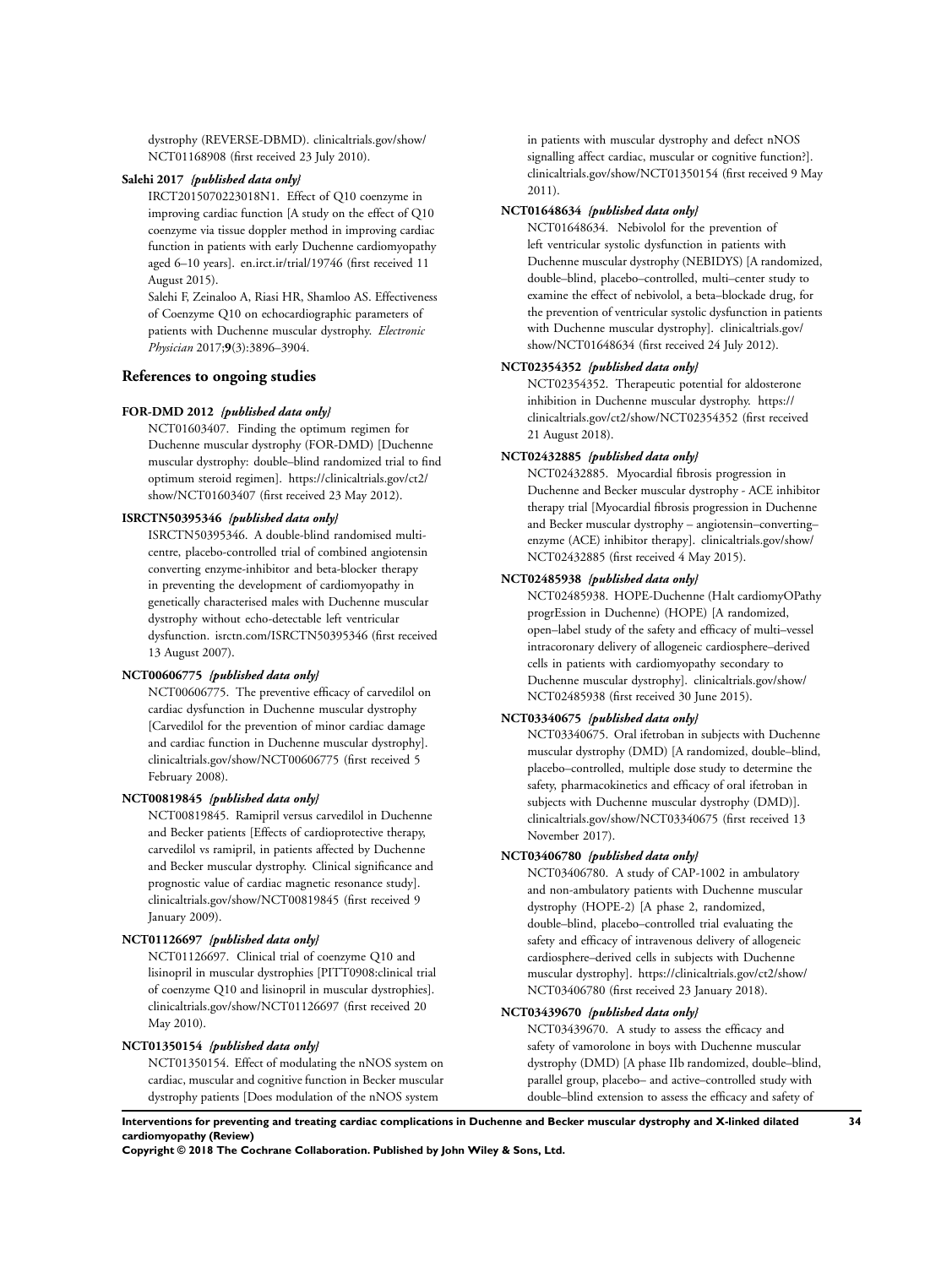vamorolone in ambulant boys with Duchenne muscular dystrophy (DMD)]. https://clinicaltrials.gov/ct2/show/ NCT03439670 (first received 24 July 2018).

# **Additional references**

#### **Aartsma-Rus 2013**

Aartsma-Rus A, Van Ommen GJ, Kaplan JC. Innovating therapies for muscle diseases. *Handbook of Clinical Neurology* 2013;**113**:1497–501.

## **Abdel-Salam 2014**

Abdel-Salam Z, Rayan M, Saleh A, Abdel-Barr MG, Hussain M, Nammas W. I(f) current inhibitor ivabradine in patients with idiopathic dilated cardiomyopathy: impact on the exercise tolerance and quality of life. *Cardiology Journal* 2014;**22**(2):227–32.

### **Abraham 2014**

Abraham WT, Aggarwal S, Prabhu SD, Cecere R, Pamboukian SV, Bank AJ, et al. C-Pulse Trial Group. Ambulatory extra-aortic counterpulsation in patients with moderate to severe chronic heart failure. *JACC: Heart Failure* 2014;**2**(5):526–33.

## **Adorisio 2017**

Adorisio R, Catarutti N, D'Amico A, Chinali M, Baban A, Iorio FS, et al. Heart rate reduction strategy with Ivabradine in reducing acute heart failure in Duchenne dilated cardiomyopathy. *European Heart Journal* 2017;**38** (Suppl 1):5275.

### **Andrikopoulos 2013**

Andrikopoulos G, Kourouklis S, Trika C, Tzeis S, Rassias I, Papademetriou C, et al. Cardiac resynchronisation therapy in Becker muscular dystrophy. *Hellenic Journal of Cardiology* 2013;**54**(3):227–9.

### **Angelini 1996**

Angelini C, Fanin M, Freda MP, Martinello F, Miorin M, Melacini P, et al. Prognostic factors in mild dystrophinopathies. *Journal of the Neurological Sciences* 1996;**142**(1-2):70–8.

#### **Backman 1992**

Backman E, Nylander E. The heart in Duchenne muscular dystrophy: a non-invasive study. *European Heart Journal* 1992;**13**(9):1239–44.

### **Barber 2013**

Barber B, Andrews J, Lu Z, West N, Meaney J, Price E, et al. Oral corticosteroids and onset of cardiomyopathy in Duchenne muscular dystrophy. *Journal of Pediatrics* 2013; **163**(4):1080–4.

### **Becker 1955**

Becker PE, Kiener F. Eine neue X-chromasomale Muskeldystrophie. *Archiv fur Psychiatrie und Nervenkrankheiten* 1955;**193**:427–48.

# **Bies 1992**

Bies RD, Friedman D, Roberts R, Perryman MB, Caskey CT. Expression and localization of dystrophin in human cardiac Purkinje fibres. *Circulation* 1992;**86**(1):147–53.

#### **Biggar 2006**

Bigggar WD, Harris VA, Eliasoph L, Alman B. Long term benefits of deflazacort treatment for boys with Duchenne muscular dystrophy in their second decade. *Neuromuscular Disorders* 2006;**16**(4):249–55.

## **Black 2016**

Black MC, Schumer EM, Rogers M, Trivedi J, Slaughter MS. Sunshine Heart C-Pulse: device for NYHA III and ambulatory class IV heart failure. *Future Cardiolology* 2016; **12**(5):521–31.

#### **Bleeker 2006**

Bleeker GB, Kaandorp TA, Lamb HJ, Boersma E, Steendijk P, de Roos A, et al. Effect of posterolateral scar tissue on clinical and echocardiographic improvement after cardiac resynchronization therapy. *Circulation* 2006;**113**(7):969- 76.

## **Burnett 2017**

Burnett H, Earley A, Voors AA, Senni M, McMurray JJ, Deschaseaux C, et al. Thirty years of evidence on the efficacy of drug treatments for chronic heart failure with reduced ejection fraction: a network meta-analysis. *Circulation. Heart Failure* 2017;**10**(1):e003529.

# **Bushby 1991**

Bushby KMD, Thambyayah M, Gardner-Medwin D. Prevalence and incidence of Becker muscular dystrophy. *Lancet* 1991;**337**(8748):1022–4.

### **Bushby 1993**

Bushby K, Goodship JA, Nicholson L, Johnson M, Haggerty ID, Gardner-Medwin D. Variability in clinical, genetic and protein abnormalities in manifesting carriers of Duchenne and Becker muscular dystrophy. *Neuromuscular Disorders* 1993;**3**(1):57–64.

### **Casazza 1988**

Casazza F, Brambilla G, Salvato A, Morandi L, Gronda E, Bonacina E. Cardiac transplantation in Becker muscular dystrophy. *Journal of Neurology* 1988;**235**(8):496–8.

#### **Cevik 2010**

Cevik C, Nugent K, Perez-Verdia A, Fish RD. Prophylactic implantation of cardioverter defibrillator in idiopathic nonischaemic cardiomyopathy for the primary prevention of death: a narrative review. *Clinical Cardiology* 2010;**33**(5): 254–60.

#### **Cicoira 2002**

Cicoira M, Zanolla L, Franceschini L, Rossi A, Golia G, Zeni P, et al. Relation of aldosterone 'escape' despite angiotensin-converting enzyme inhibitor administration to impaired exercise capacity in chronic congestive heart failure secondary to ischaemic or idiopathic dilated cardiomyopathy. *American Journal of Cardiology* 2002;**89**  $(4):403-7.$ 

# **Corrado 2002**

Corrado G, Lissoni A, Beretta S, Terenghi L, Tadeo G, Foglia-Manzillo G, et al. Prognostic value of echocardiograms, ventricular late potentials, ventricular arrhythmias and left ventricular systolic dysfunction in

**Interventions for preventing and treating cardiac complications in Duchenne and Becker muscular dystrophy and X-linked dilated 35 cardiomyopathy (Review)**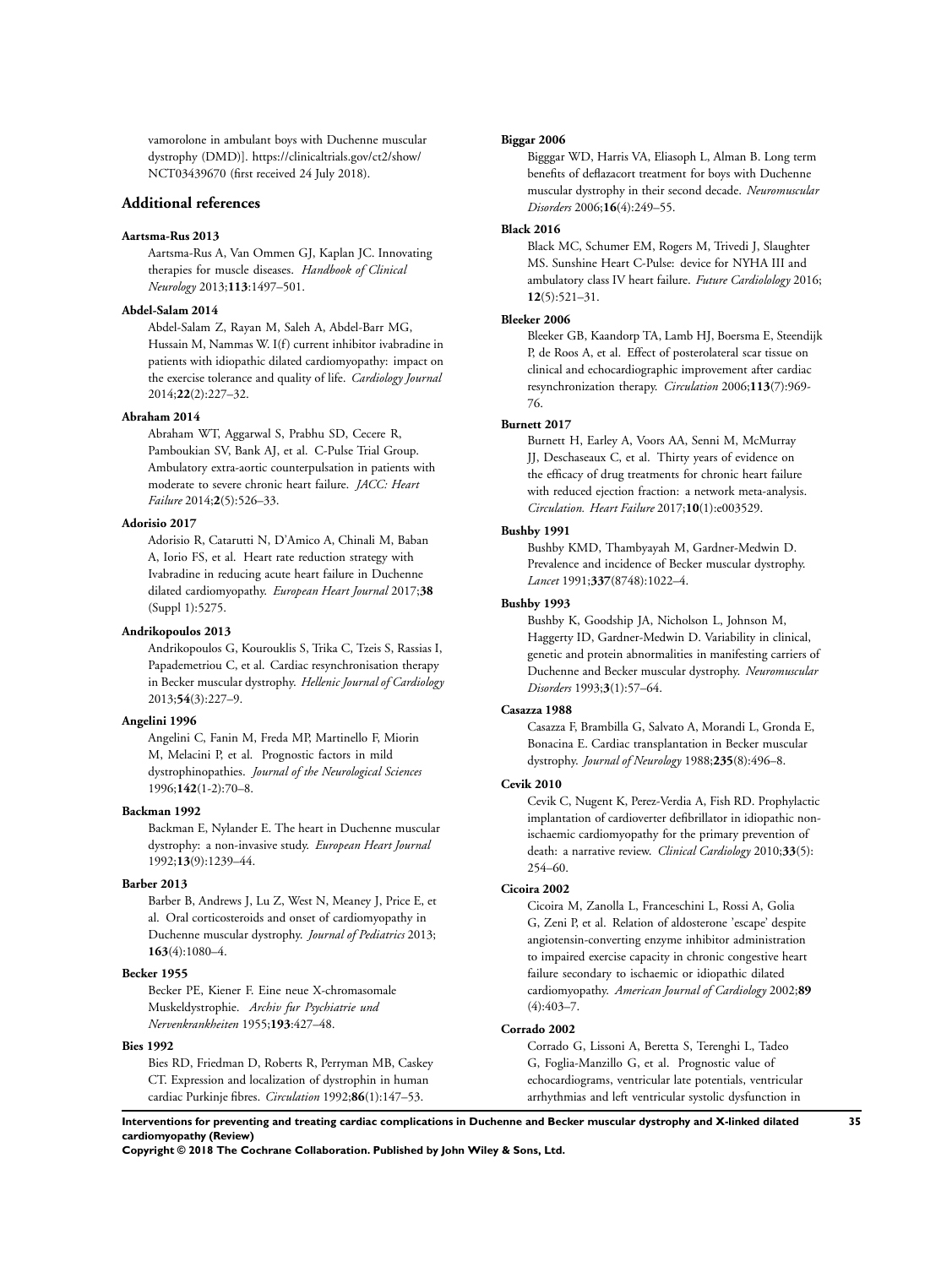patients with Duchenne muscular dystrophy. *American Journal of Cardiology* 2002;**89**(7):838–41.

### **Danialou 2001**

Danialou G, Comtois AS, Dudley R, Karpati G, Vincent G, Des Rosiers C, et al. Dystrophin-deficient cardiomyocytes are abnormally vulnerable to mechanical stress-induced contractile failure and injury. *FASEB Journal* 2001;**15**(9): 1655–7.

### **De Kermadec 1994**

De Kermadec JM, Bécane HM, Chénard A, Tertrain F, Weiss Y. Prevalence of left ventricular systolic dysfunction in Duchenne muscular dystrophy: an electrocardiographic study. *American Heart Journal* 1994;**127**(3):618–23.

#### **De Visser 1992**

De Visser M, de Voogt WG, la Rivière GV. The heart in Becker muscular dystrophy, fascioscapulohumeral muscular dystrophy and Bethlem myopathy. *Muscle & Nerve* 1992; **15**(5):591–6.

### **Donofrio 1989**

Donofrio PD, Challa VR, Hackshaw BT, Mills SA, Cordell R. Cardiac transplant in a patient with muscular dystrophy and cardiomyopathy. *Archives of Neurology* 1989;**46**(6): 705–7.

#### **Eagle 2002**

Eagle M, Baudouin SV, Chandler C, Giddings DR, Bullock R, Bushby K. Survival in Duchenne muscular dystrophy: improvements in life expectancy since 1967 and the impact of home nocturnal ventilation. *Neuromuscular Disorders* 2002;**12**(10):926–9.

#### **Emery 1976**

Emery AEH, Skinner R. Clinical studies in benign (Becker type) X-linked muscular dystrophy. *Clinical Genetics* 1976; **10**(4):189–201.

### **Emery 2003**

Emery AEH, Muntoni F. *Duchenne Muscular Dystrophy*. 3rd Edition. Oxford: Oxford Medical Publications, 2003.

### **Fararolo 2010**

Fararolo R, Peradejord M, Berlotti A, Diez M, Favaloro L, Gomez C, et al. Results of heart transplantation: 16 years experience in a center in Argentina. *Transplantation Proceedings* 2010;**42**(1):321–3.

## **Fayssoil 2008**

Fayssoil A, Orlikowski D, Nardi O, Annane D. Complete atrioventricular block in Duchenne muscular dystrophy. *Europace* 2008;**10**(11):1351–2.

#### **Ferlini 1999**

Ferlini A, Sewry C, Melis MA, Mattedu A, Muntoni F. Xlinked dilated cardiomyopathy and the dystrophin gene. *Neuromuscular Disorders* 1999;**9**(5):339–46.

### **Finsterer 2003**

Finserer J, Stöllberger C. The heart in human dystrophinopathies. *Cardiology* 2003;**99**(1):1–19.

#### **Gardner 1995**

Gardner RJ, Bobrow M, Roberts RG. The identification of point mutations in Duchenne muscular dystrophy

patients by using reverse transcription PCR and the protein truncation test. *American Journal of Human Genetics* 1989; **57**(2):311–20.

#### **Globus 1923**

Globus JH. The pathological findings in the heart muscle in progressive muscular dystrophy. *Archives of Neurology and Psychiatry* 1923;**9**(1):59–72.

# **GRADEpro GDT 2015 [Computer program]**

McMaster University (developed by Evidence Prime, Inc.). GRADEpro GDT: GRADEpro Guideline Development Tool. Version accessed 20 June 2018. Hamilton (ON): McMaster University (developed by Evidence Prime, Inc.), 2015.

### **Griffin 2001**

Griffin JL, Williams HJ, Sang E, Clarke K, Rae C, Nicholson JK. Metabolic profiling of genetic disorders: a multi-tissue (1)H nuclear magnetic resonance spectroscopic and pattern recognition study into dystrophic tissue. *Analytical Biochemistry* 2001;**293**(1):16–21.

### **Heran 2012**

Heran BS, Musini VM, Bassett K, Taylor RS, Wright JM. Angiotensin receptor blockers for heart failure. *Cochrane Database of Systematic Reviews* 2012, Issue 4. DOI: 10.1002/14651858.CD003040.pub2

### **Heymsfield 1978**

Heymsfield SB, McNish T, Perkins JV, Felner JM. Sequence of cardiac changes in Duchenne muscular dystrophy. *American Heart Journal* 1978;**95**(3):283–94.

#### **Higgins 2011**

Higgins JPT, Green S (editors). Cochrane Handbook for Systematic Reviews of Interventions Version 5.1.0 (updated March 2011). The Cochrane Collaboration, 2011. Available from www.cochrane-handbook.org.

# **Holloway 2008**

Holloway SM, Wilcox DE, Wilcox A, Dean JC, Berg JN, Goudie DR, et al. Life expectancy and death from cardiomyopathy amongst carriers of Duchenne and Becker muscular dystrophy in Scotland. *Heart* 2008;**94**(5):633–6.

### **Hoogerwaard 1997**

Hoogerwaard EM, De Voogt WG, Wilde AA, Van der Wouw PA, Bakker E, Van Ommen GJ, et al. Evolution of cardiac abnormalities in Becker muscular dystrophy over a 13-year period. *Journal of Neurology* 1997;**244**(10):657–63.

### **Hoogerwaard 1999**

Hoogerwaard EM, Van der Wouw PA, Wilde AA, Bakker E, Ippel PF, Oosterwijk JC, et al. Cardiac involvement in carriers of Duchenne and Becker muscular dystrophy. *Neuromuscular Disorders* 1999;**9**(5):347–51.

### **Hor 2011**

Hor KN, Wansapura JP, Al-Khalidi HR, Gottliebson WM, Taylor MD, Czosek RJ, et al. Presence of mechanical dyssynchrony in Duchenne muscular dystrophy. *Journal of Cardiovascular Magnetic Resonance* 2011;**13**(1):12. DOI: 10.1186/1532-429X-13-12

**Interventions for preventing and treating cardiac complications in Duchenne and Becker muscular dystrophy and X-linked dilated 36 cardiomyopathy (Review)**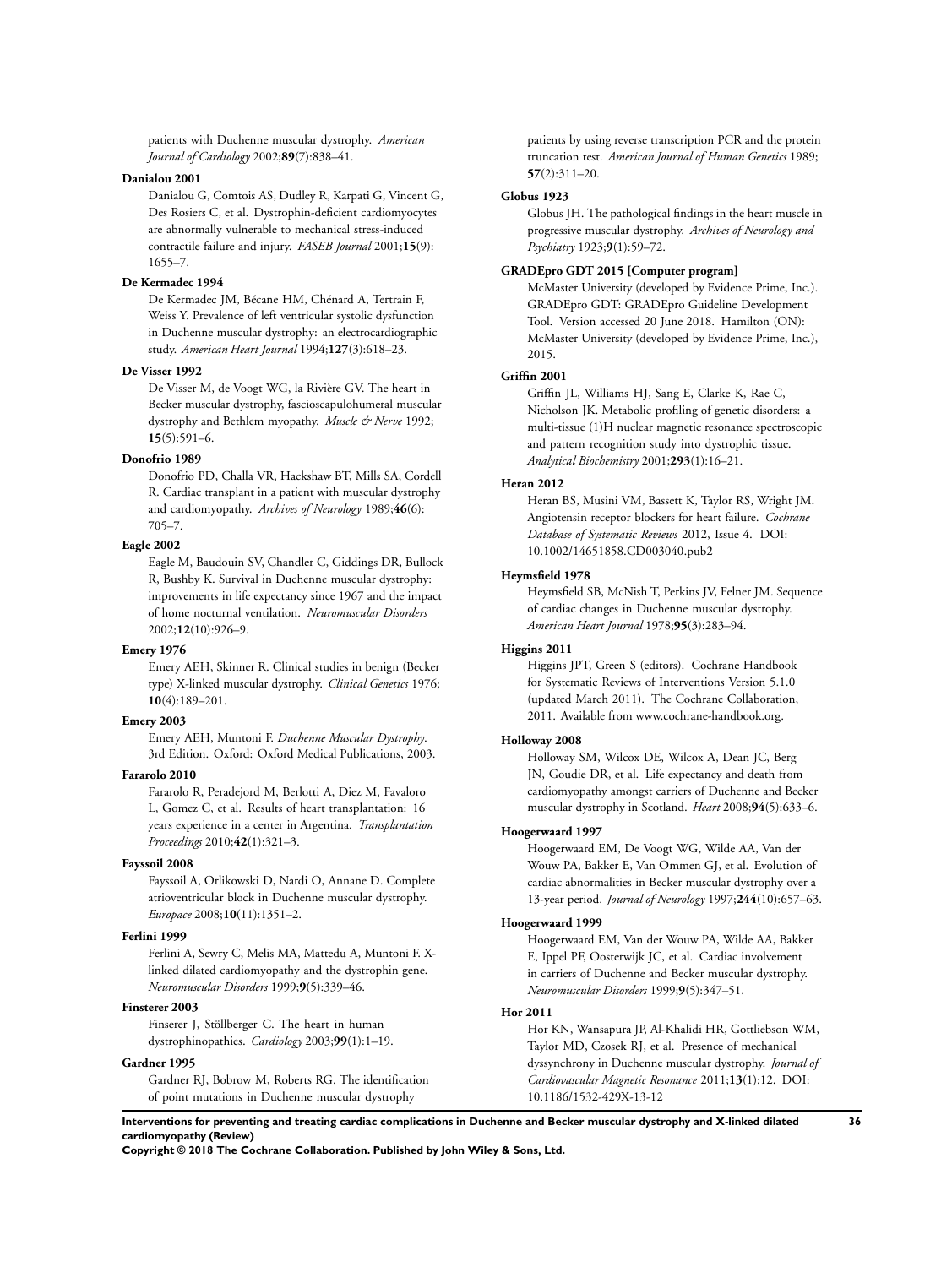### **Hussain 2014**

Hussein G, Mansour L, Ghafor H, Mostafa F, Fawaz L. Short-term effects of corticosteroid therapy on cardiac and skeletal muscles in muscular dystrophies. *Journal of Investigative Medicine* 2014;**62**(6):875–9.

#### **Iodice 2015**

Iodice F, Testa G, Averardi M, Brancaccio G, Amodeo A, Cogo P. Implantation of a left ventricular assist device as a destination therapy in Duchenne muscular dystrophy patients with end stage cardiac failure: management and lessons learned. *Neuromuscular Disorders* 2015;**25**(1): 19–23.

#### **Ishigaki 1997**

Ishigaki C, Patria SI, Nishio H, Yoshioka A, Matsuo M. Early cardiac failure in a child with Becker muscular dystrophy is due to an abnormally low amount of dystrophin transcript lacking exon 13. *Acta Paediatrica Japonica* 1997; **39**(6):685–9.

## **Kamamura 1990**

Kamakura K, Kawai M, Arahata K, Koizuma H, Watanabe K, Sugita HA. A manifesting carrier of Duchenne muscular dystrophy with severe myocardial symptoms. *Journal of Neurology* 1990;**237**(8):483–5.

# **Koenig 1989**

Koenig M, Beggs AH, Moyer M, Scherpf S, Heindrich K, Bettecken T, et al. The molecular basis for Duchenne versus Becker muscular dystrophy: correlation of severity with type of deletion. *Human Genetics* 1989;**45**(4):498–506.

### **Kono 2015**

Kono T, Ogimoto A, Nishimura K, Yorozuva T, Okura T, Higaki J. Cardiac resynchronisation therapy in a young patient with Duchenne muscular dystrophy. *International Medical Case Reports Journal* 2015;**21**(8):173–5.

### **Kuru 2012**

Kuru S, Tanahashi T, Matsumoto S, Kitamura T, Konagava M. Complete atrioventricular block in Duchenne muscular dystrophy. *Rinsho Shinkeigaku* 2012;**52**(9):684–7.

# **Kwon 2012**

Kwon HW, Kwon BS, Kim GB, Chae JH, Park JD, Bae EJ, et al. The effect of enalapril and carvedilol on left ventricular function in middle childhood and adolescent patients with muscular dystrophy. *Korean Circulation Journal* 2012;**42**(3):184–91.

### **Lane 1980**

Lane RJ, Gardner-Medwin D, Roses AD. Electrocardiographic abnormalities in carriers of Duchenne muscular dystrophy. *Neurology* 1980;**30**(5):497–506.

#### **Lanza 2001**

Lanza GA, Dello Russo A, Giglio V, De Luca L, Messano L, Santini C, et al. Impairment of cardiac autonomic function in patients with Duchenne muscular dystrophy: relationship to myocardial and respiratory function. *American Heart Journal* 2001;**141**(5):808–12.

### **Malhotra 1988**

Malhotra SB, Hart KA, Klamut HJ, Thomas NS, Bodrug SE, Burghes AH, et al. Frame-shift deletions in patients

with Duchenne and Becker muscular dystrophy. *Science* 1988;**242**(4879):755–9.

### **Matsumara 2010**

Matsumara T, Tamura T, Kuru S, Kikuchi Y, Kewai M. Carvedilol can prevent cardiac events in Duchenne muscular dystrophy. *Internal Medicine* 2010;**49**:1357–63.

#### **Matthews 2016**

Matthews E, Brassington R, Kuntzer T, Jichi F, Manzur AY. Corticosteroids for the treatment of Duchenne muscular dystrophy. *Cochrane Database of Systematic Reviews* 2016, Issue 5. DOI: 10.1002/14651858.CD003725.pub4

### **Melacini 1996**

Melacini P, Fanin M, Danieli GA, Villanova C, Martinello F, Miorin M, et al. Myocardial involvement is very frequent in patients affected with subclinical Becker's muscular dystrophy. *Circulation* 1996;**94**(12):3168–75.

#### **Mendell 2012**

Mendell JR, Shilling C, Leslie ND, Flanigan KM, al-Dahhak R, Gastier-Foster J, et al. Evidence-based path to newborn screening for Duchenne muscular dystrophy. *Annals of Neurology* 2012;**71**(3):304–13.

### **Menke 1991**

Menke A, Jockusch H. Decreased osmotic stability of dystrophin-less muscle cells from the mdx mouse. *Nature* 1991;**349**(6304):69–71.

## **Meune 2004**

Meune C, Pascal O, Bécane HM, Héloire F, Christoforou D, Laforet P, et al. Reliable detection of early myocardial dysfunction by tissue Doppler echocardiography in Becker muscular dystrophy. *Heart* 2004;**90**(8):947–8.

### **Miyoshi 1991**

Miyoshi K. Echocardiographic evaluation of fibrous replacement in the myocardium of patients with Duchenne muscular dystrophy. *British Heart Journal* 1991;**66**(6): 452–5.

## **Mori 2002**

Mori K, Manabe T, Nii M, Hayabuchi Y, Kuroda Y, Tatara K. plasma levels of Natriuretic peptides and echocardiographic parameters in Duchenne's muscular dystrophy. *Paediatric Cardiology* 2002;**23**(2):160–6.

#### **Mori 2007**

Mori K, Hayabuchi Y, Inoue M, Suzuki M, Sakata M, Nakagawa R, et al. Myocardial strain imaging for early detection of cardiac involvement in patients with Duchenne's progressive muscular dystrophy. *Echocardiography* 2007;**24**(6):598–608.

### **Mukoyama 1987**

Mukoyama M, Kondo K, Hizawa K, Nishitani H. Life spans of Duchenne muscular dystrophy patients in the hospital care programme in Japan. *Journal of the Neurological Sciences* 1987;**81**(2-3):155–8.

## **Muntoni 1997**

Muntoni F, Di Lenarda A, Porcu M, Sinagra G, Mateddu A, Marrosuo G, et al. Dystrophin gene abnormalities in

**Interventions for preventing and treating cardiac complications in Duchenne and Becker muscular dystrophy and X-linked dilated 37 cardiomyopathy (Review)**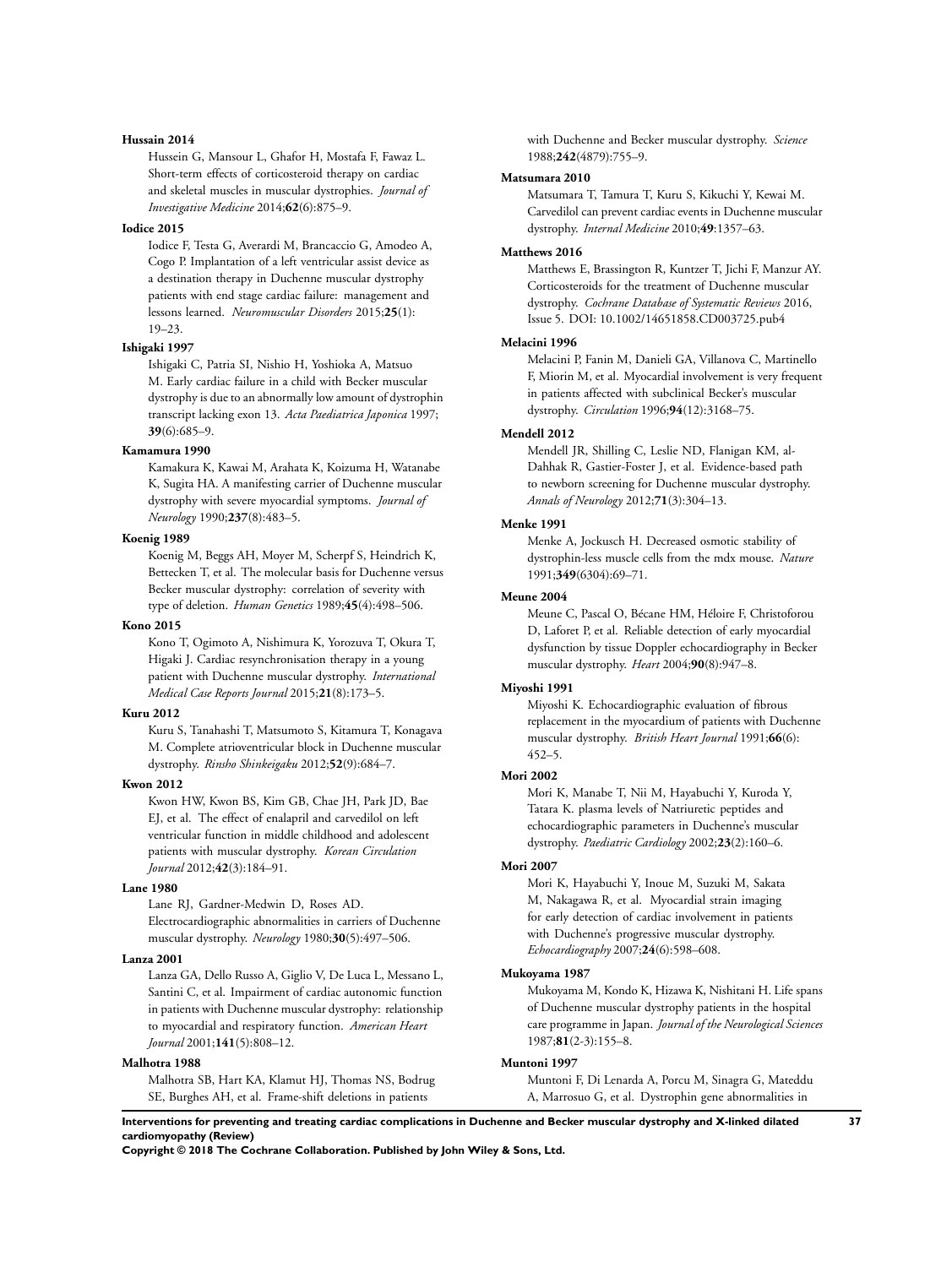two patients with idiopathic dilated cardiomyopathy. *Heart* 1997;**78**(6):608–12.

### **Muntoni 2003**

Muntoni F. Cardiomyopathy in muscular dystrophies. *Current Opinion in Neurology* 2003;**16**(5):577–83.

#### **Nigro 1983**

Nigro G, Comi LI, Limongelli FM, Giugliano MA, Politano L, Petretta V. Prospective study of X-linked progressive muscular dystrophy in Campania. *Muscle & Nerve* 1983;**6** (4):253–62.

### **Nigro 1990**

Nigro G, Comi L, Politano L, Bain RJ. The incidence and evolution of cardiomyopathy in Duchenne muscular dystrophy. *International Journal of Cardiology* 1990;**26**(3): 271–7.

# **Nigro 1995**

Nigro G, Comi LI, Politano L, Limongelli FM, Nigro V, De Rimini ML, et al. Evaluation of the cardiomyopathy in Becker muscular dystrophy. *Muscle & Nerve* 1995;**18**(3): 283–91.

# **Nigro 2002**

Nigro G, Nigro G, Politano L, Santangelo L, Petretta VR, Passamano L, et al. Is the value of QT dispersion a valid method to foresee the risk of sudden death? A study in Becker patients. *Heart* 2002;**87**(2):156–7.

### **Nikolic 1998**

Nikolíc G. Dominant R wave in lead V1. *Heart & Lung* 1998;**27**(5):352–3.

#### **Nolan 2003**

Nolan MA, Jones OD, Pedersen RL, Johnston HM. Cardiac assessment in childhood carriers of Duchenne and Becker muscular dystrophies. *Neuromuscular Disorders* 2003;**13**(2): 129–32.

#### **Olfors 1994**

Oldfors A, Eriksson BO, Kyllerman M, Martinsson T, Wahlstrom J. Dilated cardiomyopathy and the dystrophin gene: an illustrated review. *British Heart Journal* 1994;**72** (4):344–8.

# **Papa 2017**

Papa AA, D'Ambrosio P, Petillo R, Palladino A, Politano L. Heart transplantation in patients with dystrophinopathic cardiomyopathy: review of the literature and personal series. *Intractable & Rare Diseases Research* 2017;**6**(2):95–101.

### **Perloff 1984**

Perloff JK, Henze E, Schelbert HR. Alterations in regional myocardial metabolism, perfusion, and wall motion in Duchenne muscular dystrophy studied by radionuclide imaging. *Circulation* 1984;**69**(1):33–42.

## **Phillips 2008**

Phillips M, Quinlivan R. Calcium antagonists for Duchenne muscular dystrophy. *Cochrane Database of Systematic Reviews* 2008, Issue 4. DOI: 10.1002/14651858.CD004571.pub2

### **Ponikowski 2016**

Ponikowski P, Voors AA, Anker SD, Bueno H, Cleland JGF, Coats AJS, et al. 2016 ESC Guidelines for the diagnosis

and treatment of acute and chronic heart failure. The Task Force for the diagnosis and treatment of acute and chronic heart failure of the European Society of Cardiology (ESC). Developed with the special contribution of the Heart Failure Association (HFA) of the ESC. *European Journal of Heart Failure* 2016;**18**(8):891–975.

### **Quinlivan 1995**

Quinlivan R, Ball J, Dunckley M Thomas DJ, Flinter F, Morgan-Hughes J. Becker muscular dystrophy presenting with complete heart block in the sixth decade. *Journal of Neurology* 1995;**242**(6):398–400.

#### **Quinlivan 1996**

Quinlivan RM, Lewis P, Marsden P, Dundas R, Robb SA, Baker E. Cardiac function, metabolism and perfusion in Duchenne and Becker muscular dystrophy. *Neuromuscular Disorders* 1996;**6**(4):237–46.

## **RevMan 2014 [Computer program]**

The Nordic Cochrane Centre, The Cochrane Collaboration. Review Manager (RevMan). Version 5.3. Copenhagen: The Nordic Cochrane Centre, The Cochrane Collaboration, 2014.

# **Ryan 2014**

Ryan TD, Jefferies JL, Sawnani H, Wong BL, Gardner A, Del Corral M, et al. Implantation of the HeartMate II and HeartWare left ventricular assist devices in patients with Duchenne muscular dystrophy: lessons learned from the first applications. *ASAIO Journal* 2014;**60**(2):246–8.

#### **Sakata 1990**

Sakata C, Sunohara N, Nonaka I, Arahata K, Sugita H. A case of Becker muscular dystrophy presenting cardiac failure as the initial symptom. *Rinsho Shinkeigaku* 1990;**30**(2): 210–3.

#### **Schram 2013**

Schram G, Fournier A, Leduc H, Dahdah N, Therien J, Vanasse M, et al. All-cause mortality and cardiovascular outcomes with prophylactic steroid therapy in Duchenne muscular dystrophy. *Journal of the American College of Cardiology* 2013;**61**(9):948–54.

### **Silva 2007**

Silva MC, Meira ZM, Gurgel Giannetti J, da Silva MM, Campos AF, Barbosa Mde M, et al. Myocardial delayed enhancement by magnetic resonance imaging in patients with muscular dystrophy. *Journal of the American College of Cardiology* 2007;**49**(18):1874–9.

## **Silversides 2003**

Silversides CK, Webb GD, Harris VA, Biggar DW. Effects of deflazacort on left ventricular function in patients with Duchenne muscular dystrophy. *American Journal of Cardiology* 2003;**91**(6):769–72.

### **Soslow 2016**

Soslow J, Xu M, Slaughter J, Stanley M, Crum K, Markham LW, et al. Evaluation of echocardiographic measures of left ventricular function in patients with Duchenne muscular Dystrophy. *Journal of the American Society of Echocardiography* 2016;**29**(10):983–91.

**Interventions for preventing and treating cardiac complications in Duchenne and Becker muscular dystrophy and X-linked dilated 38 cardiomyopathy (Review)**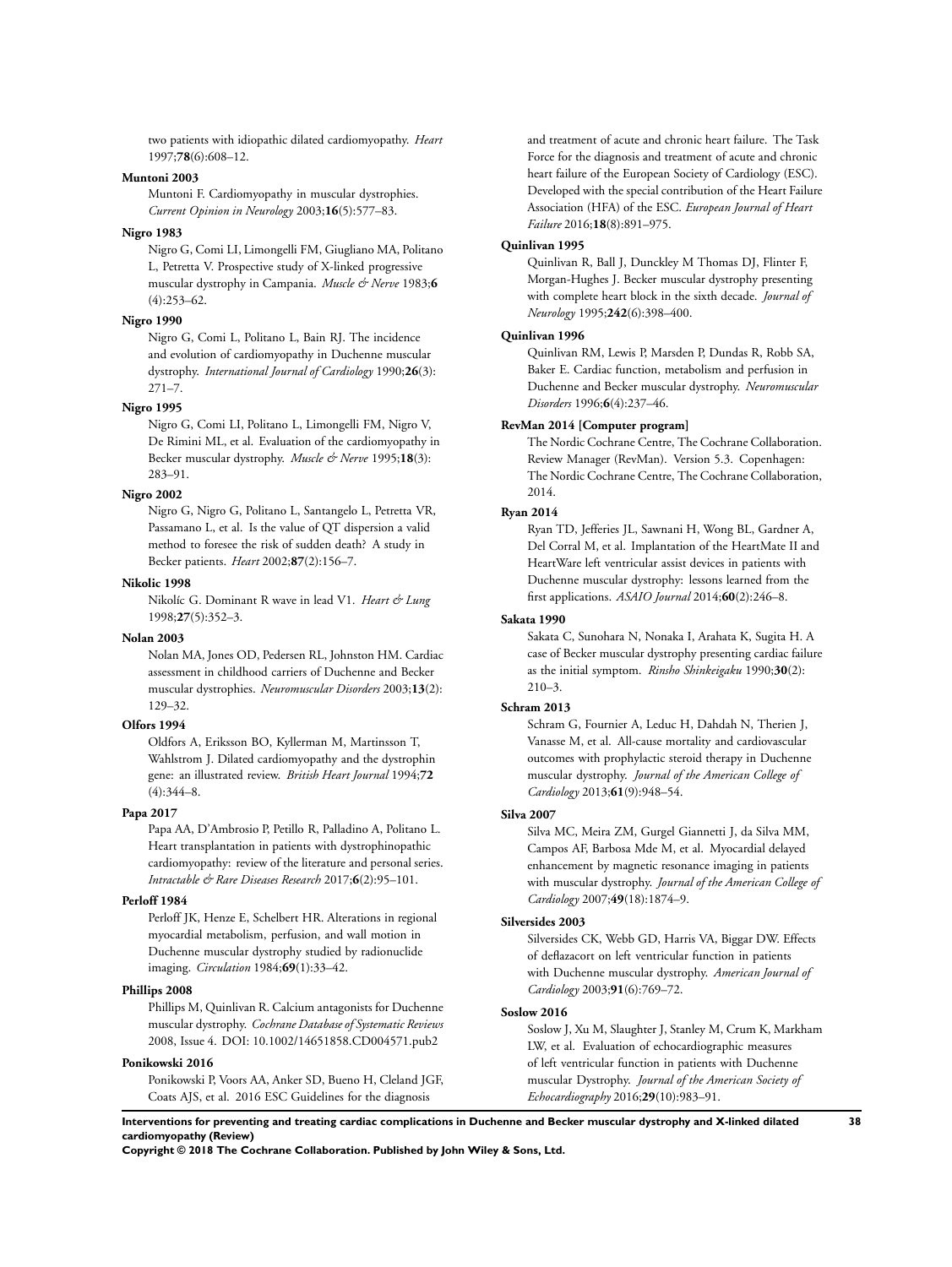### **Spurney 2015**

Spurney CF, McCaffrey F, Morgenroth L, Ghelani SJ, Gordish-Dressman H, Arrieta A, et al. Feasibility and reproducibility of echocardiographic measures in children with muscular dystrophies. *Journal of the American Society of Echocardiography* 2015;**28**(8):999–1008.

### **Stabile 2013**

Stabile C, Taylor M, Mazur W, Cripe LH, King E, Pratt J, et al. Left ventricular non-compaction in Duchenne muscular dystrophy. *Journal of Cardiovascular Magnetic Resonance* 2013;**15**(1):67–75.

## **Steare 1992**

Steare SE, Dubowitz V, Benatar A. Subclinical cardiomyopathy in Becker muscular dystrophy. *British Heart Journal* 1992;**68**(3):304–8.

## **Swedberg 2010**

Swedberg K, Komajda M, Böhm M, Borer JS, Ford I, Dubost-Brama A, et al. Ivabradine and outcomes in chronic heart failure (SHIFT): a randomised placebo-controlled study. *Lancet* 2010;**376**(9744):874–85. DOI: 10.1016/ S0140-6736(10)61198-1

### **Takenaka 1993**

Takenaka A, Yokota M, Iwase M, Miyaguchi K, Hayashi H, Saito H. Discrepancy between systolic and diastolic dysfunction of the left ventricle in patients with Duchenne muscular dystrophy. *European Heart Journal* 1993;**14**(5): 669–76.

#### **Tanaka 1979**

Tanaka H, Nishi S, Katanasako H. Natural course of cardiomyopathy in Duchenne muscular dystrophy. *Japanese Circulation Journal* 1979;**43**(11):974–84.

## **Towbin 1993**

Towbin JA, Hejtmancik JF, Brink P, Gelb B, Zhu XM, Chamberlain JS, et al. X-linked dilated cardiomyopathy. Molecular genetic evidence of linkage to the Duchenne muscular dystrophy (dystrophin) gene at the Xp21 locus. *Circulation* 1993;**87**(6):1854–65.

## **Turley 2008**

Turley A, Raja SG, Salhiyyah K, Nagarajan K. Does cardiac resynchronisation therapy improve survival and quality of life in patients with end-stage heart failure?. *Interactive Cardiovascular and Thoracic Surgery* 2008;**7**(6):141–6.

### **Varni 1999**

Varni JW, Seid M, Rode CA. The PedsQL: measurement model for the pediatric quality of life inventory. *Medical Care* 1999;**37**(2):126–39. [PUBMED: 10024117]

### **Vincent 2007**

Vincent KA, Carr AJ, Walburn J, Scott DL, Rose MR. Construction and validation of a quality of life questionnaire for Neuromuscular Disease (INQol). *Neurology* 2007;**68** (13):1051–7.

### **Viollet 2012**

Viollet L, Thrush PT, Flanigan KM, Mendell JR, Allen HD. Effects of angiotensin-converting enzyme inhibitors and/or beta blockers on the cardiomyopathy in Duchenne muscular dystrophy. *American Journal of Cardiology* 2012; **110**(1):98–102.

### **Wagner 2007**

Wagner K, Lechtzin N, Judge D. Current treatment of adult Duchenne muscular dystrophy. *Biochemica et Biophysica Acta* 2007;**1772**:229–237.

#### **Ware 2007**

Ware JE Jr, Kosinski M, Bjorner JB, Turner-Bowker DM, Gandek B, Maruish ME. *User's Manual for the SF-36v2TM Health Survey*. 2nd Edition. Lincoln, RI: Quality Metric Incorporated, 2007.

### **Wasala 2013**

Wasala NB, Bostick B, Yue Y, Duan D. Exclusive skeletal muscle correction does not modulate dystrophic heart disease in the aged mdx model of Duchenne cardiomyopathy. *Human Molecular Genetics* 2013;**22**(13): 2634–41.

# **Wu 2010**

Wu R, Gupta S, Brown R, Yancy C, Wald J, Kaiser P, et al. Clinical outcomes after cardiac transplantation in muscular dystrophy patients. *Journal of Heart and Lung Transplantation* 2010;**29**(4):432–8.

#### **Yamamoto 1988**

Yamamoto S, Matsushima H, Suzuki A, Sotobata I, Indo T, Matsuoka Y. A comparative study of thallium-201 single-photon emission computed tomography and electrocardiography in Duchenne and other types of muscular dystrophy. *American Journal of Cardiology* 1988; **61**(10):838–43.

# **Zannad 2000**

Zannad F, Alla F, Dousset B, Perez A, Pitt B. Limitation of excessive extracellular matrix turnover may contribute to survival benefit of spironolactone therapy in patients with congestive heart failure: insights from the randomized aldactone evaluation study (RALES). Rales Investigators. *Circulation* 2000;**102**(6):2700–6.

#### **References to other published versions of this review**

#### **Quinlivan 2011**

Quinlivan R, Chikermane A, Bourke JP. Prevention and treatment for cardiac complications in Duchenne and Becker muscular dystrophy. *Cochrane Database of Systematic Reviews* 2011, Issue 4. DOI: 10.1002/ 14651858.CD009068

#### **Quinlivan 2012**

Quinlivan R, Bourke JP, Bueser T. Prevention and treatment for cardiac complications in Duchenne and Becker muscular dystrophy and X-linked dilated cardiomyopathy. *Cochrane Database of Systematic Reviews* 2012, Issue 9. DOI: 10.1002/14651858.CD009068.pub2 ∗ *Indicates the major publication for the study*

**Interventions for preventing and treating cardiac complications in Duchenne and Becker muscular dystrophy and X-linked dilated 39 cardiomyopathy (Review)**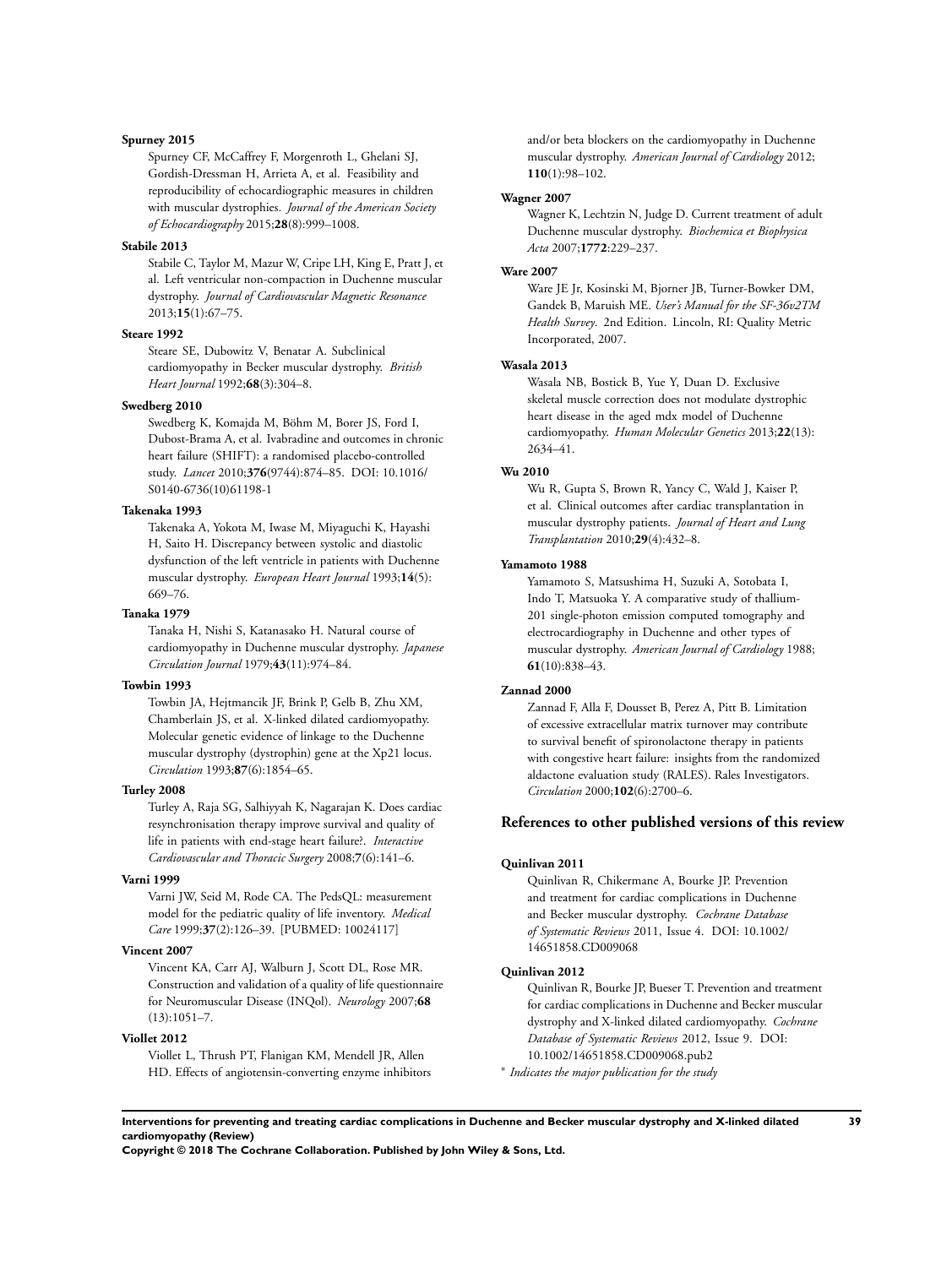# **CHARACTERISTICS OF STUDIES**

# **Characteristics of included studies** *[ordered by study ID]*

# **[Allen 2013](#page-34-0)**

| Methods                  | Randomised, parallel group, double-blind, multicentre study                                                                                                                                                                                                                                                                                                                                                                                                                                                                                                                                                                                                                                                                                                                                                                                                                                                                                                                                                    |  |
|--------------------------|----------------------------------------------------------------------------------------------------------------------------------------------------------------------------------------------------------------------------------------------------------------------------------------------------------------------------------------------------------------------------------------------------------------------------------------------------------------------------------------------------------------------------------------------------------------------------------------------------------------------------------------------------------------------------------------------------------------------------------------------------------------------------------------------------------------------------------------------------------------------------------------------------------------------------------------------------------------------------------------------------------------|--|
| Participants             | 23 boys with newly diagnosed DMD cardiomyopathy of any age<br>Median age (range) in years: lisinopril 12.5 (10 to 21); losartan 15.5 (7 to 27)<br>Concomitant corticosteroids, beta-blockers, or both, were allowed<br>Inclusion criteria:<br>Clinical course consistent with DMD, proven mutation of DMD gene or muscle dys-<br>trophin levels < 5% on muscle biopsy, Doppler echocardiogram with ejection fraction <<br>55%, ability to co-operate with testing<br>Lisinopril $\leq$ 5 mg, losartan $\leq$ 25 mg, or enalapril $\leq$ 5 mg treatment allowed provided<br>2 weeks washout and LVEF parameters acceptable (see exclusion criteria)<br><b>Exclusion criteria:</b><br>Current lisinopril $\leq$ 5 mg, losartan $\leq$ 25 mg, or enalapril $\leq$ 5 mg treatment (no washout)<br>Ejection fraction $\geq$ 55% or $\leq$ 40% after at least 2 weeks' washout, of above drugs<br>Skeletal deformities or pulmonary anatomical variants that precluded consistent echocar-<br>diography measurements |  |
| Interventions            | ACE inhibitor (lisinopril) $0.07$ mg/kg (5 mg/day) (N = 12)<br>ARB (losartan) $0.7 \text{ mg/kg}$ (25 mg/day) (N = 10)                                                                                                                                                                                                                                                                                                                                                                                                                                                                                                                                                                                                                                                                                                                                                                                                                                                                                         |  |
| Outcomes                 | Echocardiography at baseline and at 3 subsequent visits at 4-monthly intervals (4 months,<br>8 months, 12 months)                                                                                                                                                                                                                                                                                                                                                                                                                                                                                                                                                                                                                                                                                                                                                                                                                                                                                              |  |
| Funding sources          | Duchenne muscular dystrophy Clinical Research Network grant from the Muscular<br>Dystrophy Association USA                                                                                                                                                                                                                                                                                                                                                                                                                                                                                                                                                                                                                                                                                                                                                                                                                                                                                                     |  |
| Declarations of interest | No competing interests                                                                                                                                                                                                                                                                                                                                                                                                                                                                                                                                                                                                                                                                                                                                                                                                                                                                                                                                                                                         |  |
| <b>Notes</b>             | ClinicalTrials.gov NCT01982695<br>Location: 5 sites in US                                                                                                                                                                                                                                                                                                                                                                                                                                                                                                                                                                                                                                                                                                                                                                                                                                                                                                                                                      |  |

*Risk of bias*

| <b>Bias</b>                                                 | Authors' judgement | Support for judgement                                                                                                                                      |
|-------------------------------------------------------------|--------------------|------------------------------------------------------------------------------------------------------------------------------------------------------------|
| Random sequence generation (selection Unclear risk<br>bias) |                    | Randomisation performed by the Nation-<br>wide Children's Hospital investigational<br>drug pharmacy. Siblings were randomised<br>to the same treatment arm |
| Allocation concealment (selection bias)                     | Unclear risk       | Not described                                                                                                                                              |

**Interventions for preventing and treating cardiac complications in Duchenne and Becker muscular dystrophy and X-linked dilated 40 cardiomyopathy (Review)**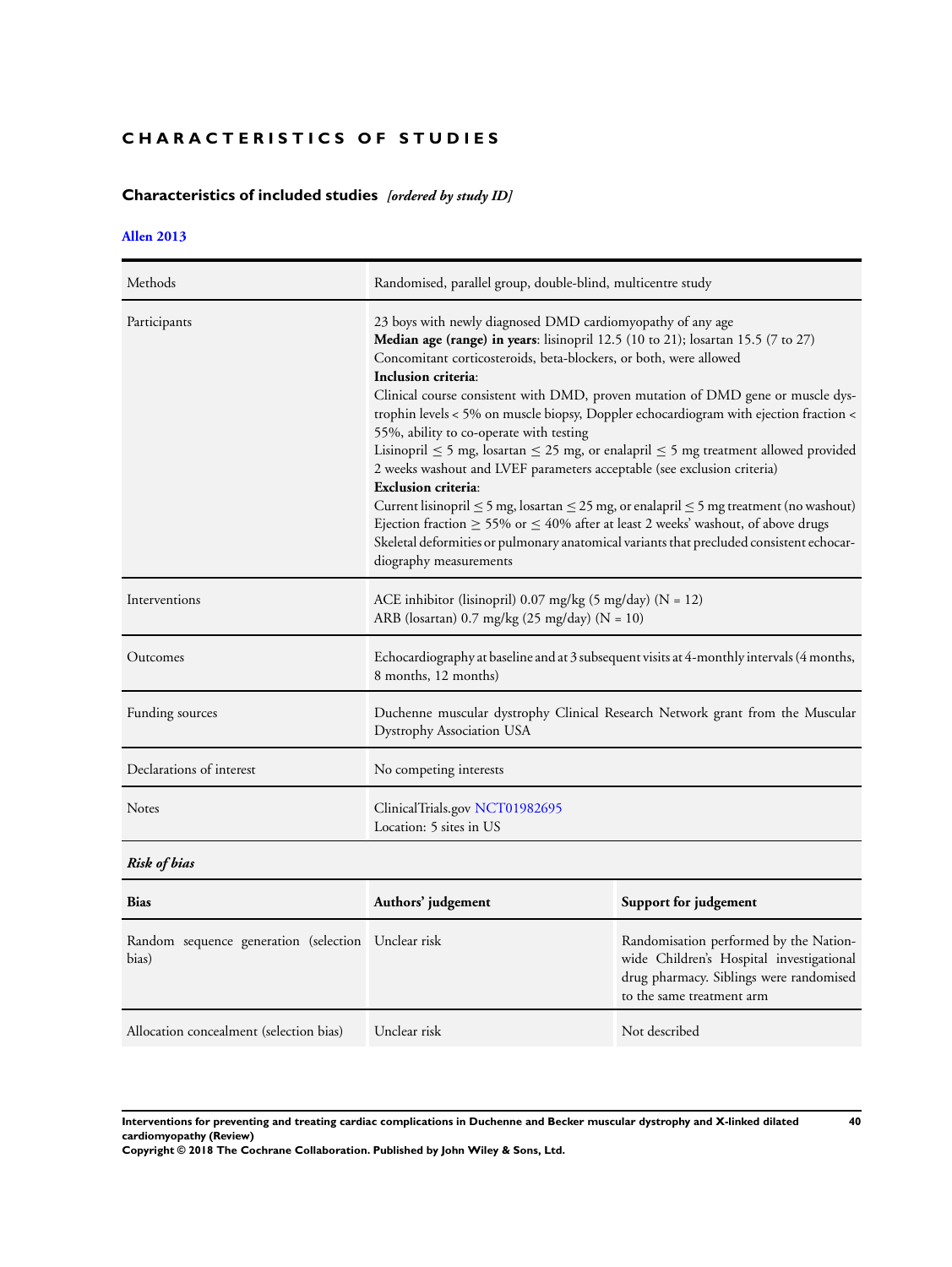# **[Allen 2013](#page-34-0)** (*Continued)*

| Blinding of participants and personnel Low risk<br>(performance bias)<br>All outcomes |           | The capsules of ACE inhibitor and ARB<br>were identical and the participants were not<br>informed of the treatment they were taking.<br>Siblings were randomised to the same treat-<br>ment arm to reduce the risk of unblinding            |
|---------------------------------------------------------------------------------------|-----------|---------------------------------------------------------------------------------------------------------------------------------------------------------------------------------------------------------------------------------------------|
| Blinding of outcome assessment (detection Low risk<br>bias)<br>All outcomes           |           | Study assessors blinded until the termina-<br>tion of the study                                                                                                                                                                             |
| Incomplete outcome data (attrition bias)<br>All outcomes                              | High risk | Of 23 participants enrolled, 1 (losartan<br>group) immediately withdrew, 2 were with-<br>drawn due to low ejection fraction and ur-<br>ticaria, respectively, 3 had only 3 echocar-<br>diographs performed due to termination of<br>funding |
| Selective reporting (reporting bias)                                                  | Low risk  | No evidence of selective reporting for effi-<br>cacy outcomes. Methods for recording ad-<br>verse events described but no details re-<br>ported (other than withdrawals resulting<br>from adverse events)                                   |
| Other bias                                                                            | High risk | None identified<br>Concomitant medication: 0 in the lisino-<br>pril group and 2 in the losartan group re-<br>ceiving beta-blockers; 8 in the lisinopril<br>group and 2 in the losartan group receiving<br>corticosteroids                   |

# **[Buyse 2011](#page-34-0)**

| Methods      | Randomised controlled trial                                                                                                                                                                                                                                                                                                                                                                                                                                                                                                                                                                                                                                                                                                                                                                                                                                                                                                                 |
|--------------|---------------------------------------------------------------------------------------------------------------------------------------------------------------------------------------------------------------------------------------------------------------------------------------------------------------------------------------------------------------------------------------------------------------------------------------------------------------------------------------------------------------------------------------------------------------------------------------------------------------------------------------------------------------------------------------------------------------------------------------------------------------------------------------------------------------------------------------------------------------------------------------------------------------------------------------------|
| Participants | 21 boys with DMD aged 8 to 16 years with subclinical cardiomyopathy defined by the<br>presence of reduced radial strain measurements in the postero-lateral segments of the left<br>ventricular wall on echocardiography<br><b>Mean age:</b> idebenone 10.8 (SD 1.9); placebo 13.4 (SD 2.1)<br>Corticosteroid users: idebenone 5; placebo 8<br>Other inclusion criteria:<br>If on chronic corticosteroids and/or cardiac medications (beta-blockers or diuretics, at<br>stable doses for $\geq 6$ months and $\geq 3$ months, respectively and during the trial<br>Able to perform "reproducible upper limb quantitative muscle testing"<br>Exclusion criteria:<br>Use of ACE inhibitors, coenzyme Q10, idebenone, creatine, glutamine, oxatomide or<br>any herbal medicines within the last 6 months<br>Symptomatic cardiomyopathy or heart failure<br>LVFS (M mode) < 20% and/or ejection fraction < 40%, previous history or presence of |

**Interventions for preventing and treating cardiac complications in Duchenne and Becker muscular dystrophy and X-linked dilated 41 cardiomyopathy (Review)**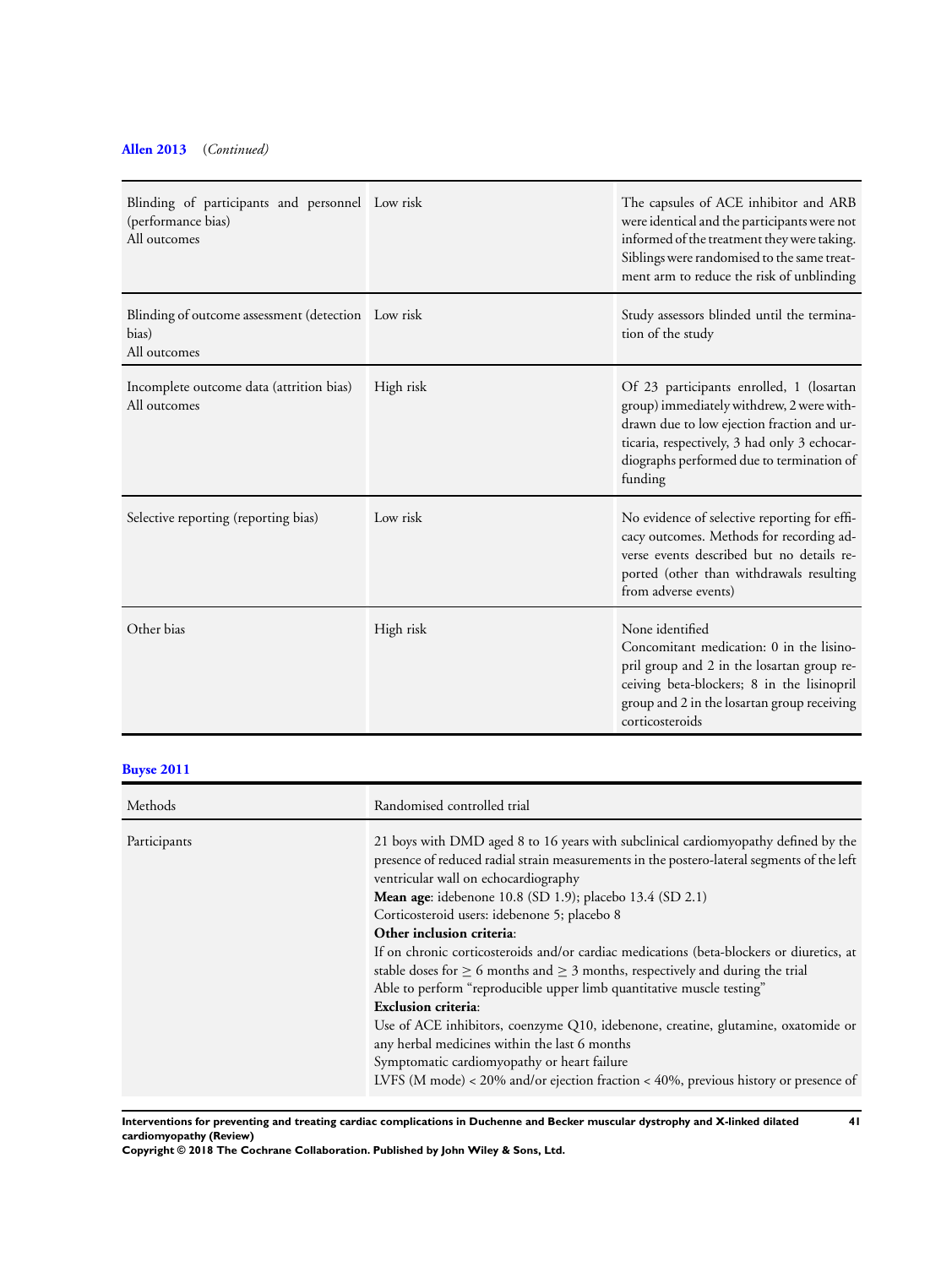# **[Buyse 2011](#page-34-0)** (*Continued)*

|                          | ventricular arrhythmias and significant concomitant illness                                                                                       |  |
|--------------------------|---------------------------------------------------------------------------------------------------------------------------------------------------|--|
| Interventions            | Idebenone 150 mg ( $N = 13$ ) or placebo ( $N = 8$ )                                                                                              |  |
| Outcomes                 | Primary: change in peak systolic radial strain in left ventricular inferolateral wall                                                             |  |
| Funding sources          | Santhera Pharmaceuticals                                                                                                                          |  |
| Declarations of interest | 1 author an employee and stockholder of funding company which manufactures<br>idebenone; 2 authors "co-inventors of relevant patent applications" |  |
| <b>Notes</b>             | NCT00654784<br>Enrollment October 2005 to July 2006; follow-up until August 2007<br>Location: Leuven, Belgium                                     |  |

*Risk of bias*

| <b>Bias</b>                                                                           | Authors' judgement | Support for judgement                                                                                                                                                    |
|---------------------------------------------------------------------------------------|--------------------|--------------------------------------------------------------------------------------------------------------------------------------------------------------------------|
| Random sequence generation (selection Low risk<br>bias)                               |                    | A list of block randomisation numbers and correspond-<br>ing treatment numbers was computer generated by a<br>third party                                                |
| Allocation concealment (selection bias)                                               | Low risk           | Eligible patients were randomised in a double blind fash-<br>ion and allocated without further stratification in a 2:1<br>ratio to receive idebenone or matching placebo |
| Blinding of participants and personnel Low risk<br>(performance bias)<br>All outcomes |                    | Participants were blinded                                                                                                                                                |
| Blinding of outcome assessment (detection Low risk<br>bias)<br>All outcomes           |                    | Assessors were blinded                                                                                                                                                   |
| Incomplete outcome data (attrition bias)<br>All outcomes                              | Low risk           | No dropouts and specified number of patients with<br>no data available for end of treatment (placebo = 1,<br>$idebenone = 2)$                                            |
| Selective reporting (reporting bias)                                                  | Low risk           | All outcomes reported                                                                                                                                                    |
| Other bias                                                                            | High risk          | The idebenone treated group were older than the placebo<br>group                                                                                                         |

**Interventions for preventing and treating cardiac complications in Duchenne and Becker muscular dystrophy and X-linked dilated 42 cardiomyopathy (Review)**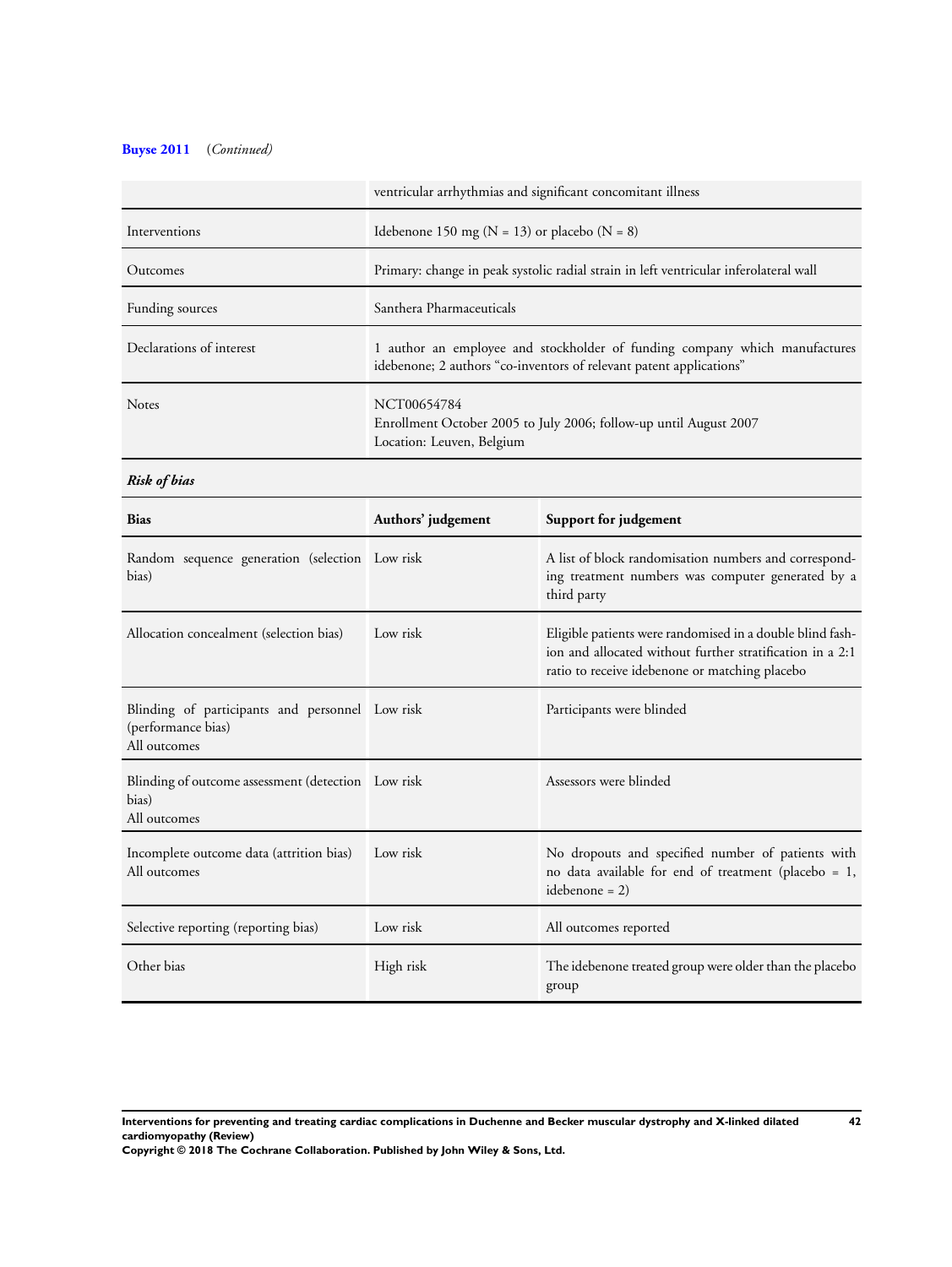**[Cittadini 2003](#page-34-0)**

| Methods                                                     | Randomised, double-blind, parallel-group (pilot study)                                                                                                                                                                                                                                                                                                                                                                                                                   |                                                                        |  |
|-------------------------------------------------------------|--------------------------------------------------------------------------------------------------------------------------------------------------------------------------------------------------------------------------------------------------------------------------------------------------------------------------------------------------------------------------------------------------------------------------------------------------------------------------|------------------------------------------------------------------------|--|
| Participants                                                | 6 participants with DMD (8 to 19 years) and 10 participants with BMD (24 to 55 years)<br>with documented cardiac involvement<br>Mean age: DMD 13 years (SD 2); BMD 39 years (SD 3)<br>Background therapy unchanged in all participants<br>DMD or BMD diagnosis biopsy-confirmed; no other inclusion/exclusion criteria spec-<br>ified                                                                                                                                    |                                                                        |  |
| Interventions                                               | Weekly growth hormone 0.23 mg/kg/week (DMD) and 0.07 mg/kg/week (BMD)<br>Placebo<br>Self-injected, subcutaneously at bedtime for 3 months                                                                                                                                                                                                                                                                                                                                |                                                                        |  |
| Outcomes                                                    | Hormonal measures, ECG (cardiomyopathic index), ECG cardiomyopathic index (QT-<br>PQ ratio), echocardiography (M-mode, 2D and echo-Doppler), measures of left ven-<br>tricular size and function, timed function tests ((timed Gowers' manoeuvre, time to<br>climb 4 standard stairs, timed 10 metre walk, and 'dynamic index'). Pulmonary function<br>measures comprised forced vital capacity (FVC), maximal voluntary ventilation, and<br>maximal expiratory pressure |                                                                        |  |
| Funding sources                                             | Grant from Telethon                                                                                                                                                                                                                                                                                                                                                                                                                                                      |                                                                        |  |
| Declarations of interest                                    | None given                                                                                                                                                                                                                                                                                                                                                                                                                                                               |                                                                        |  |
| <b>Notes</b>                                                | Dates of enrollment and follow-up not reported<br>Location: Italy                                                                                                                                                                                                                                                                                                                                                                                                        |                                                                        |  |
| <b>Risk of bias</b>                                         |                                                                                                                                                                                                                                                                                                                                                                                                                                                                          |                                                                        |  |
| <b>Bias</b>                                                 | Authors' judgement                                                                                                                                                                                                                                                                                                                                                                                                                                                       | Support for judgement                                                  |  |
| Random sequence generation (selection Unclear risk<br>bias) |                                                                                                                                                                                                                                                                                                                                                                                                                                                                          | Stated to be randomised but method of ran-<br>domisation not described |  |

| Allocation concealment (selection bias)                                               | Unclear risk | Not described                                                                          |
|---------------------------------------------------------------------------------------|--------------|----------------------------------------------------------------------------------------|
| Blinding of participants and personnel Low risk<br>(performance bias)<br>All outcomes |              | Placebo-controlled                                                                     |
| Blinding of outcome assessment (detection Low risk<br>bias)<br>All outcomes           |              | Investigators performing the echocardio-<br>graphs were blind to treatment allocations |
| Incomplete outcome data (attrition bias)<br>All outcomes                              | Unclear risk | The manuscript did not mention if there<br>were any dropouts or withdrawals            |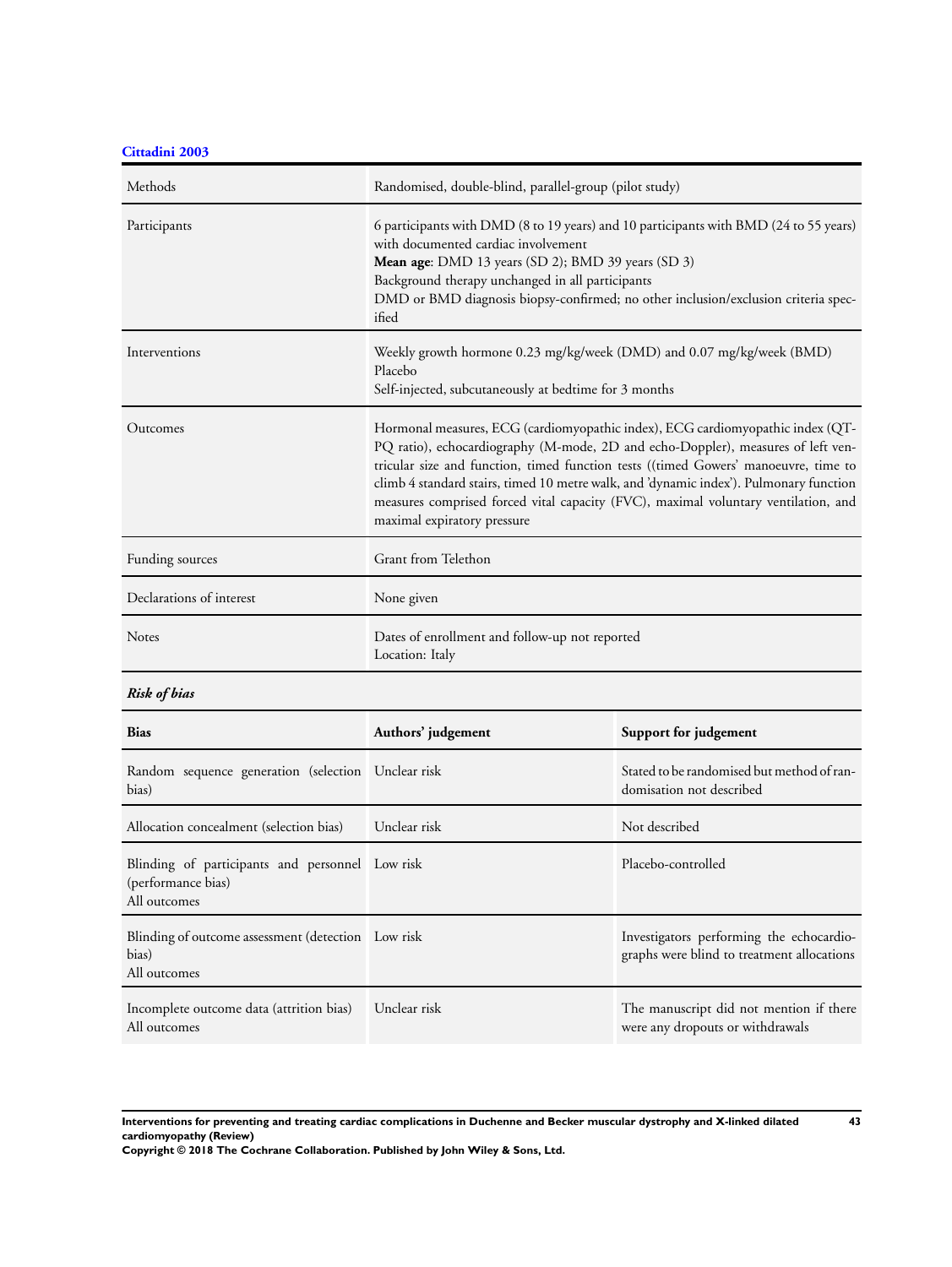# **[Cittadini 2003](#page-34-0)** (*Continued)*

| Selective reporting (reporting bias) | High risk | The report provided no numerical data<br>for left ventricular mass index, end-sys-<br>tolic stress and ejection fraction outcomes,<br>which were presented graphically                                                                                                                                                                                                                                                                                                                                                                                                                                                                        |
|--------------------------------------|-----------|-----------------------------------------------------------------------------------------------------------------------------------------------------------------------------------------------------------------------------------------------------------------------------------------------------------------------------------------------------------------------------------------------------------------------------------------------------------------------------------------------------------------------------------------------------------------------------------------------------------------------------------------------|
| Other bias                           | High risk | The age range of participants was wide and<br>ranged from 8-19 years for DMD and 24-<br>55 years for BMD and they were all taking<br>multiple other treatments for cardiomy-<br>opathy<br>BMD: 'background' therapy including<br>fosinopril 20 mg/day to 30 mg/day<br>(ACE inhibitor), warfarin, magnesium<br>supplements, pidolatum, antioxidants (vi-<br>tamins E, C, glutathione, ubiquinone),<br>furosemide, deflazacort. One participant in<br>each group was also receiving digoxin and<br>amiodarone<br>All DMD participants were receiving de-<br>flazacort, fosinopril and antioxidants (vita-<br>min E, glutathione and ubiquinone) |

# **[Duboc 2005](#page-34-0)**

| Methods                  | Double-blind RCT                                                                                                                                                                                                                                                                                                                                                                                                                                                                                                                                                                                       |
|--------------------------|--------------------------------------------------------------------------------------------------------------------------------------------------------------------------------------------------------------------------------------------------------------------------------------------------------------------------------------------------------------------------------------------------------------------------------------------------------------------------------------------------------------------------------------------------------------------------------------------------------|
| Participants             | 57 children with genetically proven DMD aged 9.5-13 years with normal cardiac exam-<br>ination, and radionucleotide LVEF > 55%<br>Age range: 9.5 to 13 years<br>Mean age in years: perindopril 10.7 (SD 1.2); placebo 10.6 (SD 1.2)<br>Baseline LVEF%: perindopril 65.0% (SD 5.5); placebo 65.4% (SD 5.5)<br>Other inclusion criteria:<br>Toleration of a 1 mg test dose of perindopril<br>Systolic BP $\geq$ 80 mmHg supine, $>$ 70 mmHg sitting<br><b>Exclusion criteria:</b><br>Treatment with cardioactive drugs<br>Blood urea nitrogen $> 7$ mmol/L<br>Contraindications to ACE inhibitor therapy |
| Interventions            | Perindopril 2 mg to 4 mg day for 3 years ( $N = 28$ )<br>Placebo ( $N = 29$ )                                                                                                                                                                                                                                                                                                                                                                                                                                                                                                                          |
| Outcomes                 | Reduction in mean LVEF via radionuclide ventriculography, clinical data and tolerance<br>of study drug                                                                                                                                                                                                                                                                                                                                                                                                                                                                                                 |
| Funding sources          | Grants from French Association Against Myopathies and from Servier Laboratories                                                                                                                                                                                                                                                                                                                                                                                                                                                                                                                        |
| Declarations of interest | None declared. One trial author affiliated to Servier Laboratories                                                                                                                                                                                                                                                                                                                                                                                                                                                                                                                                     |

**Interventions for preventing and treating cardiac complications in Duchenne and Becker muscular dystrophy and X-linked dilated 44 cardiomyopathy (Review)**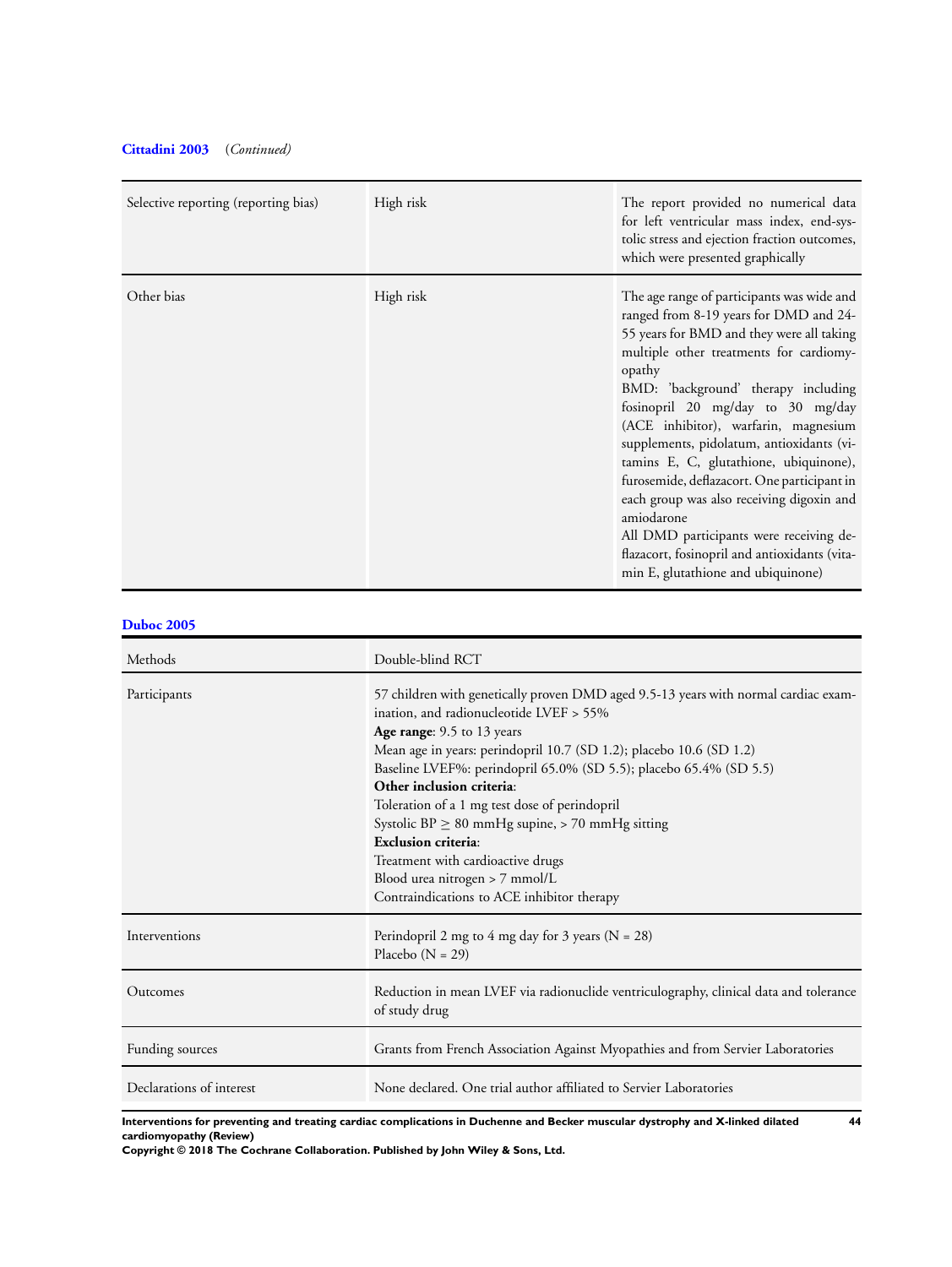# **[Duboc 2005](#page-34-0)** (*Continued)*

| <b>Notes</b>                                                                          | Dates of enrollment and follow-up not reported<br>Location: 10 sites in France |                                                                                  |
|---------------------------------------------------------------------------------------|--------------------------------------------------------------------------------|----------------------------------------------------------------------------------|
| <b>Risk of bias</b>                                                                   |                                                                                |                                                                                  |
| <b>Bias</b>                                                                           |                                                                                | Authors' judgement Support for judgement                                         |
| Random sequence generation (selection Unclear risk<br>bias)                           |                                                                                | Randomisation not described                                                      |
| Allocation concealment (selection bias)                                               | Unclear risk                                                                   | Not described                                                                    |
| Blinding of participants and personnel Low risk<br>(performance bias)<br>All outcomes |                                                                                | Radionuclide ventriculography was analysed by 2 experts<br>blinded to study data |
| Blinding of outcome assessment (detection Low risk<br>bias)<br>All outcomes           |                                                                                | Experts blinded to study data                                                    |
| Incomplete outcome data (attrition bias)<br>All outcomes                              | Low risk                                                                       | One patient did not complete phase 1                                             |
| Selective reporting (reporting bias)                                                  | Low risk                                                                       | All outcomes reported                                                            |
| Other bias                                                                            | Low risk                                                                       | None identified                                                                  |

# **[Raman 2014](#page-34-0)**

| Multicentre, randomised, double-blind, placebo-controlled trial                                                                                                                                                                                                                                                                                                                                                                                                                                                                                                                                                                                                                                                                                                                                                                                                             |
|-----------------------------------------------------------------------------------------------------------------------------------------------------------------------------------------------------------------------------------------------------------------------------------------------------------------------------------------------------------------------------------------------------------------------------------------------------------------------------------------------------------------------------------------------------------------------------------------------------------------------------------------------------------------------------------------------------------------------------------------------------------------------------------------------------------------------------------------------------------------------------|
| 42 boys or young men over 7 years of age with DMD<br>Median age in years: eplerenone 14.5 (IQR12.0 to 18.5); placebo 15.0 (IQR 11.0 to<br>19.0)<br>DMD diagnosis by mutation analysis or classic phenotypic features<br>Inclusion criteria:<br>Myocardial damage in one or more left ventricular segments (on late gadolinium en-<br>hancement)<br>Preserved left ventricular systolic function (EF $\geq$ 45%) measured by cine cardiac MRI<br>Current ACE inhibitor or ARB therapy<br><b>Exclusion criteria:</b><br>MRI-incompatible implants<br>Severe claustrophobia<br>Allergy to gadolinium contrast<br>Treatments: eplerenone or spironolactone, potassium-sparing diuretics, recent experi-<br>mental treatments (within defined period), CYP3A4 strong inhibitors<br>Scheduled surgery carrying risk of adverse events<br>Baseline serum potassium over 5.5 mmol/L |
|                                                                                                                                                                                                                                                                                                                                                                                                                                                                                                                                                                                                                                                                                                                                                                                                                                                                             |

**Interventions for preventing and treating cardiac complications in Duchenne and Becker muscular dystrophy and X-linked dilated 45 cardiomyopathy (Review)**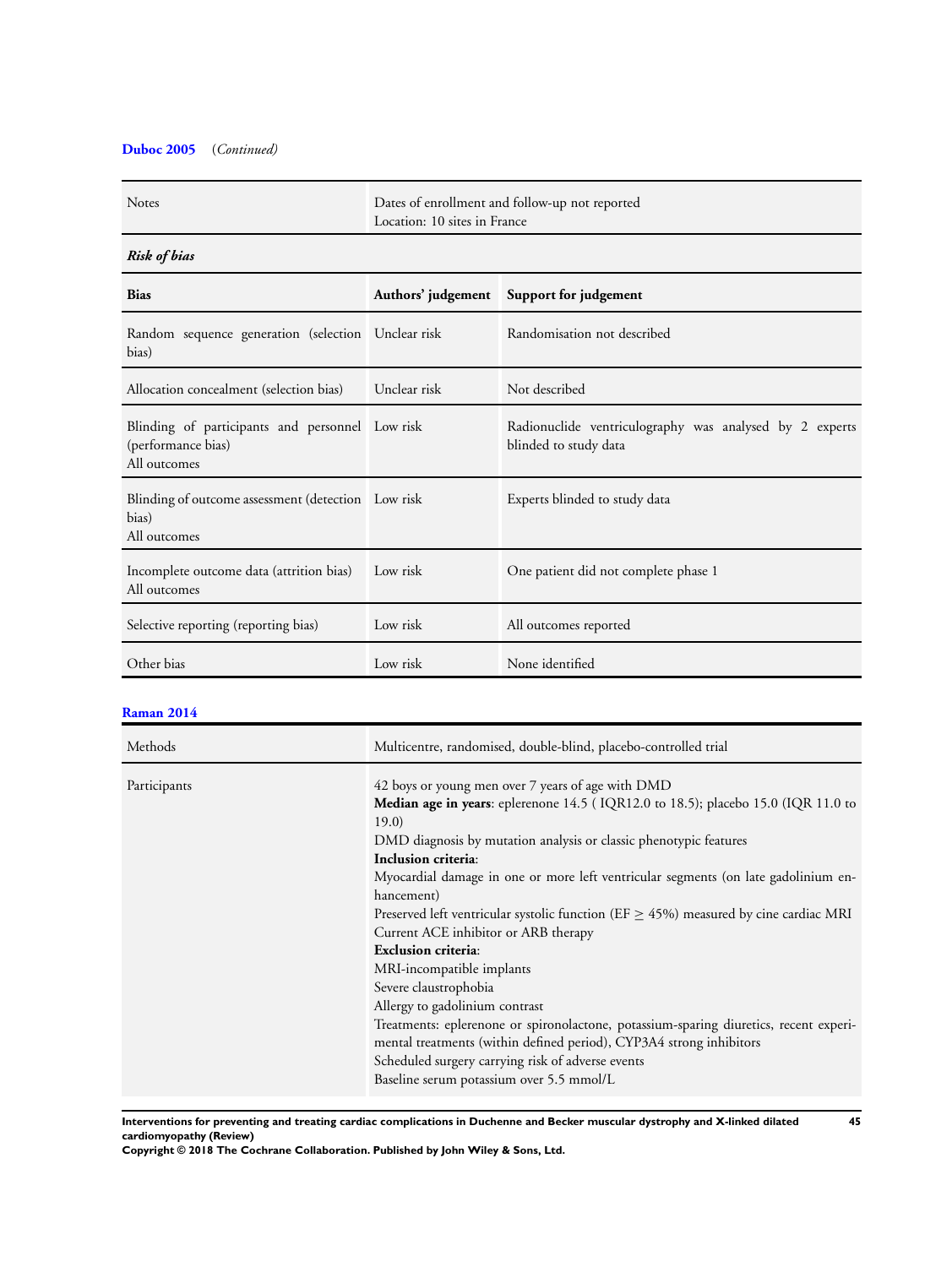# **[Raman 2014](#page-34-0)** (*Continued)*

| Interventions                                           | Eplerenone 25 mg orally alternate days for the 1st month, then daily if the serum<br>potassium (K <sup>+</sup> ) concentration remained $\leq$ 5.5 mmol/L (N = 20)<br>Placebo ( $N = 22$ )                                                                                                                                                                                                                                                                                                                                |                                                                                                                   |
|---------------------------------------------------------|---------------------------------------------------------------------------------------------------------------------------------------------------------------------------------------------------------------------------------------------------------------------------------------------------------------------------------------------------------------------------------------------------------------------------------------------------------------------------------------------------------------------------|-------------------------------------------------------------------------------------------------------------------|
| Outcomes                                                | Primary: change in left ventricular circumferential strain from baseline to 12 months<br>Secondary:<br>• Change in left ventricular circumferential strain from baseline to 6months<br>• Changes in LVEF%<br>• Myocardial damage, by extent of late gadolinium enhancement at 6 and 12<br>months<br>• Biomarkers: serum creatine kinase-MB (CK-MB), troponin-1 and osteopontin<br>• Adverse events, including admission to hospital for heart failure, cardiac<br>arrhythmia, death and serum K <sup>+</sup> > 5.5 mmol/L |                                                                                                                   |
| Funding sources                                         | BallouSkies, Parent Project for Muscular Dystrophy, US National centre for advancing<br>translational studies and National Institutes of Health. Pfizer supplied active drug and<br>placebo. Funding sources stated to have no involvement in study planning, execution,<br>data analysis or report writing                                                                                                                                                                                                               |                                                                                                                   |
| Declarations of interest                                | Quote: "The authors were not paid to write this article by a pharmaceutical company or<br>other agency."<br>SVR declared "research support via an institutional agreement from Siemens, one of<br>two manufacturers of MRI equipment used in this study; this company had no active<br>involvement in the study."<br>"Although study drug and matching placebo were obtained from Pfizer Pharmaceuticals,<br>Pfizer had no active involvement in the study"<br>Other authors declared no competing interests.             |                                                                                                                   |
| <b>Notes</b>                                            | Registered on ClinicalTrials.gov as NCT01521546<br>Enrolment and follow-up visits conducted between 3 March 2012 and 1 July 2014<br>Location: 3 sites in US                                                                                                                                                                                                                                                                                                                                                               |                                                                                                                   |
| <b>Risk of bias</b>                                     |                                                                                                                                                                                                                                                                                                                                                                                                                                                                                                                           |                                                                                                                   |
| <b>Bias</b>                                             | Authors' judgement                                                                                                                                                                                                                                                                                                                                                                                                                                                                                                        | Support for judgement                                                                                             |
| Random sequence generation (selection Low risk<br>bias) |                                                                                                                                                                                                                                                                                                                                                                                                                                                                                                                           | Centralised computer-generated randomi-<br>sation with block sizes of 4 and 6                                     |
| Allocation concealment (selection bias)                 | Low risk                                                                                                                                                                                                                                                                                                                                                                                                                                                                                                                  | Quote: "only the study statistician and<br>the investigational pharmacist had the ran-<br>domisation assignments" |

Blinding of participants and personnel Low risk (performance bias) All outcomes

**Copyright © 2018 The Cochrane Collaboration. Published by John Wiley & Sons, Ltd.**

Study personnel and participants were

blinded

**Interventions for preventing and treating cardiac complications in Duchenne and Becker muscular dystrophy and X-linked dilated 46 cardiomyopathy (Review)**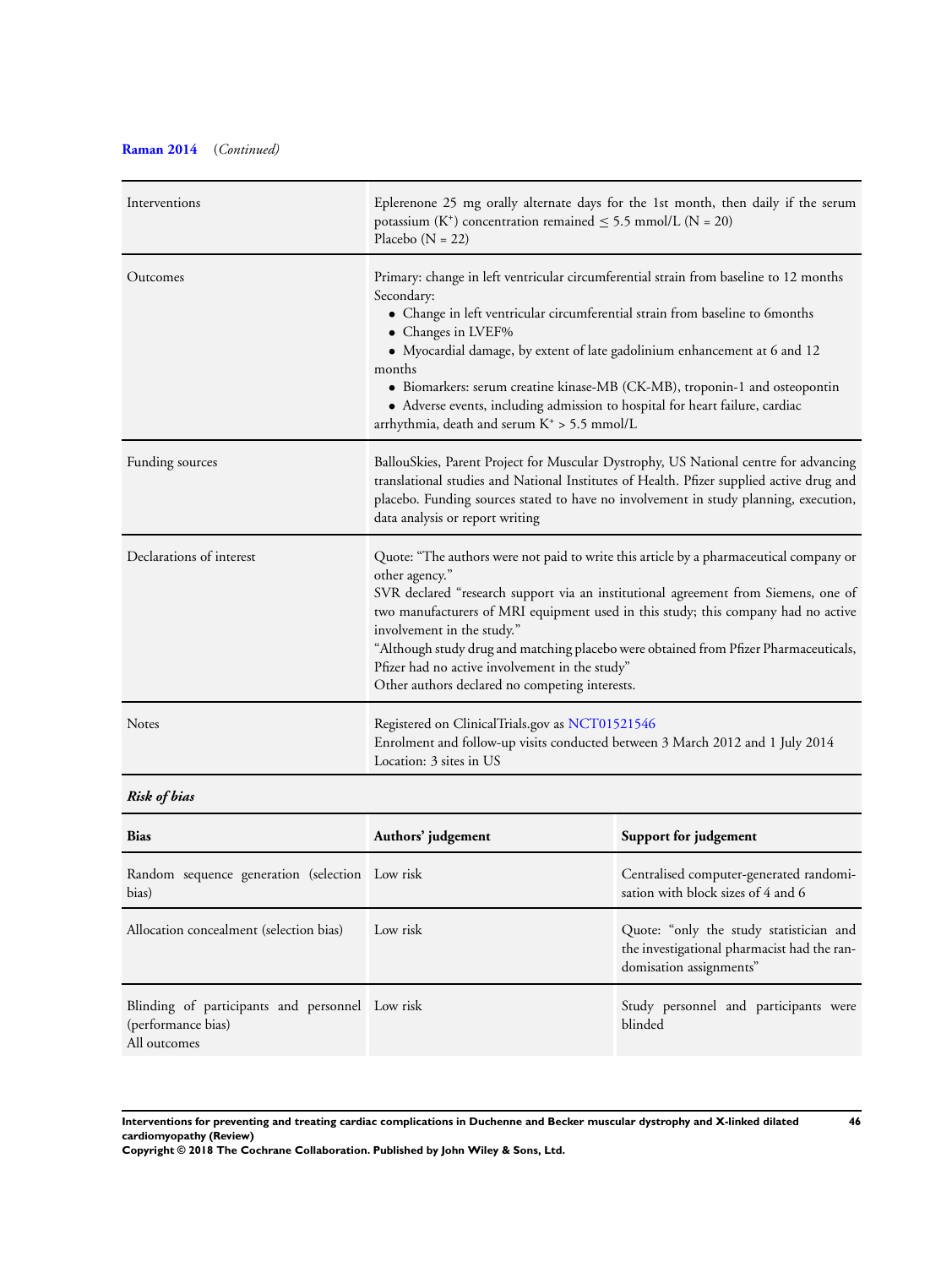# **[Raman 2014](#page-34-0)** (*Continued)*

| Blinding of outcome assessment (detection Low risk<br>bias)<br>All outcomes |           | Study personnel and participants were<br>blinded                                                                                                                                                                                                                                                                                                                                                                                                                                                                                                                                                         |
|-----------------------------------------------------------------------------|-----------|----------------------------------------------------------------------------------------------------------------------------------------------------------------------------------------------------------------------------------------------------------------------------------------------------------------------------------------------------------------------------------------------------------------------------------------------------------------------------------------------------------------------------------------------------------------------------------------------------------|
| Incomplete outcome data (attrition bias)<br>All outcomes                    | Low risk  | Complete trial profile                                                                                                                                                                                                                                                                                                                                                                                                                                                                                                                                                                                   |
| Selective reporting (reporting bias)                                        | High risk | All outcomes reported. 12-month changes<br>from baseline for cardiac measures shown<br>graphically. The report gives the total num-<br>ber of analysable examinations but not<br>numbers for each study visit (baseline, 6<br>and 12 months); therefore, number of par-<br>ticipants providing data for outcomes at<br>each time point is unclear                                                                                                                                                                                                                                                        |
| Other bias                                                                  | High risk | None identified. Participants were receiv-<br>ing many concomitant medications:<br>concomitant ACE inhibitors (18 in<br>eplerenone group; 20 in placebo group)<br>. 8 in the eplerenone group and 9 in<br>the placebo group were also taking beta-<br>blockers and 2 regular furosemide. Other<br>concomitant non-cardiac medications in-<br>cluded: multivitamins, coenzyme Q10, vi-<br>tamin D, calcium supplements, proton<br>pump inhibitors and corticosteroids<br>We judged the risk of bias as high as it<br>is not possible to determine whether con-<br>comitant therapy confounded the results |

**ACE**: angiotensin converting enzyme; **ARB**: angiotensin receptor blockers; **BMD**: Becker muscular dystrophy; **DMD**: Duchenne muscular dystrophy; **ECG**: echocardiogram; **FVC**: forced vital capacity; **LVEF**: left ventricular ejection fraction; **LVFS**: left ventricular fractional shortening; **MRI**; magnetic resonance imaging; **NCH**: Nationwide Children's Hospital.

# **Characteristics of excluded studies** *[ordered by study ID]*

| Study             | Reason for exclusion        |
|-------------------|-----------------------------|
| Bushby 2014       | No cardiac outcome measures |
| <b>Duboc 2007</b> | Non-randomised study        |
| Folkers 1985      | Non-randomised study        |

**Interventions for preventing and treating cardiac complications in Duchenne and Becker muscular dystrophy and X-linked dilated 47 cardiomyopathy (Review)**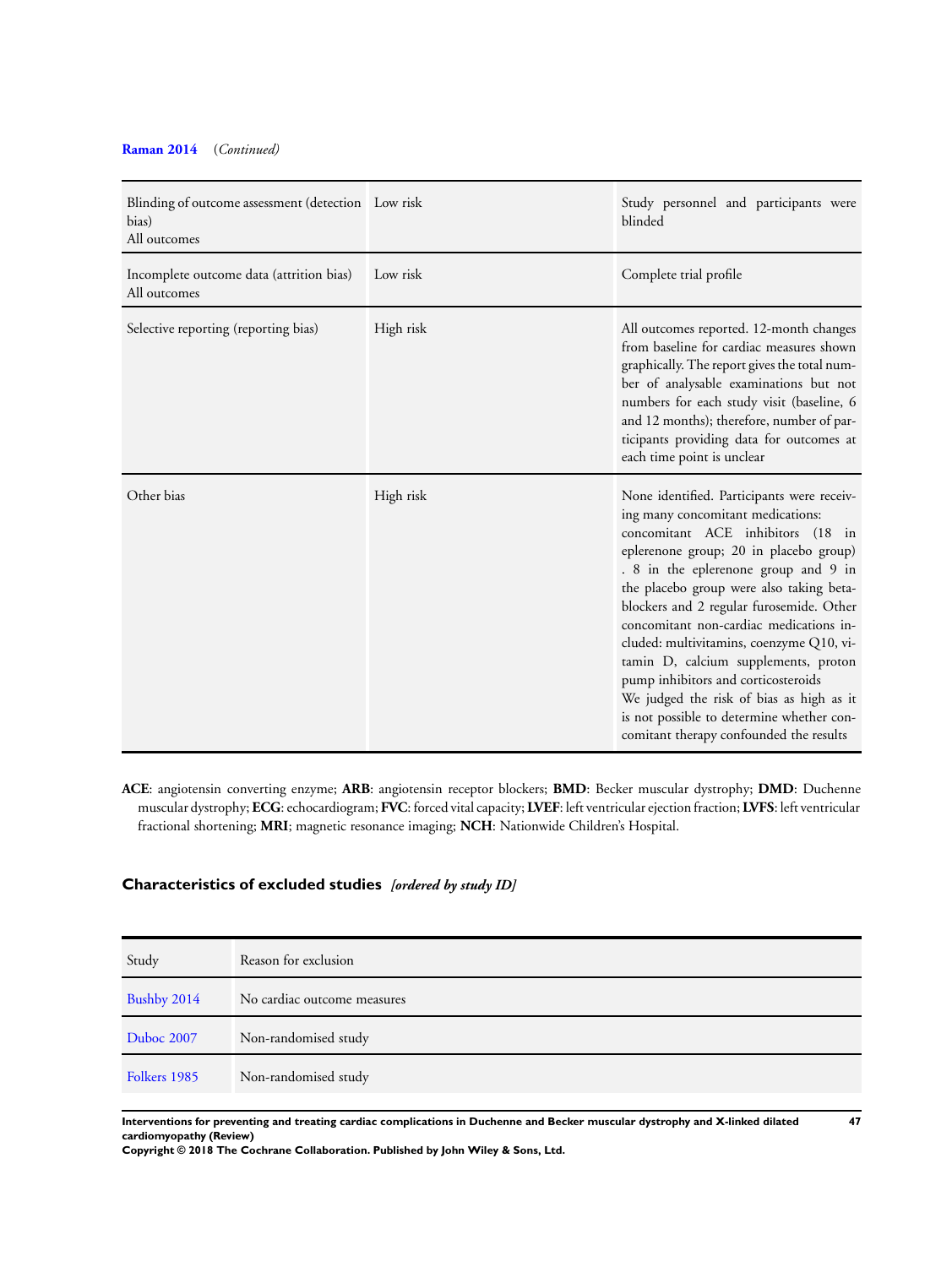(*Continued)*

| Ishikawa 1995    | Non-randomised study                |
|------------------|-------------------------------------|
| Kajimoto 2006    | Non-randomised open-label study     |
|                  | Matsumura 2010 Non-randomised study |
| Mendell 2013     | No cardiac outcome measures         |
| Rhodes 2008      | Non-randomised open-label study     |
| <b>Voit 2014</b> | No cardiac outcome measures         |

# **Characteristics of studies awaiting assessment** *[ordered by study ID]*

# **[EUCTR2008-007236-18-IT](#page-34-0)**

| Methods       | Randomised, parallel-group trial                                                                                                                                                                                                                                                                                                                                                                                                                                                                                                                                                                                                                                                                                                                                                                                                                                                                                                                                                                                                                                                                                                                                                                                                                                                                                                                                                                                                                                               |
|---------------|--------------------------------------------------------------------------------------------------------------------------------------------------------------------------------------------------------------------------------------------------------------------------------------------------------------------------------------------------------------------------------------------------------------------------------------------------------------------------------------------------------------------------------------------------------------------------------------------------------------------------------------------------------------------------------------------------------------------------------------------------------------------------------------------------------------------------------------------------------------------------------------------------------------------------------------------------------------------------------------------------------------------------------------------------------------------------------------------------------------------------------------------------------------------------------------------------------------------------------------------------------------------------------------------------------------------------------------------------------------------------------------------------------------------------------------------------------------------------------|
| Participants  | Adults and children (over 2 years of age) with BMD or DMD and normal baseline cardiac function<br>Inclusion criteria:<br>Immunohystochemical and molecular diagnosis of DMD and BMD<br>No evidence of clinical cardiomyopathy, i.e. no cardiac symptoms, normal ECG, normal 2D-echocardiography with<br>normal systolic, (left ventricular ejection fraction $\geq$ 55%, right ventricular ejection fraction $\geq$ 45% and absence of<br>regional wall motion abnormalities (wall motion score index = 1), and diastolic function<br>Informed consent obtained, able and willing to undergo procedures<br><b>Exclusion criteria:</b><br>Cardiological therapy (ACE inhibitors, ARBs or beta-blockers)<br>Contraindications to carvedilol or ramipril<br>ECG anomalies: in DMD, tall R waves in the right precordial leads with an abnormal RS ratio a deep and narrow<br>Q wave greater than 4 mm over leads I V5 and V6; in BMD, ECG changes suggestive of ischaemic heart disease left<br>bundle-branch block atrial flutter, fibrillation, ventricular arrhythmias, any degree of atrioventricular block and left<br>ventricular hypertrophy<br>In BMD, hypertension and valvular heart disease (other than trivial)<br>Ventilatory assistance<br>Systolic and/or diastolic dysfunction detected by 2D-echocardiography<br>Contraindications to cardiac MRI (including any history of claustrophobia)<br>Renal failure, even mild<br>Concomitant steroid therapy allowable |
| Interventions | Carvedilol 6.25 mg, oral<br>Ramipril 2.5 mg, oral                                                                                                                                                                                                                                                                                                                                                                                                                                                                                                                                                                                                                                                                                                                                                                                                                                                                                                                                                                                                                                                                                                                                                                                                                                                                                                                                                                                                                              |
| Outcomes      | Primary: left ventricular ejection fraction, systolic and diastolic left ventricular volumes, late gadolinium enhancement<br>(as a quantitative dimension) and ultrasonic tissue characterisation values                                                                                                                                                                                                                                                                                                                                                                                                                                                                                                                                                                                                                                                                                                                                                                                                                                                                                                                                                                                                                                                                                                                                                                                                                                                                       |
| <b>Notes</b>  | Prematurely ended 20 June 2013. ICTRP record states no results available - to be confirmed before probable exclusion                                                                                                                                                                                                                                                                                                                                                                                                                                                                                                                                                                                                                                                                                                                                                                                                                                                                                                                                                                                                                                                                                                                                                                                                                                                                                                                                                           |

**Interventions for preventing and treating cardiac complications in Duchenne and Becker muscular dystrophy and X-linked dilated 48 cardiomyopathy (Review)**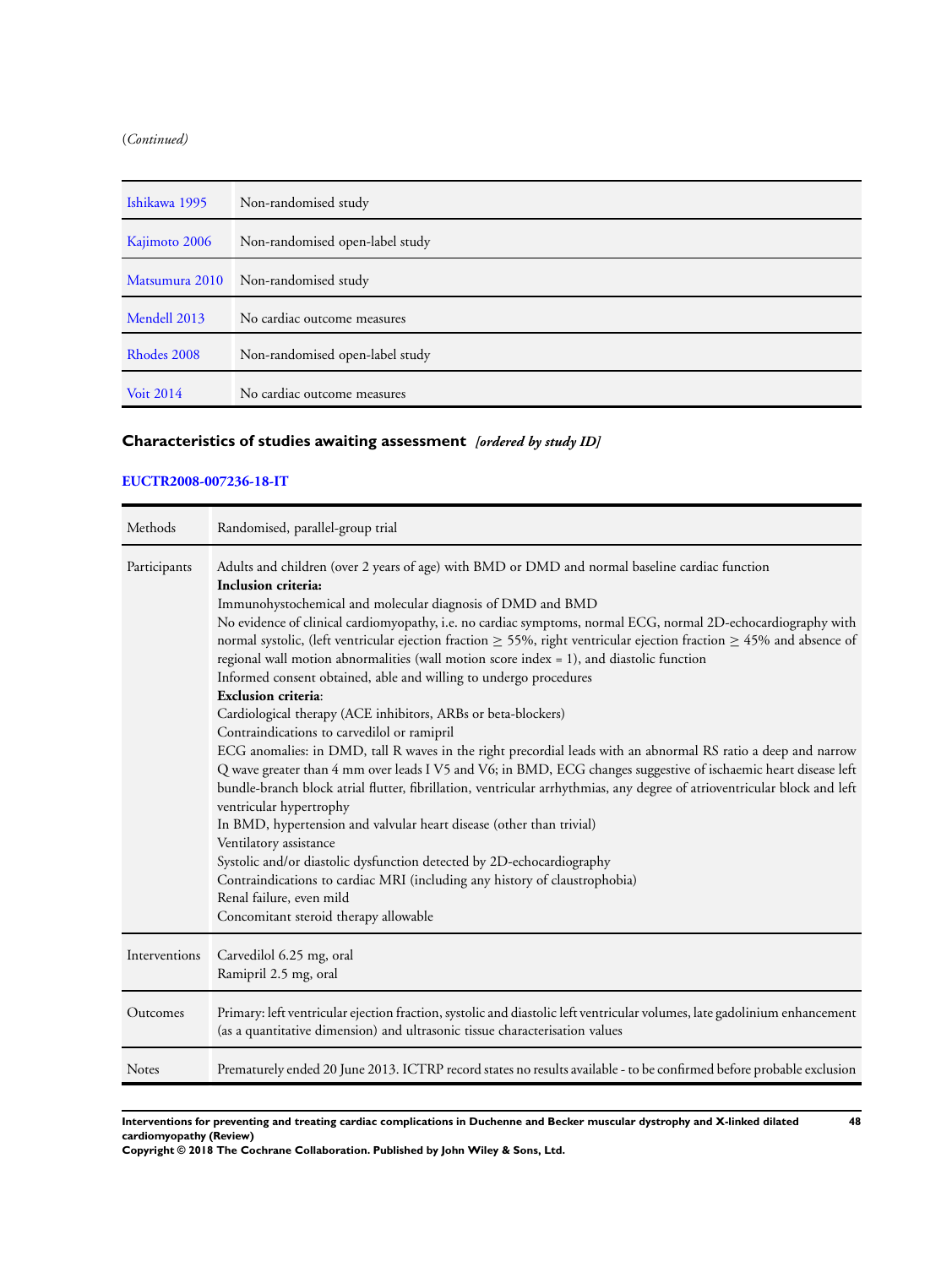| Leung 2014    |                                                                                                                                                                                                                                                                                                                                                                                                                                                                                                                                                                                                                                                                                                                                                                                                 |
|---------------|-------------------------------------------------------------------------------------------------------------------------------------------------------------------------------------------------------------------------------------------------------------------------------------------------------------------------------------------------------------------------------------------------------------------------------------------------------------------------------------------------------------------------------------------------------------------------------------------------------------------------------------------------------------------------------------------------------------------------------------------------------------------------------------------------|
| Methods       | Single-centre, randomised, double-blind, placebo-controlled trial                                                                                                                                                                                                                                                                                                                                                                                                                                                                                                                                                                                                                                                                                                                               |
| Participants  | 20 adults ( $\geq$ 15 years) with DMD (defined as absent dystrophin staining on muscle biopsy or a dystrophin mutation<br>predictive of the Duchenne phenotype on genetic testing) and cardiomyopathy<br>Inclusion criteria:<br>Ejection fraction $\leq$ 45%, concurrent use of an ACE inhibitor or ARB for $\geq$ 3 months at unchanging dose, unchanged<br>beta-blocker or corticosteroid dosing for 3 months<br><b>Exclusion criteria:</b><br>Contraindications to MRI, implantable cardiac devices, frequent cardiac arrhythmia, hereditary retinal disorders,<br>bleeding disorders, a systolic blood pressure $\leq 85$ mmHg or lower, stage 4 or 5 renal failure, active tobacco use,<br>concurrent use of nitrates, alpha-adrenergic receptor blockers, or phosphodiesterase inhibitors |
| Interventions | Sildenafil (20 mg, 3 times daily) ( $N = 10$ )<br>Placebo ( $N = 10$ )<br>Treatment duration: 6 months                                                                                                                                                                                                                                                                                                                                                                                                                                                                                                                                                                                                                                                                                          |
| Outcomes      | Primary: change in left ventricular end-systolic volume on cardiac MRI<br>Secondary: cardiac measures (end-systolic, end-diastolic, and stroke volumes, left ventricular myocardial mass, and<br>ejection fraction), skeletal muscle function (grip and pinch strength using hand-held dynamometry), forced vital<br>capacity, quality of life (Short-Form 36 Health Survey (SF-36) and Individualized Neuromuscular Quality of Life<br>Questionnaire (INQoL)) and adverse events                                                                                                                                                                                                                                                                                                               |
| <b>Notes</b>  | ClinicalTrials.gov: NCT01168908<br>Enrollment stopped early for harm (number experiencing $\geq$ 10% increase in LVESV while taking sildenafil)                                                                                                                                                                                                                                                                                                                                                                                                                                                                                                                                                                                                                                                 |

# **[Salehi 2017](#page-34-0)**

| Methods       | Randomised, double-blind, placebo-controlled trial                                                                                                                                                                                                                                                                                                                                                                                                                                                          |
|---------------|-------------------------------------------------------------------------------------------------------------------------------------------------------------------------------------------------------------------------------------------------------------------------------------------------------------------------------------------------------------------------------------------------------------------------------------------------------------------------------------------------------------|
| Participants  | Report states: "Children aged 6 to 10 years old were enrolled in a study in which Duchenne muscular dystrophy<br>(DMD) was diagnosed and approved in them by DNA analysis and muscle biopsy (quadriceps or biceps)"<br>Mean age (SD) in years: coenzyme Q10 8.9 (1.7); placebo 8.6 (1.4)<br><b>Exclusion criteria:</b><br>Confirmed or suspected heart disease<br>Other concomitant illness<br>Taking herbal medicine, vitamins or enzymes<br>Arrhythmia on ECG<br>'Inappropriate view' in echocardiography |
| Interventions | Coenzyme $Q10 (N = 12)$<br>Placebo ( $N = 13$ )<br>Treatment duration: 6 months                                                                                                                                                                                                                                                                                                                                                                                                                             |
| Outcomes      | Myocardial performance index                                                                                                                                                                                                                                                                                                                                                                                                                                                                                |
| <b>Notes</b>  | Location: Tehran, Iran<br>Dates: February 2013 to 2015<br>Iranian Clinical Trials Registry number: IRCT2015070223018N1<br>The report suggests that the trial included both male and female participants and describes participants as "suspected                                                                                                                                                                                                                                                            |

**Interventions for preventing and treating cardiac complications in Duchenne and Becker muscular dystrophy and X-linked dilated 49 cardiomyopathy (Review)**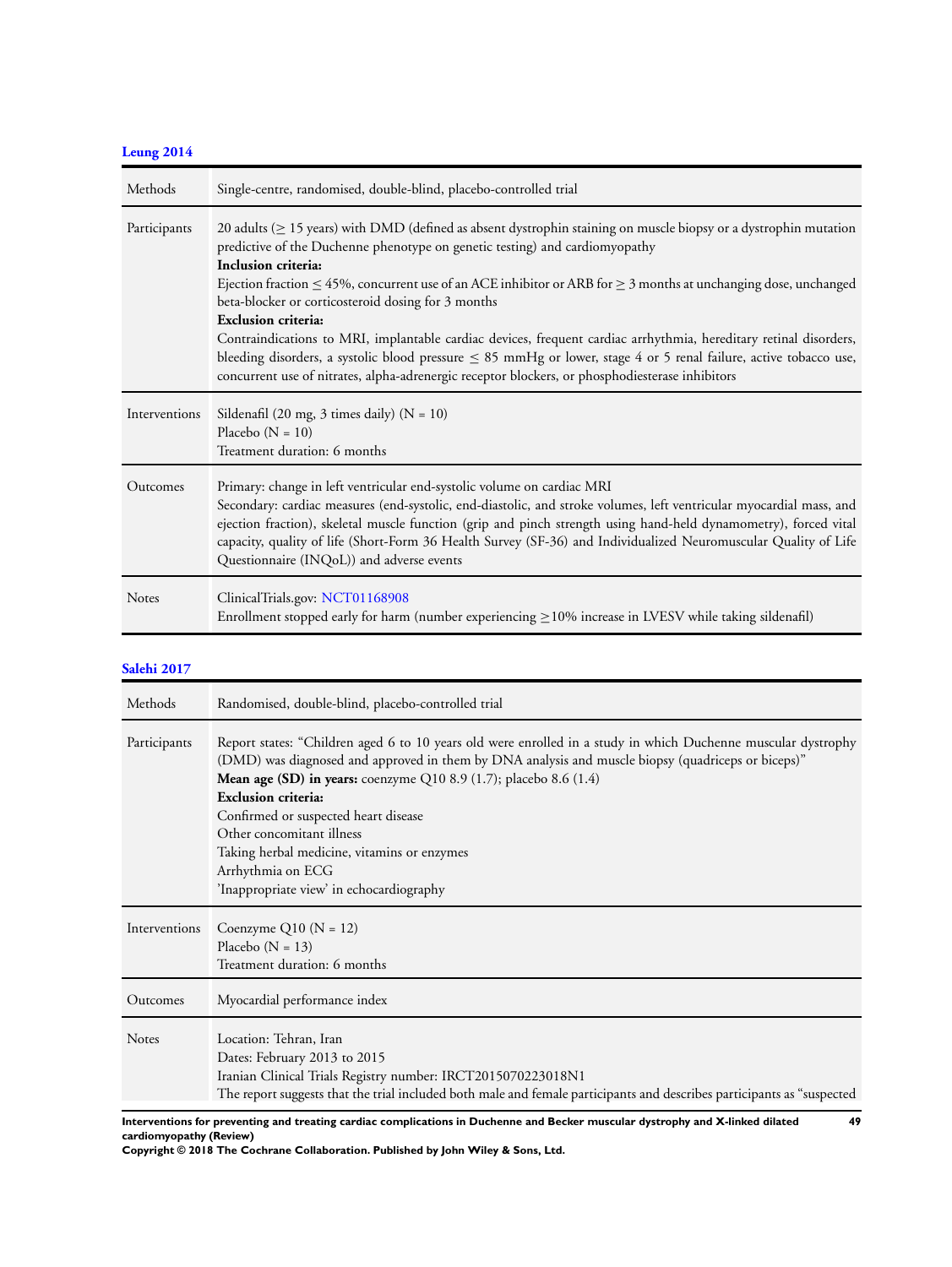# **[Salehi 2017](#page-34-0)** (*Continued)*

of DMD"

ACE inhibitor: angiotensin converting enzyme inhibitor; ARB: angiotensin receptor blocker; BMD: Becker muscular dystrophy; DMD: Duchenne muscular dystrophy; ECG: electrocardiograph; MRI: magnetic resonance imaging

# **Characteristics of ongoing studies** *[ordered by study ID]*

# **[FOR-DMD 2012](#page-34-0)**

| Trial name or title | Finding the optimum regimen for Duchenne muscular dystrophy (FOR-DMD)                                                                                                                                                                                                                                                                                                                                                                                                                                                                                                                                                                                                                                                                                                                                                                                                 |
|---------------------|-----------------------------------------------------------------------------------------------------------------------------------------------------------------------------------------------------------------------------------------------------------------------------------------------------------------------------------------------------------------------------------------------------------------------------------------------------------------------------------------------------------------------------------------------------------------------------------------------------------------------------------------------------------------------------------------------------------------------------------------------------------------------------------------------------------------------------------------------------------------------|
| Methods             | Randomised, parallel-assignment, quadruple-blind (participant, care provider, investigator and outcomes<br>assessor), phase 3 trial                                                                                                                                                                                                                                                                                                                                                                                                                                                                                                                                                                                                                                                                                                                                   |
| Participants        | Boys with DMD between 4 and 7 years old                                                                                                                                                                                                                                                                                                                                                                                                                                                                                                                                                                                                                                                                                                                                                                                                                               |
| Interventions       | Experimental (3 groups):<br>daily prednisone (0.75 mg/kg/day);<br>intermittent prednisone (0.75 mg/kg/day, 10 days on, 10 days off)<br>daily deflazacort (0.9 mg/kg/day) for 36 to 60 months                                                                                                                                                                                                                                                                                                                                                                                                                                                                                                                                                                                                                                                                          |
| Outcomes            | Cardiac function monitored by trans-thoracic echocardiogram and 12-lead ECG was a secondary outcome.<br>Function was categorised as: normal, abnormal but not clinically significant, and abnormal and clinically<br>significant. The earliest definite, echo-detectable impairment of left ventricular function was defined as ejection<br>fraction < 55% and/or fractional shortening < 28%. Time frame: 1 to 3 months prior to the baseline visit,<br>then every 2 years to the age of 10 years, and annually thereafter or at the onset of cardiac signs and symptoms<br>and the year 3 visit<br>The primary outcome combined FVC, time to stand (log-transformed) and participant/parent satisfaction<br>with treatment. Other outcomes included timed function tests, range of movement at the ankle, regimen<br>tolerance, adverse events, and quality of life |
| Starting date       | January 2013 (estimated primary completion date October 2019)                                                                                                                                                                                                                                                                                                                                                                                                                                                                                                                                                                                                                                                                                                                                                                                                         |
| Contact information | Principal Investigator: Robert Griggs, MD, Professor of Neurology, University of Rochester                                                                                                                                                                                                                                                                                                                                                                                                                                                                                                                                                                                                                                                                                                                                                                            |
| <b>Notes</b>        |                                                                                                                                                                                                                                                                                                                                                                                                                                                                                                                                                                                                                                                                                                                                                                                                                                                                       |

| <b>ISRCTN50395346</b> |                                                                                                                                                                                                                                                                                                                                |
|-----------------------|--------------------------------------------------------------------------------------------------------------------------------------------------------------------------------------------------------------------------------------------------------------------------------------------------------------------------------|
| Trial name or title   | A double-blind randomised multi-centre, placebo-controlled trial of combined angiotensin converting en-<br>zyme-inhibitor and beta-blocker therapy in preventing the development of cardiomyopathy in genetically<br>characterised males with Duchenne muscular dystrophy without echo-detectable left ventricular dysfunction |
| Methods               | Double-blind, randomised, multicentre, placebo-controlled trial                                                                                                                                                                                                                                                                |

**Interventions for preventing and treating cardiac complications in Duchenne and Becker muscular dystrophy and X-linked dilated 50 cardiomyopathy (Review)**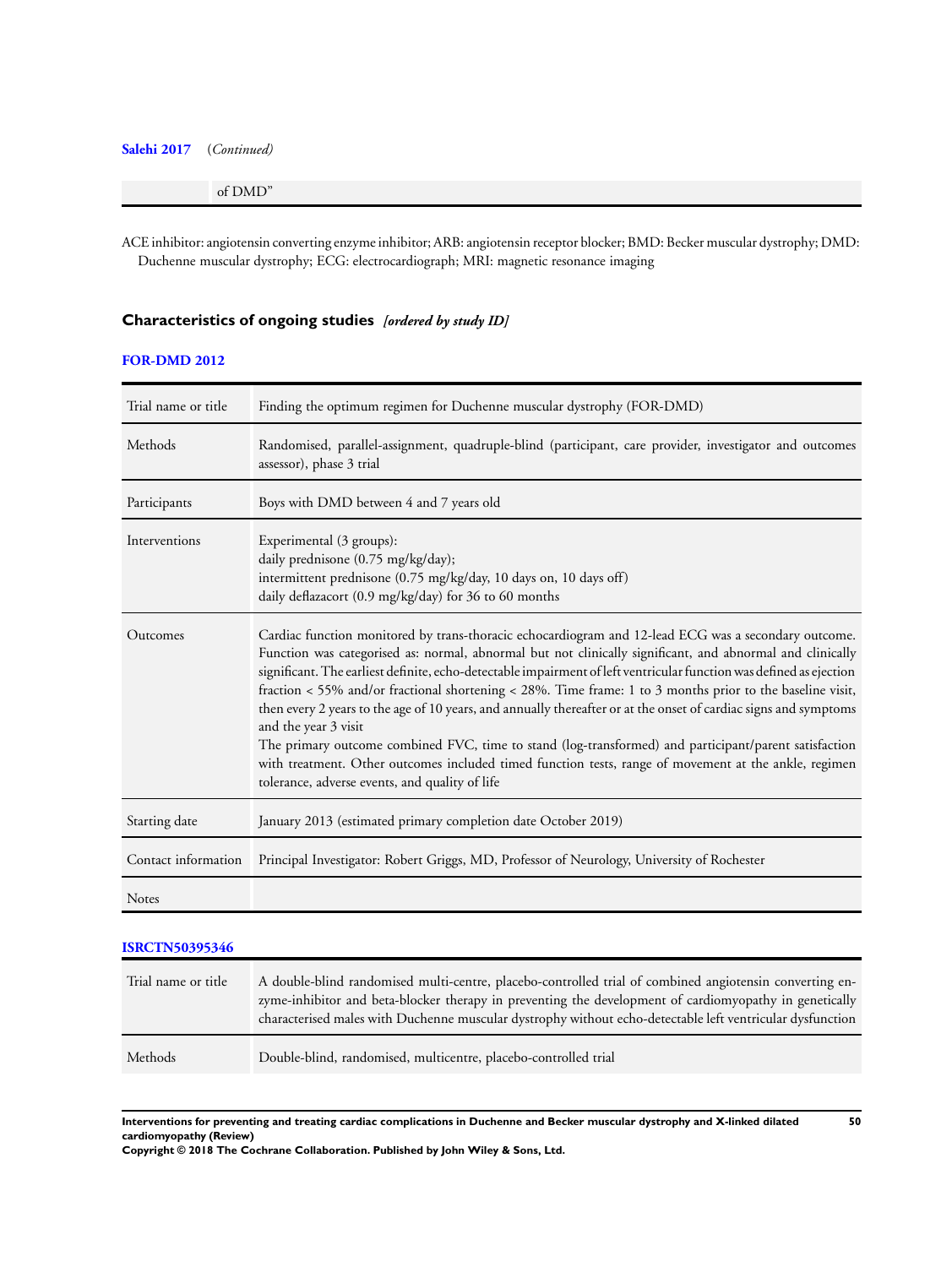# **[ISRCTN50395346](#page-34-0)** (*Continued)*

| Participants  | Boys aged 7 to 12 years with genetically confirmed DMD and normal left ventricular function on trans-<br>thoracic echocardiography                                                                                                                                                                                                                                                                                                                                                                                                           |
|---------------|----------------------------------------------------------------------------------------------------------------------------------------------------------------------------------------------------------------------------------------------------------------------------------------------------------------------------------------------------------------------------------------------------------------------------------------------------------------------------------------------------------------------------------------------|
| Interventions | Perindopril 2 mg/bisoprolol 1.25 mg or placebo for the 1-month run-in period<br>Perindopril 4 mg/bisoprolol 2.5 mg or placebo for the remainder of the trial<br>2-year treatment period. Follow-up period up to 60 months.                                                                                                                                                                                                                                                                                                                   |
| Outcomes      | Primary outcome: change from baseline in left ventricular ejection fraction measured by Simpson's biplane<br>disk method, after a minimum of 2 years' active treatment or placebo<br>Similar comparisons performed for parameters of left ventricular end-systolic volume and wall motion index<br>Secondary endpoints: death from any cause, development of symptoms and signs of congestive cardiac failure,<br>and sufficient objective deterioration in cardiac function without symptoms to make continued placebo<br>therapy unethical |
| Starting date | September 2007                                                                                                                                                                                                                                                                                                                                                                                                                                                                                                                               |
|               | Contact information John Bourke, Freeman Hospital, Newcastle upon Tyne, UK                                                                                                                                                                                                                                                                                                                                                                                                                                                                   |
| <b>Notes</b>  |                                                                                                                                                                                                                                                                                                                                                                                                                                                                                                                                              |

# **[NCT00606775](#page-34-0)**

| Trial name or title | The preventive efficacy of carvedilol on cardiac dysfunction in Duchenne muscular dystrophy                                                                                                                                                                                                                                                                     |
|---------------------|-----------------------------------------------------------------------------------------------------------------------------------------------------------------------------------------------------------------------------------------------------------------------------------------------------------------------------------------------------------------|
| Methods             | Randomised, parallel-assignment, open-label, phase 4 trial                                                                                                                                                                                                                                                                                                      |
| Participants        | Boys and men with DMD, aged 8 to 45 years                                                                                                                                                                                                                                                                                                                       |
| Interventions       | Carvedilol 2.5 mg/day to 5 mg/day<br>No intervention                                                                                                                                                                                                                                                                                                            |
| Outcomes            | Primary outcome: suppression of minor cardiac damage indicated as elevation of plasma cardiac troponin I<br>(time frame: 2 years)<br>Secondary outcomes: left ventricular function deterioration assessed by echocardiography, in-hospital mor-<br>tality for cardiac dysfunction, in-hospital mortality for any cause, overall mortality (time frame: 5 years) |
| Starting date       | December 2007                                                                                                                                                                                                                                                                                                                                                   |
| Contact information | Principal Investigator: Takao Nishizawa, Department of Cardiology, Nagoya University Graduate School of<br>Medicine                                                                                                                                                                                                                                             |
| <b>Notes</b>        |                                                                                                                                                                                                                                                                                                                                                                 |

**Interventions for preventing and treating cardiac complications in Duchenne and Becker muscular dystrophy and X-linked dilated 51 cardiomyopathy (Review)**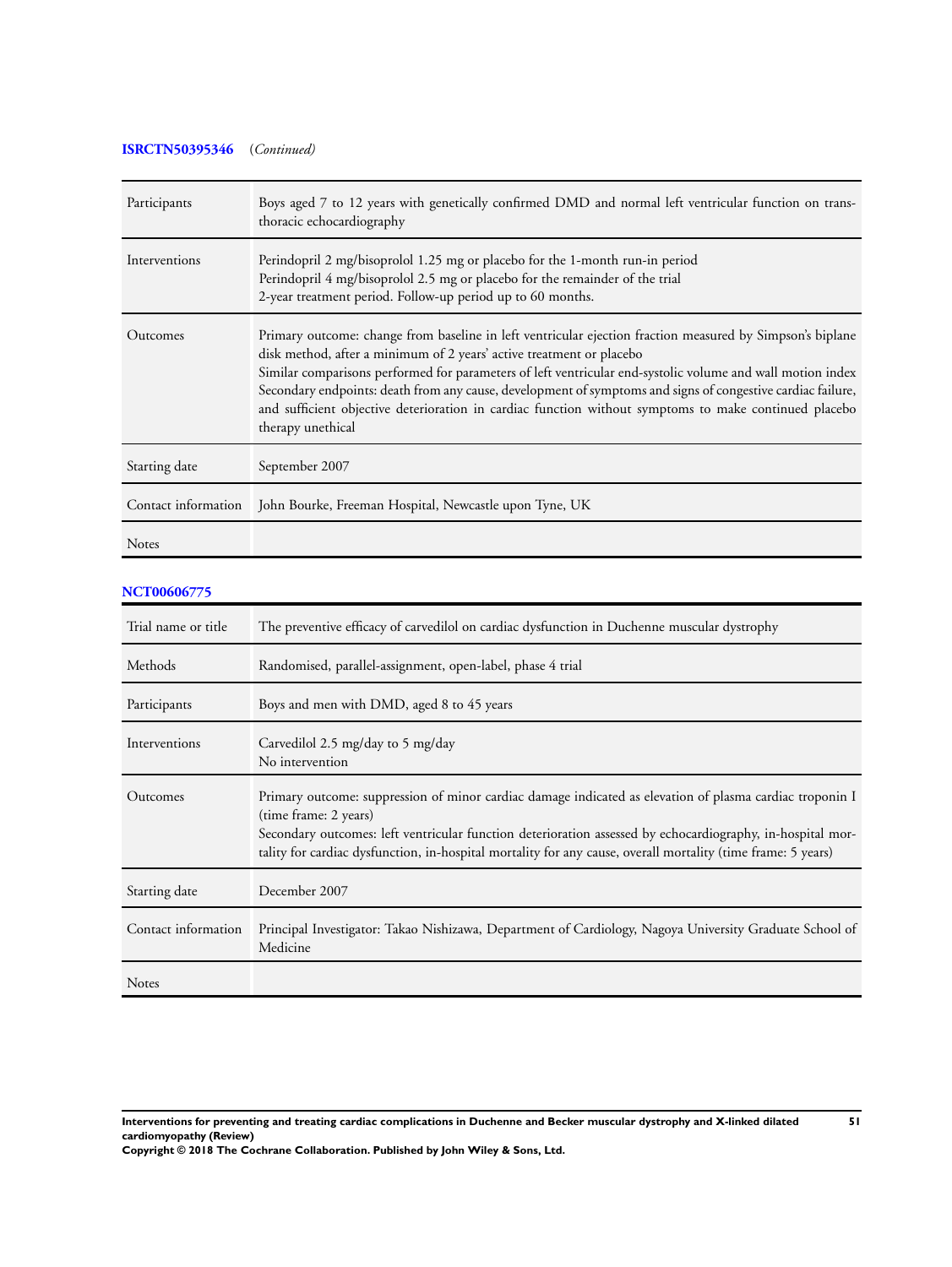| Trial name or title | Ramipril versus carvedilol in Duchenne and Becker patients                                                                                                                                                                                                                                                                                                                                                                                                                 |
|---------------------|----------------------------------------------------------------------------------------------------------------------------------------------------------------------------------------------------------------------------------------------------------------------------------------------------------------------------------------------------------------------------------------------------------------------------------------------------------------------------|
| Methods             | Randomised, parallel-assignment, open-label, phase 4 trial                                                                                                                                                                                                                                                                                                                                                                                                                 |
| Participants        | Males aged 2 to 45 years with Immunohistochemical and molecular diagnosis of BMD or DMD                                                                                                                                                                                                                                                                                                                                                                                    |
| Interventions       | Carvedilol<br>Ramipril                                                                                                                                                                                                                                                                                                                                                                                                                                                     |
| Outcomes            | Primary outcome: left ventricular ejection fraction, systolic and diastolic left ventricular volumes and late<br>gadolinium enhancement (LGE, as a quantitative measure) detected by MRI and myocardial ultrasound tissue<br>characterisation (UTC) data by echocardiography (time frame: 1 year)<br>Secondary outcome: prevalence of LGE in DMD and BMD, the effects of pharmacological therapy both on<br>LGE evolution and myocardial UTC analysis (time frame: 1 year) |
| Starting date       | December 2008                                                                                                                                                                                                                                                                                                                                                                                                                                                              |
| Contact information | Principal Investigator: Vincenzo Giglio, MD, PhD Uildm, Rome                                                                                                                                                                                                                                                                                                                                                                                                               |
| <b>Notes</b>        |                                                                                                                                                                                                                                                                                                                                                                                                                                                                            |

# **[NCT01126697](#page-34-0)**

| Trial name or title | Clinical trial of coenzyme Q10 and lisinopril in muscular dystrophies                                                                                                   |
|---------------------|-------------------------------------------------------------------------------------------------------------------------------------------------------------------------|
| Methods             | Randomised, factorial assignment, open-label, phase 2 or 3 trial                                                                                                        |
| Participants        | 120 participants aged 8 and above with DMD, BMD, or autosomal recessive limb-girdle muscular dystrophy<br>(specifically 2C-2F and 2I) without clinical cardiac symptoms |
| Interventions       | Participants randomised to 1 of 4 arms: coenzyme Q10 alone, lisinopril alone, coenzyme Q10 and lisinopril,<br>or no study medication                                    |
| Outcomes            | Primary outcome: myocardial performance index (time frame: every 6 months)                                                                                              |
| Starting date       | February 2010                                                                                                                                                           |
| Contact information | Cooperative International Neuromuscular Research Group                                                                                                                  |
| <b>Notes</b>        |                                                                                                                                                                         |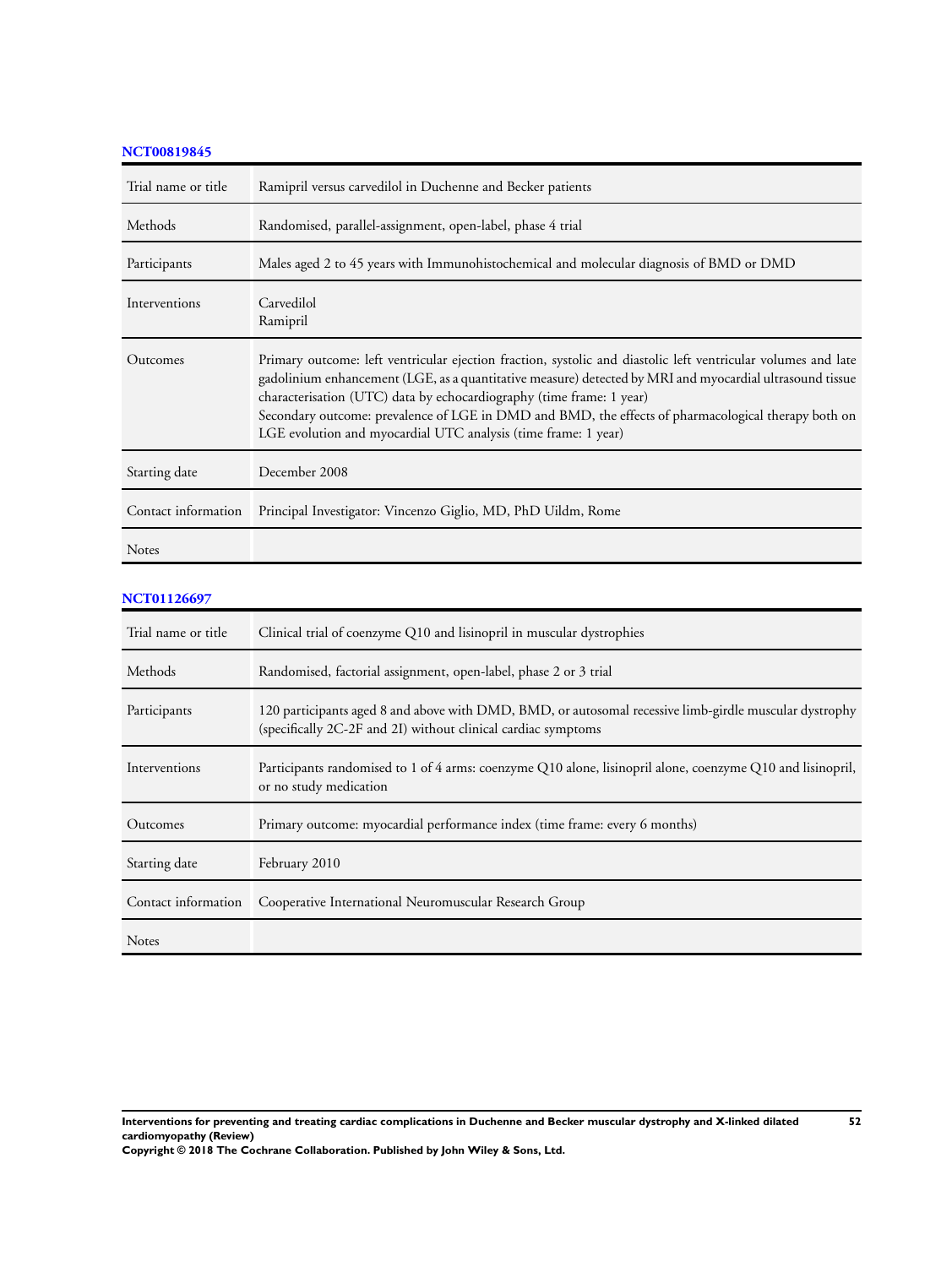| Trial name or title | Effect of modulating the nNOS system on cardiac, muscular and cognitive function in Becker muscular<br>dystrophy patients                                                                                                                                                                                                                                                                                                                                                                                                        |
|---------------------|----------------------------------------------------------------------------------------------------------------------------------------------------------------------------------------------------------------------------------------------------------------------------------------------------------------------------------------------------------------------------------------------------------------------------------------------------------------------------------------------------------------------------------|
| Methods             | Randomised, cross-over assignment, quadruple masking (participant, care provider, investigator and outcomes<br>assessor), phase 2 trial                                                                                                                                                                                                                                                                                                                                                                                          |
| Participants        | Males aged 18 years to 80 years with BMD and an established deficiency in muscular content of nNOS<br>protein                                                                                                                                                                                                                                                                                                                                                                                                                    |
| Interventions       | Participants will receive 4 weeks of either sildenafil or placebo with a 2-week washout period between treat-<br>ments                                                                                                                                                                                                                                                                                                                                                                                                           |
| Outcomes            | Primary outcomes were measured as the difference between treatment and placebo groups in the changes<br>between baseline and 4 weeks in: handgrip test with concomitant ultrasound brachial artery flow measurement;<br>resting cardiac end-diastolic volume measured by MRI; cerebrovascular reactivity to CO2 inhalation and<br>finger stimulation measured by blood oxygen level-dependent functional MRI (BOLD fMRI); and cognitive<br>function measured by the Cambridge Neuropsychological Test Automated Battery (CANTAB) |
| Starting date       | November 2011                                                                                                                                                                                                                                                                                                                                                                                                                                                                                                                    |
| Contact information | Neuromuscular Clinic and Research Unit, Department of Neurology, Rigshospitalet, Copenhagen, Denmark                                                                                                                                                                                                                                                                                                                                                                                                                             |
| <b>Notes</b>        |                                                                                                                                                                                                                                                                                                                                                                                                                                                                                                                                  |

# **[NCT01648634](#page-34-0)**

| Trial name or title | Nebivolol for the prevention of left ventricular systolic dysfunction in patients with Duchenne muscular<br>dystrophy (NEBIDYS)                                                                                                        |  |  |  |  |  |
|---------------------|----------------------------------------------------------------------------------------------------------------------------------------------------------------------------------------------------------------------------------------|--|--|--|--|--|
| Methods             | Randomised, parallel-assignment, double-blind, phase 3 trial                                                                                                                                                                           |  |  |  |  |  |
| Participants        | Boys aged 10 years to 15 years with genetically proven DMD                                                                                                                                                                             |  |  |  |  |  |
| Interventions       | Nebivolol<br>Placebo                                                                                                                                                                                                                   |  |  |  |  |  |
| Outcomes            | Primary outcome: left ventricular systolic dysfunction<br>Secondary outcomes: right ventricular ejection fraction, N-terminal pro-brain natriuretic peptide (NT-<br>ProBNP), left ventricular dysfunction, hospitalisations, mortality |  |  |  |  |  |
| Starting date       | February 2012                                                                                                                                                                                                                          |  |  |  |  |  |
| Contact information | Principal Investigator: Henri-Marc BECANE, Armand Trousseau Hospital                                                                                                                                                                   |  |  |  |  |  |
| <b>Notes</b>        |                                                                                                                                                                                                                                        |  |  |  |  |  |

**Interventions for preventing and treating cardiac complications in Duchenne and Becker muscular dystrophy and X-linked dilated 53 cardiomyopathy (Review)**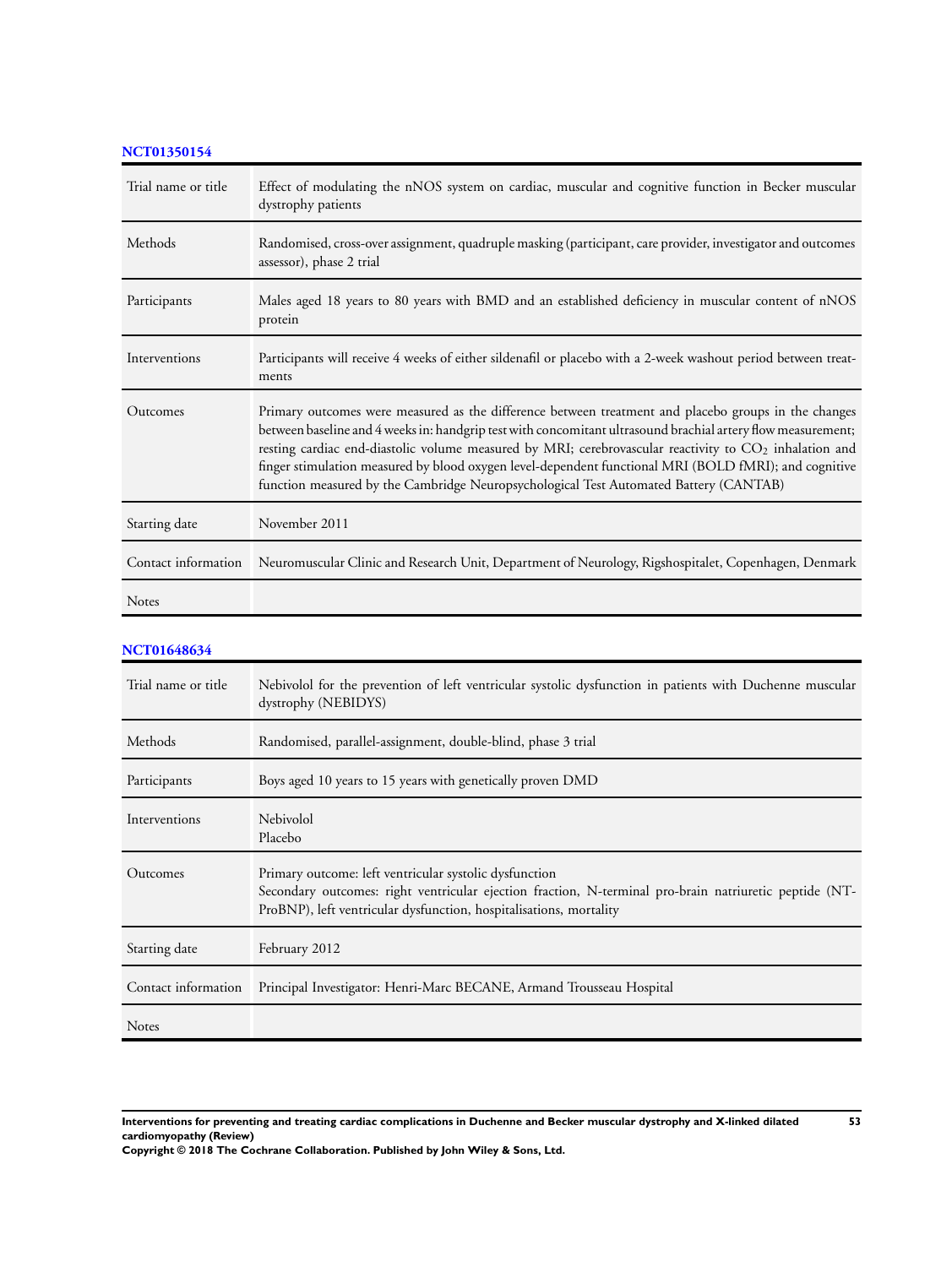| Trial name or title | Therapeutic potential for aldosterone inhibition in Duchenne muscular dystrophy                                                                                                                         |  |  |  |  |
|---------------------|---------------------------------------------------------------------------------------------------------------------------------------------------------------------------------------------------------|--|--|--|--|
| Methods             | Randomized, single group assignment, quadruple-blind (participant, care provider, investigator, outcomes<br>assessor)                                                                                   |  |  |  |  |
| Participants        | Boys 7 years and older with DMD with a left ventricular ejection fraction $\geq$ 45% (+/-5%) by clinically-<br>acquired echocardiography, nuclear scan or cardiac MRI done within 2 weeks of enrollment |  |  |  |  |
| Interventions       | Eplerenone (one 50 mg capsule by mouth once daily for 12 months)<br>Spironolactone (one 50 mg capsule by mouth once daily for 12 months)                                                                |  |  |  |  |
| Outcomes            | Primary outcome: left ventricular strain at 12 months<br>Secondary outcomes: FVC, muscle injury blood biomarkers                                                                                        |  |  |  |  |
| Starting date       | January 2015                                                                                                                                                                                            |  |  |  |  |
| Contact information | Principal investigator: Subha Raman, Ohio State University                                                                                                                                              |  |  |  |  |
| <b>Notes</b>        |                                                                                                                                                                                                         |  |  |  |  |

# **[NCT02432885](#page-34-0)**

| Trial name or title | Myocardial fibrosis progression in Duchenne and Becker muscular dystrophy - ACE inhibitor therapy trial                                                                                                                             |  |  |  |  |
|---------------------|-------------------------------------------------------------------------------------------------------------------------------------------------------------------------------------------------------------------------------------|--|--|--|--|
| Methods             | Randomised, parallel-assignment, open-label, phase 3 trial                                                                                                                                                                          |  |  |  |  |
| Participants        | Male and female participants aged 6 years and older, with biopsy-proven BMD or DMD                                                                                                                                                  |  |  |  |  |
| Interventions       | Enalapril (ACE inhibitor) up to 20 mg twice daily<br>Placebo                                                                                                                                                                        |  |  |  |  |
| Outcomes            | Primary outcome: quantitative myocardial fibrosis by cardiac MRI in patients with and without ACE inhibitor<br>therapy<br>Secondary outcome: specific genetic mutations as predictors of cardiac involvement<br>Time frame: 2 years |  |  |  |  |
| Starting date       | June $2009$                                                                                                                                                                                                                         |  |  |  |  |
| Contact information | Principal Investigator: Carlos E Rochitte, Heart Institute, University of Sao Paulo Medical School                                                                                                                                  |  |  |  |  |
| <b>Notes</b>        |                                                                                                                                                                                                                                     |  |  |  |  |

**Interventions for preventing and treating cardiac complications in Duchenne and Becker muscular dystrophy and X-linked dilated 54 cardiomyopathy (Review)**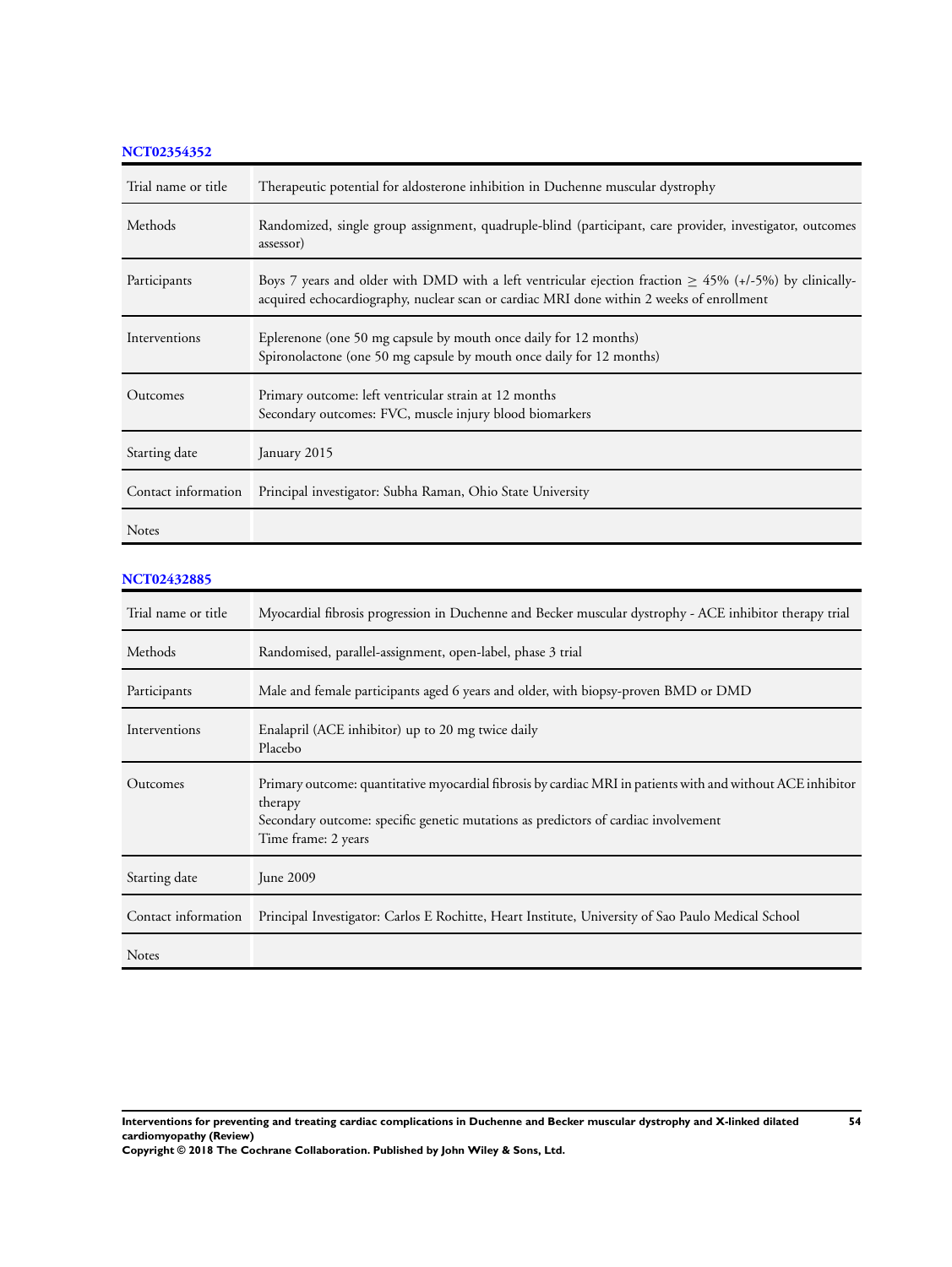| Trial name or title | HOPE-Duchenne (Halt cardiomyOPathy progrEssion in Duchenne) (HOPE)                                                                                                                                                                                                                                                                                                                                                                                                                                   |  |  |  |  |  |
|---------------------|------------------------------------------------------------------------------------------------------------------------------------------------------------------------------------------------------------------------------------------------------------------------------------------------------------------------------------------------------------------------------------------------------------------------------------------------------------------------------------------------------|--|--|--|--|--|
| Methods             | Randomised, parallel-assignment, open-label trial                                                                                                                                                                                                                                                                                                                                                                                                                                                    |  |  |  |  |  |
| Participants        | Male participants aged 12 years and over with cardiomyopathy secondary to DMD                                                                                                                                                                                                                                                                                                                                                                                                                        |  |  |  |  |  |
| Interventions       | Participants randomised in a 1:1 manner to either intracoronary infusion of CAP-1002 in 3 coronary arteries<br>supplying the 3 major cardiac territories of the left ventricle of the heart (anterior, lateral, inferior/posterior)<br>or usual care<br>In the active treatment arm, all 3 major cardiac territories will be treated (infused) during a single procedure<br>in an open-label fashion                                                                                                 |  |  |  |  |  |
| Outcomes            | Primary outcome: safety and tolerability composite of CAP-1002 will be established by summaries of the<br>occurrence of changes in coronary blood flow events, major cardiac events, laboratory assessments, vital signs,<br>physical examination, electrocardiograph, and the occurrence of major adverse events (time frame: 72 hours<br>post infusion)<br>Secondary outcomes: cardiac MRI, functional composite outcome, quality of life composite outcome,<br>biomarkers (time frame: 12 months) |  |  |  |  |  |
| Starting date       | January 2016                                                                                                                                                                                                                                                                                                                                                                                                                                                                                         |  |  |  |  |  |
| Contact information | Principal Investigator: John L Jefferies, MD, MPH Children's Hospital Medical Center, Cincinnati<br>Study Director: Deborah Ascheim, MD Capricor Inc.                                                                                                                                                                                                                                                                                                                                                |  |  |  |  |  |
| <b>Notes</b>        |                                                                                                                                                                                                                                                                                                                                                                                                                                                                                                      |  |  |  |  |  |

# **[NCT03340675](#page-34-0)**

| Trial name or title | Oral ifetroban in subjects with Duchenne muscular dystrophy (DMD)                                                                                                                                                                                                                                                                          |  |  |  |  |
|---------------------|--------------------------------------------------------------------------------------------------------------------------------------------------------------------------------------------------------------------------------------------------------------------------------------------------------------------------------------------|--|--|--|--|
| Methods             | Randomised, placebo-controlled, parallel-assignment, double-blind, phase 2 trial                                                                                                                                                                                                                                                           |  |  |  |  |
| Participants        | Males aged 7 years and older with the diagnosis of DMD (phenotype consistent with DMD and either<br>positive genotype, first degree relative with positive genotype, or confirmatory muscle biopsy)                                                                                                                                        |  |  |  |  |
| Interventions       | Oral ifetroban low dose<br>Oral ifetroban high dose<br>Placebo<br>Administration: once daily for 12 months                                                                                                                                                                                                                                 |  |  |  |  |
| Outcomes            | Primary outcome: incidence of treatment-emergent adverse events (safety and tolerability) (over 12 months)<br>Secondary outcomes: pharmacokinetics (day 0 and day 7), change (from baseline to 12 months) in left<br>ventricular ejection fraction, change from baseline in pulmonary function, change from baseline in quality<br>of life |  |  |  |  |
| Starting date       | November 2018                                                                                                                                                                                                                                                                                                                              |  |  |  |  |
| Contact information | Sponsors and collaborators: Cumberland Pharmaceuticals, Vanderbilt University Medical Center                                                                                                                                                                                                                                               |  |  |  |  |

**Interventions for preventing and treating cardiac complications in Duchenne and Becker muscular dystrophy and X-linked dilated 55 cardiomyopathy (Review)**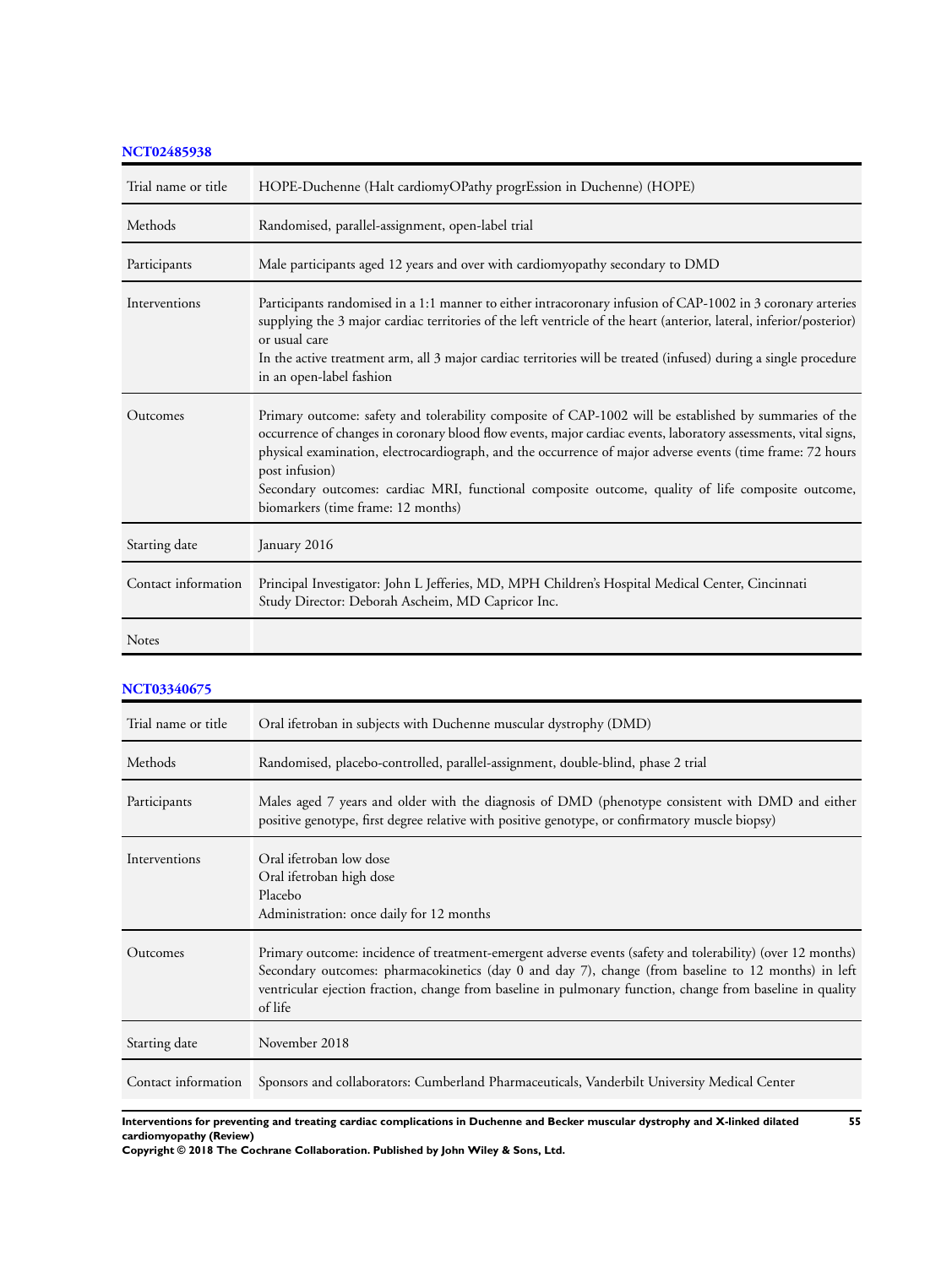### **[NCT03340675](#page-34-0)** (*Continued)*

Notes **[NCT03406780](#page-34-0)** Trial name or title A study of CAP-1002 in ambulatory and non-ambulatory patients with Duchenne muscular dystrophy (HOPE-2) Methods Randomised, placebo-controlled, parallel-assignment, quadruple-blind (participant, care provider, investigator, outcomes assessor) Participants Male participants, 10 years or older with genetically confirmed DMD, reduced upper arm strength, reduced ability to walk or run (if ambulatory), having received at least 12 months' treatment with corticosteroids at a stable dose for at least 6 months. Exclusion criteria includes ejection fraction < 35% Interventions CAP-1002 (cardiosphere-derived cells (CDCs)) 150 million CDCs via intravenous infusion every 3 months on 4 occasions Placebo intravenous infusions on same schedule Outcomes Primary outcome: change in the mid-level (elbow) dimension of the Performance of the Upper Limb (PUL) (time frame: 12 months) Secondary outcomes: change in mid-level (elbow) dimension of the PUL (time frame: 3, 6, and 9 months), change in regional systolic left ventricular wall thickening as assessed by cardiac MRI (time frame: months 6 and 12) Starting date April 2018 Contact information Brian Fedor, Capricor Inc.; HOPE-2@capricor.com Notes

# **[NCT03439670](#page-34-0)**

| Trial name or title | A study to assess the efficacy and safety of vamorolone in boys with Duchenne muscular dystrophy (DMD)                                                                                                                                                                                                             |
|---------------------|--------------------------------------------------------------------------------------------------------------------------------------------------------------------------------------------------------------------------------------------------------------------------------------------------------------------|
| Methods             | Randomized, parallel group, placebo and active-controlled, quadruple-blind (participant, care provider, in-<br>vestigator, outcomes assessor)                                                                                                                                                                      |
| Participants        | Boy aged 4 to 7 years old with confirmed diagnosis of DMD                                                                                                                                                                                                                                                          |
| Interventions       | Vamorolone, orally at 2.0 mg/kg and 6.0 mg/kg<br>Prednisone 0.75 mg/kg/day<br>Placebo<br>Duration of treatment: 24 weeks                                                                                                                                                                                           |
| Outcomes            | Primary outcomes: muscle function; body size as measured by body mass index (time frame 24 weeks)<br>Secondary outcomes: cardiac function (measured by ECG (week 12, week 24, week 40, week 48), 2-D<br>echocardiogram (week 24, week 48)); treatment-emergent adverse effects; multiple safety measures; multiple |

**Interventions for preventing and treating cardiac complications in Duchenne and Becker muscular dystrophy and X-linked dilated 56 cardiomyopathy (Review) Copyright © 2018 The Cochrane Collaboration. Published by John Wiley & Sons, Ltd.**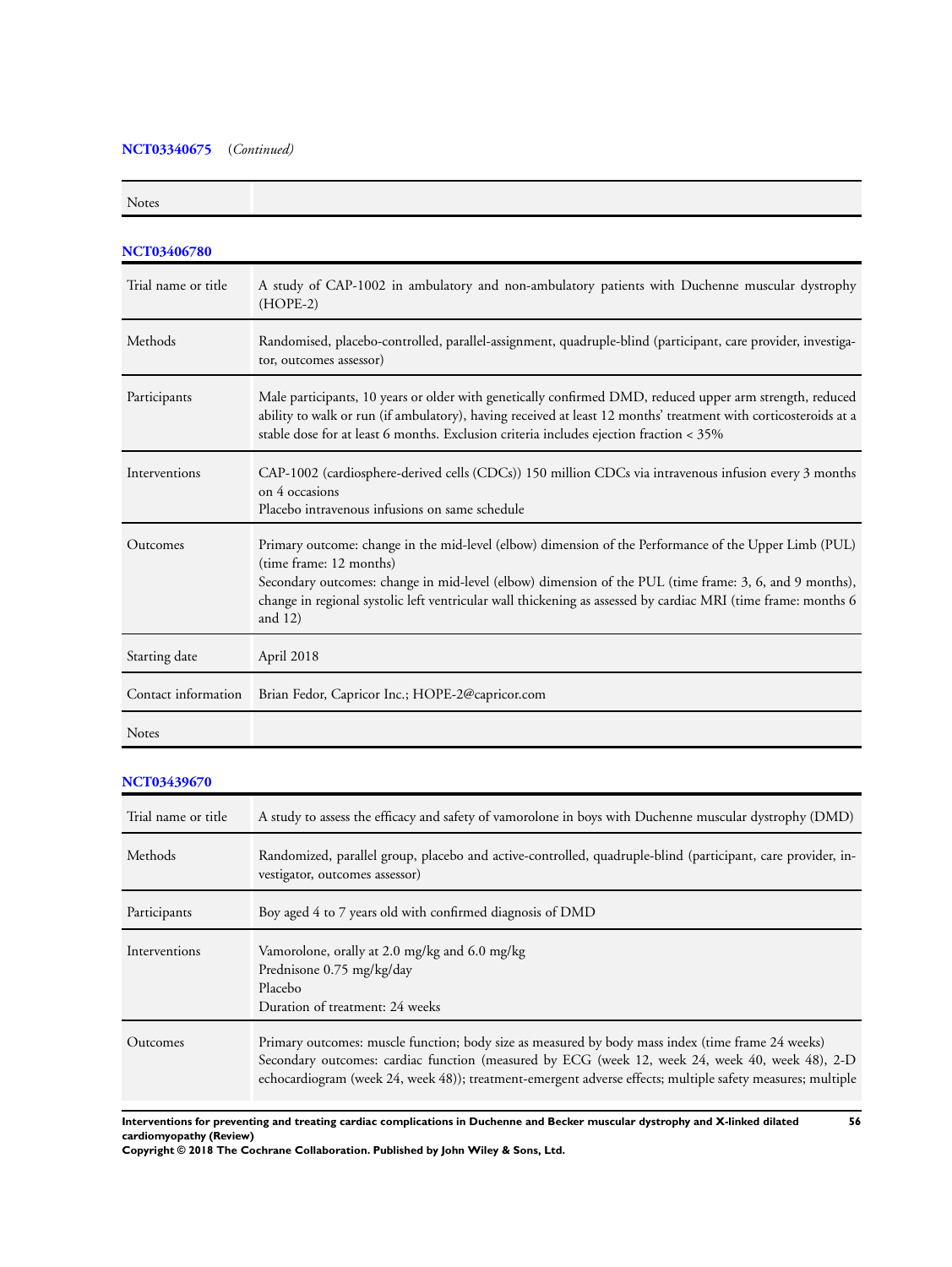# **[NCT03439670](#page-34-0)** (*Continued)*

|               | efficacy outcomes                                   |
|---------------|-----------------------------------------------------|
| Starting date | June 2018                                           |
|               | Contact information Andrea Smith: asmith@trinds.com |
| <b>Notes</b>  |                                                     |

ACE inhibitor: angiotensin converting enzyme inhibitor; BMD: Becker muscular dystrophy; DMD: Duchenne muscular dystrophy; ECG: electrocardiogram; FVC: forced vital capacity; MRI: magnetic resonance imaging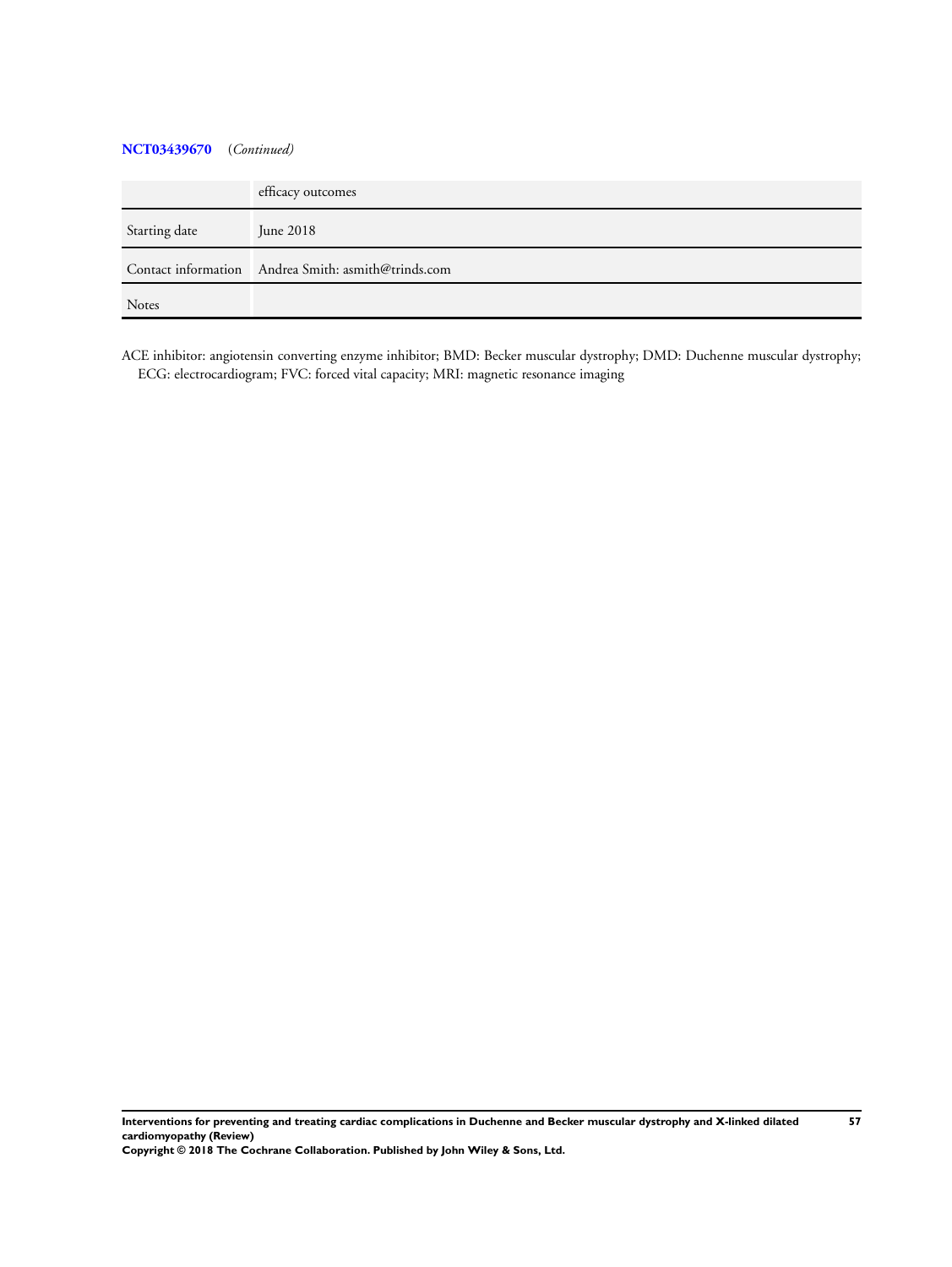# **D A T A A N D A N A L Y S E S**

# **Comparison 1. Prophylactic perindopril versus placebo**

| Outcome or subgroup title                                                                    | No. of<br>studies | No. of<br>participants | <b>Statistical method</b>       | <b>Effect</b> size |
|----------------------------------------------------------------------------------------------|-------------------|------------------------|---------------------------------|--------------------|
| 1 Cardiac function (number of<br>participants with ejection<br>fraction < $45\%$ ) (3 years) |                   |                        | Risk Ratio (M-H, Fixed, 95% CI) | Subtotals only     |

# **Comparison 2. Lisinopril versus losartan**

| Outcome or subgroup title                           | No. of<br>studies | No. of<br>participants | <b>Statistical method</b>           | <b>Effect</b> size |
|-----------------------------------------------------|-------------------|------------------------|-------------------------------------|--------------------|
| 1 Cardiac function (ejection)<br>fraction) (1 year) |                   |                        | Mean Difference (IV, Fixed, 95% CI) | Subtotals only     |
| 2 Adverse events                                    |                   |                        | Risk Ratio (M-H, Fixed, 95% CI)     | Subtotals only     |

# **Comparison 3. Idebenone versus placebo**

| Outcome or subgroup title                                                                                     | No. of<br>studies | No. of<br>participants | <b>Statistical method</b>           | <b>Effect</b> size           |
|---------------------------------------------------------------------------------------------------------------|-------------------|------------------------|-------------------------------------|------------------------------|
| 1 Cardiac function (change in<br>fractional shortening) (1 year)                                              | 1                 |                        | Mean Difference (IV, Fixed, 95% CI) | Subtotals only               |
| 2 Cardiac function (change in<br>LVEF)                                                                        | 1                 |                        | Mean Difference (IV, Fixed, 95% CI) | Subtotals only               |
| 3 Cardiac function (change in<br>peak systolic radial strain in<br>left ventricular lateral wall<br>segments) | 1                 |                        | Mean Difference (IV, Fixed, 95% CI) | Subtotals only               |
| 4 Cardiac function (change in<br>systolic radial strain rate left<br>ventricular inferolateral wall)          | 1                 |                        | Mean Difference (IV, Fixed, 95% CI) | Subtotals only               |
| 5 Peak systolic longitudinal strain                                                                           | $\mathbf{1}$      |                        | Mean Difference (IV, Fixed, 95% CI) | Subtotals only               |
| 5.1 Left ventricle lateral mid                                                                                | $\mathbf{1}$      | 17                     | Mean Difference (IV, Fixed, 95% CI) | $-5.0$ [ $-10.61$ , $0.61$ ] |
| 5.2 Left ventricle lateral apex                                                                               | $\mathbf{1}$      | 14                     | Mean Difference (IV, Fixed, 95% CI) | $1.30$ [-4.47, 7.07]         |
| 5.3 Left ventricle lateral basal                                                                              | $\mathbf{1}$      | 16                     | Mean Difference (IV, Fixed, 95% CI) | $4.5$ [-1.81, 10.81]         |
| 6 Peak systolic longitudinal strain                                                                           | $\mathbf{1}$      |                        | Mean Difference (IV, Fixed, 95% CI) | Subtotals only               |
| 6.1 Interventricular septum<br>mid                                                                            | 1                 | 19                     | Mean Difference (IV, Fixed, 95% CI) | $0.80$ [-6.47, 8.07]         |
| 6.2 Interventricular septum<br>apex                                                                           | 1                 | 19                     | Mean Difference (IV, Fixed, 95% CI) | $-3.10$ [ $-13.02$ , 6.82]   |

**Interventions for preventing and treating cardiac complications in Duchenne and Becker muscular dystrophy and X-linked dilated 58 cardiomyopathy (Review)**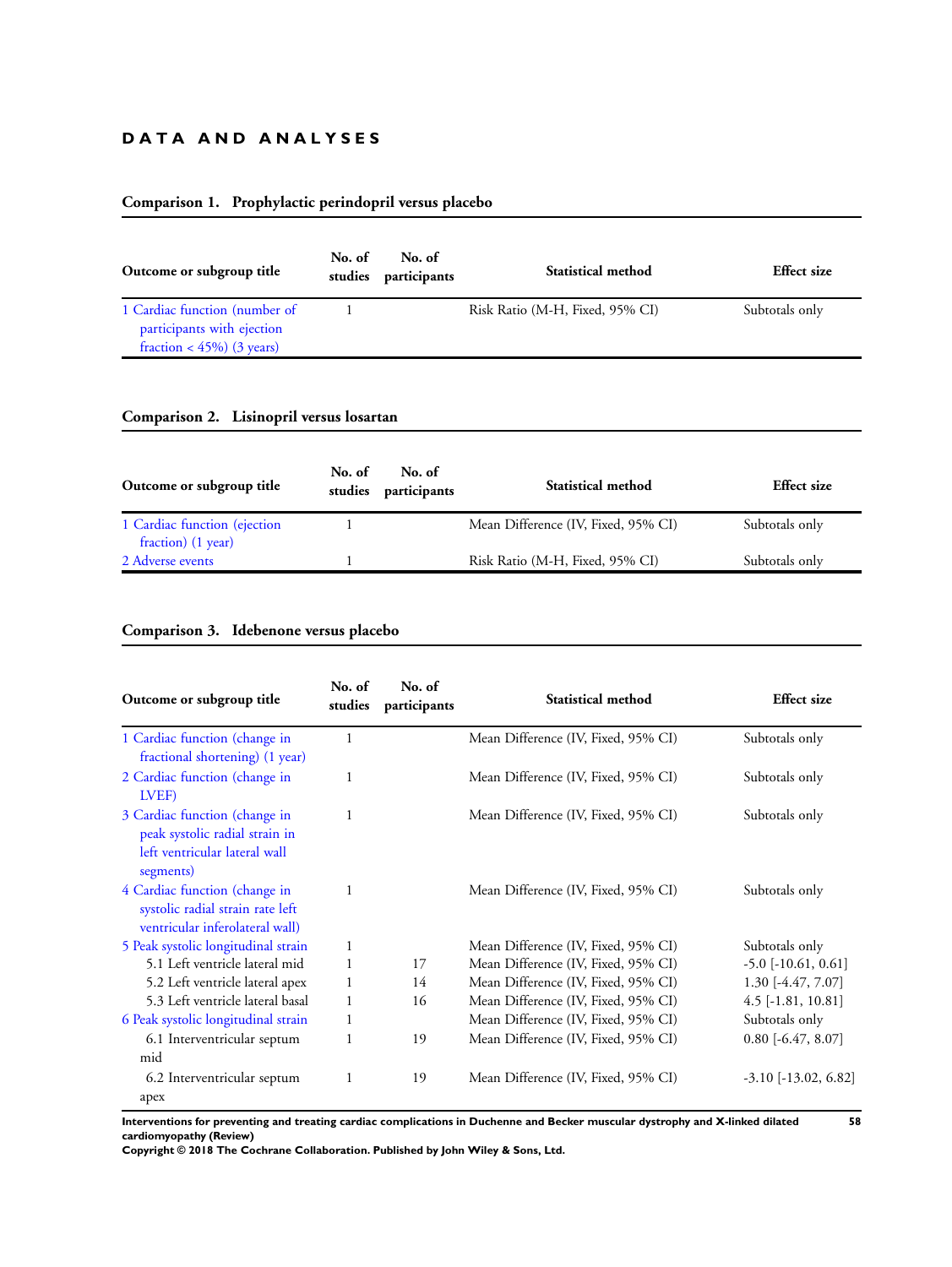| 6.3 Interventricular septum         | 18 | Mean Difference (IV, Fixed, 95% CI) | $-1.70$ [ $-6.93, 3.53$ ]     |
|-------------------------------------|----|-------------------------------------|-------------------------------|
| basal                               |    |                                     |                               |
| 7 Peak systolic longitudinal strain |    | Mean Difference (IV, Fixed, 95% CI) | Subtotals only                |
| 7.1 Right ventricle apex            | 16 | Mean Difference (IV, Fixed, 95% CI) | $-3.80$ [ $-14.73$ , $7.13$ ] |
| 7.2 Right ventricle basal           | 17 | Mean Difference (IV, Fixed, 95% CI) | $-5.0$ [ $-18.19$ , $8.19$ ]  |
| 8 Global left ventricular           |    | Mean Difference (IV, Fixed, 95% CI) | Subtotals only                |
| functioning                         |    |                                     |                               |
| 8.1 Cardiac index                   | 18 | Mean Difference (IV, Fixed, 95% CI) | $0.1$ [ $-0.75$ , $0.95$ ]    |
| 8.2 Cardiac output                  | 18 | Mean Difference (IV, Fixed, 95% CI) | $0.6$ [ $-0.33$ , 1.53]       |

# **Comparison 4. Eplerenone versus placebo**

| Outcome or subgroup title                                                                      | No. of<br>studies | No. of<br>participants | Statistical method              | <b>Effect</b> size  |
|------------------------------------------------------------------------------------------------|-------------------|------------------------|---------------------------------|---------------------|
| 1 Cardiac function - change<br>(decline) in left ventricular<br>strain (baseline to 6 months)  |                   |                        | Other data                      | No numeric data     |
| 2 Cardiac function - change<br>(decline) in left ventricular<br>strain (baseline to 12 months) |                   |                        | Other data                      | No numeric data     |
| 3 Cardiac function (change in<br>LVEF) (baseline to 6 months)                                  |                   |                        | Other data                      | No numeric data     |
| 4 Cardiac function (change in<br>LVEF) from baseline to 12<br>months                           |                   |                        | Other data                      | No numeric data     |
| 5 Change in size of metabolically<br>abnormal areas of myocardium<br>(baseline to 6 months)    |                   |                        | Other data                      | No numeric data     |
| 6 Change in size of metabolically<br>abnormal areas of myocardium<br>(baseline to 12 months)   |                   |                        | Other data                      | No numeric data     |
| 7 Adverse events                                                                               |                   | 42                     | Risk Ratio (M-H, Fixed, 95% CI) | $0.37$ [0.02, 8.48] |

**Interventions for preventing and treating cardiac complications in Duchenne and Becker muscular dystrophy and X-linked dilated 59 cardiomyopathy (Review)**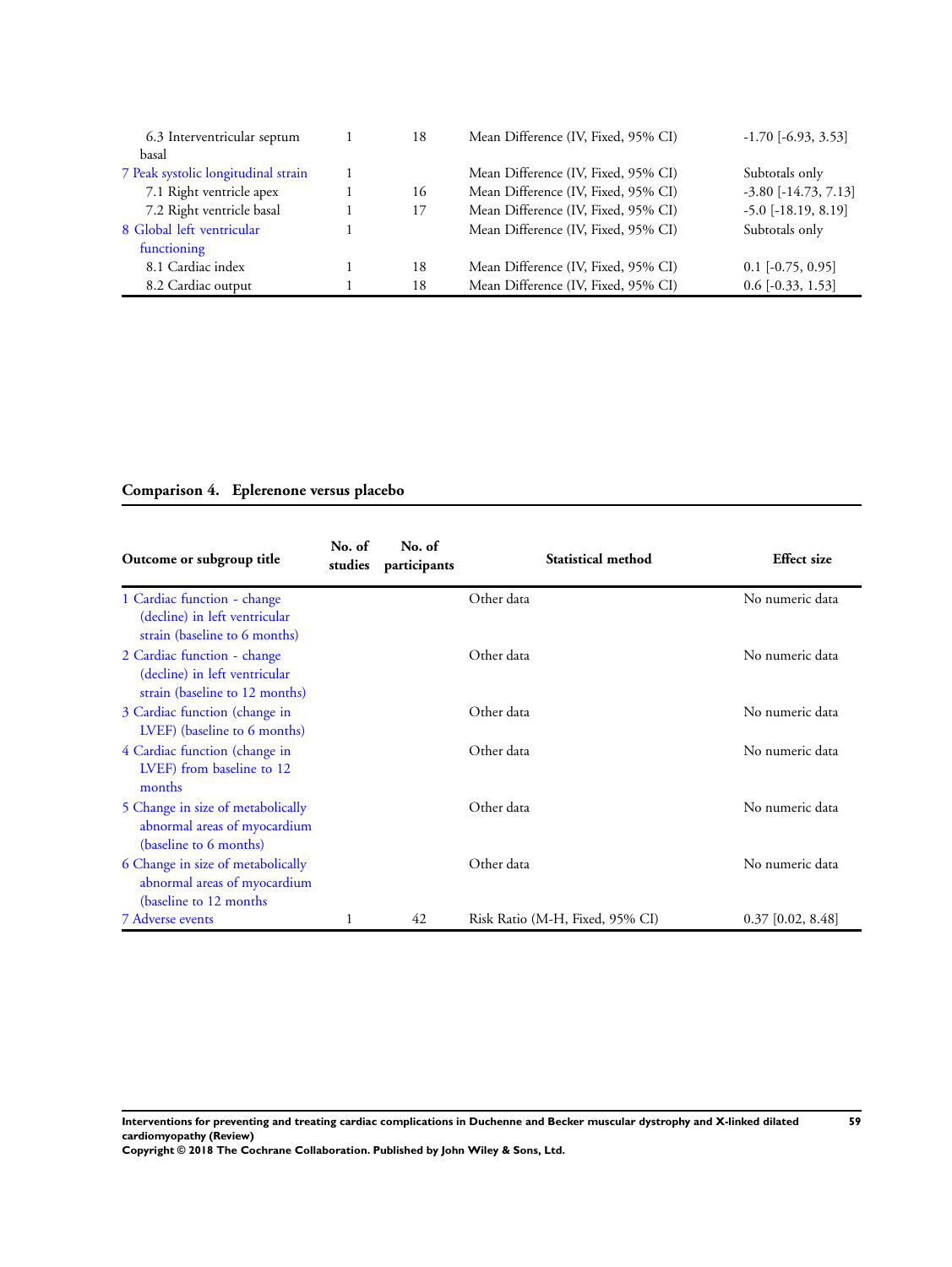# <span id="page-61-0"></span>**Analysis 1.1. Comparison 1 Prophylactic perindopril versus placebo, Outcome 1 Cardiac function (number of participants with ejection fraction < 45%) (3 years).**

Review: Interventions for preventing and treating cardiac complications in Duchenne and Becker muscular dystrophy and X-linked dilated cardiomyopathy

Comparison: 1 Prophylactic perindopril versus placebo

Outcome: 1 Cardiac function (number of participants with ejection fraction < 45%) (3 years)

| Study or subgroup                             | Favours perindopril<br>n/N | Placebo<br>n/N | Risk Ratio<br>M-H, Fixed, 95% CI                                                | Weight | Risk Ratio<br>M-H, Fixed, 95% CI |
|-----------------------------------------------|----------------------------|----------------|---------------------------------------------------------------------------------|--------|----------------------------------|
| Duboc 2005                                    | 1/28                       | 1/29           |                                                                                 |        | $1.04$ [ 0.07, 15.77 ]           |
| Test for subgroup differences: Not applicable |                            |                |                                                                                 |        |                                  |
|                                               |                            |                | 0.002<br>0.1<br>500<br>$\overline{0}$<br>Favours perindopril<br>Favours placebo |        |                                  |

# **Analysis 2.1. Comparison 2 Lisinopril versus losartan, Outcome 1 Cardiac function (ejection fraction) (1 year).**

Review: Interventions for preventing and treating cardiac complications in Duchenne and Becker muscular dystrophy and X-linked dilated cardiomyopathy

Comparison: 2 Lisinopril versus losartan

Outcome: 1 Cardiac function (ejection fraction) (1 year)

| Study or subgroup                             | Lisinopril  |             | Losartan |            |                  |       |          | Mean<br>Difference |     | Weight | Mean<br>Difference                  |
|-----------------------------------------------|-------------|-------------|----------|------------|------------------|-------|----------|--------------------|-----|--------|-------------------------------------|
|                                               | $\mathbb N$ | Mean(SD)    | N        | Mean(SD)   |                  |       |          | IV, Fixed, 95% CI  |     |        | IV, Fixed, 95% CI                   |
| Allen 2013                                    |             | 54.6 (5.19) | 9        | 55.2(7.19) |                  |       |          |                    |     |        | $-0.60$ $\lceil -6.67, 5.47 \rceil$ |
| Test for subgroup differences: Not applicable |             |             |          |            |                  |       |          |                    |     |        |                                     |
|                                               |             |             |          |            | $-20$            | $-10$ | $\Omega$ | $\overline{0}$     | -20 |        |                                     |
|                                               |             |             |          |            | Favours losartan |       |          | Favours lisinopril |     |        |                                     |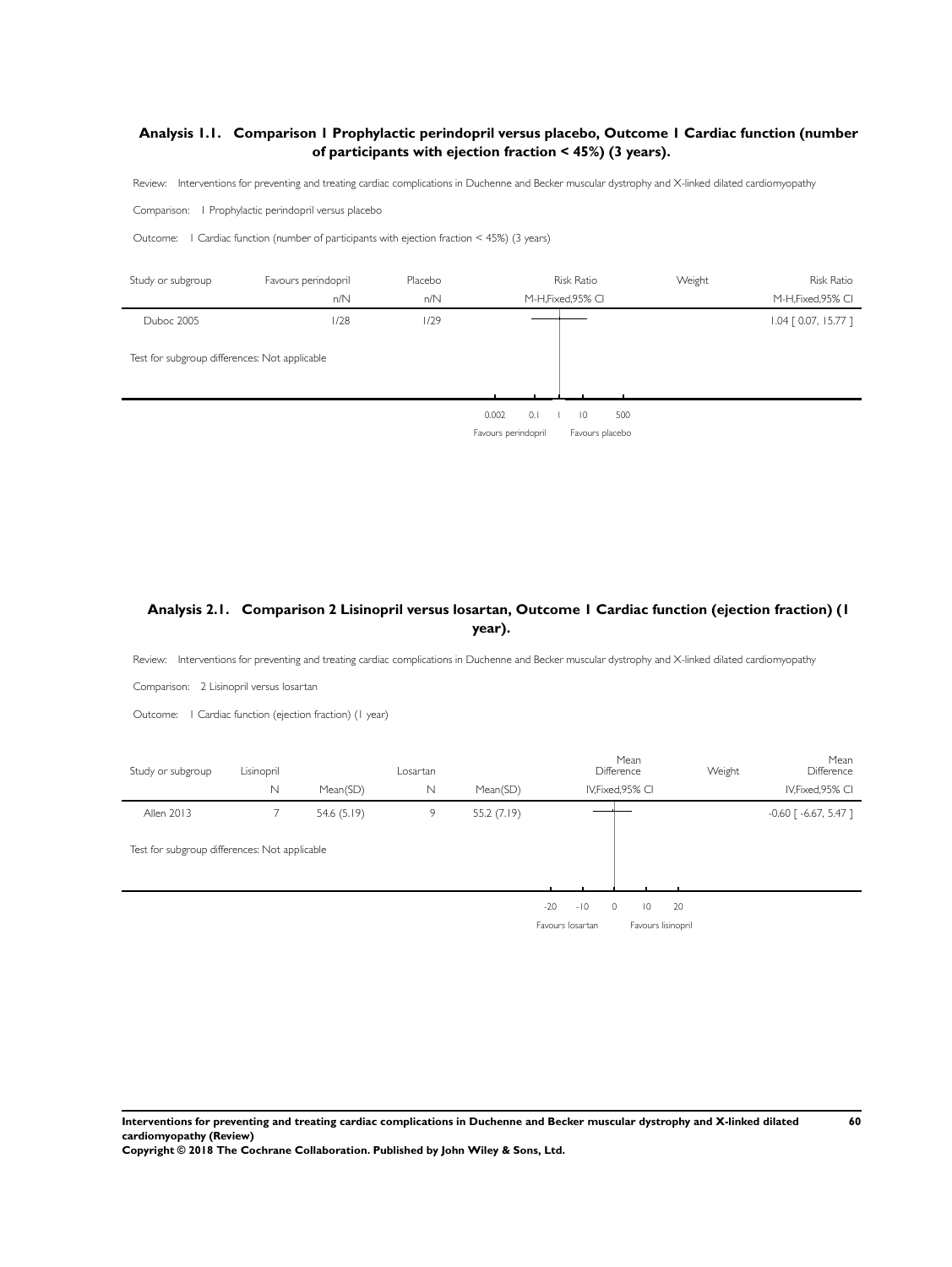# **Analysis 2.2. Comparison 2 Lisinopril versus losartan, Outcome 2 Adverse events.**

<span id="page-62-0"></span>Review: Interventions for preventing and treating cardiac complications in Duchenne and Becker muscular dystrophy and X-linked dilated cardiomyopathy

Comparison: 2 Lisinopril versus losartan

Outcome: 2 Adverse events

| Study or subgroup                             | Lisinopril | Losartan | <b>Risk Ratio</b>                      | Weight | Risk Ratio            |
|-----------------------------------------------|------------|----------|----------------------------------------|--------|-----------------------|
|                                               | n/N        | n/N      | M-H, Fixed, 95% CI                     |        | M-H, Fixed, 95% CI    |
| Allen 2013                                    | 0/12       | 2/10     |                                        |        | $0.17$ $[0.01, 3.16]$ |
| Test for subgroup differences: Not applicable |            |          |                                        |        |                       |
|                                               |            |          |                                        |        |                       |
|                                               |            |          | 0.01<br>0.1<br>100<br>$ 0\rangle$      |        |                       |
|                                               |            |          | Favours lisinopril<br>Favours losartan |        |                       |

# **Analysis 3.1. Comparison 3 Idebenone versus placebo, Outcome 1 Cardiac function (change in fractional shortening) (1 year).**

Review: Interventions for preventing and treating cardiac complications in Duchenne and Becker muscular dystrophy and X-linked dilated cardiomyopathy

Comparison: 3 Idebenone versus placebo

Outcome: 1 Cardiac function (change in fractional shortening) (1 year)

| Study or subgroup                             | Idebenone    |          | Placebo |          |                 |      |          | Mean<br>Difference |                   | Weight | Mean<br>Difference         |
|-----------------------------------------------|--------------|----------|---------|----------|-----------------|------|----------|--------------------|-------------------|--------|----------------------------|
|                                               | $\mathsf{N}$ | Mean(SD) | N       | Mean(SD) |                 |      |          | IV, Fixed, 95% CI  |                   |        | IV, Fixed, 95% CI          |
| Buyse 2011                                    | 3            | 1.4(4.1) | 8       | 1.6(2.6) |                 |      |          |                    |                   |        | $-0.20$ [ $-3.07$ , 2.67 ] |
| Test for subgroup differences: Not applicable |              |          |         |          |                 |      |          |                    |                   |        |                            |
|                                               |              |          |         |          |                 |      |          |                    |                   |        |                            |
|                                               |              |          |         |          | $-10$           | $-5$ | $\Omega$ | 5.                 | $ 0\rangle$       |        |                            |
|                                               |              |          |         |          | Favours placebo |      |          |                    | Favours idebenone |        |                            |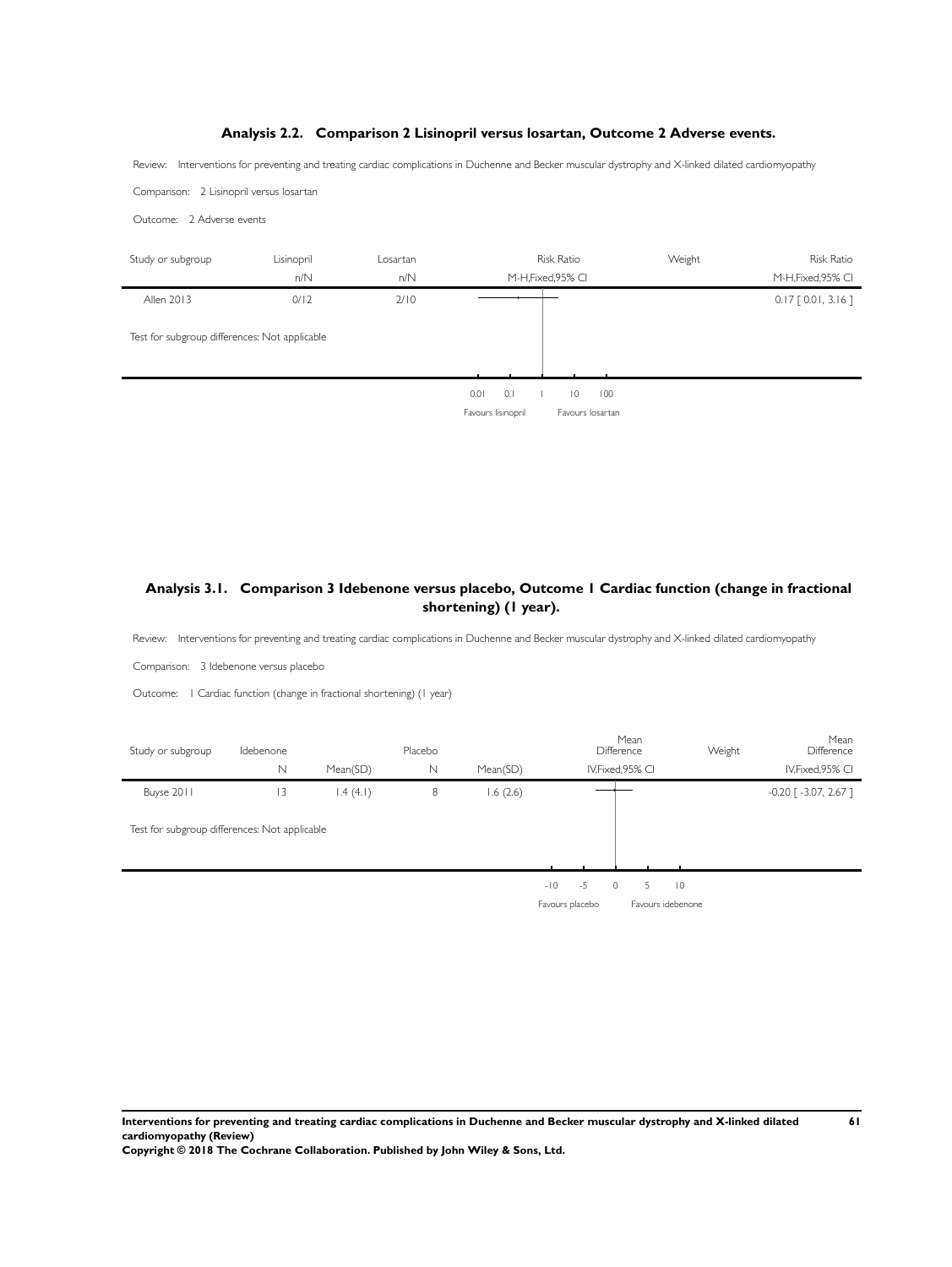# <span id="page-63-0"></span>**Analysis 3.2. Comparison 3 Idebenone versus placebo, Outcome 2 Cardiac function (change in LVEF).**

Review: Interventions for preventing and treating cardiac complications in Duchenne and Becker muscular dystrophy and X-linked dilated cardiomyopathy

Comparison: 3 Idebenone versus placebo

Outcome: 2 Cardiac function (change in LVEF)

| Study or subgroup                             | <b>Idebenone</b> |             | Placebo |          |                   | Mean<br>Difference |          |    |                   | Mean<br>Weight<br>Difference |                            |
|-----------------------------------------------|------------------|-------------|---------|----------|-------------------|--------------------|----------|----|-------------------|------------------------------|----------------------------|
|                                               | N                | Mean(SD)    | N       | Mean(SD) | IV, Fixed, 95% CI |                    |          |    |                   | IV, Fixed, 95% CI            |                            |
| Buyse 2011                                    | $ 2\rangle$      | $-1.9(9.8)$ |         | 0.4(5.5) |                   |                    |          |    |                   |                              | $-2.30$ [ $-9.18$ , 4.58 ] |
| Test for subgroup differences: Not applicable |                  |             |         |          |                   |                    |          |    |                   |                              |                            |
|                                               |                  |             |         |          |                   |                    |          |    |                   |                              |                            |
|                                               |                  |             |         |          | $-50$             | $-25$              | $\Omega$ | 25 | 50                |                              |                            |
|                                               |                  |             |         |          |                   | Favours placebo    |          |    | Favours idebenone |                              |                            |

# **Analysis 3.3. Comparison 3 Idebenone versus placebo, Outcome 3 Cardiac function (change in peak systolic radial strain in left ventricular lateral wall segments).**

Review: Interventions for preventing and treating cardiac complications in Duchenne and Becker muscular dystrophy and X-linked dilated cardiomyopathy

Comparison: 3 Idebenone versus placebo

Outcome: 3 Cardiac function (change in peak systolic radial strain in left ventricular lateral wall segments)

| Idebenone     |             |                                               |             |                 | Mean            | Weight                          | Mean<br>Difference  |
|---------------|-------------|-----------------------------------------------|-------------|-----------------|-----------------|---------------------------------|---------------------|
| $\mathbb N$   | Mean(SD)[%] | N                                             | Mean(SD)[%] |                 |                 |                                 | IV, Fixed, 95% CI   |
| $\mathbf{  }$ | 17.3(13.1)  |                                               | 7.5(12)     |                 |                 |                                 | 9.80 [-1.99, 21.59] |
|               |             |                                               |             |                 |                 |                                 |                     |
|               |             |                                               |             | $-50$<br>$-100$ | 50<br>$\Omega$  | 100                             |                     |
|               |             | Test for subgroup differences: Not applicable | Control     |                 | Favours placebo | Difference<br>IV, Fixed, 95% CI | Favours idebenone   |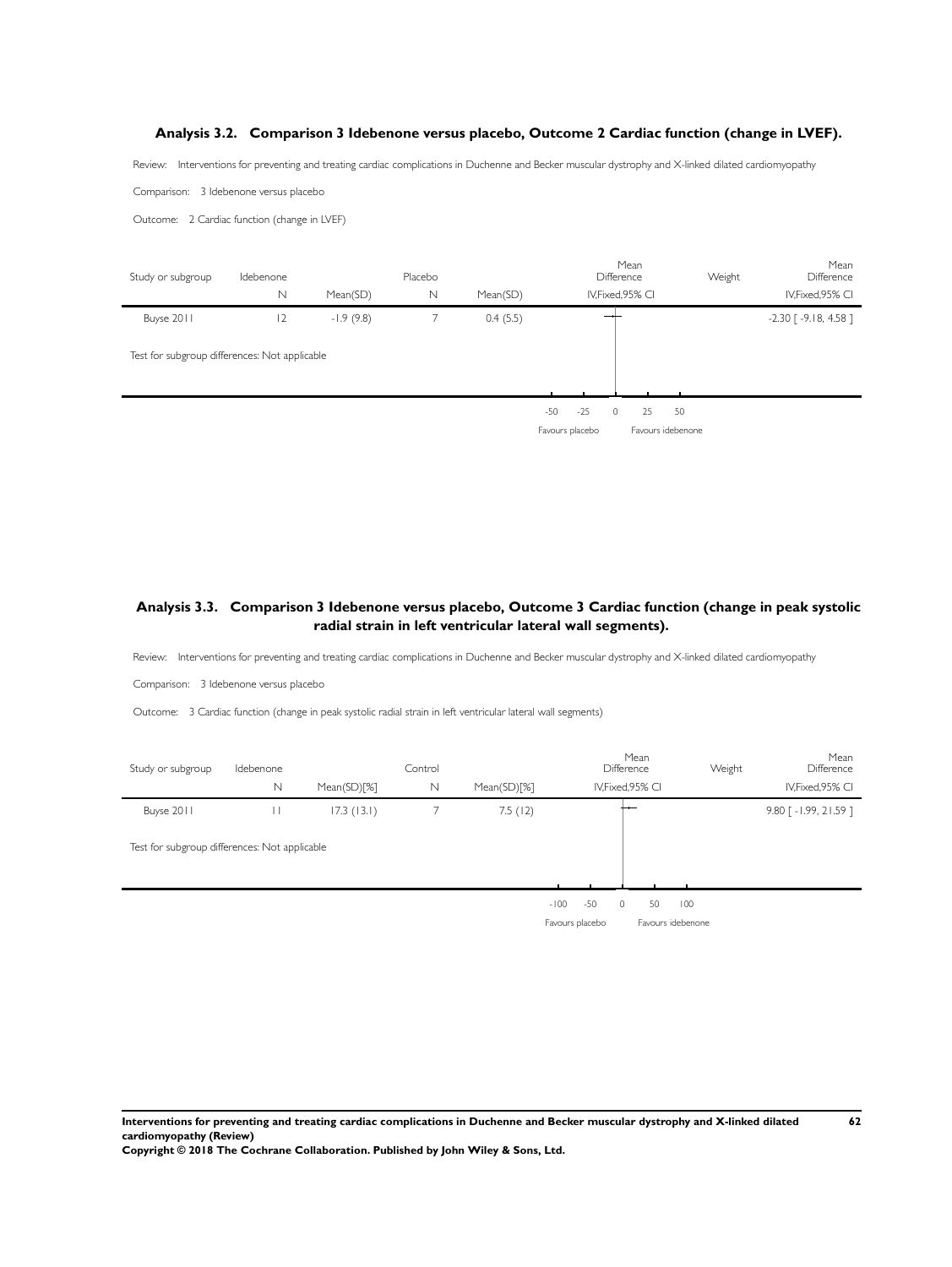# <span id="page-64-0"></span>**Analysis 3.4. Comparison 3 Idebenone versus placebo, Outcome 4 Cardiac function (change in systolic radial strain rate left ventricular inferolateral wall).**

Review: Interventions for preventing and treating cardiac complications in Duchenne and Becker muscular dystrophy and X-linked dilated cardiomyopathy

Comparison: 3 Idebenone versus placebo

Outcome: 4 Cardiac function (change in systolic radial strain rate left ventricular inferolateral wall)

| Study or subgroup                             | Idebenone |                         | Control     |                                     |                | Mean<br>Difference | Weight | Mean<br>Difference                 |
|-----------------------------------------------|-----------|-------------------------|-------------|-------------------------------------|----------------|--------------------|--------|------------------------------------|
|                                               | N         | Mean(SD)[per<br>second] | $\mathbb N$ | Mean(SD)[per<br>second <sup>1</sup> |                | IV, Fixed, 95% CI  |        | IV, Fixed, 95% CI                  |
| Buyse 2011                                    |           | 0.5(0.6)                |             | 0(0.9)                              |                |                    |        | $0.50$ $\lceil -0.26, 1.26 \rceil$ |
| Test for subgroup differences: Not applicable |           |                         |             |                                     |                |                    |        |                                    |
|                                               |           |                         |             |                                     | $-2$<br>$\sim$ |                    |        |                                    |

Favours placebo Favours idebenone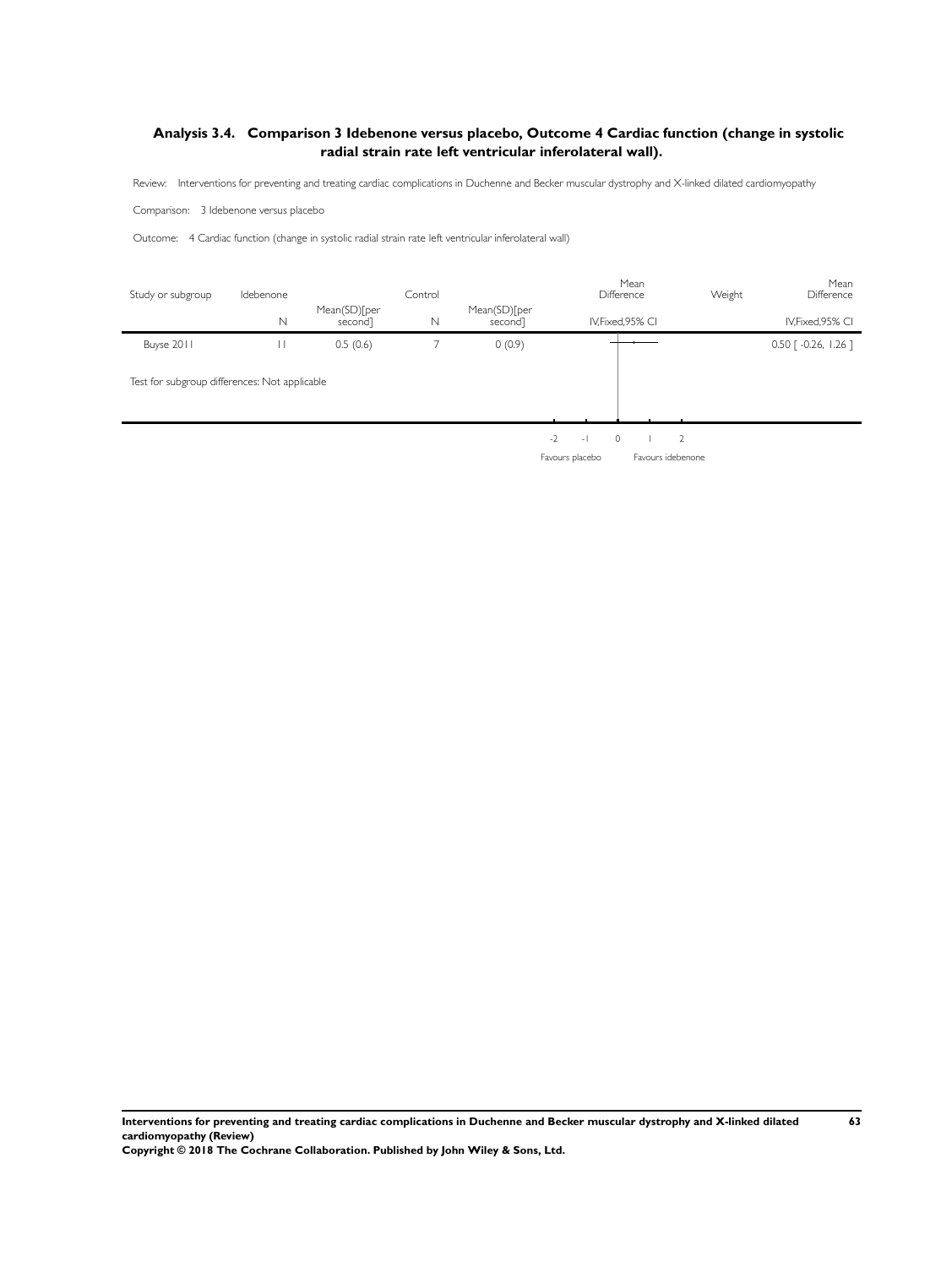# <span id="page-65-0"></span>**Analysis 3.5. Comparison 3 Idebenone versus placebo, Outcome 5 Peak systolic longitudinal strain.**

Review: Interventions for preventing and treating cardiac complications in Duchenne and Becker muscular dystrophy and X-linked dilated cardiomyopathy

Comparison: 3 Idebenone versus placebo

Outcome: 5 Peak systolic longitudinal strain

| Study or subgroup                                                                     | Idebenone       |             | Control     |             | Mean<br>Difference        | Weight            | Mean<br>Difference           |
|---------------------------------------------------------------------------------------|-----------------|-------------|-------------|-------------|---------------------------|-------------------|------------------------------|
|                                                                                       | $\mathbb N$     | Mean(SD)    | $\mathbb N$ | Mean(SD)    | IV, Fixed, 95% CI         |                   | IV, Fixed, 95% CI            |
| Left ventricle lateral mid                                                            |                 |             |             |             |                           |                   |                              |
| Buyse 2011                                                                            | $\overline{10}$ | $-4.1(7.1)$ | 7           | 0.9(4.7)    |                           | 100.0 %           | $-5.00$ [ $-10.61$ , 0.61]   |
| Subtotal (95% CI)                                                                     | 10              |             | 7           |             |                           | 100.0%            | $-5.00$ [ $-10.61, 0.61$ ]   |
| Heterogeneity: not applicable                                                         |                 |             |             |             |                           |                   |                              |
| Test for overall effect: $Z = 1.75$ (P = 0.081)                                       |                 |             |             |             |                           |                   |                              |
| 2 Left ventricle lateral apex                                                         |                 |             |             |             |                           |                   |                              |
| Buyse 2011                                                                            | 9               | 1.4(6.8)    | 5           | 0.1(4.2)    |                           | 100.0 %           | $1.30$ [ -4.47, 7.07 ]       |
| Subtotal (95% CI)                                                                     | 9               |             | 5           |             |                           | 100.0%            | $1.30$ [ -4.47, 7.07 ]       |
| Heterogeneity: not applicable                                                         |                 |             |             |             |                           |                   |                              |
| Test for overall effect: $Z = 0.44$ (P = 0.66)                                        |                 |             |             |             |                           |                   |                              |
| 3 Left ventricle lateral basal                                                        |                 |             |             |             |                           |                   |                              |
| Buyse 2011                                                                            | 9               | 1.1(8.7)    | 7           | $-3.4(3.7)$ |                           | 100.0 %           | $4.50$ [ $-1.81$ , $10.81$ ] |
| Subtotal (95% CI)                                                                     | 9               |             | 7           |             |                           | 100.0%            | $4.50$ [ -1.81, 10.81 ]      |
| Heterogeneity: not applicable                                                         |                 |             |             |             |                           |                   |                              |
| Test for overall effect: $Z = 1.40$ (P = 0.16)                                        |                 |             |             |             |                           |                   |                              |
| Test for subgroup differences: Chi <sup>2</sup> = 5.20, df = 2 (P = 0.07), $1^2$ =62% |                 |             |             |             |                           |                   |                              |
|                                                                                       |                 |             |             |             |                           |                   |                              |
|                                                                                       |                 |             |             | $-20$       | $-10$<br>0<br>$ 0\rangle$ | 20                |                              |
|                                                                                       |                 |             |             |             | Favours placebo           | Favours idebenone |                              |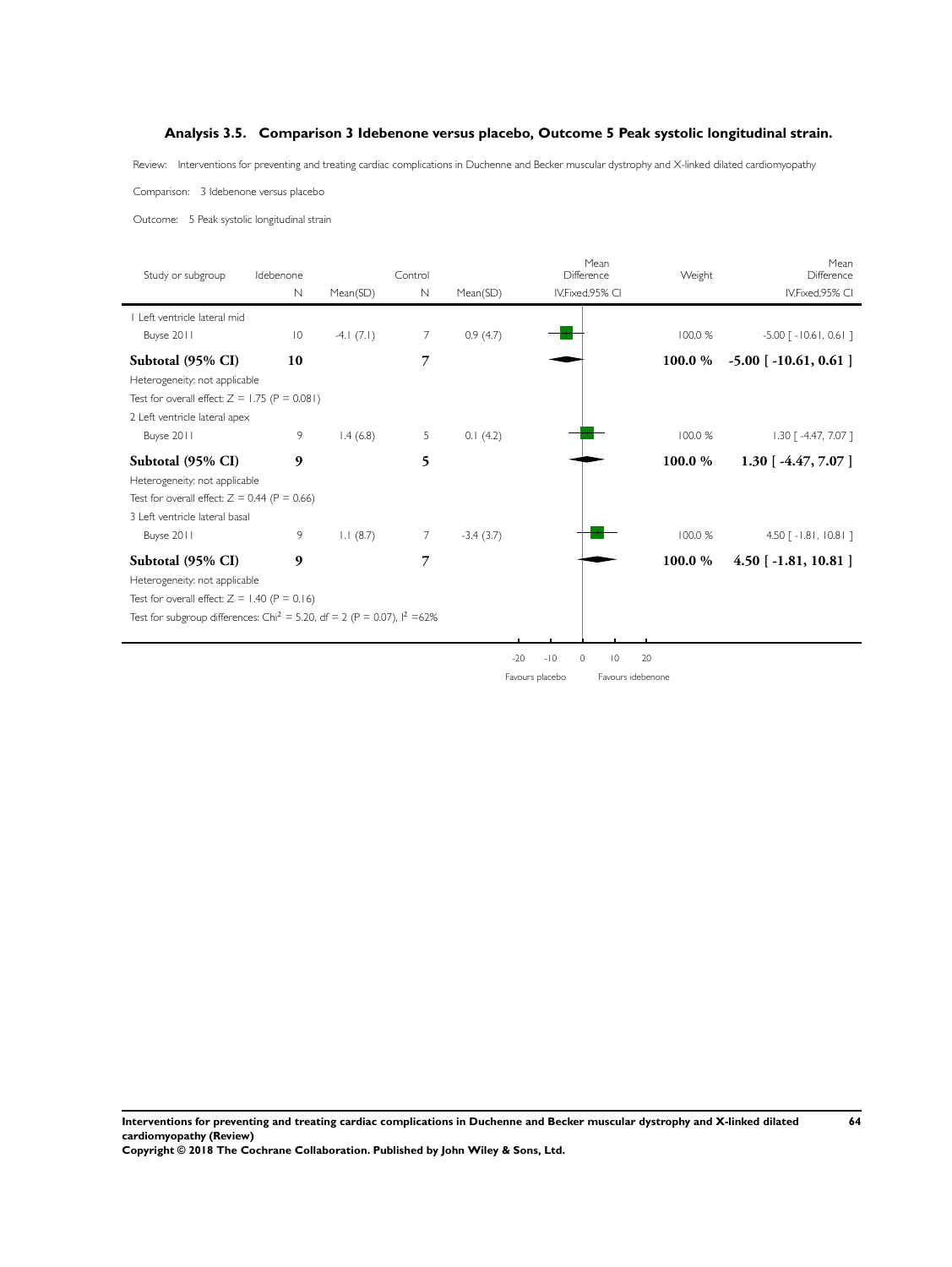# <span id="page-66-0"></span>**Analysis 3.6. Comparison 3 Idebenone versus placebo, Outcome 6 Peak systolic longitudinal strain.**

Review: Interventions for preventing and treating cardiac complications in Duchenne and Becker muscular dystrophy and X-linked dilated cardiomyopathy

Comparison: 3 Idebenone versus placebo

Outcome: 6 Peak systolic longitudinal strain

| Study or subgroup                                                                       | Idebenone |             | Placebo     |                | Mean<br>Difference | Weight  | Mean<br>Difference                 |
|-----------------------------------------------------------------------------------------|-----------|-------------|-------------|----------------|--------------------|---------|------------------------------------|
|                                                                                         | N         | Mean(SD)    | $\mathbb N$ | Mean(SD)       | IV, Fixed, 95% CI  |         | IV, Fixed, 95% CI                  |
| Interventricular septum mid                                                             |           |             |             |                |                    |         |                                    |
| Buyse 2011                                                                              | 2         | 2.7(8.3)    | 7           | 1.9(7.5)       |                    | 100.0 % | $0.80$ $\lceil -6.47, 8.07 \rceil$ |
| Subtotal (95% CI)                                                                       | 12        |             | 7           |                |                    | 100.0%  | $0.80$ [ -6.47, 8.07 ]             |
| Heterogeneity: not applicable                                                           |           |             |             |                |                    |         |                                    |
| Test for overall effect: $Z = 0.22$ (P = 0.83)                                          |           |             |             |                |                    |         |                                    |
| 2 Interventricular septum apex                                                          |           |             |             |                |                    |         |                                    |
| Buyse 2011                                                                              | 2         | $-1.2(7.8)$ | 7           | 1.9(12)        |                    | 100.0 % | $-3.10$ [ $-13.02$ , 6.82]         |
| Subtotal (95% CI)                                                                       | 12        |             | 7           |                |                    | 100.0 % | $-3.10$ [ $-13.02, 6.82$ ]         |
| Heterogeneity: not applicable                                                           |           |             |             |                |                    |         |                                    |
| Test for overall effect: $Z = 0.61$ (P = 0.54)                                          |           |             |             |                |                    |         |                                    |
| 3 Interventricular septum basal                                                         |           |             |             |                |                    |         |                                    |
| Buyse 2011                                                                              | $\perp$   | $-2.3(6.5)$ | 7           | $-0.6$ $(4.8)$ |                    | 100.0 % | $-1.70$ [ $-6.93$ , 3.53 ]         |
| Subtotal (95% CI)                                                                       | 11        |             | 7           |                |                    | 100.0 % | $-1.70$ [ $-6.93, 3.53$ ]          |
| Heterogeneity: not applicable                                                           |           |             |             |                |                    |         |                                    |
| Test for overall effect: $Z = 0.64$ (P = 0.52)                                          |           |             |             |                |                    |         |                                    |
| Test for subgroup differences: Chi <sup>2</sup> = 0.47, df = 2 (P = 0.79), $1^2$ = 0.0% |           |             |             |                |                    |         |                                    |
|                                                                                         |           |             |             |                |                    |         |                                    |

-20 -10 0 10 20 Favours placebo Favours idebenone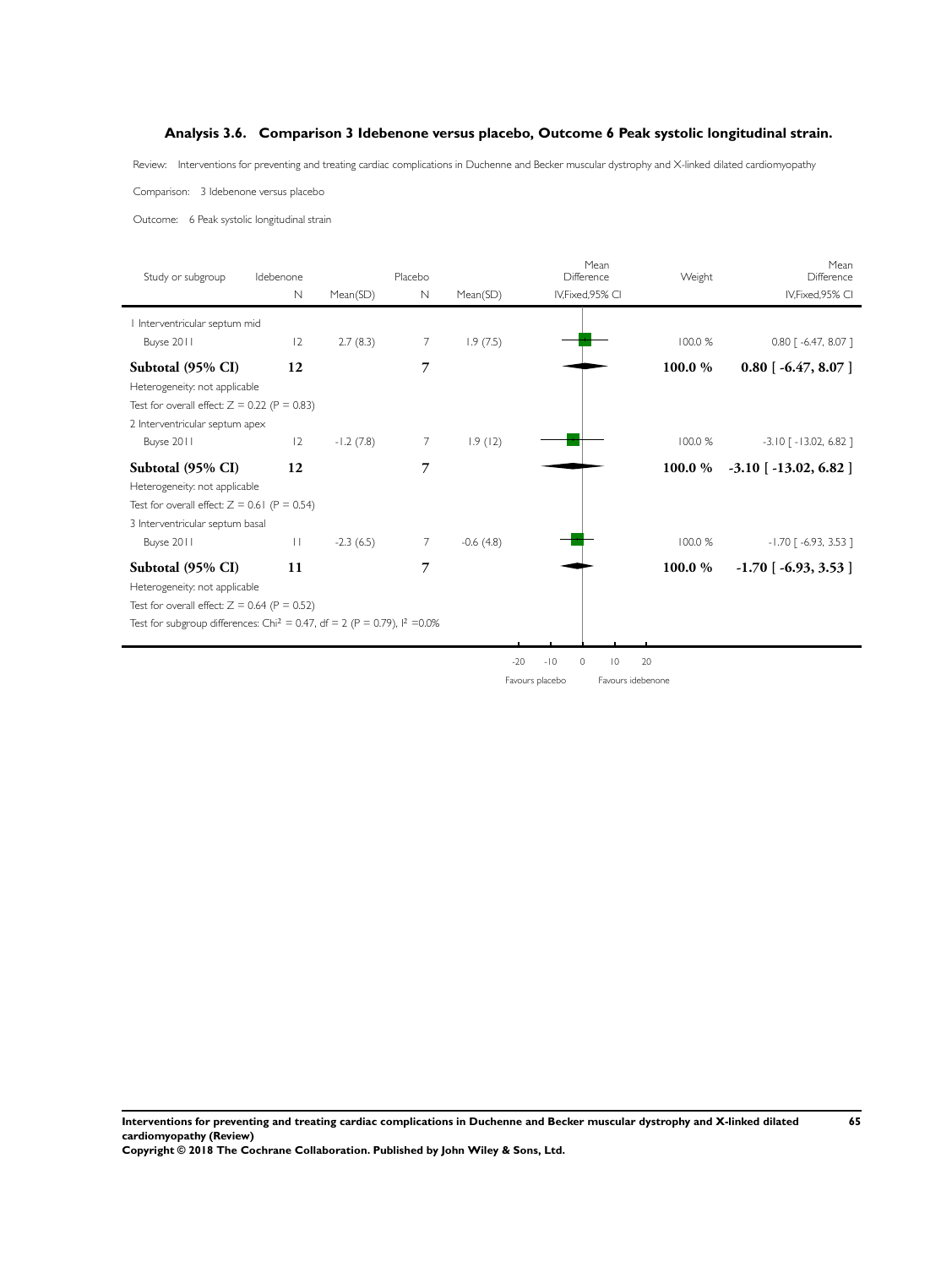## <span id="page-67-0"></span>**Analysis 3.7. Comparison 3 Idebenone versus placebo, Outcome 7 Peak systolic longitudinal strain.**

Review: Interventions for preventing and treating cardiac complications in Duchenne and Becker muscular dystrophy and X-linked dilated cardiomyopathy

Comparison: 3 Idebenone versus placebo

Outcome: 7 Peak systolic longitudinal strain

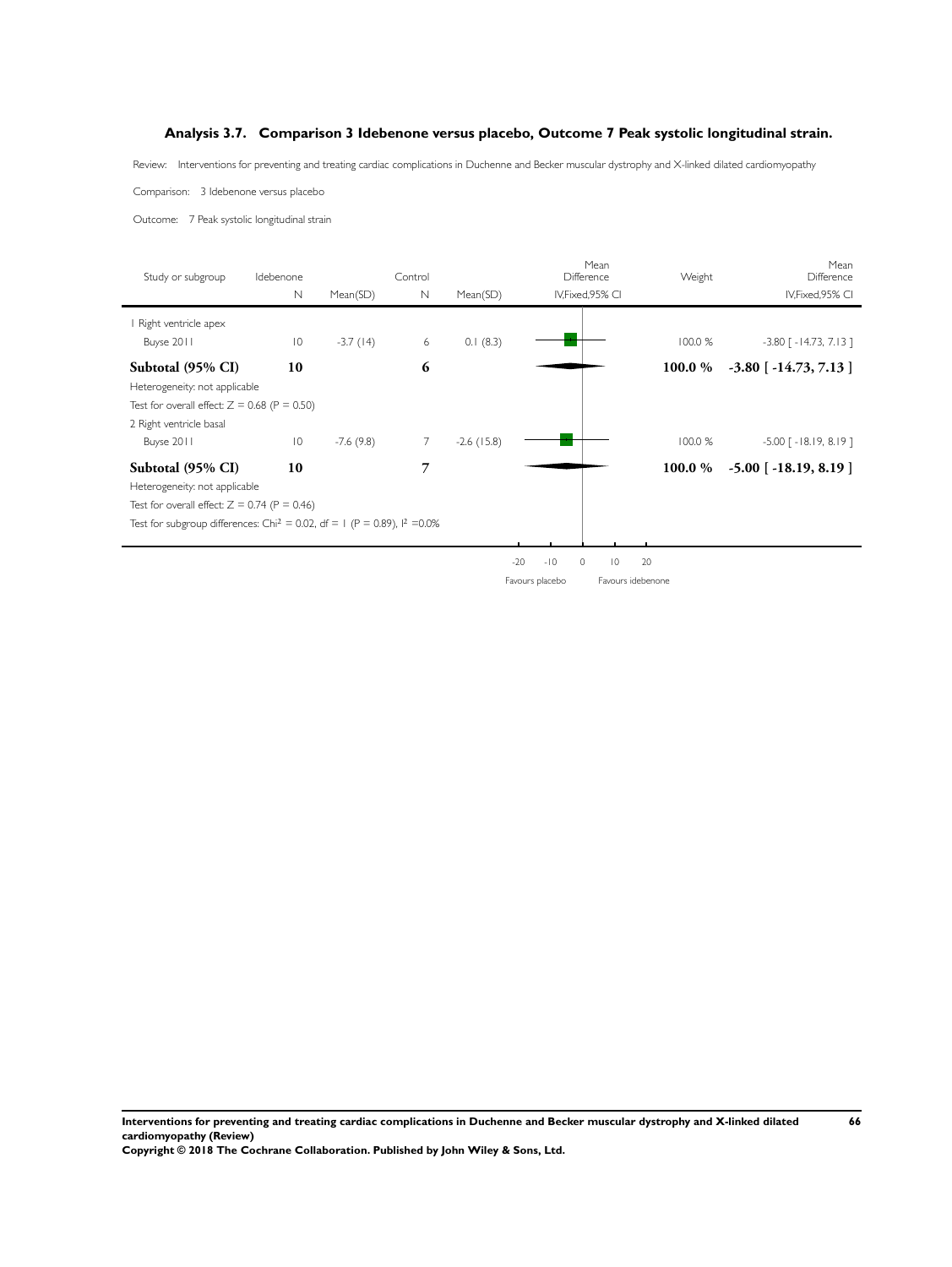## <span id="page-68-0"></span>**Analysis 3.8. Comparison 3 Idebenone versus placebo, Outcome 8 Global left ventricular functioning.**

Review: Interventions for preventing and treating cardiac complications in Duchenne and Becker muscular dystrophy and X-linked dilated cardiomyopathy

Comparison: 3 Idebenone versus placebo

Outcome: 8 Global left ventricular functioning

| Study or subgroup                                                                       | Idebenone    |             | Control     |             |                        | Mean<br>Difference | Weight         | Mean<br>Difference                 |
|-----------------------------------------------------------------------------------------|--------------|-------------|-------------|-------------|------------------------|--------------------|----------------|------------------------------------|
|                                                                                         | $\mathbb N$  | Mean(SD)    | $\mathbb N$ | Mean(SD)    |                        | IV, Fixed, 95% CI  |                | IV, Fixed, 95% CI                  |
| Cardiac index                                                                           |              |             |             |             |                        |                    |                |                                    |
| Buyse 2011                                                                              | $\perp$      | $-0.1(0.9)$ | 7           | $-0.2(0.9)$ |                        |                    | 100.0 %        | $0.10$ $[-0.75, 0.95]$             |
| Subtotal (95% CI)                                                                       | 11           |             | 7           |             |                        |                    | 100.0 %        | $0.10$ [ -0.75, 0.95 ]             |
| Heterogeneity: not applicable                                                           |              |             |             |             |                        |                    |                |                                    |
| Test for overall effect: $Z = 0.23$ (P = 0.82)                                          |              |             |             |             |                        |                    |                |                                    |
| 2 Cardiac output                                                                        |              |             |             |             |                        |                    |                |                                    |
| Buyse 2011                                                                              | $\mathbf{H}$ | 0.1(1.3)    | 7           | $-0.5(0.7)$ |                        |                    | 100.0%         | $0.60$ $\lceil -0.33, 1.53 \rceil$ |
| Subtotal (95% CI)                                                                       | 11           |             | 7           |             |                        |                    | 100.0 %        | $0.60$ [ -0.33, 1.53 ]             |
| Heterogeneity: not applicable                                                           |              |             |             |             |                        |                    |                |                                    |
| Test for overall effect: $Z = 1.27$ (P = 0.20)                                          |              |             |             |             |                        |                    |                |                                    |
| Test for subgroup differences: Chi <sup>2</sup> = 0.61, df = 1 (P = 0.44), $1^2$ = 0.0% |              |             |             |             |                        |                    |                |                                    |
|                                                                                         |              |             |             |             |                        |                    |                |                                    |
|                                                                                         |              |             |             |             | $\circ$<br>$-2$<br>- 1 |                    | $\overline{2}$ |                                    |
|                                                                                         |              |             |             |             | Favours placebo        | Favours idebenone  |                |                                    |

# **Analysis 4.1. Comparison 4 Eplerenone versus placebo, Outcome 1 Cardiac function - change (decline) in left ventricular strain (baseline to 6 months).**

**Cardiac function - change (decline) in left ventricular strain (baseline to 6 months)**

| Study            | Eplerenone (mean) SD | Placebo (mean) SD | P value    |
|------------------|----------------------|-------------------|------------|
| Raman 2014 0.84% |                      | 2.68 0.38%        | 2.56 0.602 |

**Analysis 4.2. Comparison 4 Eplerenone versus placebo, Outcome 2 Cardiac function - change (decline) in left ventricular strain (baseline to 12 months).**

**Cardiac function - change (decline) in left ventricular strain (baseline to 12 months)**

| Study           | Eplerenone<br>(median) | <b>IQR</b>                     | Placebo (median) IQR |                              | P value |
|-----------------|------------------------|--------------------------------|----------------------|------------------------------|---------|
| Raman 2014 1.0% |                        | $0.3 \text{ to } -2.2$ $2.2\%$ |                      | $1.3 \text{ to } -3.1$ 0.020 |         |

**Interventions for preventing and treating cardiac complications in Duchenne and Becker muscular dystrophy and X-linked dilated 67 cardiomyopathy (Review)**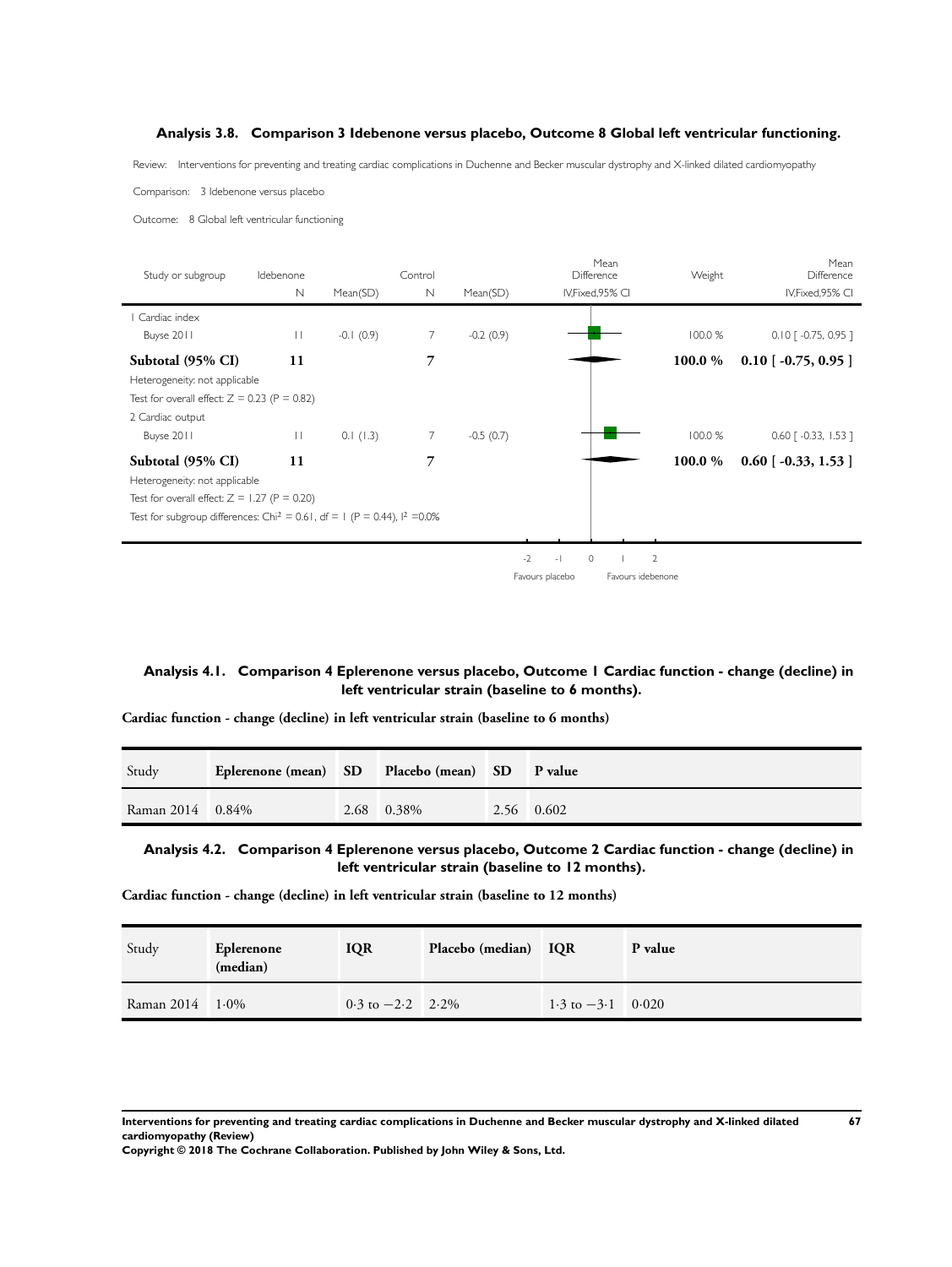# <span id="page-69-0"></span>**Analysis 4.3. Comparison 4 Eplerenone versus placebo, Outcome 3 Cardiac function (change in LVEF) (baseline to 6 months).**

**Cardiac function (change in LVEF) (baseline to 6 months)**

| Study         | Eplerenone<br>(median) | <b>IQR</b>         | Placebo (median) IQR |                              | P value |
|---------------|------------------------|--------------------|----------------------|------------------------------|---------|
| Raman 2014 0% |                        | $-3.8$ to 4.0 1.0% |                      | $-5.0 \text{ to } 2.1$ 0.474 |         |

# **Analysis 4.4. Comparison 4 Eplerenone versus placebo, Outcome 4 Cardiac function (change in LVEF) from baseline to 12 months.**

**Cardiac function (change in LVEF) from baseline to 12 months**

| Study                | Eplerenone<br>(median) | <b>IQR</b>             | Placebo (median) IQR |                        | P value |
|----------------------|------------------------|------------------------|----------------------|------------------------|---------|
| Raman $2014 - 1.8\%$ |                        | $-2.9$ to 6.0 $-3.7\%$ |                      | $-10.8$ to $1.0$ 0.032 |         |

**Analysis 4.5. Comparison 4 Eplerenone versus placebo, Outcome 5 Change in size of metabolically abnormal areas of myocardium (baseline to 6 months).**

**Change in size of metabolically abnormal areas of myocardium (baseline to 6 months)**

| Study              | Eplerenone (mean) SD Placebo (mean) SD P value |    |          |       |
|--------------------|------------------------------------------------|----|----------|-------|
| Raman $2014 - 2\%$ |                                                | 4% | $\Omega$ | 0.034 |

**Analysis 4.6. Comparison 4 Eplerenone versus placebo, Outcome 6 Change in size of metabolically abnormal areas of myocardium (baseline to 12 months.**

**Change in size of metabolically abnormal areas of myocardium (baseline to 12 months**

| Study              | Eplerenone<br>(median) | <b>IOR</b>                    | Placebo (median) IQR |                     | P value |
|--------------------|------------------------|-------------------------------|----------------------|---------------------|---------|
| Raman $2014 - 1\%$ |                        | $-6 \text{ to } 3 \quad -3\%$ |                      | $-5$ to 4 $> 0.999$ |         |

**Interventions for preventing and treating cardiac complications in Duchenne and Becker muscular dystrophy and X-linked dilated 68 cardiomyopathy (Review)**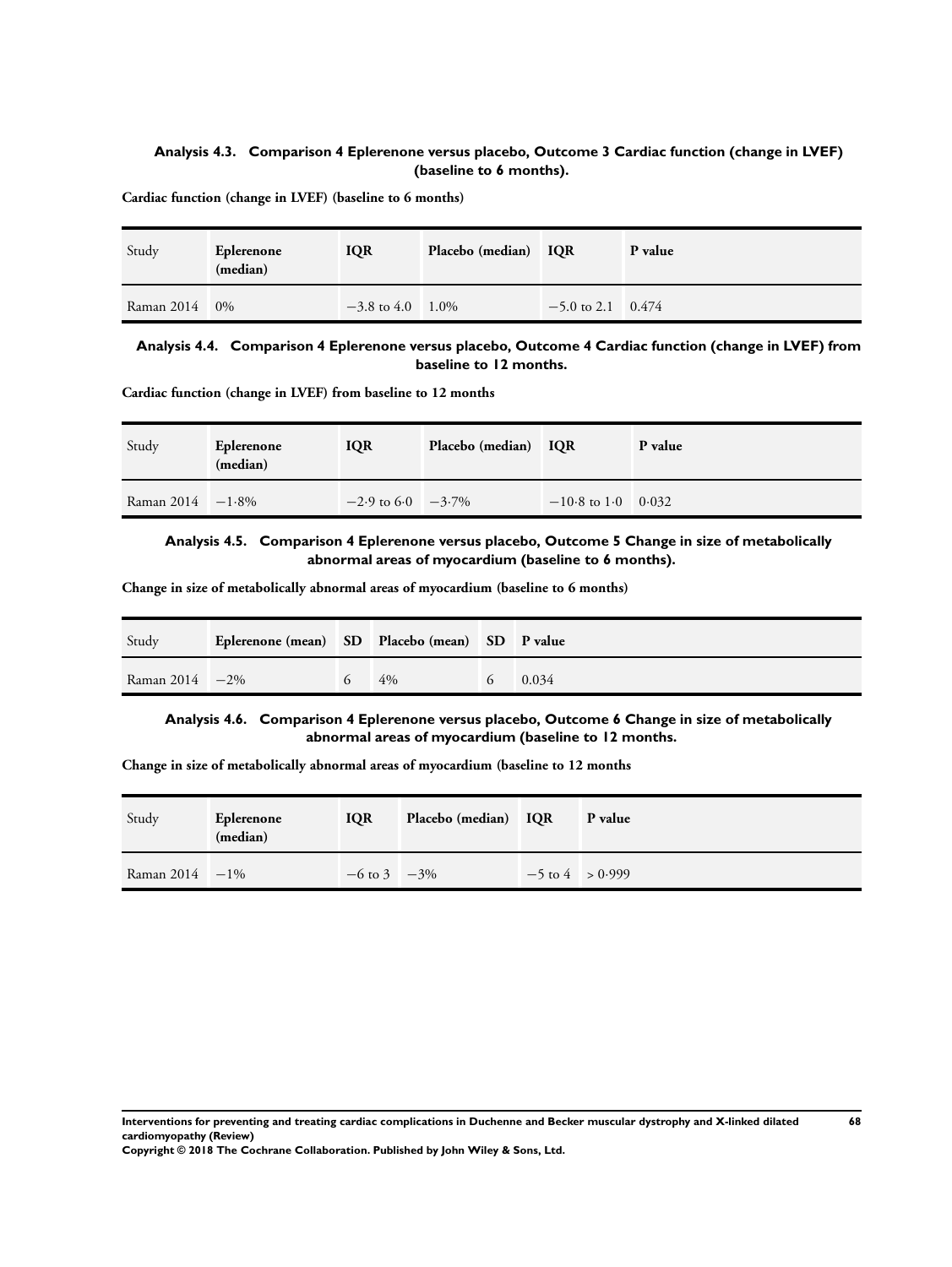### **Analysis 4.7. Comparison 4 Eplerenone versus placebo, Outcome 7 Adverse events.**

<span id="page-70-0"></span>Review: Interventions for preventing and treating cardiac complications in Duchenne and Becker muscular dystrophy and X-linked dilated cardiomyopathy Comparison: 4 Eplerenone versus placebo Outcome: 7 Adverse events

Study or subgroup Eplerenone Placebo Risk Ratio Weight Risk Ratio n/N n/N M-H,Fixed,95% CI M-H,Fixed,95% CI M-H,Fixed,95% CI Raman 2014 **0/20** 1/22 100.0 % 0.37 [ 0.02, 8.48 ] **Total (95% CI) 20 22 100.0 % 0.37 [ 0.02, 8.48 ]** Total events: 0 (Eplerenone), 1 (Placebo) Heterogeneity: not applicable Test for overall effect:  $Z = 0.63$  (P = 0.53) Test for subgroup differences: Not applicable 0.01 0.1 1 10 100 Favours eplerenone Favours placebo

# **A P P E N D I C E S**

# **Appendix 1. Cochrane Neuromuscular Specialised Register (CRS) search strategy**

#1 (duchenne or becker) NEAR5 dystroph\* [REFERENCE] [STANDARD]

#2 dystrophinopath\* or xldcm or "x linked dilated cardiomyopathy" [REFERENCE] [STANDARD]

#3 MeSH DESCRIPTOR Dystrophin WITH GE [REFERENCE] [STANDARD]

#4 #1 or #2 or #3 [REFERENCE] [STANDARD]

#5 cardiomyopathy or cardiomyopathies or "myocardial diseases" or "heart failure" [REFERENCE] [STANDARD]

#6 "cardiac protection" or "ventricular dilation" or "heart transplantation" [REFERENCE] [STANDARD]

#7 MeSH DESCRIPTOR Pacemaker, Artificial [REFERENCE] [STANDARD]

#8 artificial NEAR pacemaker [REFERENCE] [STANDARD]

#9 defibrillators or "electric countershock" or "cardiac resynchronisation" [REFERENCE] [STANDARD]

#10 "cardiac pacing" NEAR artificial [REFERENCE] [STANDARD]

#11 MeSH DESCRIPTOR Angiotensin-Converting Enzyme Inhibitors Explode All [REFERENCE] [STANDARD]

#12 MeSH DESCRIPTOR Calcium Channel Blockers Explode All [REFERENCE] [STANDARD]

#13 MeSH DESCRIPTOR Adrenergic beta-Antagonists Explode All [REFERENCE] [STANDARD]

#14 MeSH DESCRIPTOR Cardiotonic Agents Explode All [REFERENCE] [STANDARD]

#15 MeSH DESCRIPTOR Diuretics Explode All [REFERENCE] [STANDARD]

#16 MeSH DESCRIPTOR Oligonucleotides, Antisense Explode All [REFERENCE] [STANDARD]

#17 MeSH DESCRIPTOR Morpholines Explode All [REFERENCE] [STANDARD]

#18 (cardiac NEAR1 failure) or (cardiac NEAR1 protection) or (inotropic NEAR1 agent\*) [REFERENCE] [STANDARD]

#19 (cardiac NEAR1 transplant\*) or (cardiac NEAR3 complication\*) [REFERENCE] [STANDARD]

#20 diuretic\* or pacemaker or morpholino [REFERENCE] [STANDARD]

#21 #5 or #6 or #7 or #8 or #9 or #10 or #11 or #12 or #13 or #14 or #15 or #16 or #17 or #18 or #19 or #20 [REFERENCE] [STANDARD]

### **Interventions for preventing and treating cardiac complications in Duchenne and Becker muscular dystrophy and X-linked dilated 69 cardiomyopathy (Review)**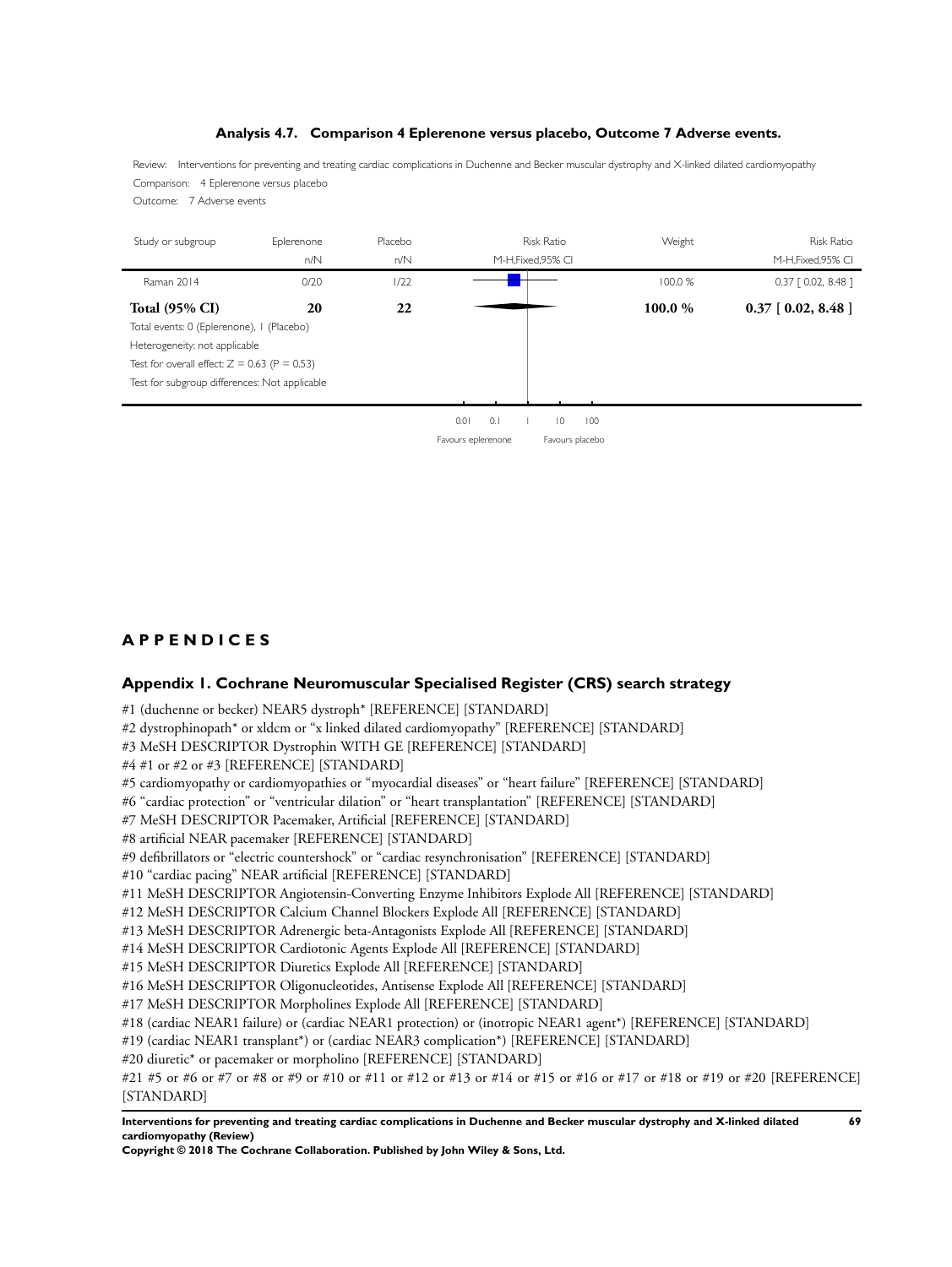#22 #4 and #21 [REFERENCE] [STANDARD] #23 (#4 and #21) AND (INREGISTER) [REFERENCE] [STANDARD]

# **Appendix 2. CENTRAL (CRSO) search strategy**

Search run on Mon 16 October 2017

#1 MESH DESCRIPTOR Muscular Dystrophies97 #2 MESH DESCRIPTOR Muscular Dystrophy, Duchenne68 #3 (duchenne NEAR dystrophy):TI,AB,KY300 #4 (becker NEAR dystrophy):TI,AB,KY45 #5 (dystrophinopathy or dystrophinopathies):TI,AB,KY21 #6 MESH DESCRIPTOR Dystrophin18 #7 (xldcm or "x linked dilated cardiomyopathy"):TI,AB,KY0 #8 #1 OR #2 OR #3 OR #4 OR #5 OR #6 OR #7343 #9 MESH DESCRIPTOR Cardiomyopathies EXPLODE ALL TREES1399 #10 MESH DESCRIPTOR Cardiomyopathy, Dilated434 #11 MESH DESCRIPTOR Heart Failure EXPLODE ALL TREES5733 #12 "myocardial diseases"3 #13 ("cardiac protection" or "ventricular dilation"):TI,AB,KY92 #14 MESH DESCRIPTOR Angiotensin-Converting Enzyme Inhibitors EXPLODE ALL TREES5561 #15 MeSH descriptor Calcium Channel Blockers EXPLODE ALL TREES7997 #16 MESH DESCRIPTOR Adrenergic beta-Agonists EXPLODE ALL TREES8511 #17 MESH DESCRIPTOR Cardiotonic Agents EXPLODE ALL TREES5163 #18 MESH DESCRIPTOR Diuretics EXPLODE ALL TREES5730 #19 "Heart Transplant\*"1059 #20 MESH DESCRIPTOR Pacemaker, Artificial EXPLODE ALL TREES610 #21 defibrillator or "electric countershock"):TI,AB,KY2671 #22 ("cardiac resynchronisaton" or " cardiac pacing"):TI,AB,KY1050 #23 MESH DESCRIPTOR Oligonucleotides, Antisense EXPLODE ALL TREES50 #24 MESH DESCRIPTOR morpholines EXPLODE ALL TREES1900 #25 cardiomyopathy or cardiac NEAR failure or cardiac NEAR protection or inotropic NEAR agent or diuretic7996 #26 (cardiac NEAR therapy or ataluren or ptc124 or antisense NEAR oligonucleotide or morpholino):TI,AB,KY3173 #27 #9 or #10 OR #11 OR #12 OR #13 OR #14 OR #16 OR #17 OR #18 OR #19 OR #20 OR #21 OR #22 OR #23 OR #24 OR #25 OR #25 or #2638015 #28 #8 AND #2764

# **Appendix 3. MEDLINE OvidSP search strategy**

--------------------------------------------------------------------------------

Database: Ovid MEDLINE(R) Epub Ahead of Print, In-Process & Other Non-Indexed Citations, Ovid MEDLINE(R) Daily and Ovid MEDLINE(R) <1946 to Present> Ovid MEDLINE(R) Daily Update October 13, 2017

Search Strategy:

1 randomized controlled trial.pt. (496904)

2 controlled clinical trial.pt. (99253)

3 randomized.ab. (433409)

4 placebo.ab. (202740)

5 drug therapy.fs. (2114500)

6 randomly.ab. (298737)

7 trial.ab. (457112)

**Interventions for preventing and treating cardiac complications in Duchenne and Becker muscular dystrophy and X-linked dilated 70 cardiomyopathy (Review)**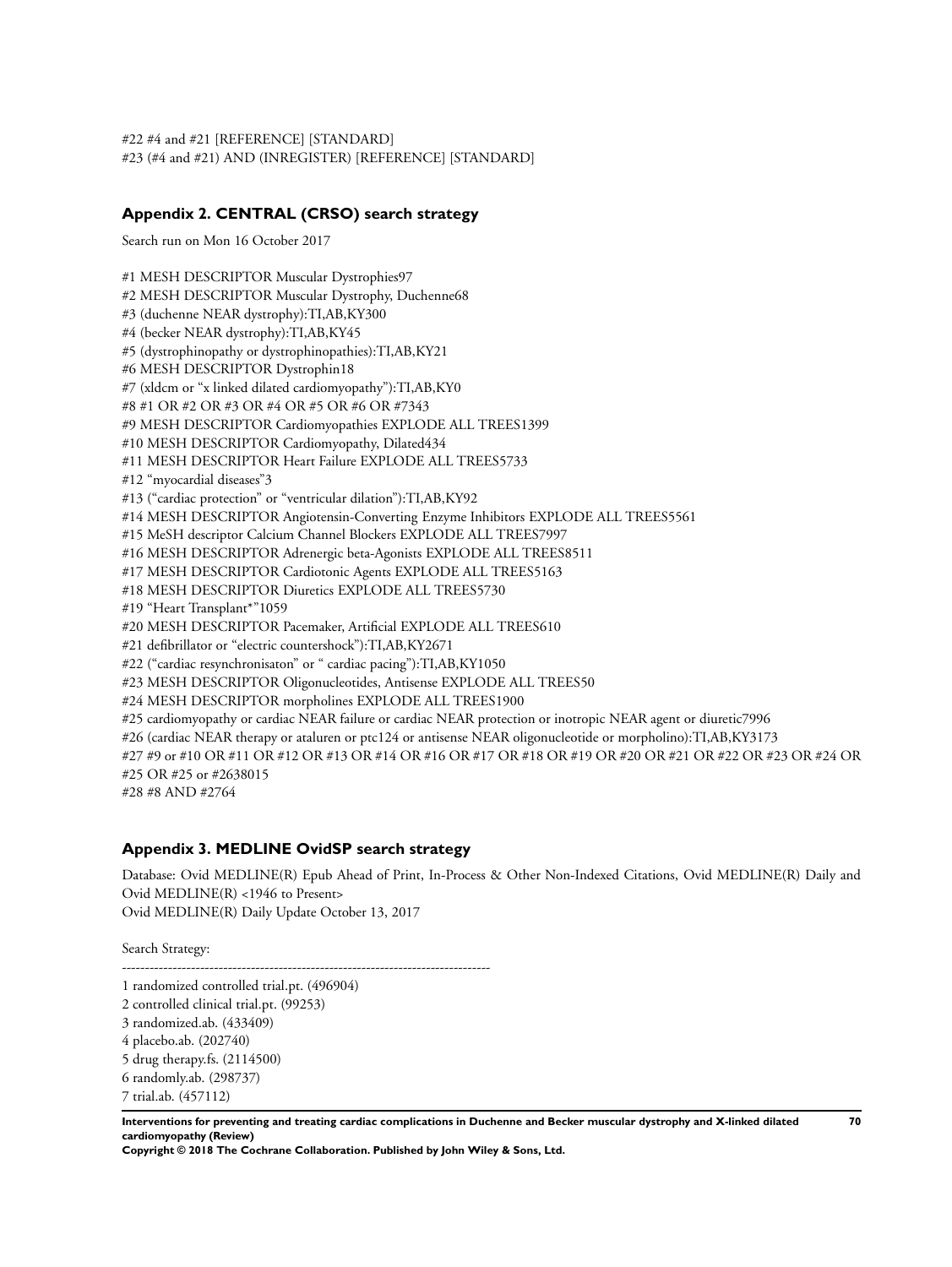8 groups.ab. (1845391) 9 or/1-8 (4369043) 10 exp animals/ not humans.sh. (4677556) 11 9 not 10 (3778961) 12 muscular dystrophies/ or muscular dystrophy, duchenne/ (19216) 13 (duchenne adj5 dystroph\$).tw. (10171) 14 (becker adj5 dystroph\$).tw. (1966) 15 dystrophinopath\$.mp. (657) 16 dystrophin/ge (3234) 17 xldcm.tw. (9) 18 x linked dilated cardiomyopathy.tw. (81) 19 or/12-18 (22625) 20 cardiomyopathies/ or cardiomyopathy, dilated/ (42029) 21 heart failure, congestive/ or myocardial diseases/ (134371) 22 Heart Failure/ (110151) 23 cardiac protection.mp. (734) 24 ventricular dilation.mp. (1667) 25 exp Angiotensin-Converting Enzyme Inhibitors/ (44109) 26 exp Calcium Channel Blockers/ (83899) 27 exp Adrenergic beta-Antagonists/ (87190) 28 exp Cardiotonic Agents/ (212589) 29 exp Diuretics/ (81986) 30 Heart Transplantation/ (33069) 31 Pacemaker, Artificial/ (26148) 32 defibrillators/ or defibrillators, implantable/ (17140) 33 Electric Countershock/ (14690) 34 cardiac resynchronisation.mp. (550) 35 Cardiac Pacing, Artificial/ (21708) 36 exp Oligonucleotides, Antisense/ (15589) 37 exp Morpholines/ (24191) 38 (cardiomyopath\$ or (cardiac adj1 failure) or (cardiac adj1 protection) or (inotropic adj1 agent\$1) or diuretic\$1 or (cardiac adj1 transplant\$)).tw. (123920) 39 (pacemaker or (resynchronisation adj1 therap\$) or ataluren or ptc124 or (antisense adj1 oligonucleotid\$) or morpholino).tw. (46306) 40 or/20-39 (770455) 41 11 and 19 and 40 (367) 42 remove duplicates from 41 (308)

#### **Appendix 4. Embase (OvidSP) search strategy**

Database: Embase <1980 to 2017 Week 41> Search Strategy: -------------------------------------------------------------------------------- 1 crossover-procedure/ (53437) 2 double-blind procedure/ (140776) 3 randomized controlled trial/ (471914) 4 single-blind procedure/ (29732) 5 (random\$ or factorial\$ or crossover\$ or cross over\$ or cross-over\$ or placebo\$ or (doubl\$ adj blind\$) or (singl\$ adj blind\$) or assign\$ or allocat\$ or volunteer\$).tw. (1803990) 6 or/1-5 (1895784) 7 exp animals/ (23302688) 8 exp humans/ (18903668) 9 7 not (7 and 8) (4399020) **Interventions for preventing and treating cardiac complications in Duchenne and Becker muscular dystrophy and X-linked dilated 71**

**cardiomyopathy (Review) Copyright © 2018 The Cochrane Collaboration. Published by John Wiley & Sons, Ltd.**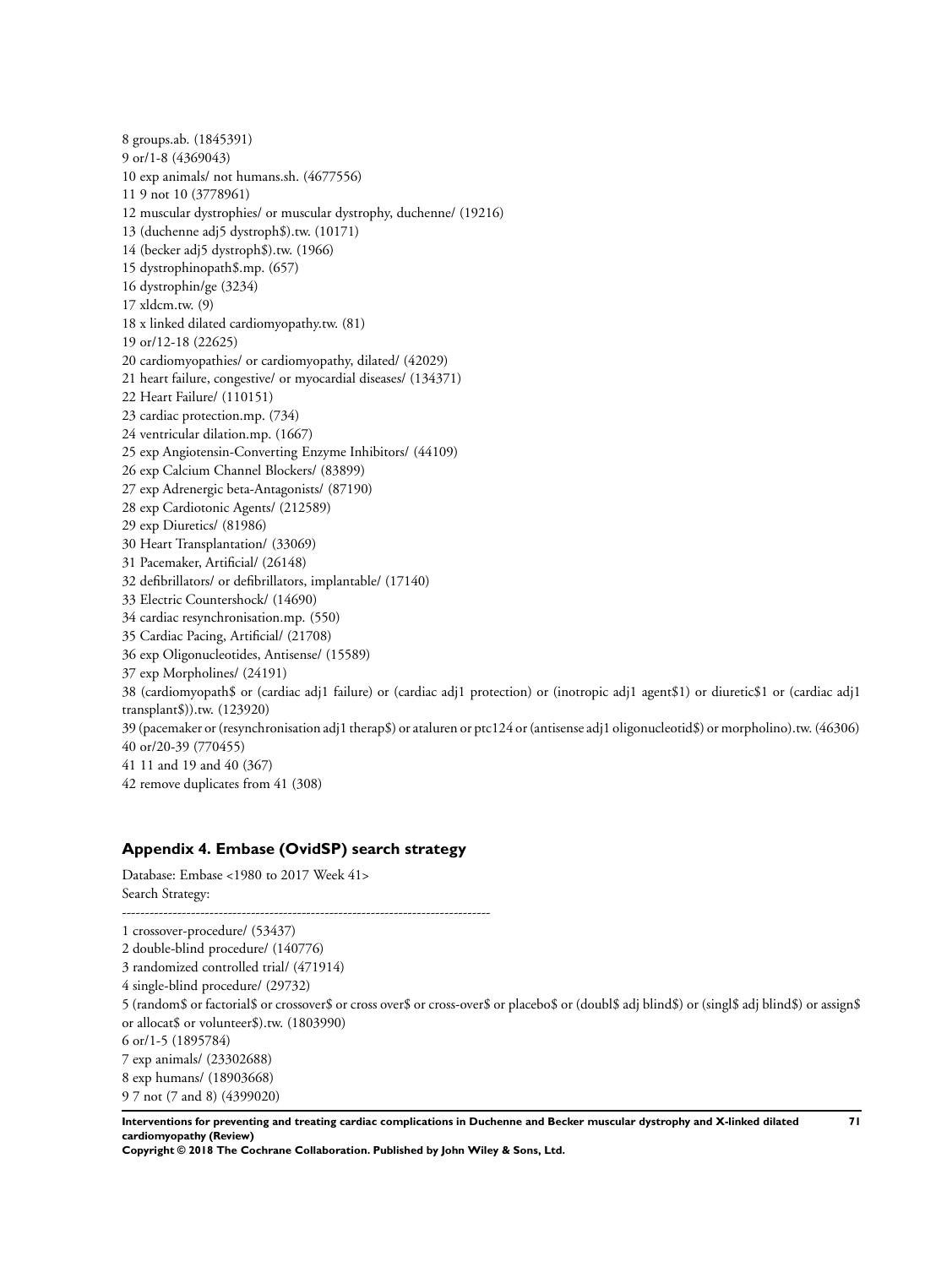10 6 not 9 (1711898) 11 limit 10 to (conference abstracts or embase) (1434393) 12 muscular dystrophy/ or becker muscular dystrophy/ or duchenne muscular dystrophy/ or dystrophinopathy/ (27272) 13 (xldcm or x linked dilated cardiomyopathy).tw. (85) 14 (duchenne adj5 dystroph\$).tw. (11864) 15 (becker adj5 dystroph\$).tw. (2220) 16 dystrophinopath\$.mp. (927) 17 dystrophin/ (8504) 18 or/12-17 (30754) 19 cardiomyopathy/ or congestive cardiomyopathy/ (71089) 20 congestive heart failure/ or heart failure/ (257647) 21 myocardial disease/ (5396) 22 heart protection/ (37518) 23 heart dilatation/ (6591) 24 (cardiac protection or ventricular dilation or heart failure or cardiac failure or ventricular dilation or cardiomyopath\$).mp. (410670) 25 exp dipeptidyl carboxypeptidase inhibitor/ (158301) 26 exp calcium channel blocking agent/ (203204) 27 exp beta adrenergic receptor blocking agent/ (252354) 28 inotropic agent/ (11044) 29 diuretic agent/ (71583) 30 heart transplantation/ (47005) 31 sinus node/ (7754) 32 defibrillator/ (22735) 33 cardiac resynchronization therapy/ (15287) 34 ataluren/ (504) 35 antisense oligonucleotide/ (16745) 36 (avi or morpholino).mp. (24308) 37 (cardiomyopath\$ or (cardiac adj1 failure) or (cardiac adj1 protection) or (inotropic adj1 agent\$1) or diuretic\$1 or (cardiac adj1 transplant\$) or pacemaker or (resynchronisation adj1 therap\$) or ataluren or ptc124 or (antisense adj1 oligonucleotid\$) or morpholino).tw. (214658) 38 or/19-37 (1014796) 39 11 and 18 and 38 (192) 40 remove duplicates from 39 (184)

# **Appendix 5. US National Institutes of Health Ongoing Trials Register ClinicalTrials.gov search strategy**

Advanced search Condition or disease: muscular dystrophy Other terms: heart Applied filter: interventional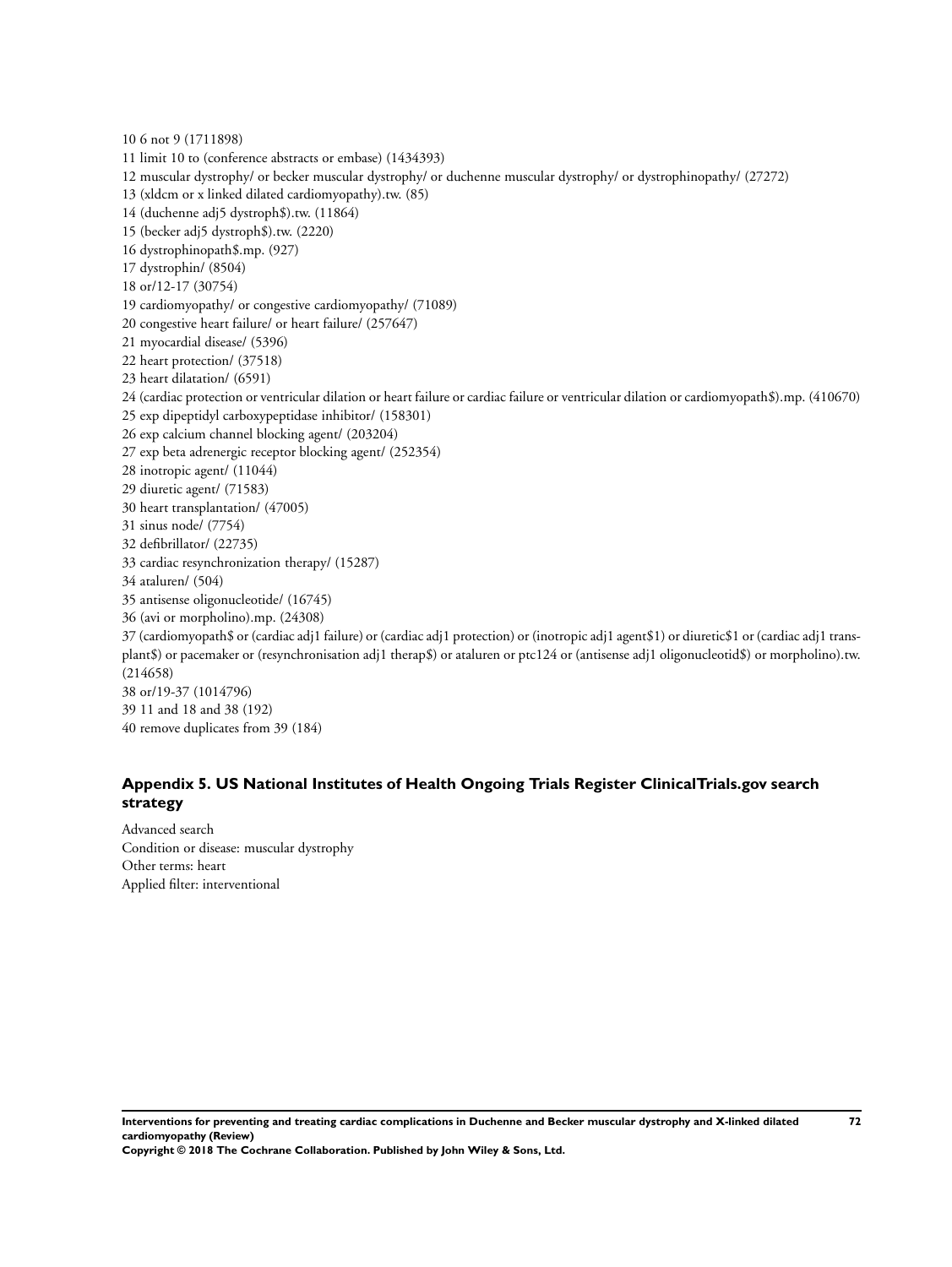# **Appendix 6. World Health Organization International Clinical Trials Registry Platform search strategy**

Duchenne AND heart OR Becker AND heart OR dystrophy AND heart

# **H I S T O R Y**

Protocol first published: Issue 4, 2011

Review first published: Issue 10, 2018

| Date          | Event                                                                          | Description                                                                                                                                                                                                                                                                |
|---------------|--------------------------------------------------------------------------------|----------------------------------------------------------------------------------------------------------------------------------------------------------------------------------------------------------------------------------------------------------------------------|
| 10 May 2012   | New citation required and minor changes New author added, one author withdrew. |                                                                                                                                                                                                                                                                            |
| 10 April 2012 | Amended                                                                        | Change to the protocol title<br>Minor revisions made to the objective, types of interventions, types of<br>studies and outcomes. A statement that we will analyse each type of<br>intervention separately has been included<br>Embase and CENTRAL search strategies added. |

### **C O N T R I B U T I O N S O F A U T H O R S**

All three authors reviewed and agreed on inclusion criteria and studies for inclusion. RQ and JB prepared the manuscript. BT prepared the data extraction forms and completed the tables. All three authors agreed the contents of the manuscript prior to publication.

### **D E C L A R A T I O N S O F I N T E R E S T**

John Bourke is a Consultant cardiologist and principal investigator for a multicentre, placebo-controlled trial for cardiac protection in DMD

Teofila Bueser is a specialist nurse and manages patients with DMD, BMD and X-linked muscular dystrophy. She has no conflicts of interest.

Dr Quinlivan has received honoraria from PTC bio for teaching on ataluren and Santhera for teaching on idebenone. She is Joint Coordinating Editor of Cochrane Neuromuscular. She was not involved in the editorial process for this review.

# **S O U R C E S O F S U P P O R T**

**Copyright © 2018 The Cochrane Collaboration. Published by John Wiley & Sons, Ltd.**